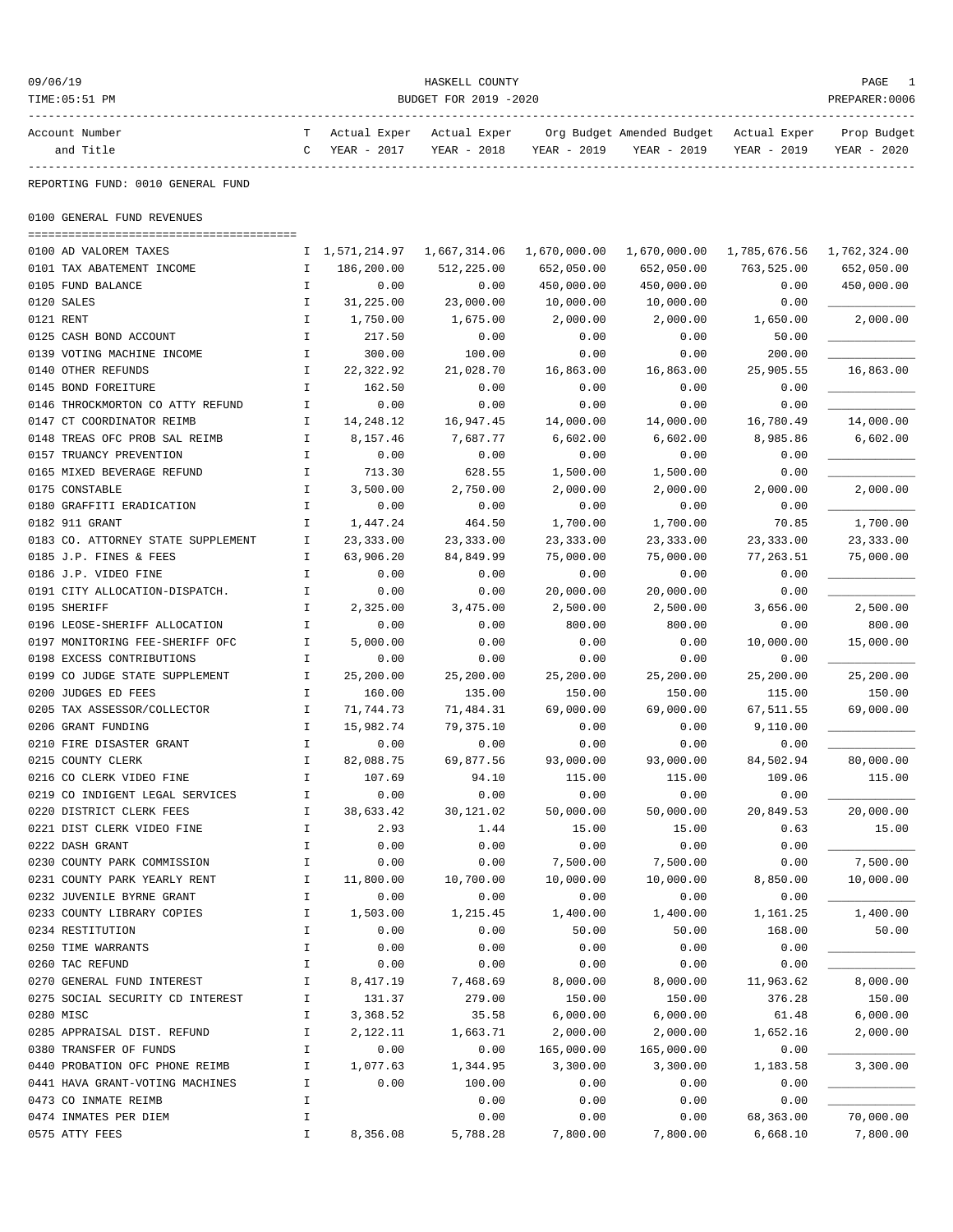| 09/06/19                                                         |                                                                                                |                   | HASKELL COUNTY        |                      |                                                                                           |                  | PAGE                 |
|------------------------------------------------------------------|------------------------------------------------------------------------------------------------|-------------------|-----------------------|----------------------|-------------------------------------------------------------------------------------------|------------------|----------------------|
| TIME: 05:51 PM                                                   |                                                                                                |                   | BUDGET FOR 2019 -2020 |                      |                                                                                           |                  | PREPARER:0006        |
| Account Number                                                   | T –                                                                                            | Actual Exper      | Actual Exper          |                      | Org Budget Amended Budget Actual Exper                                                    |                  | Prop Budget          |
| and Title                                                        |                                                                                                | C YEAR - 2017     | YEAR - 2018           | YEAR - 2019          | YEAR - 2019                                                                               | YEAR - 2019      | YEAR - 2020          |
| REPORTING FUND: 0010 GENERAL FUND                                |                                                                                                |                   |                       |                      |                                                                                           |                  |                      |
| 0690 INSURANCE PROCEEDS                                          |                                                                                                | 1 431.65 9,641.99 |                       | 0.00                 | 0.00                                                                                      | 50,027.56        |                      |
| GENERAL FUND REVENUES                                            |                                                                                                |                   |                       | . <u>.</u>           | 2, 207, 151.02 2, 680, 005.20 3, 397, 028.00 3, 397, 028.00 3, 076, 970.56 3, 334, 852.00 |                  |                      |
| 0101 COMMISSIONERS COURT                                         |                                                                                                |                   |                       |                      |                                                                                           |                  |                      |
| 0401 SALARY COMMISSIONERS                                        | Е                                                                                              | 106,015.68        | 0.00                  | 0.00                 | 0.00                                                                                      | 0.00             |                      |
| 0402 SALARY SECRETARY                                            | Е                                                                                              | 22,331.04         | 22,331.04             | 22,331.00            | 22,331.00                                                                                 | 20,470.12        | 23,001.00            |
| 0409 SALARY STEP-INCREASE                                        | Е                                                                                              | 2,460.00          | 2,520.00              | 2,580.00             | 2,580.00                                                                                  | 2,365.00         | 2,640.00             |
| 0410 FICA                                                        | $\mathbf{E}% _{0}$                                                                             | 9,992.20          | 1,937.84              | 1,906.00             | 1,906.00                                                                                  | 1,780.42         | 1,962.00             |
| 0412 RETIREMENT                                                  | Ε                                                                                              | 17,066.48         | 3,293.36              | 3,238.00             | 3,238.00                                                                                  | 3,025.94         | 3,334.00             |
| 0419 INSURANCE                                                   | E                                                                                              | 40,550.84         | 56,175.52             | 48,000.00            | 48,000.00                                                                                 | 44, 233.85       | 48,000.00            |
| 0425 OFFICE SUPPLIES                                             | Е                                                                                              | 45.73             | 0.00                  | 500.00               | 500.00                                                                                    | 494.51           | 500.00               |
| 0432 911 EXPENSE                                                 | Е                                                                                              | 9,055.96          | 6,580.07              | 7,000.00             | 7,000.00                                                                                  | 12,970.63        | 7,000.00             |
| 0433 GRANT MATCH                                                 | E                                                                                              | 0.00              | 0.00                  | 0.00                 | 0.00                                                                                      | 0.00             |                      |
| 0440 TELEPHONE                                                   | Е                                                                                              | 1,233.06          | 601.32                | 1,400.00             | 1,400.00                                                                                  | 605.73           | 1,400.00             |
| 0445 TRAVEL EXPENSE                                              | E                                                                                              | 0.00              | 0.00                  | 1,000.00             | 1,000.00                                                                                  | 0.00             | 1,000.00             |
| 0475 ADVERTISING                                                 | E                                                                                              | 346.50            | 0.00                  | 1,500.00             | 1,500.00                                                                                  | 266.20           | 1,500.00             |
| 0476 SCHOOL EXPENSE                                              | Е                                                                                              | 1,010.00          | 1,224.50              | 2,000.00             | 2,000.00                                                                                  | 980.00           | 2,000.00             |
| 0477 JUVENILE BOARD                                              | Е                                                                                              | 2,880.00          | 2,880.00              | 2,880.00             | 2,880.00                                                                                  | 2,640.00         | 2,880.00             |
| 0645 MISC                                                        | Ε                                                                                              | 542.61            | 0.00                  | 1,000.00             | 1,000.00                                                                                  | 404.97           | 1,000.00             |
| 0650 BONDS                                                       | $\mathbf{E}% _{t}\left  \mathbf{1}\right\rangle =\mathbf{1}_{t}\left  \mathbf{1}\right\rangle$ | 341.50            | 100.00                | 355.00               | 355.00                                                                                    | 421.00           | 355.00               |
| 0651 COMMITMENTS<br>0655 DUES (COG, TAC, WTCJ & COMM             | Е<br>E                                                                                         | 0.00<br>3,155.88  | 933.00<br>2,365.00    | 2,175.00<br>2,825.00 | 2,175.00<br>2,825.00                                                                      | 0.00<br>2,365.00 | 2,175.00<br>2,825.00 |
|                                                                  |                                                                                                |                   |                       |                      |                                                                                           |                  |                      |
| COMMISSIONERS COURT                                              |                                                                                                | 217,027.48        | 100,941.65            | 100,690.00           | 100,690.00                                                                                | 93,023.37        | 101,572.00           |
| 0102 COUNTY JUDGE                                                |                                                                                                |                   |                       |                      |                                                                                           |                  |                      |
| 0401 SALARY JUDGE                                                | Е                                                                                              | 31,613.76         | 31,613.76             | 31,614.00            | 31,614.00                                                                                 | 28,979.28        | 32,563.00            |
| 0409 SALARY STEP INCREASE                                        | Е                                                                                              | 3,000.00          | 3,000.00              | 3,000.00             | 3,000.00                                                                                  | 2,750.00         | 3,000.00             |
| 0410 FICA                                                        | $\mathbf{E}$                                                                                   | 4,575.76          | 4,575.76              | 4,576.00             | 4,576.00                                                                                  | 3,925.68         | 4,649.00             |
| 0412 RETIREMENT                                                  | $\mathbf{E}$                                                                                   | 7,775.36          | 7,775.36              | 7,776.00             | 7,776.00                                                                                  | 6,689.76         | 7,900.00             |
| 0417 CO JUDGE STATE SUPPLEMENT                                   | Ε                                                                                              | 25, 199.92        | 25,199.92             | 25,200.00            | 25,200.00                                                                                 | 19,733.26        | 25,200.00            |
| 0419 INSURANCE                                                   | Ε                                                                                              | 0.00              | 0.00                  | 0.00                 | 0.00                                                                                      | 3,397.76         | 12,000.00            |
| 0425 COMM COURT-OFFICE SUPP                                      | E                                                                                              | 1,069.81          | 847.86                | 750.00               | 750.00                                                                                    | 820.98           | 750.00               |
| 0445 TRAVEL EXP OUT OF COUNTY                                    | E                                                                                              | 958.01            | 591.86                | 2,000.00             | 2,000.00                                                                                  | 1,661.97         | 2,000.00             |
| 0476 CO JUDGE-SCHOOL EXPENSE                                     | Е                                                                                              | 450.00            | 470.00                | 1,200.00             | 1,200.00                                                                                  | 2,765.27         | 1,200.00             |
| 0575 COURT APPOINTED ATTORNEYS                                   | E                                                                                              | 13,992.73         | 10,350.00             | 13,000.00            | 13,000.00                                                                                 | 12,041.50        | 13,000.00            |
| 0645 CO JUDGE MISC                                               | Е                                                                                              | 750.00            | 0.00                  | 200.00               | 200.00                                                                                    | 127.12           | 200.00               |
| 0650 CO JUDGE - BONDS                                            | E                                                                                              | 92.50             | 114.04                | 175.00               | 175.00                                                                                    | 442.50           | 175.00               |
| 0652 CO JUDGE COMPUTER EXP                                       | E                                                                                              | 83.68             | 0.00                  | 500.00               | 500.00                                                                                    | 1,476.15         | 500.00               |
| COUNTY JUDGE                                                     |                                                                                                | 89,561.53         | 84,538.56 89,991.00   |                      | 89,991.00                                                                                 | 84,811.23        | 103,137.00           |
| 0105 COUNTY V A OFFICER                                          |                                                                                                |                   |                       |                      |                                                                                           |                  |                      |
| 0401 SALARY V A OFFICER                                          | Е                                                                                              | 1,200.00          | 1,260.00              | 3,000.00             | 3,000.00                                                                                  | 1,100.00         | 2,500.00             |
| 0410 FICA                                                        | Е                                                                                              | 91.80             | 96.39                 | 389.00               | 389.00                                                                                    | 84.15            | 192.00               |
| 0412 RETIREMENT                                                  | E                                                                                              | 0.00              | 0.00                  | 660.00               | 660.00                                                                                    | 0.00             |                      |
| 0419 INSURANCE                                                   | E                                                                                              | 0.00              | 0.00                  | 0.00                 | 0.00                                                                                      | 0.00             |                      |
| 0425 V A OFFICER - OFFC SUPP.                                    | Ε<br>Ε                                                                                         | 64.00             | 31.87                 | 100.00               | 100.00<br>700.00                                                                          | 0.00             | 100.00               |
| 0440 V A OFFICER-TELEP -4-8943<br>0445 V A OFC-TRAVEL & SEMINARS | E                                                                                              | 691.19<br>0.00    | 595.24<br>0.00        | 700.00<br>300.00     | 300.00                                                                                    | 506.30<br>0.00   | 700.00<br>300.00     |
|                                                                  |                                                                                                |                   |                       |                      |                                                                                           |                  |                      |
| COUNTY V A OFFICER                                               |                                                                                                | 2,046.99          | 1,983.50              | 5,149.00             | 5,149.00                                                                                  | 1,690.45         | 3,792.00             |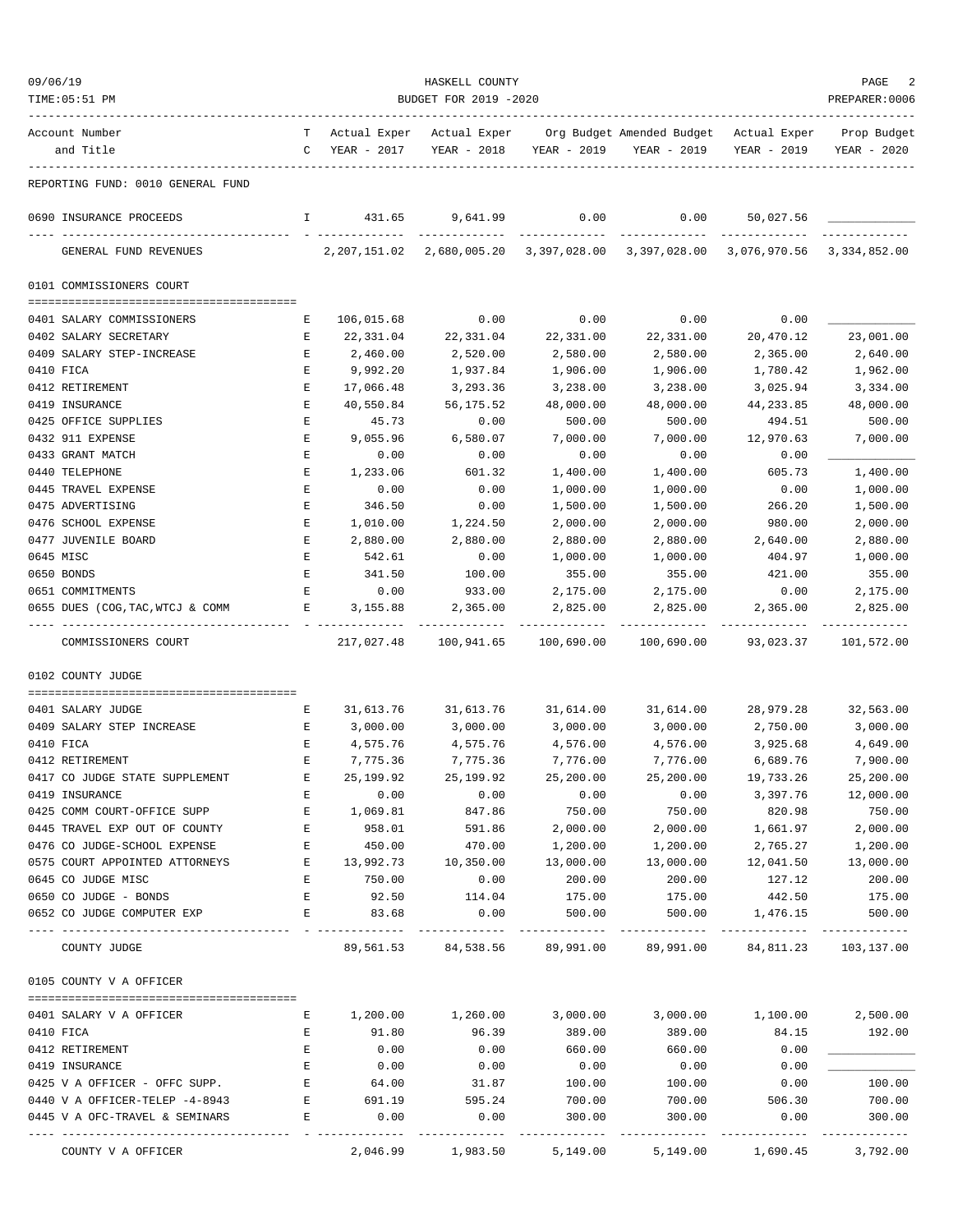| 09/06/19                          |        |                             | HASKELL COUNTY              |             |                                          |                             | PAGE                       |
|-----------------------------------|--------|-----------------------------|-----------------------------|-------------|------------------------------------------|-----------------------------|----------------------------|
| TIME: 05:51 PM                    |        |                             | BUDGET FOR 2019 -2020       |             |                                          |                             | PREPARER: 0006             |
| Account Number<br>and Title       | т<br>C | Actual Exper<br>YEAR - 2017 | Actual Exper<br>YEAR - 2018 | YEAR - 2019 | Org Budget Amended Budget<br>YEAR - 2019 | Actual Exper<br>YEAR - 2019 | Prop Budget<br>YEAR - 2020 |
| REPORTING FUND: 0010 GENERAL FUND |        |                             |                             |             |                                          |                             |                            |
| 0107 CAPITAL OUTLAY               |        |                             |                             |             |                                          |                             |                            |
| 0101 TAX ABATEMENT EXP            | Е      | 0.00                        | 0.00                        | 0.00        | 0.00                                     | 0.00                        |                            |
| 0411 LIABILITY INSURANCE          | Е      | 60,385.93                   | 63,045.13                   | 80,000.00   | 80,000.00                                | 68,302.13                   | 80,000.00                  |
| 0413 WORKERS COMP                 | Ε      | 13,008.00                   | 14,136.00                   | 20,000.00   | 20,000.00                                | 10,446.00                   | 20,000.00                  |
| 0414 UNEMPLOYMENT INSURANCE       | Е      | 3,138.08                    | 3,742.79                    | 10,000.00   | 10,000.00                                | 2,332.68                    | 10,000.00                  |
| 0415 PERM REC & LAW BOOK          | Ε      | 331.50                      | 0.00                        | 4,000.00    | 4,000.00                                 | 0.00                        | 4,000.00                   |
| 0419 HEALTH INSURANCE EXPENSE     | Ε      |                             |                             | 0.00        | 500.00                                   | 800.45                      | 500.00                     |
| 0425 OFFICE SUPPLIES              | Е      | 3,755.96                    | 1,146.49                    | 2,000.00    | 2,000.00                                 | 827.55                      | 2,000.00                   |
| 0440 PROBATION PHONE              | E      | 2,550.57                    | 2,613.74                    | 4,000.00    | 4,000.00                                 | 2,350.39                    | 4,000.00                   |
| 0448 HOMELAND SECURITY GRANT EXP. | Е      | 0.00                        | 0.00                        | 0.00        | 0.00                                     | 0.00                        |                            |
| 0460 MAJOR REPAIRS                | Е      | 12,097.62                   | 2,689.94                    | 60,000.00   | 60,000.00                                | 5,853.74                    | 60,000.00                  |
| 0461 RPRS/MAINT                   | Е      | 0.00                        | 0.00                        | 50,000.00   | 50,000.00                                | 17,395.92                   | 50,000.00                  |
| 0469 FOOD BANK                    | Ε      | 0.00                        | 619.00                      | 0.00        | 0.00                                     | 0.00                        |                            |
| 0470 HOUSE BILL 1117              | E      | 0.00                        | 0.00                        | 0.00        | 0.00                                     | 0.00                        |                            |
| 0471 YWCA BREAST CANCER AWAREN    | Ε      | 0.00                        | 0.00                        | 0.00        | 0.00                                     | 0.00                        |                            |
| 0496 ECC UTILITIES                | Е      | 0.00                        | 0.00                        | 0.00        | 0.00                                     | 0.00                        |                            |
| 0497 ECC EQUIPMENT                | E      | 0.00                        | 0.00                        | 1,000.00    | 1,000.00                                 | 55.00                       | 1,000.00                   |
| 0498 PROBATION UTILITIES          | Е      | 3,041.80                    | 3,509.53                    | 4,000.00    | 4,000.00                                 | 2,489.72                    | 4,000.00                   |
| 0500 OFFICE FURN & EQUIP          | Е      | 14,241.75                   | 15,369.48                   | 12,500.00   | 12,500.00                                | 15,416.56                   | 12,500.00                  |
| 0510 REPAIR FURN & MACHINES       | E      | 99.98                       | 214.98                      | 3,000.00    | 3,000.00                                 | 228.63                      | 3,000.00                   |
| 0515 ELEVATOR                     | Ε      | 8,546.20                    | 4,482.51                    | 5,500.00    | 5,500.00                                 | 4,613.34                    | 5,500.00                   |
| 0520 AMBULANCE                    | Е      | 72,000.00                   | 72,000.00                   | 72,000.00   | 72,000.00                                | 66,000.00                   | 72,000.00                  |
| 0525 APPRAISAL DISTRICT           | Е      | 97,674.92                   | 104,348.48                  | 120,000.00  | 120,000.00                               | 86,278.59                   | 120,000.00                 |
| 0526 TRAINING CENTER-EVEN YRS.    | Е      | 0.00                        | 0.00                        | 0.00        | 0.00                                     | 0.00                        |                            |
| 0645 CAPITAL OUTLAY-MISC EXP.     | Е      | $0.14-$                     | 27,494.78                   | 7,000.00    | 7,000.00                                 | 7,653.96                    | 7,000.00                   |
| 0652 COMPUTER EXPENSE             | Е      | 43,711.23                   | 13,453.42                   | 12,000.00   | 12,000.00                                | 20,679.89                   | 12,000.00                  |
| 0653 TAC-CIRA COMPUTER EXP        | Е      | 0.00                        | 0.00                        | 0.00        | 0.00                                     | 0.00                        |                            |
| 0665 OUTSIDE AUDIT                | Е      | 14,900.00                   | 15,500.00                   | 14,900.00   | 14,900.00                                | 16,275.00                   | 20,000.00                  |
| 0666 JUVENILE DETENTION           | Е      | 0.00                        | 0.00                        | 2,000.00    | 2,000.00                                 | 0.00                        | 2,000.00                   |
| 0668 GRANT EXP                    | Е      | 2,645.74                    | 3,716.00                    | 0.00        | 0.00                                     | 0.00                        |                            |
| 0672 LAND PURCHASE                | E      | 0.00                        | 0.00                        | 0.00        | 0.00                                     | 0.00                        |                            |
| 0699 CLOUD SEEDING                | E      | 6,807.34                    | 7,960.23                    | 45,000.00   | 44,500.00                                | 1,548.67                    | 10,000.00                  |
| 0700 CONTINGENT ON JAIL SALE      | Ε      | 0.00                        | 0.00                        | 0.00        | 0.00                                     | 0.00                        |                            |
| CAPITAL OUTLAY                    |        | 358,936.48                  | 356,042.50                  | 528,900.00  | 528,900.00                               | 329,548.22                  | 499,500.00                 |
| 0109 COURTHOUSE MAINTENANCE       |        |                             |                             |             |                                          |                             |                            |
| 0404 SALARY-JANITOR & GROUNDS     | Е      | 24,252.48                   | 24,252.48                   | 24,253.00   | 24,253.00                                | 22, 231.44                  | 24,981.00                  |
| 0409 SALARY STEP INCREASE         | Е      | 1,800.00                    | 1,920.00                    | 2,040.00    | 2,040.00                                 | 1,870.00                    | 2,160.00                   |
| 0410 FICA                         | Е      | 2,011.44                    | 2,026.06                    | 2,030.00    | 2,030.00                                 | 1,905.83                    | 2,095.00                   |
| 0412 RETIREMENT                   | E      | 3,418.08                    | 3,443.04                    | 3,449.00    | 3,449.00                                 | 3,238.67                    | 3,560.00                   |
| 0419 INSURANCE                    | Ε      | 10,137.71                   | 14,043.88                   | 12,000.00   | 12,000.00                                | 10,035.60                   | 12,000.00                  |
| 0430 JANITORIAL SUPPLIES          | Ε      | 2,264.54                    | 2,388.55                    | 3,500.00    | 3,500.00                                 | 3,939.51                    | 3,500.00                   |
| 0440 JANITOR TELEPHONE            | Е      | 240.00                      | 240.00                      | 240.00      | 240.00                                   | 220.00                      | 240.00                     |
| 0445 JANITOR TRAVEL EXP           | Ε      | 0.00                        | 0.00                        | 400.00      | 400.00                                   | 15.50                       | 400.00                     |
| 0480 REPAIRS & REPLACEMENTS       | E      | 946.60                      | 1,259.02                    | 2,400.00    | 2,400.00                                 | 384.23                      | 2,400.00                   |
| 0485 YARD UPKEEP                  | Ε      | 883.14                      | 543.14                      | 3,000.00    | 3,000.00                                 | 1,213.36                    | 3,000.00                   |
| 0490 PEST CONTROL                 | Е      | 2,470.00                    | 2,025.00                    | 2,500.00    | 2,500.00                                 | 2,350.00                    | 2,500.00                   |
| 0495 UTILITIES                    | E      | 23, 267.32                  | 27,556.34                   | 26,000.00   | 26,000.00                                | 22,149.81                   | 26,000.00                  |
| COURTHOUSE MAINTENANCE            |        | 71,691.31                   | 79,697.51                   | 81,812.00   | 81,812.00                                | 69,553.95                   | 82,836.00                  |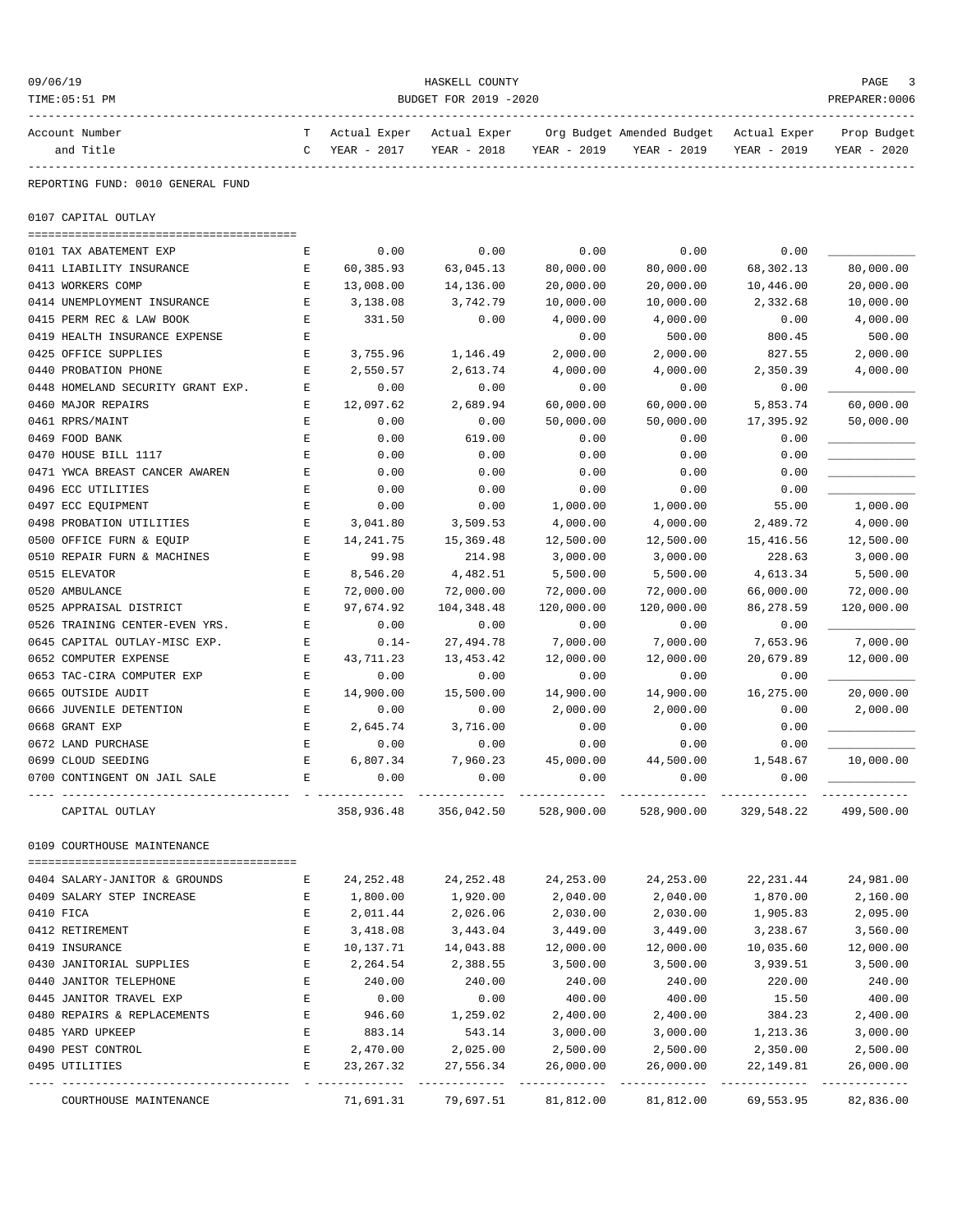| 09/06/19  | TIME: 05:51 PM                    | HASKELL COUNTY<br>BUDGET FOR 2019 -2020 |                                              |                         |            |                                                       |                           |                            |  |
|-----------|-----------------------------------|-----------------------------------------|----------------------------------------------|-------------------------|------------|-------------------------------------------------------|---------------------------|----------------------------|--|
|           | Account Number<br>and Title       |                                         | T Actual Exper Actual Exper<br>C YEAR - 2017 | YEAR - 2018 YEAR - 2019 |            | Org Budget Amended Budget Actual Exper<br>YEAR - 2019 | YEAR - 2019               | Prop Budget<br>YEAR - 2020 |  |
|           | REPORTING FUND: 0010 GENERAL FUND |                                         |                                              |                         |            |                                                       |                           |                            |  |
|           | 0111 ELECTION EXPENSE             |                                         |                                              |                         |            |                                                       |                           |                            |  |
|           |                                   |                                         |                                              |                         |            |                                                       |                           |                            |  |
|           | 0408 JUDGES & CLERKS              | Е                                       | 6,443.76                                     | 3,003.09                | 6,671.04   | 6,671.04                                              | 6,233.66                  | 6,671.04                   |  |
| 0410 FICA |                                   | Е                                       | 41.59                                        | 112.46                  | 200.00     | 200.00                                                | 73.67                     | 200.00                     |  |
|           | 0412 RETIREMENT                   | Е                                       | 0.00                                         | 36.17                   | 50.00      | 50.00                                                 | 41.77                     | 50.00                      |  |
|           | 0425 ELECTION SUPPLIES            | Е                                       | 1,067.25                                     | 1,225.68                | 2,500.00   | 2,500.00                                              | 414.21                    | 2,500.00                   |  |
|           | 0431 VOTER REGISTRATION EXP.      | E                                       | 601.37                                       | 2,415.64                | 3,500.00   | 3,500.00                                              | 120.00                    | 3,500.00                   |  |
|           | 0474 ELECTION-BUILDING RENT       | Е                                       | 150.00                                       | 75.00                   | 300.00     | 300.00                                                | 150.00                    | 300.00                     |  |
|           | 0475 ELECTION-ADVERTISING         | Е                                       | 0.00                                         | 85.00                   | 300.00     | 300.00                                                | 0.00                      | 300.00                     |  |
|           | 0476 HAVA TRAINING                | Е                                       | 0.00                                         | 0.00                    | 0.00       | 0.00                                                  | 0.00                      |                            |  |
|           | 0478 VOTING AND ELECTION EQUIP.   | Е                                       | $0.14-$                                      | 4,444.86                | 6,000.00   | 6,000.00                                              | 0.00                      | 16,000.00                  |  |
|           | 0487 ELECTION PROGRAMMING         | Е                                       | 6,081.61                                     | 1,723.33                | 7,000.00   | 7,000.00                                              | 8,273.40                  | 7,000.00                   |  |
|           | 0488 ELECTION BOXES               | Е                                       | 0.00                                         | 0.00                    | 0.00       | 0.00                                                  | 0.00                      |                            |  |
|           | 0645 ELECTION EXPENSE - MISC      | Е                                       | 4,586.00                                     | 62.60                   | 450.00     | 450.00                                                | 75.20                     | 450.00                     |  |
|           | ELECTION EXPENSE                  |                                         |                                              | 18,971.44 13,183.83     | 26,971.04  | 26,971.04                                             | 15,381.91                 | 36,971.04                  |  |
|           | 0113 COURT EXPENSE & PRISONER     |                                         |                                              |                         |            |                                                       |                           |                            |  |
| 0410 FICA |                                   | Е                                       | 0.00                                         | 0.00                    | 20.00      | 20.00                                                 | 99.45                     | 20.00                      |  |
|           | 0412 RETIREMENT                   | Е                                       | 0.00                                         | 0.00                    | 25.00      | 25.00                                                 | 169.00                    | 25.00                      |  |
|           | 0440 JAIL-TELEPHONE - 4-2229      | Е                                       | 0.00                                         | 0.00                    | 0.00       | 0.00                                                  | 0.00                      |                            |  |
|           | 0471 PRISONER MEDICAL & MISC      | Е                                       | 21,254.06                                    | 29,251.67               | 35,000.00  | 35,000.00                                             | 9,202.67                  | 35,000.00                  |  |
|           | 0472 TRANSPORTATION               | E                                       | 739.35                                       | 1,497.36                | 35,000.00  | 35,000.00                                             | 396.56                    | 35,000.00                  |  |
|           | 0473 PRISONER HOUSING             | E                                       | 88,073.50                                    | 190,735.00              | 260,000.00 | 260,000.00                                            | 21,105.00                 | 20,000.00                  |  |
|           | 0478 TARRANT CO MED. EXAMS        | E                                       | 0.00                                         | 0.00                    | 2,000.00   | 2,000.00                                              | 0.00                      | 2,000.00                   |  |
|           | 0495 JAIL - UTILITIES             | E                                       | 0.00                                         | 0.00                    | 0.00       | 0.00                                                  | 0.00                      |                            |  |
|           | 0610 BAILIFFS                     | Ε                                       |                                              | 0.00                    | 10,000.00  | 10,000.00                                             | 1,300.00                  | 10,000.00                  |  |
| 0645 MISC |                                   | E                                       | 720.00                                       | 118.48                  | 15,000.00  | 15,000.00                                             | 449.78                    | 3,000.00                   |  |
|           | COURT EXPENSE & PRISONER          |                                         | 110,786.91                                   | 221,602.51              | 357,045.00 | 357,045.00                                            | 32,722.46                 | 105,045.00                 |  |
|           | 0115 CHARITY                      |                                         |                                              |                         |            |                                                       |                           |                            |  |
|           |                                   |                                         |                                              |                         |            |                                                       |                           |                            |  |
|           | 0600 TRANSPORTATION               | Е                                       | 700.00                                       | 500.00                  | 4,000.00   | 4,000.00                                              | 3,700.00                  | 4,000.00                   |  |
|           | 0605 BURIALS                      | Е                                       | 5,200.00                                     | 2,200.00                | 3,000.00   | 3,000.00                                              | 0.00                      | 3,000.00                   |  |
|           | 0610 AUTOPSIES                    | Е                                       | 6,150.00                                     | 2,050.00                | 8,000.00   | 8,000.00                                              | 0.00                      | 8,000.00                   |  |
|           | CHARITY                           |                                         | 12,050.00                                    | 4,750.00                | 15,000.00  | 15,000.00                                             | 3,700.00                  | 15,000.00                  |  |
|           | 0116 EXP. CITIZEN CENTER          |                                         |                                              |                         |            |                                                       |                           |                            |  |
|           | 0401 SALARY DIRECTOR              | Е                                       | 23,544.48                                    | 23,544.48               | 23,545.00  | 23,545.00                                             | 21,582.44                 | 24,251.00                  |  |
|           | 0409 SALARY STEP INCREASE         | Е                                       | 2,640.00                                     | 2,700.00                | 2,760.00   | 2,760.00                                              | 2,530.00                  | 2,820.00                   |  |
| 0410 FICA |                                   | Е                                       | 2,003.04                                     | 2,007.84                | 2,012.00   | 2,012.00                                              | 1,844.48                  | 2,071.00                   |  |
|           | 0412 RETIREMENT                   | E                                       | 3,403.92                                     | 3,411.84                | 3,420.00   | 3,420.00                                              | 3,134.56                  | 3,520.00                   |  |
|           | 0419 INSURANCE                    | Е                                       | 51.96                                        | 0.00                    | 360.00     | 360.00                                                | 0.00                      |                            |  |
|           | 0495 ECC UTILITIES                | Е                                       | 6,996.71                                     | 6,969.74                | 12,000.00  | 12,000.00                                             | 4,903.22<br>------------- | 12,000.00                  |  |
|           | EXP. CITIZEN CENTER               |                                         | 38,640.11                                    | 38,633.90               | 44,097.00  | 44,097.00                                             | 33,994.70                 | 44,662.00                  |  |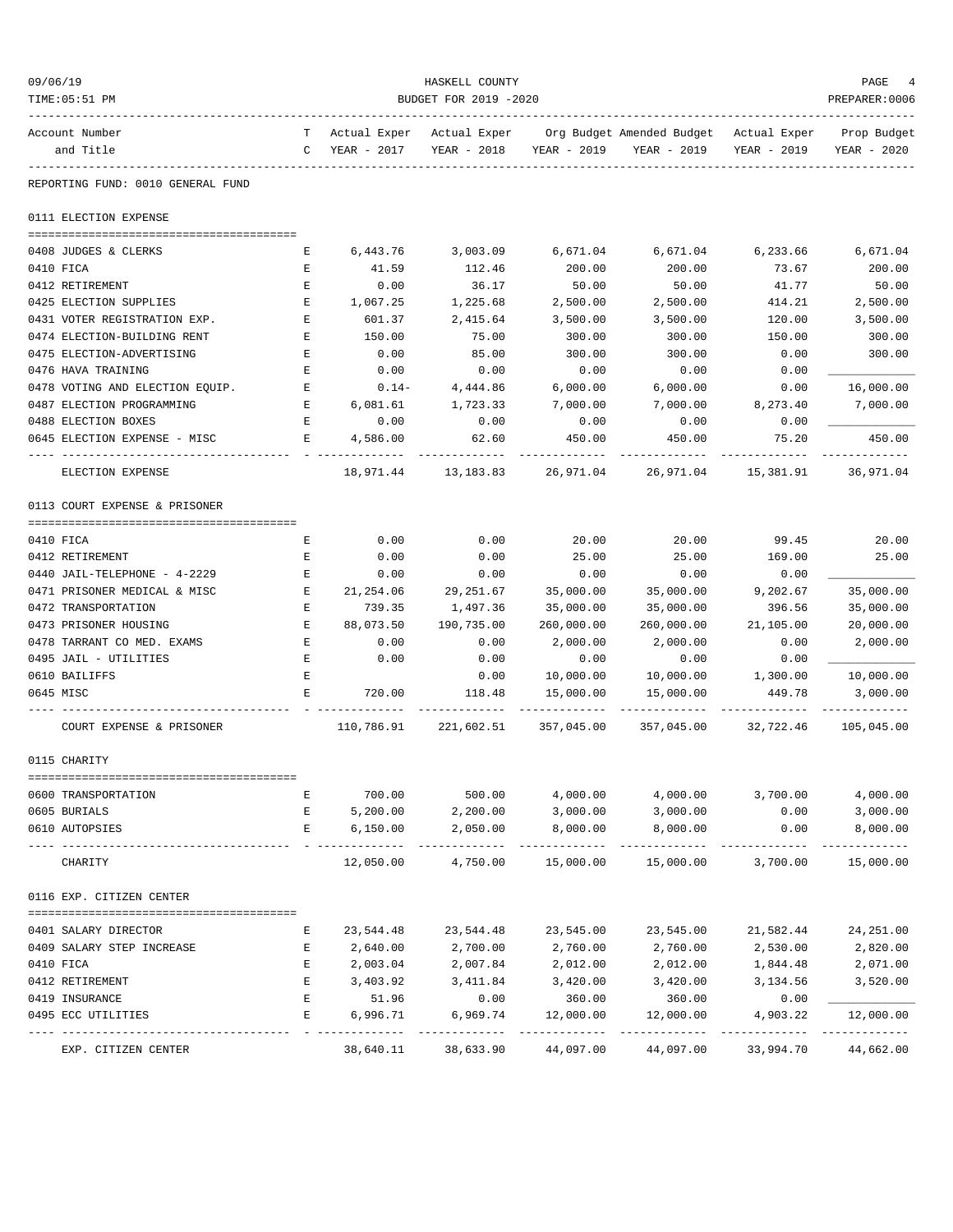| 09/06/19<br>TIME: 05:51 PM                           | HASKELL COUNTY<br>BUDGET FOR 2019 -2020 |                      |                                      |                            |                                                                                               |                                      |                      |  |
|------------------------------------------------------|-----------------------------------------|----------------------|--------------------------------------|----------------------------|-----------------------------------------------------------------------------------------------|--------------------------------------|----------------------|--|
| Account Number<br>and Title                          |                                         | C YEAR - 2017        |                                      | YEAR - 2018 YEAR - 2019    | T Actual Exper Actual Exper Org Budget Amended Budget Actual Exper Prop Budget<br>YEAR - 2019 | YEAR - 2019                          | YEAR - 2020          |  |
| REPORTING FUND: 0010 GENERAL FUND                    |                                         |                      |                                      |                            |                                                                                               |                                      |                      |  |
| 0117 AGRICULTURE & LIVESTOCK                         |                                         |                      |                                      |                            |                                                                                               |                                      |                      |  |
| 0401 SALARY - COUNTY AGENT                           | Е                                       |                      | 9,117.00 2,262.00                    | 9,048.00                   | 9,048.00                                                                                      |                                      | 6,032.00 9,048.00    |  |
| 0402 SALARY SECRETARY                                | Е                                       | 22,331.04            | 22,331.04                            | 22,331.00                  | 22,331.00                                                                                     | 20,470.12                            | 23,001.00            |  |
| 0403 SALARY - HOME AGENT                             | Е                                       | 9,048.00             | 9,048.00                             | 9,048.00                   | 9,048.00                                                                                      | 8,294.00                             | 9,048.00             |  |
| 0409 SALARY STEP INCREASE                            | Е                                       | 0.00                 | 0.00                                 | 0.00                       | 0.00                                                                                          | 330.00                               |                      |  |
| 0410 FICA                                            | Е                                       | 3,092.64             | 2,573.52                             | 3,093.00                   | 3,093.00                                                                                      | 2,687.18                             | 3,144.00             |  |
| 0412 RETIREMENT                                      | Е                                       | 2,903.04             | 2,903.04                             | 2,903.00                   | 2,903.00                                                                                      | 2,704.02                             | 2,991.00             |  |
| 0419 INSURANCE                                       | Е                                       | 3,413.72             | 14,043.88                            | 12,000.00                  | 12,000.00                                                                                     | 6,558.48                             | 12,000.00            |  |
| 0424 POSTAGE                                         | Е                                       | 0.00                 | 0.00                                 | 300.00                     | 300.00                                                                                        | 0.00                                 | 300.00               |  |
| 0425 EXT OFC - OFFICE SUPPLIES                       | E                                       | 1,124.62             | 967.66                               | 1,000.00                   | 1,000.00                                                                                      | 239.74                               | 1,000.00             |  |
| 0428 SHOW EXP, MEALS & LODGING                       | Е                                       | 2,662.77             | 375.85                               | 3,000.00                   | 3,000.00                                                                                      | 1,185.78                             | 3,000.00             |  |
| 0429 4-H SHOW EXPENSE                                | Е                                       | 879.21               | 806.41                               | 940.00                     | 940.00                                                                                        | 1,113.70                             | 940.00               |  |
| 0440 TELEPHONE EXT OFC 864-2658,864-2546 E           |                                         | 1,238.78             | 601.40                               | 1,600.00                   | 1,600.00                                                                                      | 605.75                               | 1,600.00             |  |
| 0445 TRAVEL EXPENSE C.A.<br>0446 TRAVEL EXPENSE H.D. | Е                                       | 5,580.17             | 2,089.23                             | 8,000.00                   | 8,000.00                                                                                      | 2,664.50                             | 7,000.00<br>4,000.00 |  |
| 0495 EXTENSION OFC UTILITIES                         | Е<br>E                                  | 4,716.10<br>3,697.92 | 3,846.54<br>4,554.65                 | 3,808.00<br>3,800.00       | 3,808.00<br>3,800.00                                                                          | 4,482.92<br>3,511.79                 | 3,800.00             |  |
| 0500 OFFICE EQUIPMENT (COPIER)                       | E                                       | 2,089.62             | 1,927.65                             | 2,500.00                   | 2,500.00                                                                                      | 1,586.01                             | 2,500.00             |  |
| 0645 EXT OFFICE - MISC                               | E                                       | 1,168.56             | 841.00                               | 1,050.00                   | 1,050.00                                                                                      | 545.94                               | 1,050.00             |  |
| 0652 EXT OFFICE COMPUTER EXP                         | Е                                       | 0.00                 | 490.78                               | 1,050.00                   | 1,050.00                                                                                      | 923.59                               | 1,050.00             |  |
| AGRICULTURE & LIVESTOCK                              |                                         |                      | -------------<br>73,063.19 69,662.65 | -------------<br>85,471.00 |                                                                                               | -------------<br>85,471.00 63,935.52 | 85,472.00            |  |
| 0119 COUNTY LIBRARY                                  |                                         |                      |                                      |                            |                                                                                               |                                      |                      |  |
| 0401 SALARY LIBRARIAN                                | E                                       | 22,355.04            | 22,355.04                            | 22,355.04                  | 22,355.04                                                                                     | 20,492.12                            | 23,026.00            |  |
| 0403 SALARY ASSISTANTS                               | Е                                       | 21,131.04            | 21,131.04                            | 20,531.00                  | 20,531.00                                                                                     | 19,370.12                            | 21,765.00            |  |
| 0409 SALARY STEP INCREASE                            | Е                                       | 3,060.00             | 3,480.00                             | 3,540.00                   | 3,540.00                                                                                      | 3,575.00                             | 4,440.00             |  |
| 0410 FICA                                            | Е                                       | 3,560.88             | 3,592.80                             | 3,598.00                   | 3,598.00                                                                                      | 3,323.10                             | 3,614.00             |  |
| 0412 RETIREMENT                                      | Е                                       | 6,050.88             | 6,105.60                             | 6,113.00                   | 6,113.00                                                                                      | 5,646.74                             | 6,400.00             |  |
| 0419 INSURANCE                                       | Е                                       | 20,275.42            | 28,087.76                            | 24,000.00                  | 24,000.00                                                                                     | 20,071.20                            | 24,000.00            |  |
| 0424 POSTAGE                                         | E                                       | 111.20               | 219.00                               | 500.00                     | 500.00                                                                                        | 30.00                                | 500.00               |  |
| 0425 CO LIB - OFFICE SUPPLIES                        | E                                       | 357.87               | 200.44                               | 750.00                     | 750.00                                                                                        | 316.38                               | 750.00               |  |
| 0440 TELEPHONE 864-2747 LIBRARY                      | Ε                                       | 585.71               | 300.66                               | 700.00                     | 700.00                                                                                        | 302.86                               | 700.00               |  |
| 0445 CO LIBRARY-TRAVEL EXPENSE                       | Е                                       | 0.00                 | 0.00                                 | 650.00                     | 650.00                                                                                        | 0.00                                 | 650.00               |  |
| 0455 CO LIBRARY - BOOKS                              | E                                       | 2,801.89             | 5,396.14                             | 5,500.00                   | 5,500.00                                                                                      | 4,635.38                             | 5,500.00             |  |
| 0476 CO LIBRARY-SCHOOL EXPENSE                       | Е                                       | 0.00                 | 0.00                                 | 25.00                      | 25.00                                                                                         | 0.00                                 | 25.00                |  |
| 0495 CO LIBRARY UTILITIES                            | Е                                       | 6,055.69             | 6,284.52                             | 9,844.00                   | 9,844.00                                                                                      | 4,847.93                             | 6,000.00             |  |
| 0652 CO LIBRARY - COMPUTER EXP                       | E                                       | 277.60<br>__________ | 1,341.36                             | 1,500.00                   | 1,500.00<br>-------------                                                                     | 1,365.37<br>-------------            | 1,500.00             |  |
| COUNTY LIBRARY                                       |                                         | 86,623.22            | 98,494.36                            | 99,606.04                  | 99,606.04                                                                                     | 83,976.20                            | 98,870.00            |  |
| 0120 DISTRICT JUDGE                                  |                                         |                      |                                      |                            |                                                                                               |                                      |                      |  |
|                                                      |                                         |                      |                                      |                            |                                                                                               |                                      |                      |  |
| 0401 COURT COORDINATOR SALARY                        | Е                                       | 22,331.04            | 22,331.04                            | 22,331.00                  | 22,331.00                                                                                     | 20,470.12                            | 23,001.00            |  |
| 0409 SALARY STEP INCREASE<br>0410 FICA               | Е<br>Е                                  | 2,040.00<br>1,864.32 | 2,160.00<br>1,873.68                 | 2,280.00<br>1,883.00       | 2,280.00<br>1,883.00                                                                          | 2,090.00<br>1,725.90                 | 2,400.00<br>1,944.00 |  |
| 0412 RETIREMENT                                      | Ε                                       | 3,168.24             | 3,183.84                             | 3,199.00                   | 3,199.00                                                                                      | 2,932.82                             | 3,303.00             |  |
| 0419 INSURANCE                                       | Ε                                       | 10,137.71            | 14,043.88                            | 12,000.00                  | 12,000.00                                                                                     | 10,030.60                            | 12,000.00            |  |
| 0424 DIST JUDGE POSTAGE                              | Ε                                       | 655.60               | 977.84                               | 1,200.00                   | 1,200.00                                                                                      | 588.04                               | 1,200.00             |  |
| 0425 DIST JUDGE OFFC SUPPLIES                        | Ε                                       | 2,687.58             | 2,955.95                             | 3,600.00                   | 3,600.00                                                                                      | 4,550.07                             | 3,600.00             |  |
| 0440 DIST JUDGE TELEPHONE 864-2661                   | Е                                       | 1,240.89             | 602.46                               | 1,500.00                   | 1,500.00                                                                                      | 605.74                               | 1,500.00             |  |
| 0442 TELEPHONE COURT REPORTER 864-3728               | Е                                       | 0.00                 | 0.00                                 | 150.00                     | 150.00                                                                                        | 0.00                                 | 150.00               |  |
| 0445 DIST JUDGE TRAVEL                               | Е                                       | 552.40               | 876.24                               | 1,000.00                   | 1,000.00                                                                                      | 360.00                               | 1,000.00             |  |
| 0446 CT. COORDINATOR TRAVEL                          | Ε                                       | 0.00                 | 0.00                                 | 1,000.00                   | 1,000.00                                                                                      | 0.00                                 | 1,000.00             |  |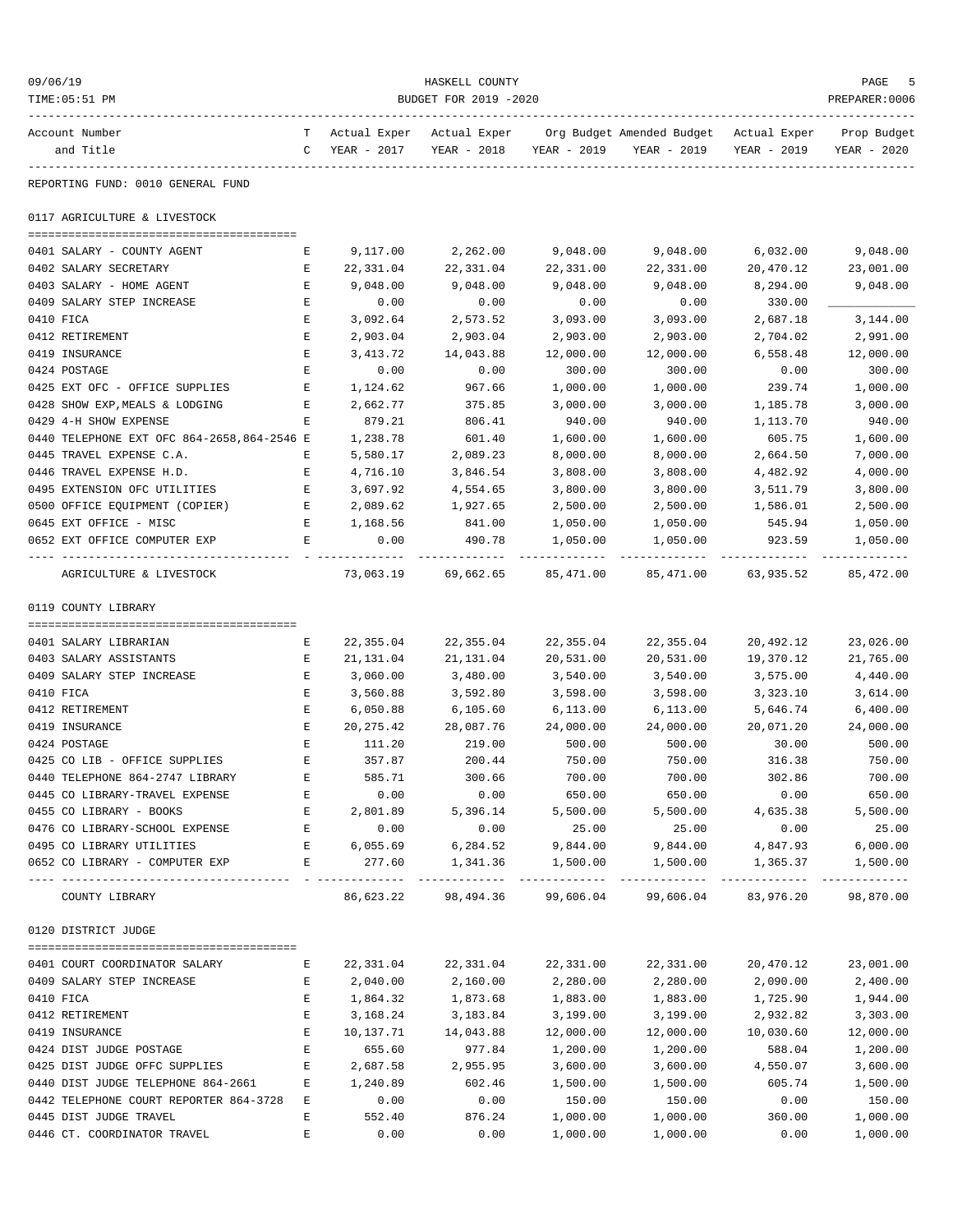| 09/06/19                              |              |              | HASKELL COUNTY        |             |                                        |                          | PAGE                            |
|---------------------------------------|--------------|--------------|-----------------------|-------------|----------------------------------------|--------------------------|---------------------------------|
| TIME: 05:51 PM                        |              |              | BUDGET FOR 2019 -2020 |             |                                        |                          | PREPARER:0006                   |
| Account Number                        | T            | Actual Exper | Actual Exper          |             | Org Budget Amended Budget Actual Exper |                          | Prop Budget                     |
| and Title                             | $\mathbb{C}$ | YEAR - 2017  | YEAR - 2018           | YEAR - 2019 | YEAR - 2019                            | YEAR - 2019              | YEAR - 2020                     |
| REPORTING FUND: 0010 GENERAL FUND     |              |              |                       |             |                                        |                          |                                 |
| 0476 CT COORDINATOR/DIST JUDGE SCHOOL | Е            | 120.00       | $95.00 -$             | 700.00      | 700.00                                 | 180.00                   | 700.00                          |
| 0575 COURT APPOINTED ATTORNEYS        | E            | 68,873.97    | 50,900.73             | 60,000.00   | 60,000.00                              | 46,389.05                | 60,000.00                       |
| 0645 DIST JUDGE MISC.BOND, PO R       | E            | 116.00       | 116.00                | 120.00      | 120.00                                 | 120.00                   | 120.00                          |
| 0650 BONDS/DUES                       | Е            | 0.00         | 0.00                  | 69.00       | 69.00                                  | 0.00                     | 69.00                           |
| 0652 DIST JUDGE COMP EXP              | E            | 4,053.06     | 4,460.40              | 3,343.00    | 3,343.00                               | 3,640.28                 | 5,343.00                        |
| 0669 COURT REPORTER RECORDS           | E            | 12,565.00    | 3,402.00              | 12,000.00   | 12,000.00                              | 5,165.50                 | 10,000.00                       |
| 0670 EXTRA CT REPORTERS, JUDGES       | Е            | 1,690.00     | 1,075.64              | 3,000.00    | 3,000.00                               | 11,314.80<br>----------- | 3,000.00                        |
| DISTRICT JUDGE                        |              | 132,095.81   | 108,864.70            | 129,375.00  | 129,375.00                             | 110,162.92               | 130,330.00                      |
| 0121 DISTRICT ATTORNEY                |              |              |                       |             |                                        |                          |                                 |
| 0401 DIST ATTY ST REIMB               | Е            | 3,639.96     | 3,639.96              | 3,640.00    | 3,640.00                               | 3,336.63                 | 3,640.00                        |
| 0402 SALARY SECRETARY                 | Е            | 13,110.72    | 13,326.71             | 13,758.62   | 13,758.62                              | 12,414.16                | 13,801.00                       |
| 0409 SALARY STEP INCREASE             | Е            | 0.00         | 0.00                  | 0.00        | 0.00                                   | 0.00                     | 1,152.00                        |
| 0410 FICA                             | Е            | 1,281.48     | 1,298.02              | 1,053.00    | 1,053.00                               | 1,205.05                 | 1,144.00                        |
| 0412 RETIREMENT                       | E            | 1,704.48     | 1,732.56              | 1,789.00    | 1,789.00                               | 1,613.92                 | 1,944.00                        |
| 0419 INSURANCE                        | E            | 9,577.71     | 14,043.88             | 12,000.00   | 12,000.00                              | 10,758.27                | 12,000.00                       |
| 0424 POSTAGE                          | Ε            | 0.00         | 0.00                  | 0.00        | 0.00                                   | 0.00                     |                                 |
| 0425 DIST ATTORNEY-OFFICE SUPP        | Е            | 1,909.04     | 1,596.94              | 1,500.00    | 1,500.00                               | 1,382.95                 | 1,500.00                        |
| 0435 PROSECUTION EXPENSE              | E            | 1,001.06     | 475.00                | 2,500.00    | 2,500.00                               | 477.00                   | 2,500.00                        |
| 0440 TELEPHONE DISTRICT ATTY 864-2072 | Е            | 1,856.89     | 903.69                | 3,000.00    | 3,000.00                               | 908.63                   | 3,000.00                        |
| 0645 MISC., BOX RENT, BONDS           | Е            | 48.00        | 52.00                 | 300.00      | 300.00                                 | 54.00                    | 300.00                          |
| 0649 MISC. TRIAL EXPENSE              | Е            | 0.00         | 0.00                  | 0.00        | 0.00                                   | 0.00                     |                                 |
| 0650 DIST OFFICES - BONDS             | Е            | 177.50       | 0.00                  | 177.50      | 177.50                                 | 0.00                     | 177.50<br>. _ _ _ _ _ _ _ _ _ _ |
| DISTRICT ATTORNEY                     |              | 34,306.84    | 37,068.76             | 39,718.12   | 39,718.12                              | 32,150.61                | 41,158.50                       |
| 0123 COUNTY PARK                      |              |              |                       |             |                                        |                          |                                 |
| 0401 PARK MANAGER SALARY              | E            | 0.00         | 0.00                  | 0.00        | 0.00                                   | 0.00                     |                                 |
| 0409 SALARY STEP INCREASE             | Е            | 0.00         | 0.00                  | 0.00        | 0.00                                   | 0.00                     |                                 |
| 0410 FICA                             | E            | 0.00         | 0.00                  | 0.00        | 0.00                                   | 0.00                     |                                 |
| 0412 RETIREMENT                       | Ε            | 0.00         | 0.00                  | 0.00        | 0.00                                   | 0.00                     |                                 |
| 0493 CO PARK-TRASH DISPOSAL           | Ε            | 3,807.32     | 3,861.12              | 4,500.00    | 4,500.00                               | 3,513.11                 | 4,500.00                        |
| 0495 COUNTY PARK - UTILITIES          | Ε            | 967.00       | 1,020.35              | 1,200.00    | 1,200.00                               | 900.19                   | 1,200.00                        |
| 0645 COUNTY PARK - MISC               | Ε            | 0.00         | 0.00                  | 200.00      | 200.00                                 | 0.00                     | 200.00                          |
| 0647 REPAIRS AND MAINTENANCE          | E            | 0.00         | 0.00                  | 0.00        | 0.00                                   | 0.00                     |                                 |
| COUNTY PARK                           |              | 4,774.32     | 4,881.47              | 5,900.00    | 5,900.00                               | 4,413.30                 | 5,900.00                        |
| 0125 RURAL FIRE TRUCK                 |              |              |                       |             |                                        |                          |                                 |
| 0480 R FIRE TRK-REPAIRS/REPLAC        | Е            | 2,502.27     | 0.00                  | 2,500.00    | 2,500.00                               | 354.97                   | 2,500.00                        |
| 0481 RURAL FIRE TRUCK - FUEL          | Е            | 0.00         | 0.00                  | 1,000.00    | 1,000.00                               | 0.00                     | 1,000.00                        |
| 0482 RURAL FR TRK-TIRES/TUBES         | Ε            | 0.00         | 0.00                  | 500.00      | 500.00                                 | 65.00                    | 500.00                          |
| 0624 RURAL FIRE TRK-EQUIPMENT         | Ε            | 0.00         | 5,778.42              | 8,000.00    | 8,000.00                               | 8,000.00                 | 8,000.00                        |
| 0645 RURAL FIRE TRUCK - MISC          | E            | 500.00       | 0.00                  | 7,500.00    | 7,500.00                               | 0.00                     | 7,500.00                        |
| 0658 RURAL GRASS FIRE TRUCK           | E            | 0.00         | 0.00                  | 0.00        | 0.00                                   | 0.00                     |                                 |
| RURAL FIRE TRUCK                      |              | 3,002.27     | 5,778.42              | 19,500.00   | 19,500.00                              | 8,419.97                 | 19,500.00                       |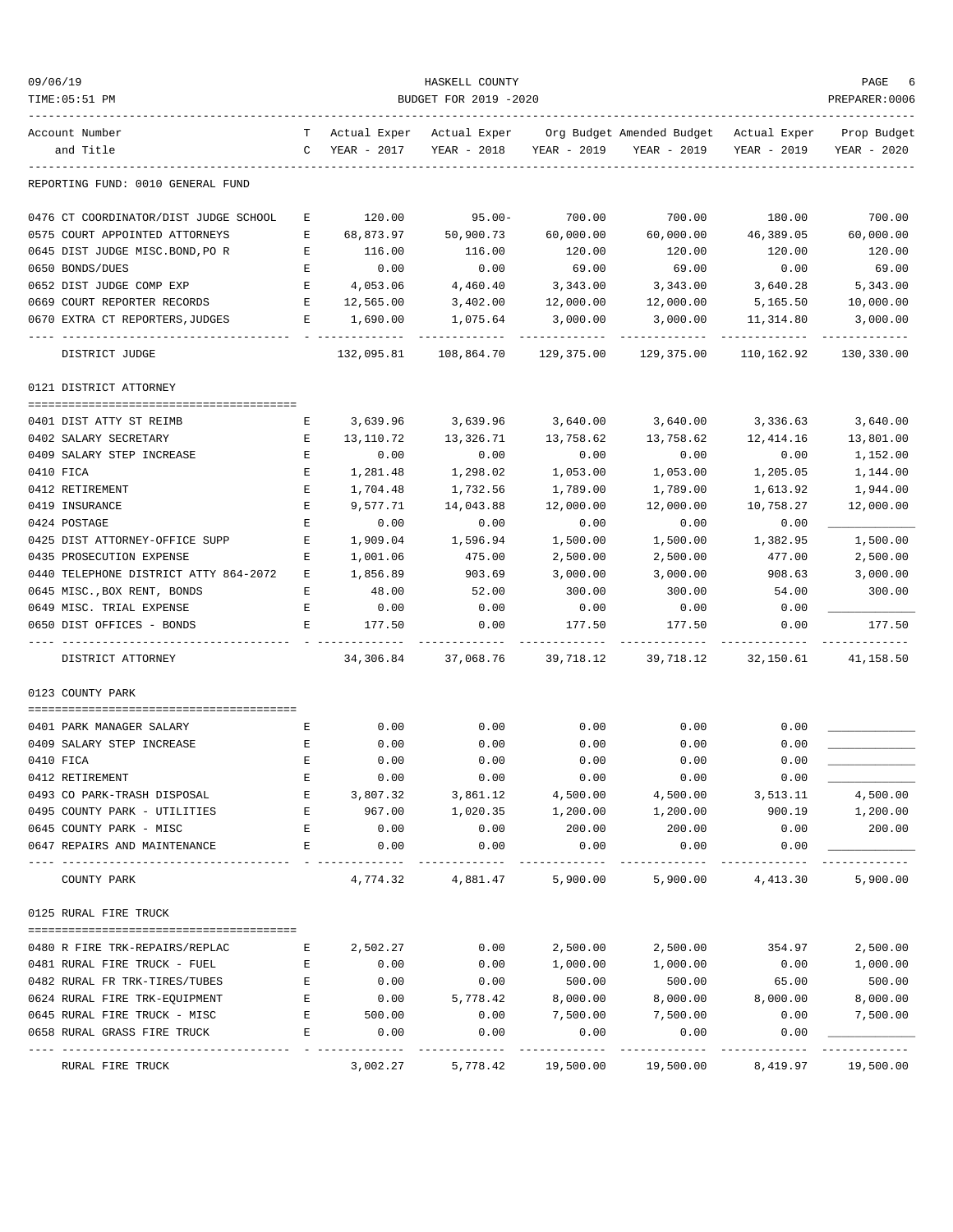| 09/06/19 |                                                      |                   |                 | HASKELL COUNTY                           |                             |                                                                                               |                            | PAGE           |
|----------|------------------------------------------------------|-------------------|-----------------|------------------------------------------|-----------------------------|-----------------------------------------------------------------------------------------------|----------------------------|----------------|
|          | TIME: 05:51 PM                                       |                   |                 | BUDGET FOR 2019 -2020                    |                             |                                                                                               |                            | PREPARER: 0006 |
|          | Account Number<br>and Title                          | $\mathbb{C}$      | YEAR - 2017     | YEAR - 2018                              | YEAR - 2019                 | T Actual Exper Actual Exper Org Budget Amended Budget Actual Exper Prop Budget<br>YEAR - 2019 | YEAR - 2019                | YEAR - 2020    |
|          | REPORTING FUND: 0010 GENERAL FUND                    |                   |                 |                                          |                             |                                                                                               |                            |                |
|          | 0127 HIGHWAY PATROL                                  |                   |                 |                                          |                             |                                                                                               |                            |                |
|          | 0440 TELEPHONE HWY PATROL 864-3356                   | Е                 | 1,269.91 602.33 |                                          | 1,500.00                    | 1,500.00                                                                                      | 605.72                     | 1,500.00       |
|          | 0645 HIGHWAY PATROL - MISC                           | Е                 | 345.98          | 0.00                                     | 0.00                        | 0.00                                                                                          | 0.00                       |                |
|          | 0657 HWY PATROL INTERNET                             | $\mathbf{E}$      | 0.00            | 0.00                                     | 0.00                        | 0.00                                                                                          | 0.00                       |                |
|          | 0659 HWY PATROL RADAR LEASE                          | E                 | 0.00            | 0.00                                     | 0.00                        | 0.00                                                                                          | 0.00                       |                |
|          | HIGHWAY PATROL                                       |                   | 1,615.89        | 602.33                                   | 1,500.00                    | 1,500.00                                                                                      | 605.72                     | 1,500.00       |
|          | 0131 GAME WARDEN                                     |                   |                 |                                          |                             |                                                                                               |                            |                |
|          |                                                      |                   |                 |                                          |                             |                                                                                               |                            |                |
|          | 0585 GAME WARDEN SUPPLIES                            | Е                 |                 | 0.00                                     | 550.00                      | 550.00                                                                                        |                            | 135.39 550.00  |
|          | <b>GAME WARDEN</b>                                   |                   | 0.00            | 0.00                                     | 550.00                      | 550.00                                                                                        | 135.39                     | 550.00         |
|          | 0133 MENTAL HEALTH                                   |                   |                 |                                          |                             |                                                                                               |                            |                |
|          | 0645 MHMR - MISC                                     | E                 |                 |                                          |                             | $10,362.96$ $10,362.96$ $12,110.00$ $12,110.00$ $12,993.50$ $12,111.00$                       |                            |                |
|          | MENTAL HEALTH                                        |                   |                 |                                          |                             | $10,362.96$ $10,362.96$ $12,110.00$ $12,110.00$ $12,993.50$ $12,111.00$                       |                            |                |
|          | 0134 TRANSFERS OUT                                   |                   |                 |                                          |                             |                                                                                               |                            |                |
|          | 0640 TRANSFERS OUT                                   | Е                 | 0.00            | 5,000.00                                 |                             | 67,119.00 67,119.00 35,000.00                                                                 |                            | 227,000.00     |
|          | 0641 CERTIFICATE OF DEPOSIT                          | E                 | 0.00            | 0.00                                     | 0.00                        | 0.00                                                                                          | 0.00                       |                |
|          | TRANSFERS OUT                                        |                   | 0.00            |                                          | .                           | -----------<br>5,000.00 67,119.00 67,119.00                                                   | 35,000.00                  | 227,000.00     |
|          | 0153 TAX ASSESSOR/COLLECTOR                          |                   |                 |                                          |                             |                                                                                               |                            |                |
|          |                                                      |                   |                 |                                          |                             |                                                                                               |                            |                |
|          | 0401 SALARY TAX A/C<br>0402 CAR TITLES               | Е<br>$\mathbf{E}$ | 240.00          | 240.00                                   | 240.00                      | $27,467.04$ $27,467.04$ $27,467.15$ $27,467.15$ $25,178.12$ $28,292.00$<br>240.00             | 220.00                     | 240.00         |
|          | 0405 SALARY DEPUTY                                   | $\mathbf{E}$      | 22,331.04       | 22,331.04                                | 22,331.00                   | 22,331.00                                                                                     | 20,470.12                  | 23,001.00      |
|          | 0406 SALARY ASSISTANT DEPUTY                         | Ε                 | 2,010.94        | 1,914.02                                 | 11,165.50                   | 11,165.50                                                                                     | 701.26                     | 6,000.00       |
|          | 0409 SALARY STEP INCREASE                            | E                 | 2,640.00        | 3,120.00                                 | 3,540.00                    | 3,540.00                                                                                      | 3,245.00                   | 3,960.00       |
|          | 0410 FICA                                            | Ε                 | 4,183.92        | 4,213.21                                 | 4,558.00                    | 4,558.00                                                                                      | 3,810.80                   | 4,705.00       |
|          | 0412 RETIREMENT                                      | E                 | 6,848.16        | 6,910.56                                 | 7,745.00                    | 7,745.00                                                                                      | 6,384.62                   | 7,994.00       |
|          | 0419 INSURANCE                                       | E                 | 19,154.42       | 28,087.76                                | 24,000.00                   | 24,000.00                                                                                     | 20, 377.64                 | 24,000.00      |
|          | 0425 TAX A/C OFFICE SUPPLIES                         | E                 | 407.20          | 936.53                                   | 1,000.00                    | 1,000.00                                                                                      | 1,537.39                   | 1,000.00       |
|          | 0440 TAX A/C TELEPHONE 864-2181                      | E                 | 616.89          | 300.68                                   | 800.00                      | 800.00                                                                                        | 302.87                     | 800.00         |
|          | 0445 TAX A/C TRAVEL EXPENSE                          | Е                 | 59.09           | 0.00                                     | 800.00                      | 800.00                                                                                        | 1,492.79                   | 800.00         |
|          | 0476 TAX A/C SCHOOL EXPENSE                          | Е                 | 1,204.74        | 2,010.55                                 | 1,200.00                    | 1,200.00                                                                                      | 1,646.22                   | 1,200.00       |
|          | 0645 TAX A/C MISC                                    | E                 | 0.00            | 0.00                                     | 0.00                        | 0.00                                                                                          | 0.00                       |                |
|          | 0650 TAX A/C BONDS                                   | Е                 | 1,007.00        | 575.75                                   | 2,500.00                    | 2,500.00                                                                                      | 480.00                     | 2,500.00       |
|          | 0655 TAX A/C DUES                                    | Е                 | 105.00          | 105.00                                   | 105.00                      | 105.00                                                                                        | 195.00                     | 105.00         |
|          | TAX ASSESSOR/COLLECTOR                               |                   | ----------      | -------------<br>88, 275. 44 98, 212. 14 | -------------<br>107,451.65 | -------------<br>107,451.65                                                                   | -------------<br>86,041.83 | 104,597.00     |
|          | 0155 COUNTY ATTORNEY                                 |                   |                 |                                          |                             |                                                                                               |                            |                |
|          |                                                      |                   | 37,106.88       | 37,106.88                                | 37,106.88                   | 37,106.88                                                                                     | 34,014.64                  | 38,221.00      |
|          | 0401 SALARY COUNTY ATTORNEY<br>0402 SALARY SECRETARY | Е<br>Е            | 22,331.04       |                                          | 22,331.00                   | 22,331.00                                                                                     | 20,470.12                  | 23,001.00      |
|          | 0409 SALARY STEP INCREASE                            | Е                 | 5,160.00        | 22,331.04<br>5,340.00                    | 5,460.00                    | 5,460.00                                                                                      | 5,005.00                   | 5,520.00       |
|          | 0410 FICA                                            | E                 | 6,646.88        | 6,740.64                                 | 6,750.00                    | 6,750.00                                                                                      | 6,187.28                   | 6,891.00       |
|          | 0412 RETIREMENT                                      | E                 | 11,431.20       | 11,454.24                                | 11,470.00                   | 11,470.00                                                                                     | 10,514.24                  | 11,710.00      |
|          |                                                      |                   |                 |                                          |                             |                                                                                               |                            |                |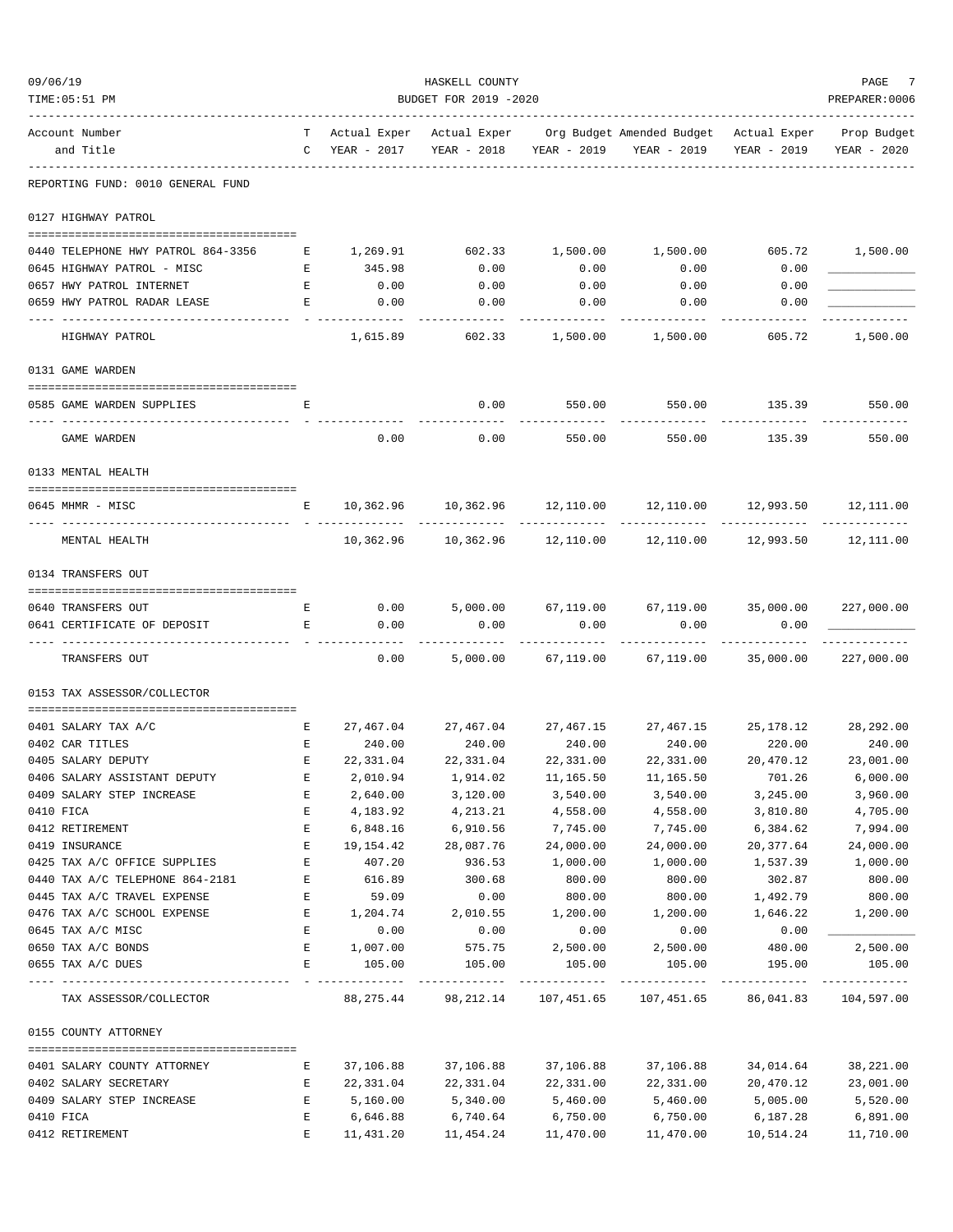| 09/06/19<br>TIME: 05:51 PM              | HASKELL COUNTY<br>BUDGET FOR 2019 -2020<br>PREPARER:0006 |               |                                         |               |                                                                                               |                            |                            |
|-----------------------------------------|----------------------------------------------------------|---------------|-----------------------------------------|---------------|-----------------------------------------------------------------------------------------------|----------------------------|----------------------------|
| Account Number<br>and Title             | $\mathbb{C}$                                             | YEAR - 2017   | YEAR - 2018                             | YEAR - 2019   | T Actual Exper Actual Exper Org Budget Amended Budget Actual Exper Prop Budget<br>YEAR - 2019 | YEAR - 2019                | YEAR - 2020                |
| REPORTING FUND: 0010 GENERAL FUND       |                                                          |               |                                         |               |                                                                                               |                            |                            |
| 0417 CO ATTORNEY STATE SUPPLEMENT       | Е                                                        | 23,332.80     | 23,332.80                               | 23,333.00     | 23,333.00                                                                                     | 21,388.40                  | 23,333.00                  |
| 0418 THROCKMORTON CO. SALARY            | Е                                                        | 0.00          | 0.00                                    | 0.00          | 0.00                                                                                          | 0.00                       |                            |
| 0419 INSURANCE                          | Е                                                        | 9,629.67      | 14,043.88                               | 12,000.00     | 12,000.00                                                                                     | 10,718.69                  | 12,000.00                  |
| 0424 CO ATTY POSTAGE                    | Е                                                        | 128.35        | 110.47                                  | 450.00        | 450.00                                                                                        | 0.00                       | 450.00                     |
| 0425 CO ATTY OFFICE SUPPLIES            | Е                                                        | 1,511.78      | 1,586.42                                | 1,600.00      | 1,600.00                                                                                      | 943.20                     | 1,600.00                   |
| 0440 CO ATTY TELEPHONE 864-2066         | E                                                        | 1,253.24      | 601.34                                  | 1,600.00      | 1,600.00                                                                                      | 605.71                     | 1,600.00                   |
| 0445 CO ATTY TRAVEL EXPENSE             | Е                                                        | 0.00          | 61.32                                   | 1,100.00      | 1,100.00                                                                                      | 1,124.90                   | 1,100.00                   |
| 0455 CO ATTY LAW BOOKS                  | E                                                        | 747.00        | 265.00                                  | 700.00        | 700.00                                                                                        | 234.00                     | 700.00                     |
| 0476 CO ATTY SCHOOL EXPENSE             | E                                                        | 1,192.95      | 1,050.00                                | 1,150.00      | 1,150.00                                                                                      | 1,368.17                   | 1,150.00                   |
| 0650 CO ATTY BONDS                      | Е                                                        | 185.00        | 100.00                                  | 250.00        | 250.00                                                                                        | 185.00                     | 250.00                     |
| 0652 CO ATTY COMP EXP                   | Е                                                        |               | 0.00                                    | 1,000.00      | 1,000.00                                                                                      | 879.99                     | 1,000.00                   |
| 0655 CO ATTY DUES                       | Е                                                        | 125.00        | 50.00                                   | 185.00        | 185.00                                                                                        | 125.00                     | 185.00                     |
| 0660 CO ATTY PO BOX RENT                | E                                                        | 52.00         | 54.00                                   | 50.00         | 50.00                                                                                         | 28.00                      | 50.00                      |
| ---- ---------------<br>COUNTY ATTORNEY |                                                          | ------------- | ______________<br>120,833.79 124,228.03 | ------------- | --------------<br>126,535.88 126,535.88                                                       | ------------<br>113,792.34 | ------------<br>128,761.00 |
| 0157 COUNTY CLERK                       |                                                          |               |                                         |               |                                                                                               |                            |                            |
|                                         |                                                          |               |                                         |               |                                                                                               |                            |                            |
| 0401 SALARY COUNTY CLERK                | Е                                                        | 27,467.04     | 27,467.04                               | 27,467.15     | 27,467.15                                                                                     | 25,178.12                  | 28,292.00                  |
| 0405 SALARY DEPUTY                      | Е                                                        | 22,331.04     | 22,331.04                               | 22,331.00     | 22,331.00                                                                                     | 20,470.12                  | 23,001.00                  |
| 0406 SALARY ASST DEPUTY                 | Е                                                        | 6,514.82      | 5,583.12                                | 5,882.75      | 5,882.75                                                                                      | 4,829.89                   | 5,883.00                   |
| 0409 SALARY STEP INCREASE               | E                                                        | 5,220.00      | 5,520.00                                | 5,460.00      | 5,460.00                                                                                      | 5,305.00                   | 5,580.00                   |
| 0410 FICA                               | $\mathbf E$                                              | 4,679.35      | 4,631.50                                | 4,668.00      | 4,668.00                                                                                      | 4,241.97                   | 4,778.00                   |
| 0412 RETIREMENT                         | E                                                        | 7,999.14      | 7,917.09                                | 7,933.00      | 7,933.00                                                                                      | 7,251.68                   | 8,120.00                   |
| 0419 INSURANCE                          | Е                                                        | 19,141.42     | 28,087.76                               | 24,000.00     | 24,000.00                                                                                     | 21,533.27                  | 24,000.00                  |
| 0425 CO CLERK OFFICE SUPPLIES           | E                                                        | 2,936.91      | 2,512.04                                | 6,000.00      | 6,000.00                                                                                      | 3,532.15                   | 6,000.00                   |
| 0440 CO CLERK TELEPHONE 864-2451        | Е                                                        | 621.58        | 300.68                                  | 750.00        | 750.00                                                                                        | 302.87                     | 750.00                     |
| 0445 CO CLERK TRAVEL EXPENSE            | Е                                                        | 617.39        | 651.62                                  | 870.09        | 870.09                                                                                        | 654.48                     | 870.09                     |
| 0476 CO CLERK SCHOOL EXPENSE            | E                                                        | 2,542.54      | 2,079.91                                | 2,500.00      | 2,500.00                                                                                      | 4,103.14                   | 2,500.00                   |
| 0650 CO CLERK BONDS                     | Е                                                        | 150.00        | 50.00                                   | 150.00        | 150.00                                                                                        | 150.00                     | 150.00                     |
| 0652 COMPUTER EXP                       | Е                                                        | 50.97         | 367.66                                  | 4,200.00      | 4,200.00                                                                                      | 748.99                     | 4,200.00                   |
| 0655 CO CLERK DUES                      | E                                                        | 125.00        | 125.00                                  | 125.00        | 125.00                                                                                        | 125.00                     | 125.00                     |
| 0660 CO CLERK PO BOX RENT               | E                                                        | 70.00         | 72.00                                   | 72.00         | 72.00                                                                                         | 0.00                       | 72.00                      |
| COUNTY CLERK                            |                                                          |               |                                         |               | 100,467.20 107,696.46 112,408.99 112,408.99 98,426.68 114,321.09                              |                            |                            |
| 0159 TREASURER                          |                                                          |               |                                         |               |                                                                                               |                            |                            |
| 0401 SALARY TREASURER                   | Е                                                        | 29,491.68     | 29,491.68                               | 29,491.72     | 29,491.72                                                                                     | 27,034.04                  | 30,377.00                  |
| 0403 SALARY ASSISTANT                   | E                                                        | 22,331.04     | 22,331.04                               | 22,331.00     | 22,331.00                                                                                     | 20,470.12                  | 23,001.00                  |
| 0409 SALARY STEP INCREASE               | E                                                        | 5,580.00      | 5,640.00                                | 5,700.00      | 5,700.00                                                                                      | 3,225.00                   | 2,760.00                   |
| 0410 FICA                               | Е                                                        | 5,357.71      | 5,350.80                                | 5,355.00      | 5,355.00                                                                                      | 4,755.96                   | 4,974.00                   |
| 0412 RETIREMENT                         | Е                                                        | 9,104.22      | 9,092.64                                | 9,100.00      | 9,100.00                                                                                      | 8,081.96                   | 8,453.00                   |
| 0419 INSURANCE                          | $\mathbf E$                                              | 9,552.71      | 14,043.88                               | 12,000.00     | 12,000.00                                                                                     | 17,357.65                  | 24,000.00                  |
| 0425 CO TREAS OFFICE SUPPLIES           | $\mathbf E$                                              | 1,188.91      | 1,012.23                                | 2,000.00      | 2,000.00                                                                                      | 1,561.70                   | 2,000.00                   |
| 0440 TREAS TELEPHONE 864-3448           | $\mathbf E$                                              | 618.43        | 300.66                                  | 800.00        | 800.00                                                                                        | 302.87                     | 800.00                     |
| 0445 CO TREAS TRAVEL EXPENSE            | E                                                        | 330.78        | 563.83                                  | 1,000.00      | 1,000.00                                                                                      | 50.00                      | 1,000.00                   |
| 0446 IN COUNTY TRAVEL                   | E                                                        | 1,200.00      | 1,200.00                                | 1,200.00      | 1,200.00                                                                                      | 1,100.00                   | 1,200.00                   |
| 0476 CO TREAS SCHOOL EXPENSE            | E                                                        | 811.56        | 955.62                                  | 900.00        | 900.00                                                                                        | 1,170.47                   | 900.00                     |
| 0645 CO TREAS MISC                      | $\mathbf E$                                              | 0.00          | 0.00                                    | 100.00        | 100.00                                                                                        | 0.00                       | 100.00                     |
| 0650 CO TREAS BONDS                     | E                                                        | 120.00        | 0.00                                    | 550.00        | 550.00                                                                                        | 295.00                     | 550.00                     |
| 0652 COMPUTER EXPENSE                   | E                                                        | 4,925.50      | 4,896.99                                | 8,420.00      | 8,420.00                                                                                      | 4,767.72                   | 8,420.00                   |
| 0655 CO TREAS DUES                      | Е                                                        | 190.00        | 175.00                                  | 330.00        | 330.00                                                                                        | 190.00                     | 330.00                     |
| 0667 PROBATION OFC BOOKKEEPING          | Е                                                        | 11,430.00     | 11,280.00                               | 10,400.00     | 10,400.00                                                                                     | 10,340.00                  | 10,400.00                  |
| TREASURER                               |                                                          | 102,232.54    | 106,334.37                              |               | 109,677.72 109,677.72                                                                         | 100,702.49                 | 119,265.00                 |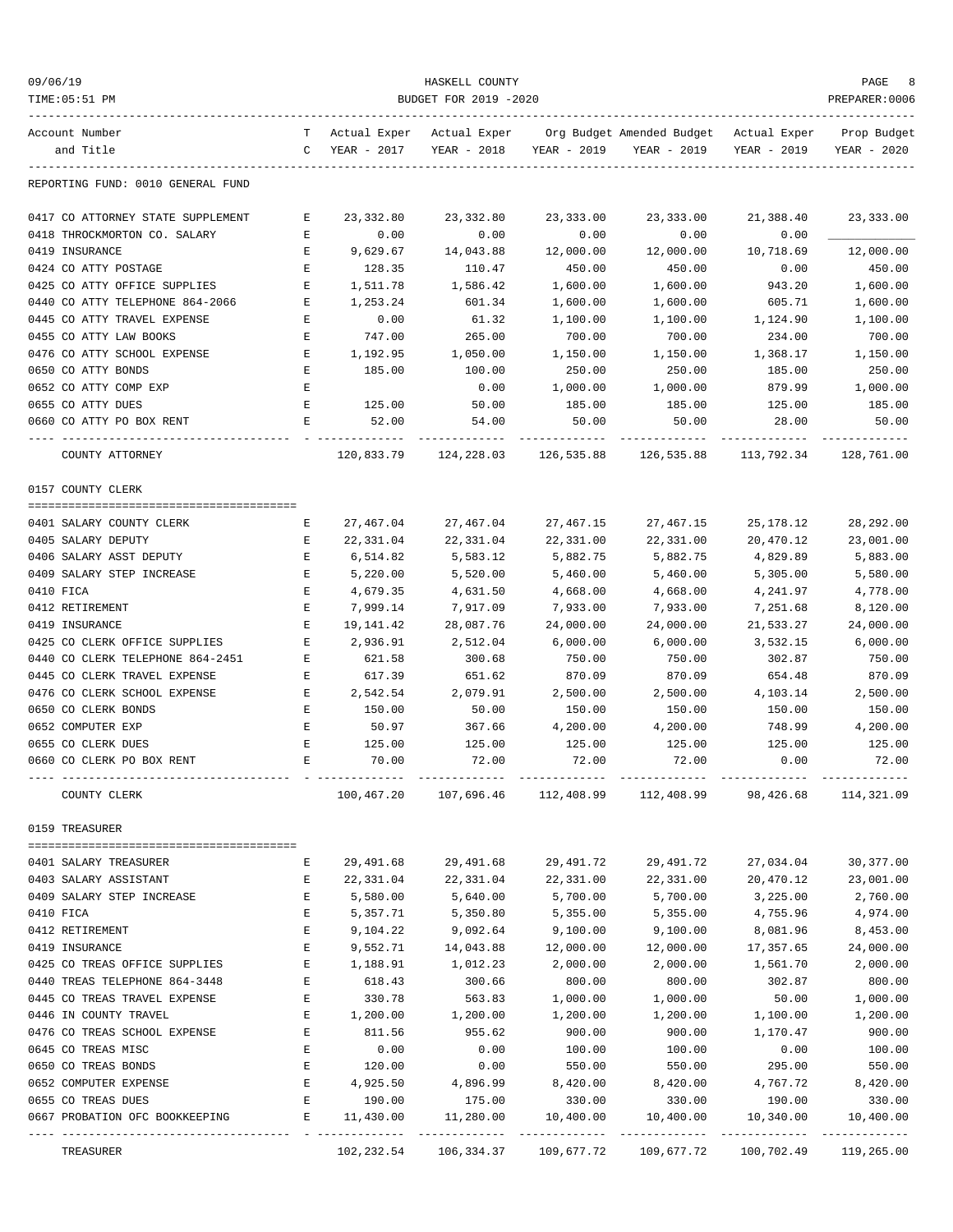| 09/06/19<br>TIME: 05:51 PM                            | HASKELL COUNTY<br>BUDGET FOR 2019 -2020<br>PREPARER: 0006 |                                            |                        |                        |                                                                               |                                           |                            |  |
|-------------------------------------------------------|-----------------------------------------------------------|--------------------------------------------|------------------------|------------------------|-------------------------------------------------------------------------------|-------------------------------------------|----------------------------|--|
| Account Number<br>and Title                           | $\mathbb{C}$                                              | T Actual Exper Actual Exper<br>YEAR - 2017 |                        |                        | Org Budget Amended Budget Actual Exper<br>YEAR - 2018 YEAR - 2019 YEAR - 2019 | YEAR - 2019                               | Prop Budget<br>YEAR - 2020 |  |
| REPORTING FUND: 0010 GENERAL FUND                     |                                                           |                                            |                        |                        |                                                                               |                                           |                            |  |
| 0161 JUSTICE OF PEACE                                 |                                                           |                                            |                        |                        |                                                                               |                                           |                            |  |
| 0401 SALARY JUSTICE OF PEACE                          | Е                                                         | 27,467.04                                  | 27,467.04              | 27,467.15              | 27,467.15                                                                     | 25,178.12                                 | 28, 292.00                 |  |
| 0405 SALARY DEPUTY                                    | Е                                                         | 22,331.04                                  | 22,331.04              | 22,331.00              | 22,331.00                                                                     | 20,470.12                                 | 23,001.00                  |  |
| 0409 SALARY STEP INCREASE                             | Е                                                         | 4,440.00                                   | 4,800.00               | 4,920.00               | 4,920.00                                                                      | 4,510.00                                  | 5,040.00                   |  |
| 0410 FICA                                             | Е                                                         | 4,241.04                                   | 4,268.64               | 4,278.00               | 4,278.00                                                                      | 3,921.28                                  | 4,402.00                   |  |
| 0412 RETIREMENT                                       | E                                                         | 7,206.96                                   | 7,253.76               | 7,269.00               | 7,269.00                                                                      | 6,663.58                                  | 7,480.00                   |  |
| 0419 INSURANCE                                        | Ε                                                         | 19,154.42                                  | 28,087.76              | 24,000.00              | 24,000.00                                                                     | 20,077.42                                 | 24,000.00                  |  |
| 0425 J.P. OFFICE SUPPLIES                             | Е                                                         | 1,055.08                                   | 558.97                 | 900.00                 | 900.00                                                                        | 612.75                                    | 900.00                     |  |
| 0440 J.P. TELEPHONE 864-2903                          | Е                                                         | 632.50                                     | 300.67                 | 850.00                 | 850.00                                                                        | 302.86                                    | 850.00                     |  |
| 0445 J.P. TRAVEL EXPENSE                              | Е                                                         | 1,200.00                                   | 1,200.00               | 1,200.00               | 1,200.00                                                                      | 1,100.00                                  | 1,200.00                   |  |
| 0455 LAW BOOKS                                        | Е                                                         | 62.50                                      | 580.25                 | 500.00                 | 500.00                                                                        | 142.00                                    | 500.00                     |  |
| 0476 J.P. SCHOOL EXPENSE                              | Е                                                         | 1,939.36                                   | 745.20                 | 1,750.00               | 1,750.00                                                                      | 1,588.11                                  | 1,750.00                   |  |
| 0645 MISC                                             | Ε                                                         | 0.00                                       | 0.00                   | 0.00                   | 0.00                                                                          | 0.00                                      |                            |  |
| 0650 J.P.-BONDS                                       | Е                                                         | 100.00                                     | 0.00                   | 50.00                  | 50.00                                                                         | 50.00                                     | 50.00                      |  |
| 0652 J.P. COMPUTER EXPENSE                            | Е                                                         | 439.79                                     | 330.62                 | 1,800.00               | 1,800.00                                                                      | 166.58                                    | 1,800.00                   |  |
| 0655 JUSTICE OF PEACE DUES                            | Е                                                         | 60.00                                      | 60.00                  | 60.00                  | 60.00                                                                         | 60.00                                     | 60.00                      |  |
| JUSTICE OF PEACE                                      |                                                           | 90,329.73                                  | 97,983.95              | 97,375.15              | 97,375.15                                                                     | 84,842.82                                 | 99,325.00                  |  |
| 0163 DISTRICT CLERK                                   |                                                           |                                            |                        |                        |                                                                               |                                           |                            |  |
|                                                       |                                                           |                                            |                        |                        |                                                                               |                                           |                            |  |
| 0401 SALARY DISTRICT CLERK<br>0402 LAW LIBRARY SALARY | Е<br>Е                                                    | 27,467.04<br>600.00                        | 27,467.04<br>600.00    | 27,467.15              | 27,467.15<br>600.00                                                           | 25,178.12<br>550.00                       | 28,292.00<br>600.00        |  |
| 0405 SALARY DEPUTY                                    | Е                                                         | 22,331.04                                  | 22,108.90              | 600.00<br>22,331.00    | 22,331.00                                                                     | 20,470.12                                 | 23,001.00                  |  |
| 0409 SALARY STEP INCREASE                             | E                                                         | 1,920.00                                   | 2,295.00               | 2,160.00               | 2,160.00                                                                      | 1,980.00                                  | 2,280.00                   |  |
| 0410 FICA                                             | Е                                                         | 4,002.48                                   | 4,014.15               | 4,021.00               | 4,021.00                                                                      | 3,685.66                                  | 4,145.00                   |  |
| 0412 RETIREMENT                                       | Ε                                                         | 6,801.36                                   | 6,821.22               | 6,833.00               | 6,833.00                                                                      | 6,263.18                                  | 7,043.00                   |  |
| 0419 INSURANCE                                        | E                                                         | 9,629.67                                   | 11,571.28              | 12,000.00              | 12,000.00                                                                     | 10,035.60                                 | 12,000.00                  |  |
| 0425 DIST CLERK OFFICE SUPP                           | E                                                         | 1,795.02                                   | 2,510.56               | 2,500.00               | 2,500.00                                                                      | 986.25                                    | 2,500.00                   |  |
| 0440 DIST CLK TELEPHONE 864-2030                      | E                                                         | 618.56                                     | 300.68                 | 800.00                 | 800.00                                                                        | 302.87                                    | 800.00                     |  |
| 0445 DIST CLK TRAVEL EXPENSE                          | Е                                                         | 312.09                                     | 643.12                 | 1,200.00               | 1,200.00                                                                      | 1,687.29                                  | 1,200.00                   |  |
| 0476 DIST CLK SCHOOL EXPENSE                          | Ε                                                         | 740.71                                     | 1,388.21               | 1,700.00               | 1,700.00                                                                      | 350.00                                    | 1,700.00                   |  |
| 0645 DIST CLK MISC                                    | Ε                                                         | 0.00                                       | 0.00                   | 100.00                 | 100.00                                                                        | 0.00                                      | 100.00                     |  |
| 0650 DIST CLK BONDS                                   | Е                                                         | 150.00                                     | 150.00                 | 277.50                 | 277.50                                                                        | 100.00                                    | 277.50                     |  |
| 0652 COMPUTER EXP                                     | E                                                         | 3,720.00                                   | 3,916.97               | 4,000.00               | 4,000.00                                                                      | 3,439.22                                  | 4,000.00                   |  |
| 0655 DIST CLK DUES                                    | E                                                         | 175.00                                     | 125.00                 | 175.00                 | 175.00                                                                        | 125.00                                    | 175.00                     |  |
| DISTRICT CLERK                                        |                                                           |                                            | 80,262.97 83,912.13    | 86,164.65              |                                                                               | ______________<br>86, 164. 65 75, 153. 31 | 88,113.50                  |  |
| 0165 SHERIFF                                          |                                                           |                                            |                        |                        |                                                                               |                                           |                            |  |
| 0184 SHERIFF 911                                      |                                                           |                                            | 0.00                   |                        |                                                                               | 0.00                                      |                            |  |
|                                                       | Е                                                         | 0.00                                       | 517.36                 | 438.21<br>385.11       | 438.21                                                                        |                                           | 438.21                     |  |
| 0399 PSAP TRAINING<br>0401 SALARY SHERIFF             | Е<br>Е                                                    | 121.20<br>35, 204.40                       | 35,204.40              | 35,204.40              | 385.11<br>35,204.40                                                           | 375.15<br>32,270.70                       | 385.11<br>36,261.00        |  |
|                                                       | Е                                                         |                                            |                        |                        |                                                                               |                                           |                            |  |
| 0402 SALARY SECRETARY<br>0403 SHERIFF MONITORING FEE  | Е                                                         | 23,616.00<br>15,000.00                     | 23,616.00<br>14,781.76 | 23,616.00<br>15,000.00 | 23,616.00<br>15,000.00                                                        | 21,648.00<br>29,875.30                    | 24,325.00<br>15,000.00     |  |
| 0404 SALARY DEPUTY 3                                  | Е                                                         | 25,800.48                                  | 21,933.16              | 25,800.48              | 25,800.48                                                                     | 7,525.14                                  | 26,575.00                  |  |
| 0405 SALARY HEAD DEPUTY                               | Е                                                         | 27,085.92                                  | 23,735.00              | 27,085.92              | 27,085.92                                                                     | 23,650.44                                 | 26,575.00                  |  |
| 0406 SALARY DEPUTY 2                                  | Ε                                                         | 25,928.51                                  | 25,895.32              | 25,800.48              | 25,800.48                                                                     | 23,650.44                                 | 26,575.00                  |  |
| 0407 SALARY DISPATCHERS                               | Ε                                                         | 121,777.38                                 | 123,741.59             | 128,133.00             | 128,133.00                                                                    | 122,094.39                                | 175,000.00                 |  |
| 0409 SALARY STEP INCREASE                             | Е                                                         | 11,640.00                                  | 13,170.00              | 13,140.00              | 13,140.00                                                                     | 11,895.00                                 | 14,160.00                  |  |
| 0410 FICA                                             | Е                                                         | 21,902.16                                  | 21,591.84              | 22,548.00              | 22,548.00                                                                     | 20,872.28                                 | 26,353.00                  |  |
| 0412 RETIREMENT                                       | Ε                                                         | 36,875.66                                  | 36,608.18              | 38,316.00              | 38,316.00                                                                     | 35,553.62                                 | 44,781.00                  |  |
| 0419 INSURANCE                                        | Е                                                         | 85,186.73                                  | 128,075.80             | 120,000.00             | 120,000.00                                                                    | 99,684.32                                 | 120,000.00                 |  |
|                                                       |                                                           |                                            |                        |                        |                                                                               |                                           |                            |  |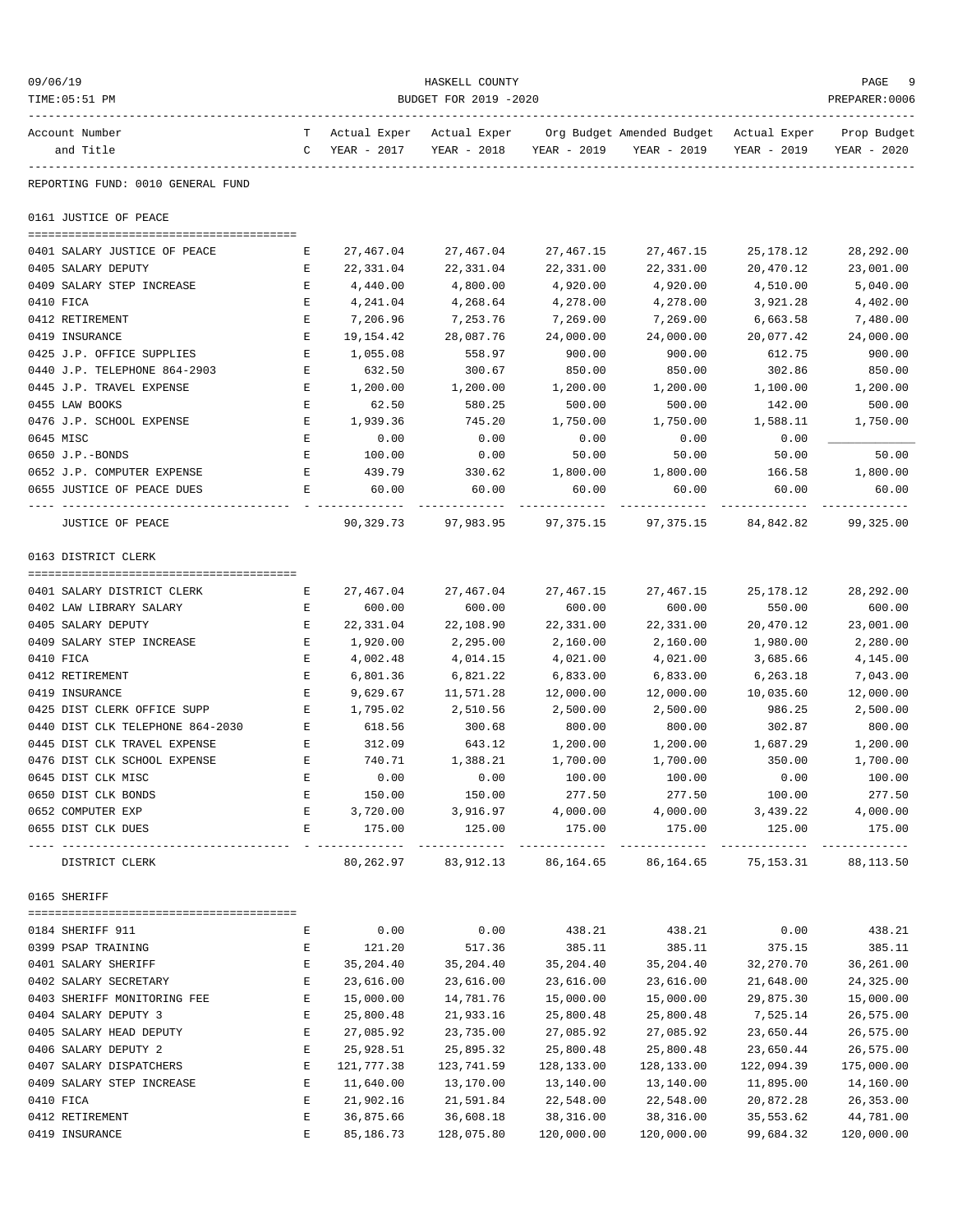| 09/06/19<br>TIME: 05:51 PM                         | HASKELL COUNTY<br>BUDGET FOR 2019 -2020<br>PREPARER: 0006 |                             |                             |                      |                                          |                             |                            |
|----------------------------------------------------|-----------------------------------------------------------|-----------------------------|-----------------------------|----------------------|------------------------------------------|-----------------------------|----------------------------|
| Account Number<br>and Title                        | T<br>C                                                    | Actual Exper<br>YEAR - 2017 | Actual Exper<br>YEAR - 2018 | YEAR - 2019          | Org Budget Amended Budget<br>YEAR - 2019 | Actual Exper<br>YEAR - 2019 | Prop Budget<br>YEAR - 2020 |
| REPORTING FUND: 0010 GENERAL FUND                  |                                                           |                             |                             |                      |                                          |                             |                            |
| 0425 SHERIFF OFFICE SUPPLIES                       | Е                                                         | 2,306.09                    | 4,857.72                    | 3,000.00             | 3,000.00                                 | 2,770.31                    | 3,000.00                   |
| 0433 GRANT EXPENSE                                 | E                                                         | 7,500.00                    | 36,034.00                   | 0.00                 | 0.00                                     | 0.00                        |                            |
| 0438 LEOSE-SHERIFF TRAVEL                          | Ε                                                         | 0.00                        | 0.00                        | 815.00               | 815.00                                   | 0.00                        | 815.00                     |
| 0439 SHERIFF OFC CELL PHONES                       | Ε                                                         | 960.00                      | 880.00                      | 960.00               | 960.00                                   | 880.00                      | 960.00                     |
| 0440 SHERIFF TELEPHONE 864-2345                    | E                                                         | 820.05                      | 796.48                      | 2,400.00             | 2,400.00                                 | 908.67                      | 2,400.00                   |
| 0442 SHERIFF TELEPHONE 864-2229                    | Е                                                         | 1,757.21                    | 408.38                      | 900.00               | 900.00                                   | 302.87                      | 900.00                     |
| 0445 SHERIFF TRAVEL EXPENSE                        | Ε                                                         | 41.14                       | 0.00                        | 1,000.00             | 1,000.00                                 | 159.93                      | 1,000.00                   |
| 0476 SHERIFF SCHOOL EXPENSE                        | Ε                                                         | 344.32                      | 554.00                      | 2,000.00             | 2,000.00                                 | 194.52                      | 2,000.00                   |
| 0479 DISPATCHER TRAINING                           | Ε                                                         | 719.81                      | 293.93                      | 2,000.00             | 2,000.00                                 | 247.99                      | 2,000.00                   |
| 0481 SHERIFF FUEL                                  | Ε                                                         | 19,656.66                   | 23,548.78                   | 40,000.00            | 40,000.00                                | 19,427.51                   | 35,000.00                  |
| 0482 SHERIFF TIRES & TUBES                         | E                                                         | 1,873.89                    | 849.96                      | 3,000.00             | 3,000.00                                 | 1,667.50                    | 3,000.00                   |
| 0483 SHERIFF MAINT/UPKEEP CARS                     | E                                                         | 8,668.55                    | 17,184.43                   | 5,000.00             | 5,000.00                                 | 18,012.81                   | 10,000.00                  |
| 0484 SHERIFF CAR EQUIPMENT                         | Ε                                                         | 0.00                        | 0.00                        | 0.00                 | 0.00                                     | 0.00                        |                            |
| 0486 SHERIFF EQUIPMENT                             | Ε                                                         | 174.51                      | 117.30                      | 1,200.00             | 1,200.00                                 | 1,285.48                    | 1,200.00                   |
| 0495 SHERIFF OFC UTILITIES                         | Е                                                         | 6,082.07                    | 6,641.48                    | 9,000.00             | 9,000.00                                 | 5,126.87                    | 9,000.00                   |
| 0645 SHERIFF MISC                                  | E                                                         | 1,894.73                    | 1,493.35                    | 800.00               | 800.00                                   | 1,342.06                    | 800.00                     |
| 0650 SHERIFF BONDS                                 | E                                                         | 300.00                      | 446.00                      | 500.00               | 500.00                                   | 675.00                      | 500.00                     |
| 0652 SHERIFF COMPUTER EXP                          | Е                                                         | 3,966.02                    | 3,537.95                    | 4,000.00             | 4,000.00                                 | 5,720.53                    | 5,000.00                   |
| 0655 SHERIFF DUES                                  | Ε                                                         | 25.00                       | 25.00                       | 75.00                | 75.00                                    | 0.00                        | 75.00                      |
| 0656 MAINT-RADIO/TELETYPE                          | Е                                                         | 3,285.90                    | 290.00                      | 4,000.00             | 4,000.00                                 | 3,860.00                    | 4,000.00                   |
| 0658 SHERIFF CAR                                   | E                                                         | 0.00                        | 344.65                      | 45,000.00            | 45,000.00                                | 38,391.00                   | 45,000.00                  |
| 0659 SHERIFF EXP                                   | E                                                         | 0.00                        | 0.00                        | 0.00                 | 0.00                                     | 0.00                        |                            |
| 0660 SHERIFF PO BOX RENT                           | Ε                                                         | 0.00                        | 0.00                        | 72.00                | 72.00                                    | 0.00                        | 72.00                      |
| SHERIFF                                            |                                                           | 490,514.39                  | 567,173.82                  | 601,189.60           | 601,189.60                               | 530,067.83                  | 663,150.32                 |
| 0167 CONSTABLE                                     |                                                           |                             |                             |                      |                                          |                             |                            |
| 0401 SALARY CONSTABLE                              |                                                           |                             |                             |                      | 18,542.00                                |                             |                            |
|                                                    | Е                                                         | 18,541.92                   | 18,541.92                   | 18,542.00            |                                          | 16,996.76                   | 19,099.00                  |
| 0409 SALARY STEP INCREASE                          | Е                                                         | 3,000.00                    | 3,000.00                    | 3,000.00<br>1,556.00 | 3,000.00                                 | 2,750.00                    | 3,000.00                   |
| 0410 FICA                                          | Ε                                                         | 1,620.96                    | 1,620.96                    |                      | 1,556.00                                 | 1,485.88                    | 1,691.00                   |
| 0412 RETIREMENT                                    | Ε<br>E                                                    | 2,800.56<br>9,153.71        | 2,800.56                    | 2,644.00             | 2,644.00                                 | 2,567.18                    | 2,873.00                   |
| 0419 INSURANCE                                     |                                                           |                             | 14,043.88                   | 12,000.00            | 12,000.00                                | 10,035.60                   | 12,000.00                  |
| 0425 CONSTABLE OFFICE SUPPLIES                     | Ε                                                         | 52.00                       | 54.91                       | 190.00               | 190.00                                   | 0.00                        | 190.00                     |
| 0438 LEOSE-CONSTABLE TRAVEL                        | E                                                         | 0.00                        | 0.00                        | 0.00                 | 0.00                                     | 0.00                        |                            |
| 0445 CONSTABLE TRAVEL EXPENSE                      | Ε                                                         | 0.00                        | 0.00                        | 200.00               | 200.00                                   | 0.00                        | 200.00                     |
| 0447 CONSTABLE EQUIPMENT EXP                       | Ε                                                         | 0.00                        | 0.00                        | 150.00               | 150.00                                   | 0.00                        | 150.00                     |
| 0476 CONSTABLE SCHOOL EXP                          | Ε                                                         | 0.00                        | 0.00                        | 0.00                 | 0.00                                     | 0.00                        |                            |
| 0481 CONSTABLE FUEL                                | Ε                                                         | 448.09                      | 620.42                      | 1,900.00             | 1,900.00                                 | 273.75                      | 1,900.00                   |
| 0484 CONSTABLE VEHICLE EXP<br>0650 CONSTABLE BONDS | E<br>E                                                    | 651.13<br>100.00            | 524.21<br>0.00              | 1,000.00<br>50.00    | 1,000.00<br>50.00                        | 783.48<br>0.00              | 1,000.00<br>50.00          |
|                                                    |                                                           |                             |                             |                      |                                          |                             |                            |
| CONSTABLE                                          |                                                           | 36, 368.37                  | 41,206.86                   | 41,232.00            | 41,232.00                                | 34,892.65                   | 42,153.00                  |
| GENERAL FUND                                       |                                                           |                             |                             |                      |                                          |                             |                            |
| Income Totals                                      |                                                           | 2,207,151.02                | 2,680,005.20                | 3,397,028.00         | 3,397,028.00                             | 3,076,970.56                | 3,334,852.00               |
| Expense Totals                                     |                                                           | 2,374,841.18                | 2,468,837.37                | 2,992,539.84         | 2,992,539.84                             | 2,140,139.37                | 2,974,592.45               |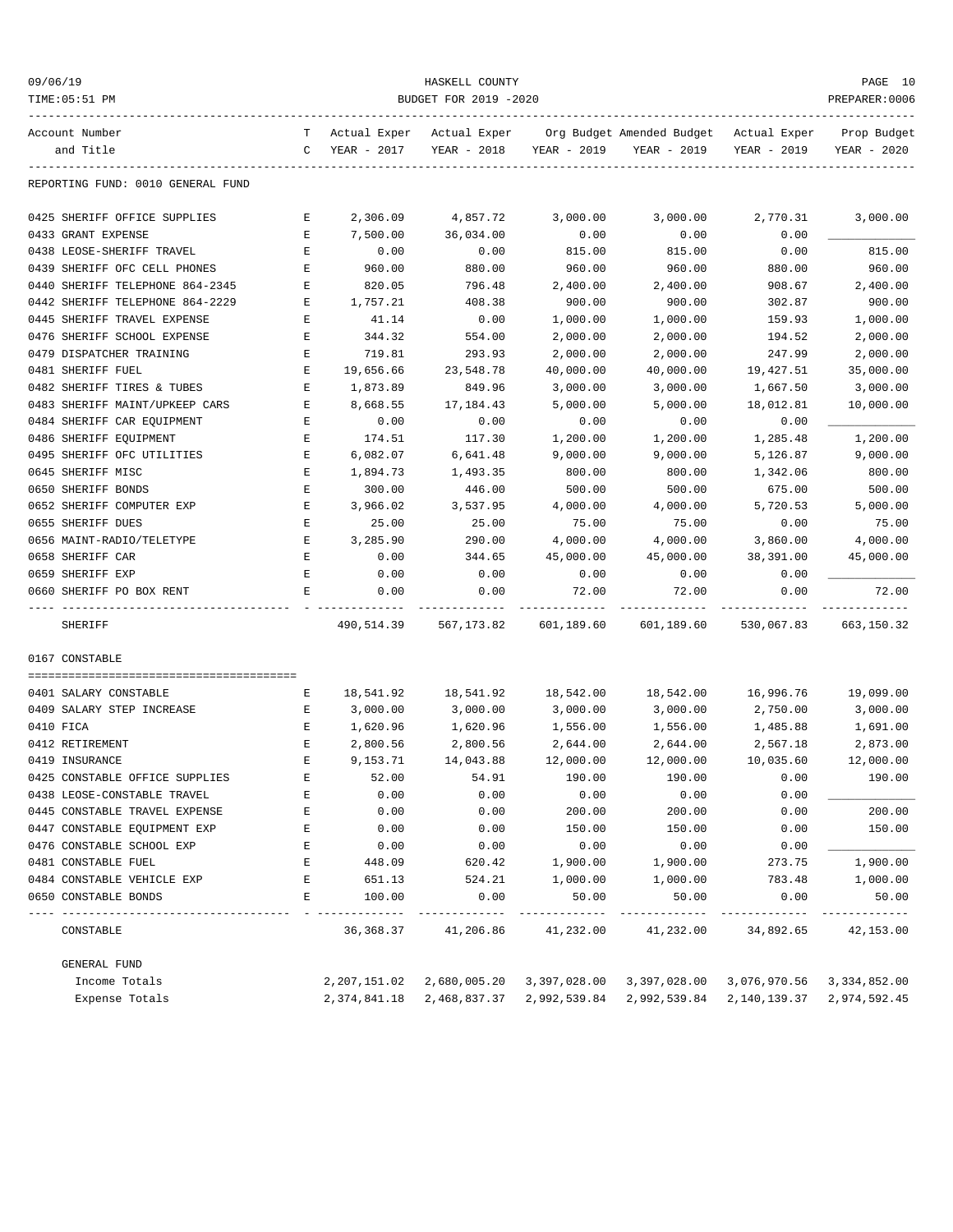| 09/06/19 | TIME: 05:51 PM                 |                    |                             | HASKELL COUNTY<br>BUDGET FOR 2019 -2020 |             |                                          |                             | PAGE 11<br>PREPARER: 0006  |
|----------|--------------------------------|--------------------|-----------------------------|-----------------------------------------|-------------|------------------------------------------|-----------------------------|----------------------------|
|          | Account Number<br>and Title    | T.<br>$\mathsf{C}$ | Actual Exper<br>YEAR - 2017 | Actual Exper<br>YEAR - 2018             | YEAR - 2019 | Org Budget Amended Budget<br>YEAR - 2019 | Actual Exper<br>YEAR - 2019 | Prop Budget<br>YEAR - 2020 |
|          | REPORTING FUND: 0011 JURY FUND |                    |                             |                                         |             |                                          |                             |                            |
|          | 0100 JURY FUND REVENUES        |                    |                             |                                         |             |                                          |                             |                            |
|          | 0105 FUND BALANCE              | I.                 | 0.00                        | 0.00                                    | 0.00        | 0.00                                     | 0.00                        |                            |
|          | 0185 J.P. JURY FEES            | I.                 | 0.00                        | 0.00                                    | 0.00        | 0.00                                     | 0.00                        |                            |
|          | 0215 COUNTY CLERK JURY FEES    | $\mathbbm{I}$      | 0.00                        | 0.00                                    | 0.00        | 0.00                                     | 0.00                        |                            |
|          | 0220 DISTRICT CLERK FEES       | Ι.                 | 0.00                        | 0.00                                    | 0.00        | 0.00                                     | 0.00                        |                            |
|          | 0225 ESTRAYS SALES             | I.                 | 0.00                        | 0.00                                    | 0.00        | 0.00                                     | 0.00                        |                            |
|          | 0235 JURY FEES                 | I.                 | 0.08                        | 0.09                                    | 7.00        | 7.00                                     | 0.14                        | 7.00                       |
|          | 0245 REFUND OF JURY            | Ι.                 | 1,938.00                    | 1,632.00                                | 0.00        | 0.00                                     | 0.00                        |                            |
|          | 0246 ST JURY SERVICE FEE       | I                  | 2,342.34                    | 3,135.79                                | 2,100.00    | 2,100.00                                 | 3,765.19                    | 2,100.00                   |
|          | 0280 MISC                      | I.                 | 3,968.45                    | 1,861.58                                | 2,800.00    | 2,800.00                                 | 2,335.46                    | 2,800.00                   |
|          | 0380 TRANSFER OF FUNDS         | $\mathbf I$        | 0.00                        | 5,000.00                                | 44,000.00   | 44,000.00                                | 20,000.00                   | 44,000.00<br>----------    |
|          | <b>JURY FUND REVENUES</b>      |                    | 8,248.87                    | 11,629.46                               | 48,907.00   | 48,907.00                                | 26,100.79                   | 48,907.00                  |
|          | 0141 DISTRICT COURT            |                    |                             |                                         |             |                                          |                             |                            |
|          | 0425 JUROR POSTAGE EXP         | E                  | 480.56                      | 755.27                                  | 520.00      | 520.00                                   | 235.00                      | 520.00                     |
|          | 0540 JURY COMMISSION           | Е                  | 0.00                        | 0.00                                    | 30.00       | 30.00                                    | 0.00                        | 30.00                      |
|          | 0545 GRAND JURORS              | Е                  | 702.00                      | 390.00                                  | 1,000.00    | 1,000.00                                 | 808.00                      | 1,000.00                   |
|          | 0550 PETIT JURORS              | E                  | 3,036.00                    | 4,248.00                                | 7,100.00    | 7,100.00                                 | 2,160.00                    | 7,100.00                   |
|          | 0555 BAILIFFS                  | Е                  | 0.00                        | 0.00                                    | 100.00      | 100.00                                   | 0.00                        | 100.00                     |
|          | 0565 JURY MEALS                | E                  | 0.00                        | 132.77                                  | 70.00       | 70.00                                    | 0.00                        | 70.00                      |
|          | 0645 MISC                      | Ε                  | 0.00                        | 0.00                                    | 0.00        | 0.00                                     | 0.00                        |                            |
|          | DISTRICT COURT                 |                    | 4,218.56                    | 5,526.04                                | 8,820.00    | 8,820.00                                 | 3,203.00                    | 8,820.00                   |
|          | 0143 COUNTY COURT              |                    |                             |                                         |             |                                          |                             |                            |
|          | 0425 JUROR POSTAGE EXP         | Е                  | 0.00                        | 0.00                                    | 82.00       | 82.00                                    | 0.00                        | 82.00                      |
|          | 0510 STATE JURY PAYMENT        | Е                  | 2,132.73                    | 2,342.69                                | 2,000.00    | 2,000.00                                 | 2,357.66                    | 2,000.00                   |
|          | 0540 JURY COMMISSION           | E                  | 0.00                        | 0.00                                    | 0.00        | 0.00                                     | 0.00                        |                            |
|          | 0550 PETIT JURORS              | E                  | 270.00                      | 270.00                                  | 718.00      | 718.00                                   | 0.00                        | 718.00                     |
|          | 0555 GRAND JURORS              | Е                  | 0.00                        | 0.00                                    | 0.00        | 0.00                                     | 0.00                        |                            |
|          | 0560 BAILIFFS                  | E                  | 0.00                        | 0.00                                    | 0.00        | 0.00                                     | 0.00                        |                            |
|          | 0565 JURY MEALS                | E                  | 0.00                        | 0.00                                    | 0.00        | 0.00                                     | 0.00                        |                            |
|          | 0645 MISC                      | E                  | 0.00                        | 0.00                                    | 0.00        | 0.00                                     | 0.00                        |                            |
|          | 0654 ESTRAY ANIMAL EXPENSE     | E                  | 0.00                        | 0.00                                    | 175.00      | 175.00                                   | 0.00                        | 175.00                     |
|          | COUNTY COURT                   |                    | 2,402.73                    | 2,612.69                                | 2,975.00    | 2,975.00                                 | 2,357.66                    | 2,975.00                   |
|          | 0145 OTHER COURTS              |                    |                             |                                         |             |                                          |                             |                            |
|          | 0401 SALARY COURT REPORTER     | Ε                  | 24,792.00                   | 24,792.00                               | 25,290.00   | 25,290.00                                | 17,078.10                   | 31,200.00                  |
|          | 0409 SALARY STEP INCREASE      | E                  | 0.00                        | 0.00                                    | 0.00        | 0.00                                     | 0.00                        |                            |
|          | 0410 FICA                      | E                  | 1,896.72                    | 1,896.72                                | 1,934.69    | 1,934.69                                 | 1,306.47                    | 2,387.00                   |
|          | 0412 RETIREMENT                | Е                  | 3,222.96                    | 3,222.96                                | 3,287.70    | 3,287.70                                 | 2,220.16                    | 4,056.00                   |
|          | 0419 HEALTH INSURANCE          | E                  | 10,137.71                   | 10,367.32                               | 14,832.00   | 14,832.00                                | 3,725.61                    | 12,000.00                  |
|          | 0645 MISC                      | E                  | 0.00<br>---------           | 0.00                                    | 0.00<br>.   | 0.00<br>---------                        | 0.00                        |                            |
|          | OTHER COURTS                   |                    | 40,049.39                   | 40,279.00                               | 45,344.39   | 45,344.39                                | 24,330.34                   | 49,643.00                  |
|          | JURY FUND                      |                    |                             |                                         |             |                                          |                             |                            |
|          | Income Totals                  |                    | 8,248.87                    | 11,629.46                               | 48,907.00   | 48,907.00                                | 26,100.79                   | 48,907.00                  |
|          | Expense Totals                 |                    | 46,670.68                   | 48, 417.73                              | 57, 139.39  | 57,139.39                                | 29,891.00                   | 61,438.00                  |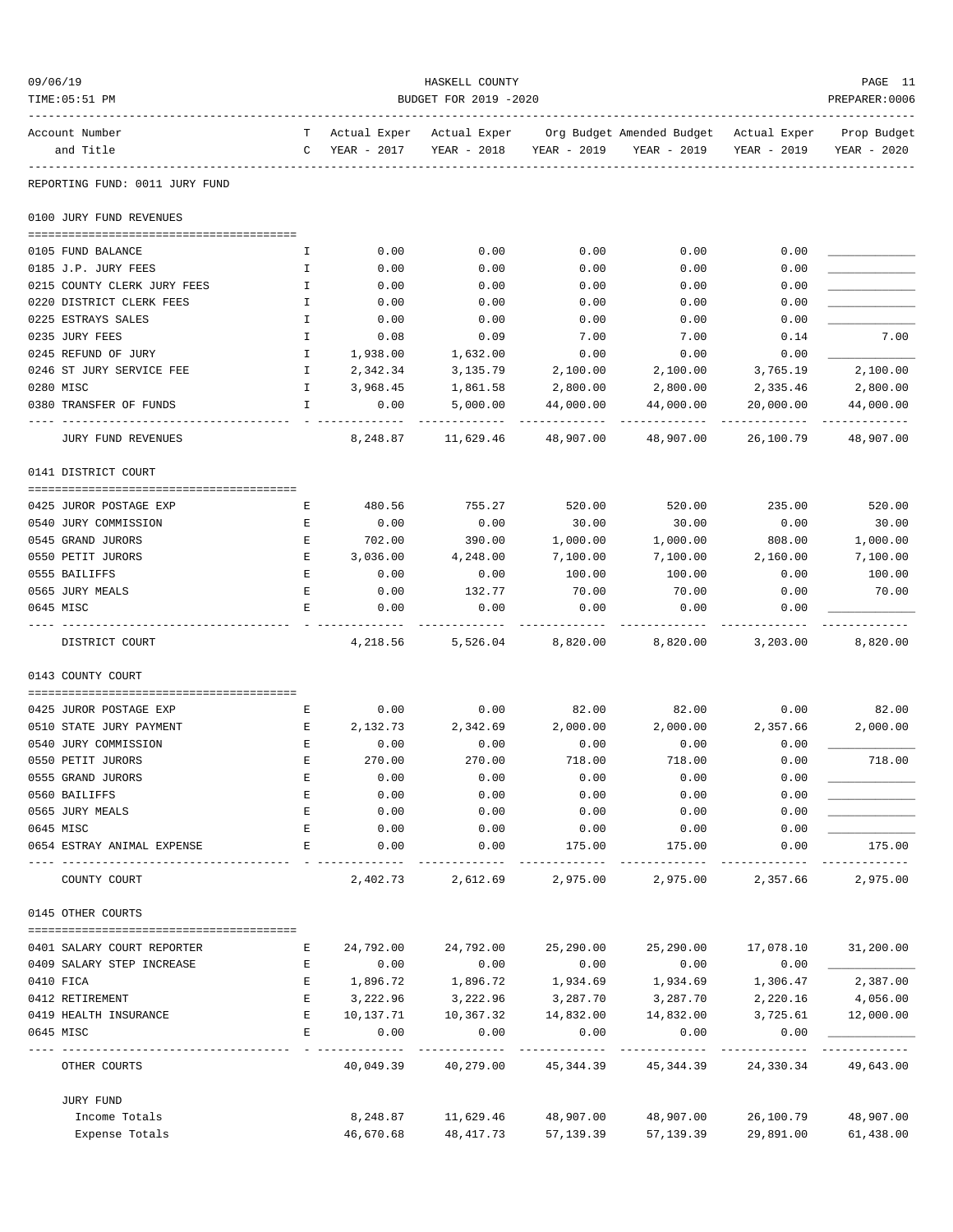| 09/06/19<br>TIME: 05:51 PM                                               |              |          | PAGE 12<br>PREPARER:0006         |           |                                                                                                                                                             |           |           |
|--------------------------------------------------------------------------|--------------|----------|----------------------------------|-----------|-------------------------------------------------------------------------------------------------------------------------------------------------------------|-----------|-----------|
|                                                                          |              |          |                                  |           |                                                                                                                                                             |           |           |
| Account Number<br>and Title                                              |              |          |                                  |           | T Actual Exper Actual Exper Org Budget Amended Budget Actual Exper Prop Budget<br>C YEAR - 2017 YEAR - 2018 YEAR - 2019 YEAR - 2019 YEAR - 2019 YEAR - 2020 |           |           |
| REPORTING FUND: 0013 LAW LIBRARY FUND                                    |              |          |                                  |           |                                                                                                                                                             |           |           |
| 0100 LAW LIBRARY REVENUES                                                |              |          |                                  |           |                                                                                                                                                             |           |           |
| 0105 FUND BALANCE                                                        | I            |          | $0.00$ 0.00                      | 0.00      | $0.00$ 0.00                                                                                                                                                 |           |           |
| 0215 COUNTY CLERK                                                        | T            |          |                                  |           | $1,315.00$ $1,400.00$ $725.00$ $725.00$ $1,540.00$                                                                                                          |           | 725.00    |
| 0220 DISTRICT CLERK                                                      | $\mathbf{I}$ |          | $1,170.00$ $1,020.00$ $1,800.00$ |           |                                                                                                                                                             |           |           |
| 0270 INTEREST                                                            | $\mathbf{I}$ | 25.82    | 16.35                            | 15.00     | 15.00                                                                                                                                                       | 19.62     | 15.00     |
| 0280 MISC                                                                | $\mathbf{T}$ | 1,333.00 | 0.00                             | 0.00      | 0.00                                                                                                                                                        | 0.00      |           |
| 0380 TRANSFER OF FUNDS<br>and the state of the state of the state of the |              | 0.00     | 0.00<br>-------------            |           | 24,400.00 24,400.00 15,000.00                                                                                                                               |           | 24,400.00 |
| LAW LIBRARY REVENUES                                                     |              | 3,843.82 |                                  |           | 2,436.35 26,940.00 26,940.00 17,789.62 26,940.00                                                                                                            |           |           |
| 0169 LAW LIBRARY EXPENDITURES                                            |              |          |                                  |           |                                                                                                                                                             |           |           |
|                                                                          |              |          |                                  |           |                                                                                                                                                             |           |           |
| 0455 BOOKS                                                               | $\mathbf{E}$ |          |                                  |           | 29,813.13 18,180.43 26,930.00 26,930.00 16,099.41 26,930.00                                                                                                 |           |           |
| 0645 MISC                                                                | E.           |          | $0.00$ $0.00$ $0.00$ $0.00$      |           | $0.00$ 0.00                                                                                                                                                 |           |           |
| LAW LIBRARY EXPENDITURES                                                 |              |          |                                  |           | $29,813.13$ $18,180.43$ $26,930.00$ $26,930.00$ $16,099.41$ $26,930.00$                                                                                     |           |           |
| LAW LIBRARY FUND                                                         |              |          |                                  |           |                                                                                                                                                             |           |           |
| Income Totals                                                            |              |          |                                  |           | $3,843.82$ $2,436.35$ $26,940.00$ $26,940.00$ $17,789.62$ $26,940.00$                                                                                       |           |           |
| Expense Totals                                                           |              |          | 29,813.13 18,180.43              | 26,930.00 | 26,930.00                                                                                                                                                   | 16,099.41 | 26,930.00 |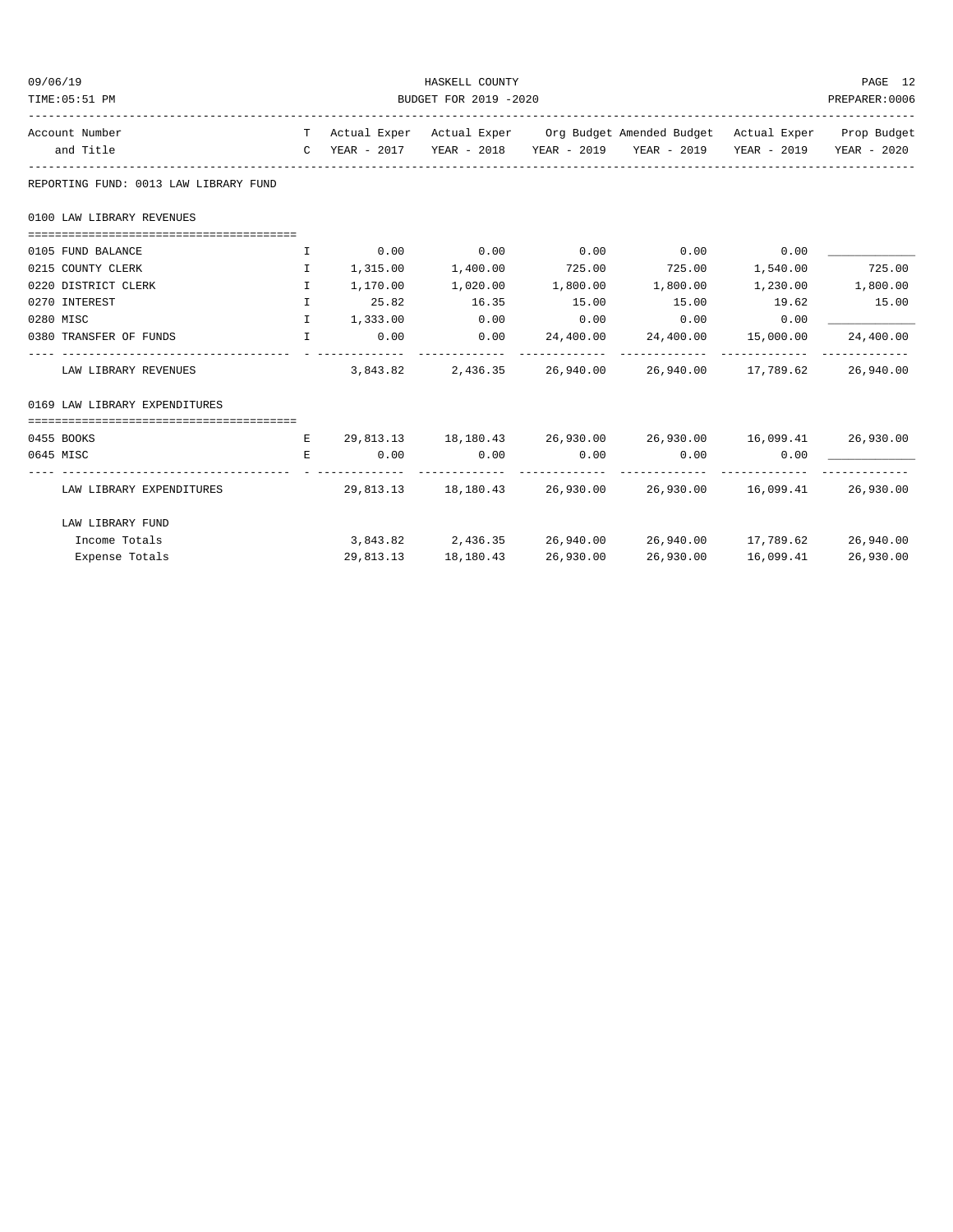| 09/06/19<br>TIME: 05:51 PM                 |                                                                                                     |               | HASKELL COUNTY<br>BUDGET FOR 2019 -2020 |              |                                                                                |                   | PAGE 13<br>PREPARER: 0006 |
|--------------------------------------------|-----------------------------------------------------------------------------------------------------|---------------|-----------------------------------------|--------------|--------------------------------------------------------------------------------|-------------------|---------------------------|
| Account Number                             |                                                                                                     |               |                                         |              | T Actual Exper Actual Exper Org Budget Amended Budget Actual Exper Prop Budget |                   |                           |
| and Title                                  |                                                                                                     | C YEAR - 2017 |                                         |              | YEAR - 2018 YEAR - 2019 YEAR - 2019                                            | YEAR - 2019       | YEAR - 2020               |
| REPORTING FUND: 0014 LATERAL ROAD #1       |                                                                                                     |               |                                         |              |                                                                                |                   |                           |
| 0100 LATERAL ROAD #1 REVENUES              |                                                                                                     |               |                                         |              |                                                                                |                   |                           |
| 0105 FUND BALANCE                          | I.                                                                                                  | 0.00          | 0.00                                    | 0.00         | 0.00                                                                           | 0.00              |                           |
| 0181 STATE COMPTROLLER                     | $\mathbf{I}$                                                                                        | 5,387.65      | 5,387.65                                | 5,402.00     | 5,402.00                                                                       | 5,372.68          | 5,402.00                  |
| 0270 INTEREST                              | $\mathbb{I}$                                                                                        | 0.00          | 3.33                                    | 0.00         | 0.00                                                                           | 4.13              |                           |
| 0280 MISC                                  | $\mathbf{I}$                                                                                        | 0.00          | 0.00                                    | 0.00         | 0.00                                                                           | 0.00              |                           |
| LATERAL ROAD #1 REVENUES                   |                                                                                                     | 5,387.65      | 5,390.98                                | 5,402.00     |                                                                                | 5,402.00 5,376.81 | 5,402.00                  |
| 0171 LAT RD #1 EXPENDITURES                |                                                                                                     |               |                                         |              |                                                                                |                   |                           |
|                                            |                                                                                                     |               |                                         |              |                                                                                |                   |                           |
| 0481 FUEL                                  | Е                                                                                                   | 5,387.65      | 5,390.98                                | 5,402.00     |                                                                                | 5,402.00 5,374.97 | 5,402.00                  |
| 0482 TIRES & TUBES<br>0483 PARTS & REPAIRS | E<br>$\mathbf{E}% _{t}\left  \mathbf{1}\right\rangle =\mathbf{1}_{t}\left  \mathbf{1}\right\rangle$ | 0.00<br>0.00  | 0.00<br>0.00                            | 0.00<br>0.00 | 0.00<br>0.00                                                                   | 0.00<br>0.00      |                           |
| 0495 UTILITIES                             | $\mathbf E$                                                                                         | 0.00          | 0.00                                    | 0.00         | 0.00                                                                           | 0.00              |                           |
| 0585 MATERIAL & SUPPLIES                   | Е                                                                                                   | 0.00          | 0.00                                    | 0.00         | 0.00                                                                           | 0.00              |                           |
| 0590 POSTS & FENCES                        | Е                                                                                                   | 0.00          | 0.00                                    | 0.00         | 0.00                                                                           | 0.00              |                           |
| 0595 CULVERTS                              | Е                                                                                                   | 0.00          | 0.00                                    | 0.00         | 0.00                                                                           | 0.00              |                           |
| 0600 GRAVEL & CALICHE                      | Е                                                                                                   | 0.00          | 0.00                                    | 0.00         | 0.00                                                                           | 0.00              |                           |
| 0610 LABOR                                 | Е                                                                                                   | 0.00          | 0.00                                    | 0.00         | 0.00                                                                           | 0.00              |                           |
| 0615 MACHINE HIRE                          | E                                                                                                   | 0.00          | 0.00                                    | 0.00         | 0.00                                                                           | 0.00              |                           |
| 0625 EQUIPMENT RENTAL                      | $\mathbf{E}$                                                                                        | 0.00          | 0.00                                    | 0.00         | 0.00                                                                           | 0.00              |                           |
| 0630 EQUIPMENT PURCHASE                    | E                                                                                                   | 0.00          | 0.00                                    | 0.00         | 0.00                                                                           | 0.00              |                           |
| 0635 TOOLS                                 | E                                                                                                   | 0.00          | 0.00                                    | 0.00         | 0.00                                                                           | 0.00              |                           |
| 0640 TRANSFER OF FUNDS                     | E                                                                                                   | 0.00          | 0.00                                    | 0.00         | 0.00                                                                           | 0.00              |                           |
| 0645 MISC                                  | E                                                                                                   | 0.00          | 0.00                                    | 0.00         | 0.00                                                                           | 0.00              |                           |
| LAT RD #1 EXPENDITURES                     |                                                                                                     | 5,387.65      | 5,390.98                                | 5,402.00     | 5,402.00                                                                       | 5,374.97          | 5,402.00                  |
| LATERAL ROAD #1                            |                                                                                                     |               |                                         |              |                                                                                |                   |                           |
| Income Totals                              |                                                                                                     | 5,387.65      | 5,390.98                                | 5,402.00     | 5,402.00                                                                       | 5,376.81          | 5,402.00                  |
| Expense Totals                             |                                                                                                     | 5,387.65      | 5,390.98                                | 5,402.00     | 5,402.00                                                                       | 5,374.97          | 5,402.00                  |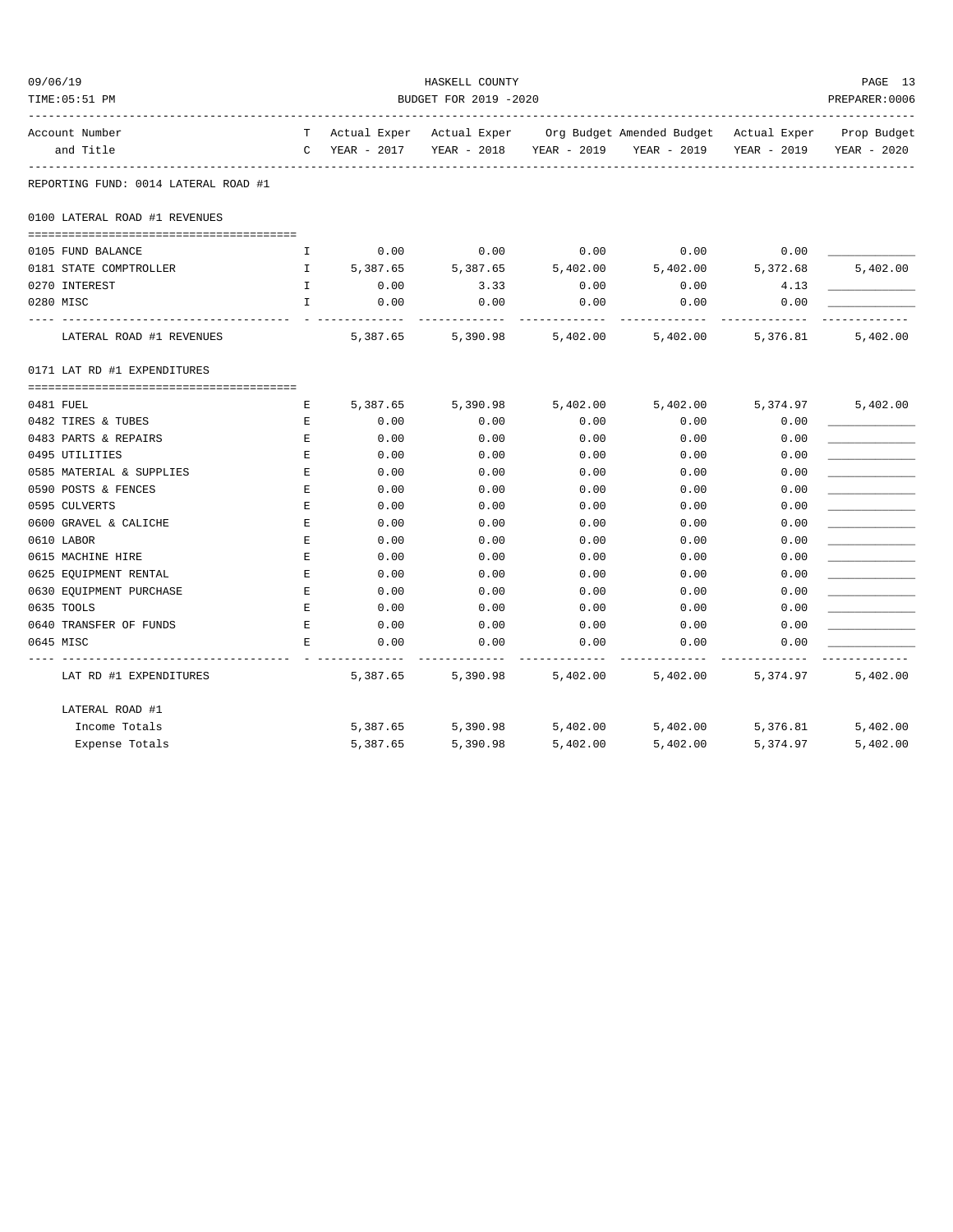| 09/06/19 |                                      |              | HASKELL COUNTY |                                                     |          |                                                                                |             |                |  |  |
|----------|--------------------------------------|--------------|----------------|-----------------------------------------------------|----------|--------------------------------------------------------------------------------|-------------|----------------|--|--|
|          | TIME: 05:51 PM                       |              |                | BUDGET FOR 2019 -2020<br>__________________________ |          |                                                                                |             | PREPARER: 0006 |  |  |
|          | Account Number                       |              |                |                                                     |          | T Actual Exper Actual Exper Org Budget Amended Budget Actual Exper Prop Budget |             |                |  |  |
|          | and Title                            |              | C YEAR - 2017  | YEAR - 2018                                         |          | YEAR - 2019 YEAR - 2019                                                        | YEAR - 2019 | YEAR - 2020    |  |  |
|          | REPORTING FUND: 0015 LATERAL ROAD #2 |              |                |                                                     |          |                                                                                |             |                |  |  |
|          | 0100 LATERAL ROAD #2 REVENUES        |              |                |                                                     |          |                                                                                |             |                |  |  |
|          |                                      |              |                |                                                     |          |                                                                                |             |                |  |  |
|          | 0105 FUND BALANCE                    | I            | 0.00           | 0.00                                                | 0.00     | 0.00                                                                           | 0.00        |                |  |  |
|          | 0181 STATE COMPTROLLER               | $\mathbf{I}$ | 5,387.66       | 5,387.66                                            | 5,402.00 | 5,402.00                                                                       | 5,372.68    | 5,402.00       |  |  |
|          | 0270 INTEREST                        | $\mathbf{I}$ | 1.41           | 12.83                                               | 0.00     | 0.00                                                                           | 10.08       |                |  |  |
|          | 0280 MISC                            | $\mathbf{I}$ | 0.00           | 0.00                                                | 0.00     | 0.00                                                                           | 0.00        |                |  |  |
|          | LATERAL ROAD #2 REVENUES             |              | 5,389.07       | 5,400.49                                            | 5,402.00 | 5,402.00                                                                       | 5,382.76    | 5,402.00       |  |  |
|          | 0172 LAT RD #2 EXPENDITURES          |              |                |                                                     |          |                                                                                |             |                |  |  |
|          |                                      |              |                |                                                     |          |                                                                                |             |                |  |  |
|          | 0481 FUEL                            | E            | 5,387.66       | 5,400.31                                            | 5,402.00 | 5,402.00                                                                       | 5,384.35    | 5,402.00       |  |  |
|          | 0482 TIRES & TUBES                   | E            | 0.00           | 0.00                                                | 0.00     | 0.00                                                                           | 0.00        |                |  |  |
|          | 0483 PARTS & REPAIRS                 | E            | 0.00           | 0.00                                                | 0.00     | 0.00                                                                           | 0.00        |                |  |  |
|          | 0495 UTILITIES                       | E            | 0.00           | 0.00                                                | 0.00     | 0.00                                                                           | 0.00        |                |  |  |
|          | 0585 MATERIAL & SUPPLIES             | E            | 0.00           | 0.00                                                | 0.00     | 0.00                                                                           | 0.00        |                |  |  |
|          | 0590 POSTS & FENCES                  | E            | 0.00           | 0.00                                                | 0.00     | 0.00                                                                           | 0.00        |                |  |  |
|          | 0595 CULVERTS                        | E            | 0.00           | 0.00                                                | 0.00     | 0.00                                                                           | 0.00        |                |  |  |
|          | 0600 GRAVEL & CALICHE                | E            | 0.00           | 0.00                                                | 0.00     | 0.00                                                                           | 0.00        |                |  |  |
|          | 0610 LABOR                           | Е            | 0.00           | 0.00                                                | 0.00     | 0.00                                                                           | 0.00        |                |  |  |
|          | 0615 MACHINE HIRE                    | E            | 0.00           | 0.00                                                | 0.00     | 0.00                                                                           | 0.00        |                |  |  |
|          | 0625 EQUIPMENT RENTAL                | $\mathbf{E}$ | 0.00           | 0.00                                                | 0.00     | 0.00                                                                           | 0.00        |                |  |  |
|          | 0630 EQUIPMENT PURCHASE              | E            | 0.00           | 0.00                                                | 0.00     | 0.00                                                                           | 0.00        |                |  |  |
|          | 0635 TOOLS                           | E            | 0.00           | 0.00                                                | 0.00     | 0.00                                                                           | 0.00        |                |  |  |
|          | 0640 TRANSFER OF FUNDS               | E            | 0.00           | 0.00                                                | 0.00     | 0.00                                                                           | 0.00        |                |  |  |
|          | 0645 MISC                            | E.           | 0.00           | 0.00                                                | 0.00     | 0.00                                                                           | 0.00        |                |  |  |
|          | LAT RD #2 EXPENDITURES               |              | 5,387.66       | 5,400.31                                            | 5,402.00 | 5,402.00                                                                       | 5,384.35    | 5,402.00       |  |  |
|          | LATERAL ROAD #2                      |              |                |                                                     |          |                                                                                |             |                |  |  |
|          | Income Totals                        |              | 5,389.07       | 5,400.49                                            | 5,402.00 | 5,402.00                                                                       | 5,382.76    | 5,402.00       |  |  |
|          | Expense Totals                       |              | 5,387.66       | 5,400.31                                            | 5,402.00 | 5,402.00                                                                       | 5,384.35    | 5,402.00       |  |  |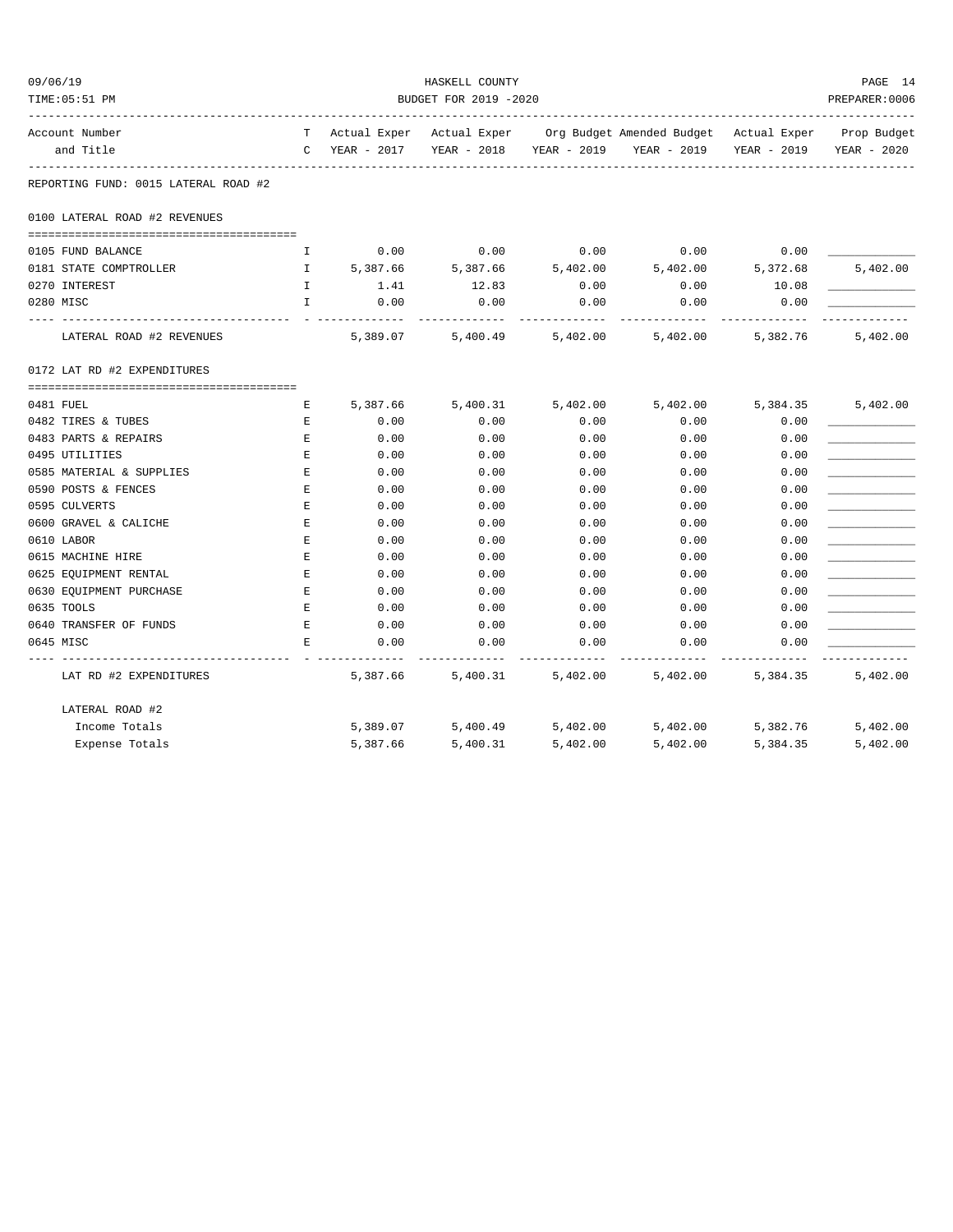| 09/06/19                             |              |             | HASKELL COUNTY            |             |                                                    |             | PAGE 15        |
|--------------------------------------|--------------|-------------|---------------------------|-------------|----------------------------------------------------|-------------|----------------|
| TIME: 05:51 PM                       |              |             | BUDGET FOR 2019 -2020     |             | -------------------------------------              |             | PREPARER: 0006 |
| Account Number                       | T            |             | Actual Exper Actual Exper |             | Org Budget Amended Budget Actual Exper Prop Budget |             |                |
| and Title                            | $\mathbb{C}$ | YEAR - 2017 | YEAR - 2018               | YEAR - 2019 | YEAR - 2019                                        | YEAR - 2019 | YEAR - 2020    |
| REPORTING FUND: 0016 LATERAL ROAD #3 |              |             |                           |             |                                                    |             |                |
| 0100 LAT RD #3 REVENUES              |              |             |                           |             |                                                    |             |                |
| 0105 FUND BALANCE                    | I.           | 0.00        | 0.00                      | 0.00        | 0.00                                               | 0.00        |                |
| 0181 STATE COMPTROLLER               | $\mathbf{I}$ | 5,387.66    | 5,387.65                  | 5,402.00    | 5,402.00                                           | 5,372.68    | 5,402.00       |
| 0270 INTEREST                        | I            | 19.69       | 2.95                      | 0.00        | 0.00                                               | 6.03        |                |
| 0280 MISC                            | I.           | 0.00        | 0.00                      | 0.00        | 0.00                                               | 0.00        |                |
| LAT RD #3 REVENUES                   |              | 5,407.35    | 5,390.60                  | 5,402.00    | 5,402.00                                           | 5,378.71    | 5,402.00       |
| 0173 LAT RD #3 EXPENDITURES          |              |             |                           |             |                                                    |             |                |
| 0481 FUEL                            | Е            | 5,407.35    | 5,390.60                  | 5,402.00    | 5,402.00                                           | 5,378.71    | 5,402.00       |
| 0482 TIRES & TUBES                   | E            | 0.00        | 0.00                      | 0.00        | 0.00                                               | 0.00        |                |
| 0483 PARTS & REPAIRS                 | Ε            | 0.00        | 0.00                      | 0.00        | 0.00                                               | 0.00        |                |
| 0495 UTILITIES                       | Ε            | 0.00        | 0.00                      | 0.00        | 0.00                                               | 0.00        |                |
| 0585 MATERIALS & SUPPLIES            | E            | 0.00        | 0.00                      | 0.00        | 0.00                                               | 0.00        |                |
| 0590 POSTS & FENCES                  | Е            | 0.00        | 0.00                      | 0.00        | 0.00                                               | 0.00        |                |
| 0595 CULVERTS                        | E            | 0.00        | 0.00                      | 0.00        | 0.00                                               | 0.00        |                |
| 0600 GRAVEL & CALICHE                | Ε            | 0.00        | 0.00                      | 0.00        | 0.00                                               | 0.00        |                |
| 0610 LABOR                           | Ε            | 0.00        | 0.00                      | 0.00        | 0.00                                               | 0.00        |                |
| 0615 MACHINE HIRE                    | Е            | 0.00        | 0.00                      | 0.00        | 0.00                                               | 0.00        |                |
| 0625 EQUIPMENT RENTAL                | Ε            | 0.00        | 0.00                      | 0.00        | 0.00                                               | 0.00        |                |
| 0630 EQUIPMENT PURCHASE              | Ε            | 0.00        | 0.00                      | 0.00        | 0.00                                               | 0.00        |                |
| 0635 TOOLS                           | $\mathbf E$  | 0.00        | 0.00                      | 0.00        | 0.00                                               | 0.00        |                |
| 0640 TRANSFER OF FUNDS               | E            | 0.00        | 0.00                      | 0.00        | 0.00                                               | 0.00        |                |
| 0645 MISC                            | E            | 0.00        | 0.00                      | 0.00        | 0.00                                               | 0.00        |                |
| LAT RD #3 EXPENDITURES               |              | 5,407.35    | 5,390.60                  | 5,402.00    | 5,402.00                                           | 5,378.71    | 5,402.00       |
| LATERAL ROAD #3                      |              |             |                           |             |                                                    |             |                |
| Income Totals                        |              | 5,407.35    | 5,390.60                  | 5,402.00    | 5,402.00                                           | 5,378.71    | 5,402.00       |
| Expense Totals                       |              | 5,407.35    | 5,390.60                  | 5,402.00    | 5,402.00                                           | 5,378.71    | 5,402.00       |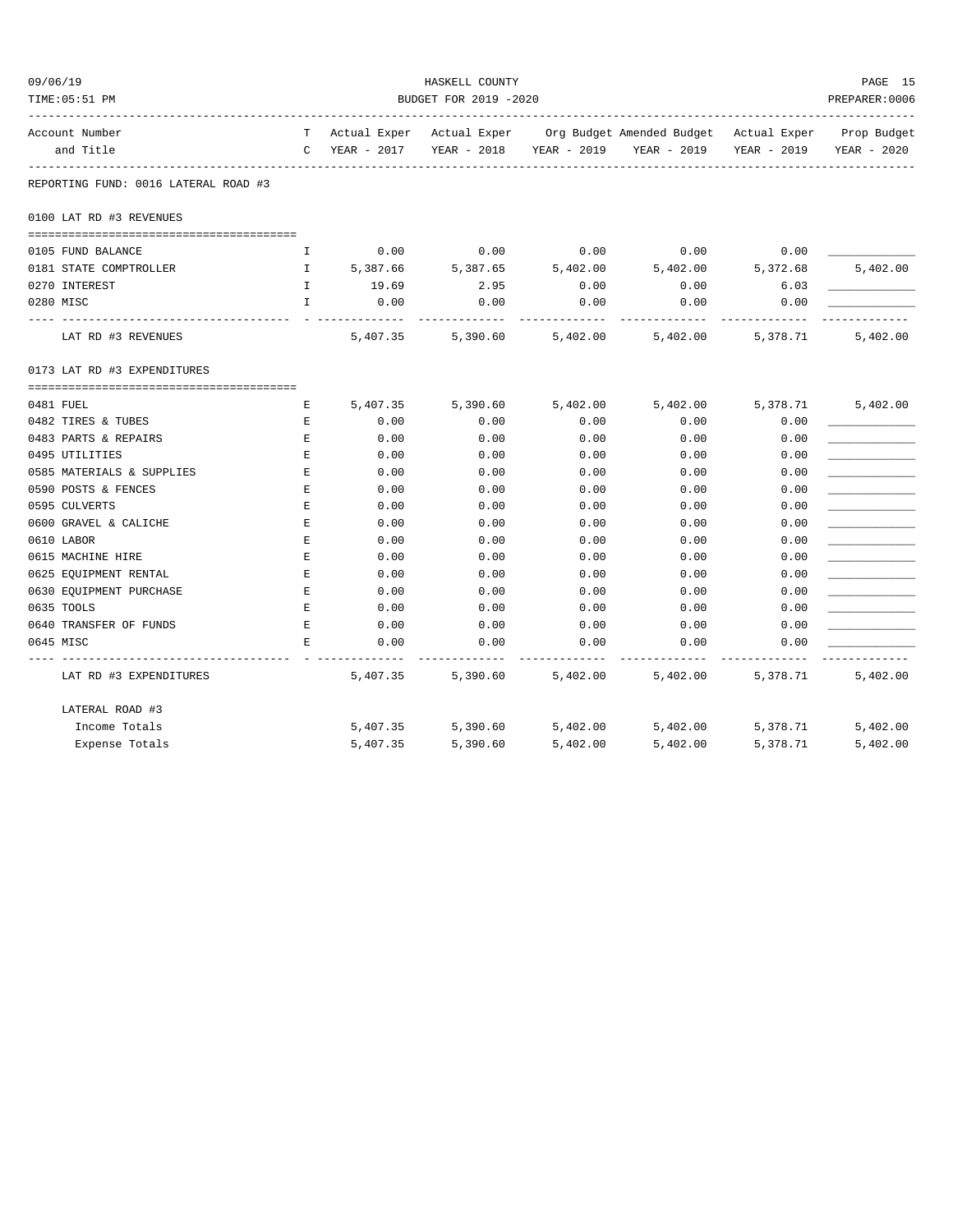| 09/06/19 |                                      |              |                                                    | HASKELL COUNTY |             |                                                                                |             | PAGE 16     |  |  |
|----------|--------------------------------------|--------------|----------------------------------------------------|----------------|-------------|--------------------------------------------------------------------------------|-------------|-------------|--|--|
|          | TIME: 05:51 PM                       |              | BUDGET FOR 2019 -2020<br>_________________________ |                |             |                                                                                |             |             |  |  |
|          | Account Number                       |              |                                                    |                |             | T Actual Exper Actual Exper Org Budget Amended Budget Actual Exper Prop Budget |             |             |  |  |
|          | and Title                            |              | C YEAR - 2017                                      | YEAR - 2018    | YEAR - 2019 | YEAR - 2019                                                                    | YEAR - 2019 | YEAR - 2020 |  |  |
|          | REPORTING FUND: 0017 LATERAL ROAD #4 |              |                                                    |                |             |                                                                                |             |             |  |  |
|          | 0100 LAT RD #4 REVENUES              |              |                                                    |                |             |                                                                                |             |             |  |  |
|          |                                      |              |                                                    |                |             |                                                                                |             |             |  |  |
|          | 0105 FUND BALANCE                    | I            | 0.00                                               | 0.00           | 0.00        | 0.00                                                                           | 0.00        |             |  |  |
|          | 0181 STATE COMPTROLLER               | $\mathbf{I}$ | 5,387.65                                           | 5,387.66       | 5,402.00    | 5,402.00                                                                       | 5,372.67    | 5,402.00    |  |  |
|          | 0270 INTEREST                        | $\mathbf{I}$ | 3.23                                               | 3.88           | 0.00        | 0.00                                                                           | 4.16        |             |  |  |
|          | 0280 MISC                            | $\mathbf{I}$ | 0.00                                               | 0.00           | 0.00        | 0.00                                                                           | 0.00        |             |  |  |
|          | LAT RD #4 REVENUES                   |              | 5,390.88                                           | 5,391.54       | 5,402.00    | 5,402.00                                                                       | 5,376.83    | 5,402.00    |  |  |
|          | 0174 LAT RD #4 EXPENDITURES          |              |                                                    |                |             |                                                                                |             |             |  |  |
|          |                                      |              |                                                    |                |             |                                                                                |             |             |  |  |
|          | 0481 FUEL                            | E            | 5,387.65                                           | 5,394.77       | 5,402.00    | 5,402.00                                                                       | 5,376.83    | 5,402.00    |  |  |
|          | 0482 TIRES & TUBES                   | E            | 0.00                                               | 0.00           | 0.00        | 0.00                                                                           | 0.00        |             |  |  |
|          | 0483 PARTS & REPAIRS                 | E            | 0.00                                               | 0.00           | 0.00        | 0.00                                                                           | 0.00        |             |  |  |
|          | 0495 UTILITIES                       | E            | 0.00                                               | 0.00           | 0.00        | 0.00                                                                           | 0.00        |             |  |  |
|          | 0585 MATERIAL & SUPPLIES             | E            | 0.00                                               | 0.00           | 0.00        | 0.00                                                                           | 0.00        |             |  |  |
|          | 0590 POSTS & FENCES                  | E            | 0.00                                               | 0.00           | 0.00        | 0.00                                                                           | 0.00        |             |  |  |
|          | 0595 CULVERTS                        | E            | 0.00                                               | 0.00           | 0.00        | 0.00                                                                           | 0.00        |             |  |  |
|          | 0600 GRAVEL & CALICHE                | E            | 0.00                                               | 0.00           | 0.00        | 0.00                                                                           | 0.00        |             |  |  |
|          | 0610 LABOR                           | Е            | 0.00                                               | 0.00           | 0.00        | 0.00                                                                           | 0.00        |             |  |  |
|          | 0615 MACHINE HIRE                    | E            | 0.00                                               | 0.00           | 0.00        | 0.00                                                                           | 0.00        |             |  |  |
|          | 0625 EQUIPMENT RENTAL                | $\mathbf{E}$ | 0.00                                               | 0.00           | 0.00        | 0.00                                                                           | 0.00        |             |  |  |
|          | 0630 EQUIPMENT PURCHASE              | E            | 0.00                                               | 0.00           | 0.00        | 0.00                                                                           | 0.00        |             |  |  |
|          | 0635 TOOLS                           | Е            | 0.00                                               | 0.00           | 0.00        | 0.00                                                                           | 0.00        |             |  |  |
|          | 0640 TRANSFER OF FUNDS               | E            | 0.00                                               | 0.00           | 0.00        | 0.00                                                                           | 0.00        |             |  |  |
|          | 0645 MISC                            | E.           | 0.00                                               | 0.00           | 0.00        | 0.00                                                                           | 0.00        |             |  |  |
|          | LAT RD #4 EXPENDITURES               |              | 5,387.65                                           | 5,394.77       | 5,402.00    | 5,402.00                                                                       | 5,376.83    | 5,402.00    |  |  |
|          | LATERAL ROAD #4                      |              |                                                    |                |             |                                                                                |             |             |  |  |
|          | Income Totals                        |              | 5,390.88                                           | 5,391.54       | 5,402.00    | 5,402.00                                                                       | 5,376.83    | 5,402.00    |  |  |
|          | Expense Totals                       |              | 5,387.65                                           | 5,394.77       | 5,402.00    | 5,402.00                                                                       | 5,376.83    | 5,402.00    |  |  |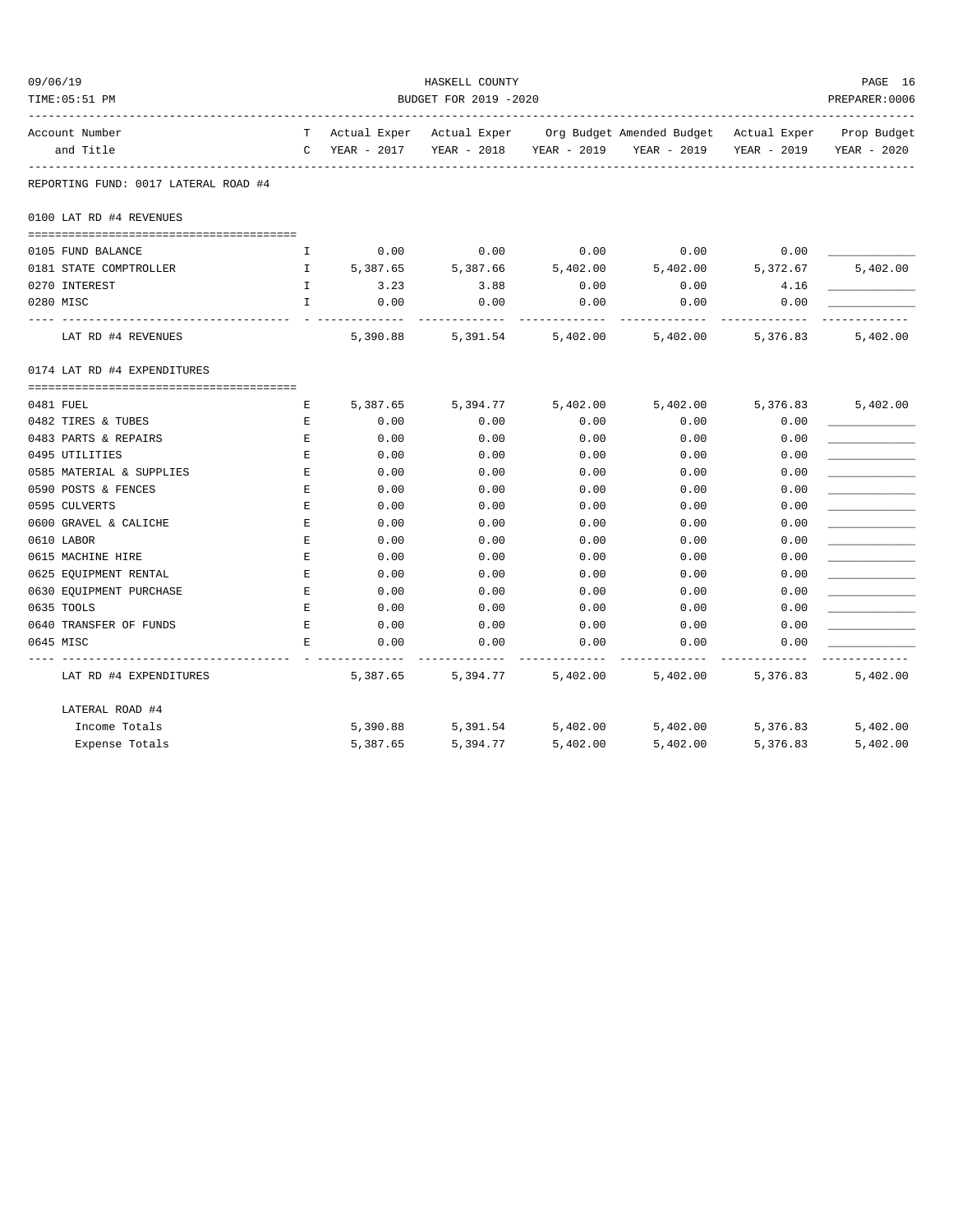| 09/06/19                                             |                       |              | HASKELL COUNTY |                    |                           |              | PAGE 17          |  |
|------------------------------------------------------|-----------------------|--------------|----------------|--------------------|---------------------------|--------------|------------------|--|
| TIME: 05:51 PM                                       | BUDGET FOR 2019 -2020 |              |                |                    |                           |              |                  |  |
| Account Number                                       | т                     | Actual Exper | Actual Exper   |                    | Org Budget Amended Budget | Actual Exper | Prop Budget      |  |
| and Title                                            | $\mathsf{C}$          | YEAR - 2017  | YEAR - 2018    | YEAR - 2019        | YEAR - 2019               | YEAR - 2019  | YEAR - 2020      |  |
| REPORTING FUND: 0018 ROAD & BRIDGE #1                |                       |              |                |                    |                           |              |                  |  |
| 0100 R & B #1 REVENUES                               |                       |              |                |                    |                           |              |                  |  |
| 0100 AD VALOREM TAXES                                | Ι.                    | 112,376.37   | 119,902.22     | 120,704.00         | 120,704.00                | 91,882.95    | 89,632.00        |  |
| 0105 FUND BALANCE                                    | $\mathbf{I}$          | 0.00         | 0.00           | 66,000.00          | 66,000.00                 | 0.00         | 66,000.00        |  |
| 0120 SALES                                           | $\mathbf I$           | 0.00         | 703.80         | 0.00               | 0.00                      | 0.00         |                  |  |
| 0125 MTR VEHICLE REGISTRATION                        | $\mathbf I$           | 85,757.24    | 84,945.26      | 80,000.00          | 80,000.00                 | 81,843.76    | 80,000.00        |  |
| 0181 STATE COMPTROLLER                               | Ι.                    | 12,551.66    | 14,526.58      | 5,800.00           | 5,800.00                  | 14,755.79    | 5,800.00         |  |
| 0206 GRANT FUNDING                                   | Ι.                    | 0.00         | 0.00           | 0.00               | 0.00                      | 0.00         |                  |  |
| 0250 TIME WARRANTS                                   | Ι.                    | 40,000.00    | 70,000.00      | 0.00               | 15,000.00                 | 0.00         | 5,332.14         |  |
| 0260 BUY BACK ON EQUIPMENT                           | $\mathbf{I}$          | 0.00         | 0.00           | 0.00               | 0.00                      | 0.00         |                  |  |
| 0270 R&B 1 INTEREST                                  | $\mathbf{I}$          | 1,249.49     | 1,104.91       | 900.00             | 900.00                    | 810.48       | 900.00           |  |
| 0280 MISC                                            | $\mathbf{I}$          | 1,892.00     | 0.00           | 0.00               | 0.00                      | 0.00         |                  |  |
| 0380 TRANSFER OF FUNDS                               | I                     | 0.00         | 0.00           | 0.00               | 0.00                      | 0.00         | 30,000.00        |  |
| R & B #1 REVENUES                                    |                       | 253,826.76   | 291,182.77     | 273,404.00         | 288,404.00                | 189,292.98   | 277,664.14       |  |
|                                                      |                       |              |                |                    |                           |              |                  |  |
| 0175 R & B #1 EXPENDITURES                           |                       |              |                |                    |                           |              |                  |  |
| 0401 SALARY COMMISSIONERS                            | Е                     | 0.00         | 26,503.92      | 26,504.00          | 26,504.00                 | 24, 295. 26  | 27,300.00        |  |
| 0409 SALARY STEP INCREASE                            | Е                     | 12,660.00    | 13,140.00      | 13,200.00          | 13,200.00                 | 11,412.50    | 7,920.00         |  |
| 0410 FICA                                            | Е                     | 9,307.68     | 11,372.16      | 11,683.00          | 11,683.00                 | 10,164.09    | 11,257.00        |  |
| 0411 LIABILITY INSURANCE                             | $\mathbf E$           | 0.00         | 0.00           | 0.00               | 0.00                      | 0.00         |                  |  |
| 0412 RETIREMENT                                      | Е                     | 15,816.96    | 19,325.04      | 19,853.00          | 19,853.00                 | 17,246.40    | 19,129.00        |  |
| 0414 ROAD OVERSEER                                   | E                     | 1,200.00     | 1,200.00       | 1,200.00           | 1,200.00                  | 1,100.00     | 1,200.00         |  |
| 0416 SALARY ROAD HAND                                | Е                     | 97,009.92    | 97,009.92      | 101,010.00         | 101,010.00                | 86,139.94    | 99,921.00        |  |
| 0419 INSURANCE                                       | $\mathbf E$           | 38,308.84    | 56,175.52      | 48,000.00          | 48,000.00                 | 36, 358.14   | 48,000.00        |  |
| 0433 GRANT EXPENSE                                   | $\mathbf E$           | 0.00         | 0.00           | 1.00               | 1.00                      | 0.00         | 1.00             |  |
| 0445 PREC 1 - TRAVEL EXPENSE                         | Е                     | 10,800.00    | 10,800.00      | 10,800.00          | 10,800.00                 | 9,900.00     | 10,800.00        |  |
| 0481 PREC 1 - FUEL                                   | Е                     | 0.00         | 0.00           | 1,000.00           | 1,000.00                  | 0.00         | 6,000.00         |  |
| 0482 PREC 1 TIRES & TUBES                            | Е                     | 1,000.00     | 0.00           | 1,000.00           | 1,000.00                  | 0.00         | 1,000.00         |  |
| 0483 PREC 1 PARTS & REPAIRS                          | E                     | 238.92       | 0.00           | 1,000.00           | 1,000.00                  | 0.00         | 26,000.00        |  |
| 0495 PREC 1 - UTILITIES                              | Е                     | 0.00         | 0.00           | 250.00             | 250.00                    | 0.00         | 250.00           |  |
| 0500 PREC.1-RD.MACH.&EQUIP.PAY                       | Ε                     | 4,629.91     | 88,221.91      | 0.00               | 0.00                      | 0.00         |                  |  |
| 0505 PREC 1 INTEREST                                 | Е                     | 3,592.00     | 325.00         | 1,000.00           | 1,000.00                  | 0.00         | 1,000.00         |  |
| 0585 PREC 1 MATERIAL & SUPPLIE                       | E                     | 376.20       | 0.00           | 1.00               | 1.00                      | 0.00         | 1.00             |  |
| 0590 PREC 1 POSTS & FENCES                           | Ε                     | 0.00         | 0.00           | 1.00               | 1.00                      | 0.00         | 1.00             |  |
| 0595 PREC 1 CULVERTS<br>0600 PREC 1 GRAVEL & CALICHE | E                     | 0.00         | 0.00           | 1.00               | 1.00                      | 0.00         | 1.00<br>1,000.00 |  |
| 0601 HOT MIX & SEAL COATING                          | E<br>E                | 0.00<br>0.00 | 0.00<br>0.00   | 1,000.00<br>100.00 | 1,000.00<br>100.00        | 0.00<br>0.00 | 100.00           |  |
| 0610 PREC 1 LABOR                                    | Ε                     | 0.00         | 0.00           | 100.00             | 100.00                    | 0.00         | 100.00           |  |
| 0615 PREC 1 MACHINE HIRE                             | Ε                     | 0.00         | 0.00           | 1.00               | 1.00                      | 0.00         | 1.00             |  |
| 0625 PREC 1 EQUIPMENT RENTAL                         | E                     | 0.00         | 0.00           | 3,000.00           | 3,000.00                  | 0.00         | 3,000.00         |  |
| 0627 PREC 1 CHEMICAL EXPENSE                         | E                     | 0.00         | 0.00           | 400.00             | 400.00                    | 0.00         | 400.00           |  |
| 0628 MOVE UTILITY POLES                              | E                     | 0.00         | 0.00           | 1.00               | 1.00                      | 0.00         | 1.00             |  |
| 0629 LAND PURCHASE                                   | E                     | 0.00         | 0.00           | 1.00               | 1.00                      | 0.00         | 1.00             |  |
| 0630 PREC 1 EQUIPMENT PURCHASE                       | Ε                     | 39,999.97    | 1,004.85       | 0.00               | 0.00                      | 0.00         |                  |  |
| 0631 GRADER BLADES                                   | Ε                     | 0.00         | 0.00           | 2,200.00           | 2,200.00                  | 0.00         | 2,200.00         |  |
| 0635 PREC 1 TOOLS                                    | E                     | 327.00       | 0.00           | 500.00             | 500.00                    | 153.97       | 500.00           |  |
| 0640 TRANSFER OF FUNDS                               | E                     | 0.00         | 0.00           | 0.00               | 0.00                      | 0.00         |                  |  |
| 0645 PREC 1 MISC EXPENSE                             | E                     | 0.00         | 0.00           | 1,000.00           | 1,000.00                  | 0.00         | 1,000.00         |  |
| -------------<br>R & B #1 EXPENDITURES               |                       | 235, 267.40  | 325,078.32     | .<br>244,807.00    | 244,807.00                | 196,770.30   | 268,084.00       |  |
| ROAD & BRIDGE #1                                     |                       |              |                |                    |                           |              |                  |  |
| Income Totals                                        |                       | 253,826.76   | 291,182.77     | 273,404.00         | 288,404.00                | 189,292.98   | 277,664.14       |  |
| Expense Totals                                       |                       | 235, 267.40  | 325,078.32     | 244,807.00         | 244,807.00                | 196,770.30   | 268,084.00       |  |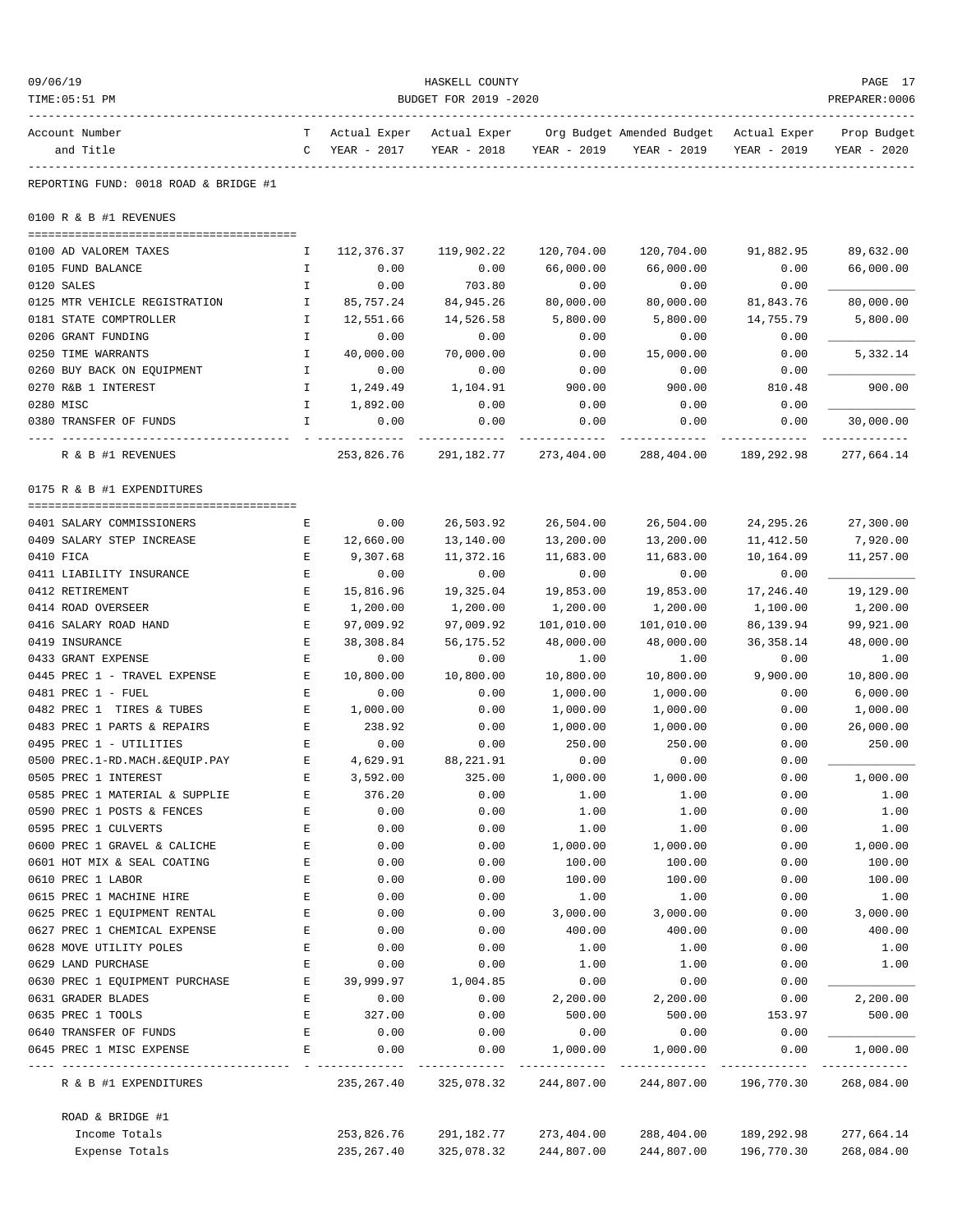| 09/06/19<br>TIME: 05:51 PM                                       | HASKELL COUNTY<br>BUDGET FOR 2019 -2020 |              |                                  |                    |                                                                                   |              |                            |  |
|------------------------------------------------------------------|-----------------------------------------|--------------|----------------------------------|--------------------|-----------------------------------------------------------------------------------|--------------|----------------------------|--|
| Account Number<br>and Title                                      | $\mathbf{C}$                            | YEAR - 2017  | YEAR - 2018                      | YEAR - 2019        | T Actual Exper Actual Exper Org Budget Amended Budget Actual Exper<br>YEAR - 2019 | YEAR - 2019  | Prop Budget<br>YEAR - 2020 |  |
|                                                                  |                                         |              |                                  |                    |                                                                                   |              |                            |  |
| REPORTING FUND: 0019 ROAD & BRIDGE #2                            |                                         |              |                                  |                    |                                                                                   |              |                            |  |
| 0100 R & B #2 REVENUES                                           |                                         |              |                                  |                    |                                                                                   |              |                            |  |
| 0100 AD VALOREM TAXES                                            | Ι.                                      | 69,207.32    | 74,221.51                        | 74,733.00          | 74,733.00                                                                         | 56,883.30    | 55,495.00                  |  |
| 0105 FUND BALANCE                                                | I.                                      | 0.00         | 0.00                             | 87,406.00          | 87,406.00                                                                         | 0.00         | 87,406.00                  |  |
| 0120 SALES                                                       | Ι.                                      | 0.00         | 4,200.00                         | 0.00               | 0.00                                                                              | 0.00         |                            |  |
| 0125 MTR VEHICLE REGISTRATION                                    | Ι.                                      | 85,757.22    | 84,945.24                        | 79,000.00          | 79,000.00                                                                         | 81,843.87    | 79,000.00                  |  |
| 0181 STATE COMPTROLLER                                           | Ι.                                      | 12,551.67    | 14,526.58                        | 5,800.00           | 5,800.00                                                                          | 14,755.79    | 5,800.00                   |  |
| 0206 GRANT FUNDING                                               | $\mathbf{I}$                            | 0.00         | 0.00                             | 0.00               | 0.00                                                                              | 0.00         |                            |  |
| 0250 TIME WARRANTS                                               | I                                       | 0.00         | 0.00                             | 20,000.00          | 20,000.00                                                                         | 0.00         | 20,000.00                  |  |
| 0260 BUY BACK ON EQUIPMENT                                       | I.                                      | 0.00         | 0.00                             | 0.00               | 0.00                                                                              | 0.00         |                            |  |
| 0270 R&B 2 INTEREST                                              | Ι.                                      | 1,276.47     | 1,074.04                         | 1,190.00           | 1,190.00                                                                          | 769.78       | 1,190.00                   |  |
| 0280 MISC                                                        | I.                                      | 945.00       | 0.00                             | 0.00               | 0.00                                                                              | 0.00         |                            |  |
| 0380 TRANSFER OF FUNDS                                           | I.                                      |              |                                  | 0.00               | 0.00                                                                              | 0.00         | 30,000.00                  |  |
| 0690 INSURANCE PROCEEDS                                          | I.                                      | 0.00         | 0.00                             | 0.00               | 0.00                                                                              | 0.00         |                            |  |
| R & B #2 REVENUES                                                |                                         | 169,737.68   | 178,967.37                       | 268,129.00         | 268,129.00                                                                        | 154,252.74   | 278,891.00                 |  |
| 0176 R & B #2 EXPENDITURES                                       |                                         |              |                                  |                    |                                                                                   |              |                            |  |
| 0401 SALARY COMMISSIONER                                         | Е                                       | 0.00         | 26,503.92                        | 26,504.00          | 26,504.00                                                                         | 24,295.26    | 27,300.00                  |  |
| 0409 SALARY STEP INCREASE                                        | Е                                       | 7,740.00     | 8,280.00                         | 8,820.00           | 8,820.00                                                                          | 7,085.00     | 6,840.00                   |  |
| 0410 FICA                                                        | Е                                       | 6,721.38     | 9,008.57                         | 10,463.00          | 10,463.00                                                                         | 8,241.48     | 9,747.00                   |  |
| 0411 LIABILITY INSURANCE                                         | Ε                                       | 0.00         | 0.00                             | 0.00               | 0.00                                                                              | 0.00         |                            |  |
| 0412 RETIREMENT                                                  | Е                                       | 12,090.77    | 15,616.86                        | 17,780.00          | 17,780.00                                                                         | 13, 148. 43  | 16,562.00                  |  |
| 0414 ROAD OVERSEER                                               | Е                                       | 1,200.00     | 1,200.00                         | 1,200.00           | 1,200.00                                                                          | 1,100.00     | 1,200.00                   |  |
| 0416 SALARY ROAD HAND                                            | Е                                       | 79,451.69    | 72,757.44                        | 89,448.00          | 89,448.00                                                                         | 64,935.03    | 87,500.00                  |  |
| 0419 INSURANCE                                                   | Е                                       | 28,732.13    | 42,131.64                        | 36,000.00          | 36,000.00                                                                         | 27,937.69    | 36,000.00                  |  |
| 0433 GRANT EXPENSE                                               | Ε                                       | 0.00         | 0.00                             | 0.00               | 0.00                                                                              | 0.00         |                            |  |
| 0445 PREC 2 TRAVEL EXPENSE                                       | E                                       | 10,800.00    | 10,800.00                        | 10,800.00          | 10,800.00                                                                         | 9,900.00     | 10,800.00                  |  |
| 0481 PREC 2 FUEL                                                 | Е                                       | 0.00         | 0.00                             | 5,000.00           | 5,000.00                                                                          | 0.00         | 5,000.00                   |  |
| 0482 PREC 2 TIRES & TUBES                                        | Е                                       | 0.00         | 0.00                             | 4,000.00           | 4,000.00                                                                          | 0.00         | 4,000.00                   |  |
| 0483 PREC 2 PARTS & REPAIRS                                      | Е                                       | 0.00         | 0.00                             | 5,000.00           | 5,000.00                                                                          | 0.00         | 5,000.00                   |  |
| 0495 PREC 2 UTILITIES                                            | E                                       | 0.00         | 0.00                             | 900.00             | 900.00                                                                            | 200.00       | 900.00                     |  |
| 0500 PREC.2-RD.MACH&EQUIP PAY.                                   | Е                                       | 10,648.14    | 13,600.14                        | 13,600.14          | 13,600.14                                                                         | 13,600.14    | 13,600.14                  |  |
| 0505 PREC 2 INTEREST                                             | E                                       | 2,952.00     | 0.00                             | 1,740.00           | 1,740.00                                                                          | 0.00         | 1,740.00                   |  |
| 0585 PREC 2 MATERIAL & SUPPLIE                                   | Е                                       | 0.00         | 0.00                             | 100.00             | 100.00                                                                            | 0.00         | 100.00                     |  |
| 0590 PREC 2 POSTS & FENCES                                       | Е                                       | 0.00         | 0.00                             | 100.00             | 100.00                                                                            | 0.00         | 100.00                     |  |
| 0595 PREC 2 CULVERTS                                             | Е                                       | 0.00         | 0.00                             | 100.00             | 100.00                                                                            | 0.00         | 100.00                     |  |
| 0600 PREC 2 GRAVEL & CALICHE                                     | E                                       | 0.00         | 0.00                             | 1,000.00           | 1,000.00                                                                          | 0.00         | 1,000.00                   |  |
| 0601 HOT MIX & SEAL COATING                                      | E                                       | 0.00         | 0.00                             | 10,000.00          | 10,000.00                                                                         | 0.00         | 10,000.00                  |  |
| 0610 PREC 2 LABOR                                                | Е                                       | 0.00         | 0.00                             | 100.00             | 100.00                                                                            | 0.00         | 100.00                     |  |
| 0615 PREC 2 MACHINE HIRE                                         | Е                                       | 3,000.00     | 0.00                             | 3,000.00           | 3,000.00                                                                          | 2,065.00     | 3,000.00                   |  |
| 0625 PREC 2 EQUIPMENT RENTAL                                     | Е                                       | 0.00         | 0.00                             | 100.00             | 100.00                                                                            | 0.00         | 100.00                     |  |
| 0626 PREC 2 EQUIPMENT WARRANTY<br>0630 PREC 2 EQUIPMENT PURCHASE | E<br>E                                  | 0.00         | 0.00<br>0.00                     | 0.00               | 0.00                                                                              | 0.00         | 15,000.00                  |  |
|                                                                  | E                                       | 12,300.28    |                                  | 15,000.00          | 15,000.00                                                                         | 13,217.50    |                            |  |
| 0631 GRADER BLADES<br>0635 PREC 2 TOOLS                          | E                                       | 0.00<br>0.00 | 0.00<br>0.00                     | 2,500.00<br>100.00 | 2,500.00<br>100.00                                                                | 0.00<br>0.00 | 2,500.00<br>100.00         |  |
| 0640 TRANSFER OF FUNDS                                           | E                                       | 0.00         | 0.00                             | 0.00               | 0.00                                                                              | 0.00         |                            |  |
| 0645 PREC 2 MISC EXPENSE                                         | Е                                       | 2,761.25     | 1,200.00                         | 500.00             | 500.00                                                                            | 600.00       | 500.00                     |  |
| R & B #2 EXPENDITURES                                            |                                         |              | 178,397.64 201,098.57 263,855.14 |                    | 263,855.14                                                                        | 186,325.53   | 258,789.14                 |  |
| ROAD & BRIDGE #2                                                 |                                         |              |                                  |                    |                                                                                   |              |                            |  |
| Income Totals                                                    |                                         | 169,737.68   | 178,967.37                       | 268,129.00         | 268,129.00                                                                        | 154,252.74   | 278,891.00                 |  |
| Expense Totals                                                   |                                         | 178,397.64   | 201,098.57                       | 263,855.14         | 263,855.14                                                                        | 186,325.53   | 258,789.14                 |  |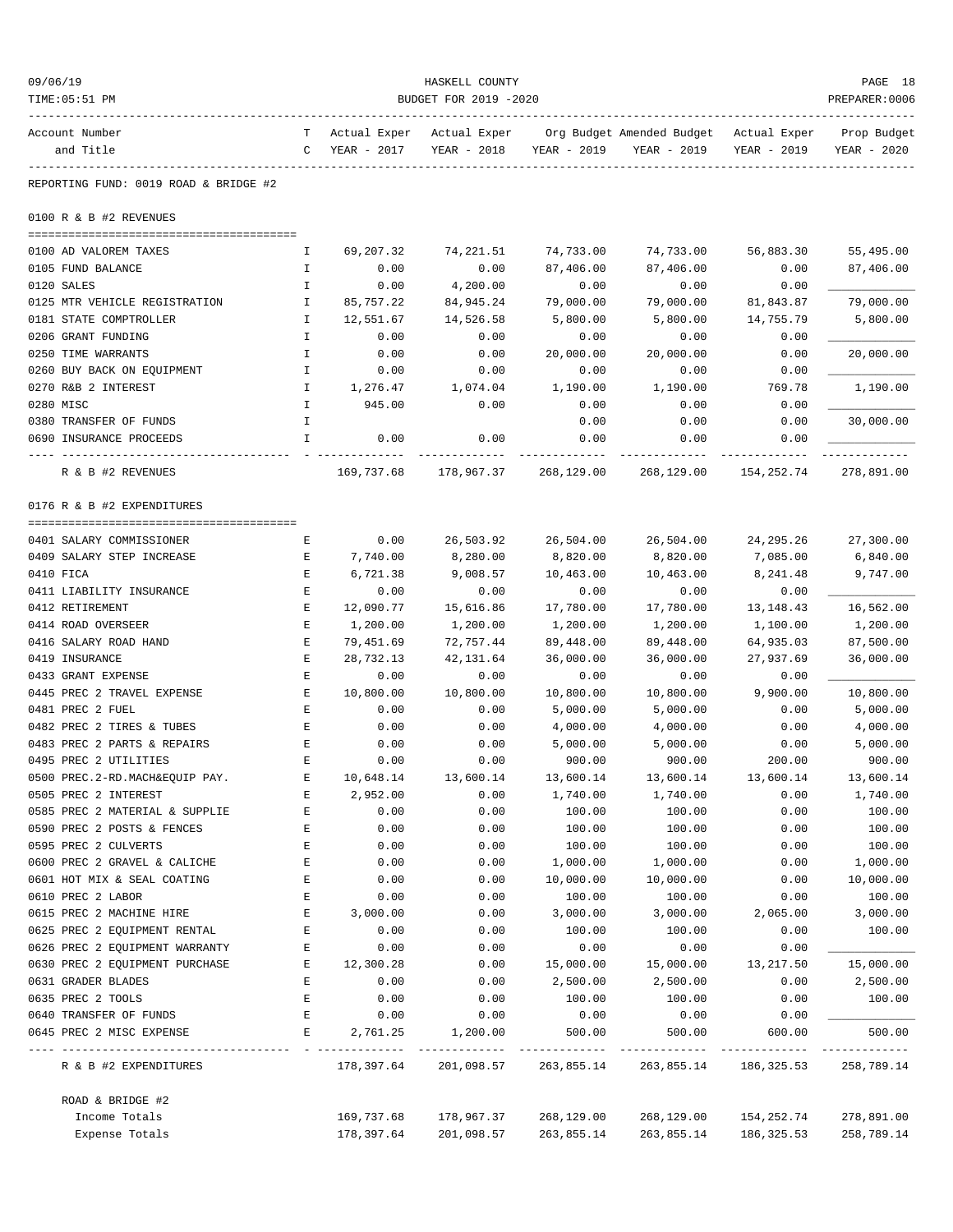| 09/06/19<br>TIME: 05:51 PM                           | HASKELL COUNTY<br>BUDGET FOR 2019 -2020 |                               |                             |                         |                                                         |                |                            |
|------------------------------------------------------|-----------------------------------------|-------------------------------|-----------------------------|-------------------------|---------------------------------------------------------|----------------|----------------------------|
| Account Number<br>and Title                          | C                                       | T Actual Exper<br>YEAR - 2017 | Actual Exper<br>YEAR - 2018 | YEAR - 2019             | Org Budget Amended Budget – Actual Exper<br>YEAR - 2019 | YEAR - 2019    | Prop Budget<br>YEAR - 2020 |
| REPORTING FUND: 0020 ROAD & BRIDGE #3                |                                         |                               |                             |                         |                                                         |                |                            |
| 0100 R & B #3 REVENUES                               |                                         |                               |                             |                         |                                                         |                |                            |
|                                                      |                                         |                               | 74,223.85                   |                         |                                                         | 56,880.85      |                            |
| 0100 AD VALOREM TAXES<br>0105 FUND BALANCE           | Ι.<br>Ι.                                | 69,206.67<br>0.00             | 0.00                        | 74,733.00<br>112,000.00 | 74,733.00<br>112,000.00                                 | 0.00           | 55,495.00<br>112,000.00    |
| 0110 HOUSING AUTHORITY                               | I                                       | 0.00                          | 0.00                        | 0.00                    | 0.00                                                    | 0.00           |                            |
| 0120 SALES                                           | Ι.                                      | 0.00                          | 0.00                        | 0.00                    | 0.00                                                    | 0.00           |                            |
| 0125 MTR VEHICLE REGISTRATION                        | I                                       | 85,757.26                     | 84,945.28                   | 80,000.00               | 80,000.00                                               | 81,843.82      | 80,000.00                  |
| 0181 STATE COMPTROLLER                               | I                                       | 12,551.67                     | 14,526.58                   | 5,800.00                | 5,800.00                                                | 14,755.79      | 5,800.00                   |
| 0206 GRANT FUNDING                                   | Ι.                                      | 53,663.22                     | 10,668.00                   | 0.00                    | 0.00                                                    | 0.00           |                            |
| 0250 TIME WARRANTS                                   | I                                       | 0.00                          | 0.00                        | 0.00                    | 0.00                                                    | 0.00           |                            |
| 0260 BUY BACK ON EQUIPMENT                           | I                                       | 0.00                          | 0.00                        | 0.00                    | 0.00                                                    | 0.00           |                            |
| 0268 CD CASHED                                       | $\mathbbm{I}$                           | 0.00                          | 0.00                        | 0.00                    | 0.00                                                    | 0.00           |                            |
| 0270 R&B 3 INTEREST                                  | I                                       | 1,681.84                      | 2,526.78                    | 400.00                  | 400.00                                                  | 3,092.72       | 400.00                     |
| 0280 MISC                                            | I                                       | 945.00                        | 0.00                        | 0.00                    | 0.00                                                    | 0.00           |                            |
| 0380 TRANSFER OF FUNDS                               | I                                       |                               |                             | 0.00                    | 0.00                                                    | 0.00           | 30,000.00                  |
| R & B #3 REVENUES                                    |                                         | 223,805.66                    | 186,890.49                  | 272,933.00              | 272,933.00                                              | 156,573.18     | 283,695.00                 |
| 0177 R & B #3 EXPENDITURES                           |                                         |                               |                             |                         |                                                         |                |                            |
|                                                      |                                         |                               |                             |                         |                                                         |                |                            |
| 0401 SALARY COMMISSIONER                             | Е                                       | 0.00                          | 26,503.92                   | 26,504.00               | 26,504.00                                               | 24, 295. 26    | 27,300.00                  |
| 0405 ROAD FOREMAN                                    | Е                                       | 1,200.00                      | 1,200.00                    | 1,200.00                | 1,200.00                                                | 1,100.00       | 1,200.00                   |
| 0409 SALARY STEP INCREASE                            | Е                                       | 7,680.00                      | 7,860.00                    | 8,040.00                | 8,040.00                                                | 7,387.96       | 7,680.00                   |
| 0410 FICA                                            | E                                       | 5,528.46                      | 7,581.02                    | 8,610.00                | 8,610.00                                                | 7,648.95       | 7,817.00                   |
| 0411 LIABILITY INSURANCE                             | Е                                       | 0.00                          | 0.00                        | 0.00                    | 0.00                                                    | 0.00           |                            |
| 0412 RETIREMENT                                      | Е                                       | 9,167.97                      | 12,668.45                   | 14,631.00               | 14,631.00                                               | 11,853.93      | 12,902.00                  |
| 0414 ROAD OVERSEER                                   | Е                                       | 1,200.00                      | 1,200.00                    | 1,200.00                | 1,200.00                                                | 1,100.00       | 1,200.00                   |
| 0416 SALARY ROAD HAND                                | Ε                                       | 50,730.71                     | 51,084.51                   | 64,800.00               | 64,800.00                                               | 55,424.09      | 64,800.00                  |
| 0419 INSURANCE                                       | Ε                                       | 12,670.42                     | 28,087.76                   | 24,000.00               | 24,000.00                                               | 19,871.20      | 24,000.00                  |
| 0433 GRANT EXPENSE                                   | Ε                                       | 46,989.09                     | 0.00                        | 0.00                    | 0.00                                                    | 0.00           |                            |
| 0445 PREC 3 TRAVEL EXPENSE                           | Е                                       | 10,800.00                     | 10,800.00                   | 10,800.00               | 10,800.00                                               | 9,900.00       | 10,800.00                  |
| 0481 PREC 3 FUEL<br>0482 PREC 3 TIRES & TUBES        | E<br>F.                                 | 0.00                          | 0.00                        | 5,000.00                | 5,000.00                                                | 0.00           | 5,000.00                   |
|                                                      |                                         | 0.00<br>0.00                  | 0.00                        | 5,000.00<br>5,000.00    | 5,000.00<br>5,000.00                                    | 0.00<br>181.16 | 5,000.00<br>5,000.00       |
| 0483 PREC 3 PARTS & REPAIRS<br>0495 PREC 3 UTILITIES | Ε<br>E                                  | 0.00                          | 0.00<br>0.00                | 100.00                  | 100.00                                                  | 200.00         | 100.00                     |
| 0500 PREC.3-RD.MACH&EQUIP.PAY.                       | Ε                                       | 17,705.33                     | 19,905.33                   | 0.00                    | 0.00                                                    | 0.00           |                            |
| 0505 PREC 3 INTEREST                                 | Ε                                       | 2,200.00                      | 0.00                        | 0.00                    | 0.00                                                    | 0.00           |                            |
| 0585 PREC 3 MATERIAL & SUPPLIE                       | E                                       | 0.00                          | 36.37                       | 100.00                  | 100.00                                                  | 0.00           | 100.00                     |
| 0590 PREC 3 POSTS & FENCES                           | Ε                                       | 0.00                          | 0.00                        | 0.00                    | 0.00                                                    | 0.00           |                            |
| 0595 PREC 3 CULVERTS                                 | Ε                                       | 0.00                          | 3,859.80                    | 5,000.00                | 5,000.00                                                | 0.00           | 5,000.00                   |
| 0600 PREC 3 GRAVEL & CALICHE                         | Ε                                       | 0.00                          | 0.00                        | 10,000.00               | 10,000.00                                               | 0.00           | 10,000.00                  |
| 0601 HOT MIX & SEAL COATING                          | Ε                                       | 9,025.00                      | 0.00                        | 10,000.00               | 10,000.00                                               | 0.00           | 10,000.00                  |
| 0610 PREC 3 LABOR                                    | Ε                                       | 0.00                          | 0.00                        | 100.00                  | 100.00                                                  | 0.00           | 100.00                     |
| 0615 PREC 3 MACHINE HIRE                             | Ε                                       | 0.00                          | 1,000.00                    | 7,400.00                | 7,400.00                                                | 3,215.00       | 7,400.00                   |
| 0625 PREC 3 EQUIPMENT RENTAL                         | Ε                                       | 0.00                          | 0.00                        | 1,000.00                | 1,000.00                                                | 0.00           | 1,000.00                   |
| 0626 PREC 3 EQUIPMENT WARRANTY                       | Ε                                       | 0.00                          | 0.00                        | 100.00                  | 100.00                                                  | 0.00           | 100.00                     |
| 0629 LAND PURCHASE & BLDG EXP                        | E                                       | 0.00                          | 0.00                        | 100.00                  | 100.00                                                  | 0.00           | 80,000.00                  |
| 0630 PREC 3 EQUIPMENT PURCHASE                       | Ε                                       | 7,500.00                      | 13,250.00                   | 62,000.00               | 62,000.00                                               | 50, 217.50     | 40,000.00                  |
| 0631 GRADER BLADES                                   | Ε                                       | 0.00                          | 0.00                        | 1,000.00                | 1,000.00                                                | 0.00           | 1,000.00                   |
| 0635 PREC 3 TOOLS                                    | Ε                                       | 0.00                          | 0.00                        | 500.00                  | 500.00                                                  | 0.00           | 500.00                     |
| 0640 TRANSFER OF FUNDS                               | $\mathbf E$                             | 0.00                          | 0.00                        | 0.00                    | 0.00                                                    | 0.00           |                            |
| 0641 CERTIFICATE OF DEPOSIT                          | Ε                                       | 0.00                          | 0.00                        | 0.00                    | 0.00                                                    | 0.00           |                            |
| 0645 PREC 3 MISC EXPENSE                             | Ε                                       | 0.00                          | 0.00                        | 675.00                  | 675.00                                                  | 0.00           | 675.00                     |
| R & B #3 EXPENDITURES                                |                                         | 182,396.98                    | 185,037.16                  | 272,860.00              | 272,860.00                                              | 192,395.05     | 328,674.00                 |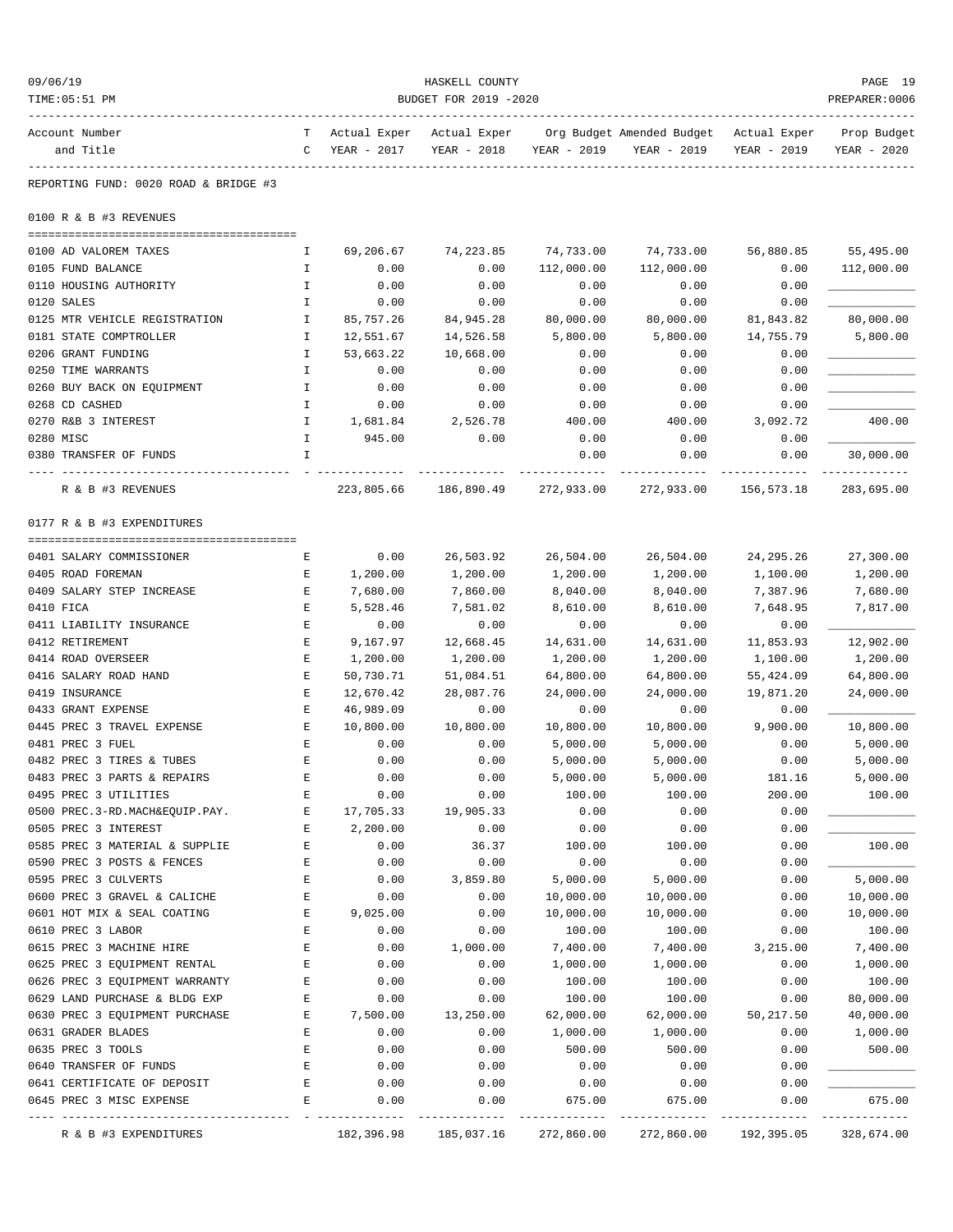| 09/06/19<br>HASKELL COUNTY<br>TIME: 05:51 PM<br>BUDGET FOR 2019 -2020 |        |                             |                             |                          |                                          |                             | PAGE 20<br>PREPARER: 0006  |
|-----------------------------------------------------------------------|--------|-----------------------------|-----------------------------|--------------------------|------------------------------------------|-----------------------------|----------------------------|
| Account Number<br>and Title                                           | т<br>C | Actual Exper<br>YEAR - 2017 | Actual Exper<br>YEAR - 2018 | YEAR - 2019              | Org Budget Amended Budget<br>YEAR - 2019 | Actual Exper<br>YEAR - 2019 | Prop Budget<br>YEAR - 2020 |
| REPORTING FUND: 0020 ROAD & BRIDGE #3                                 |        |                             |                             |                          |                                          |                             |                            |
| ROAD & BRIDGE #3<br>Income Totals<br>Expense Totals                   |        | 223,805.66<br>182,396.98    | 186,890.49<br>185,037.16    | 272,933.00<br>272,860.00 | 272,933.00<br>272,860.00                 | 156,573.18<br>192,395.05    | 283,695.00<br>328,674.00   |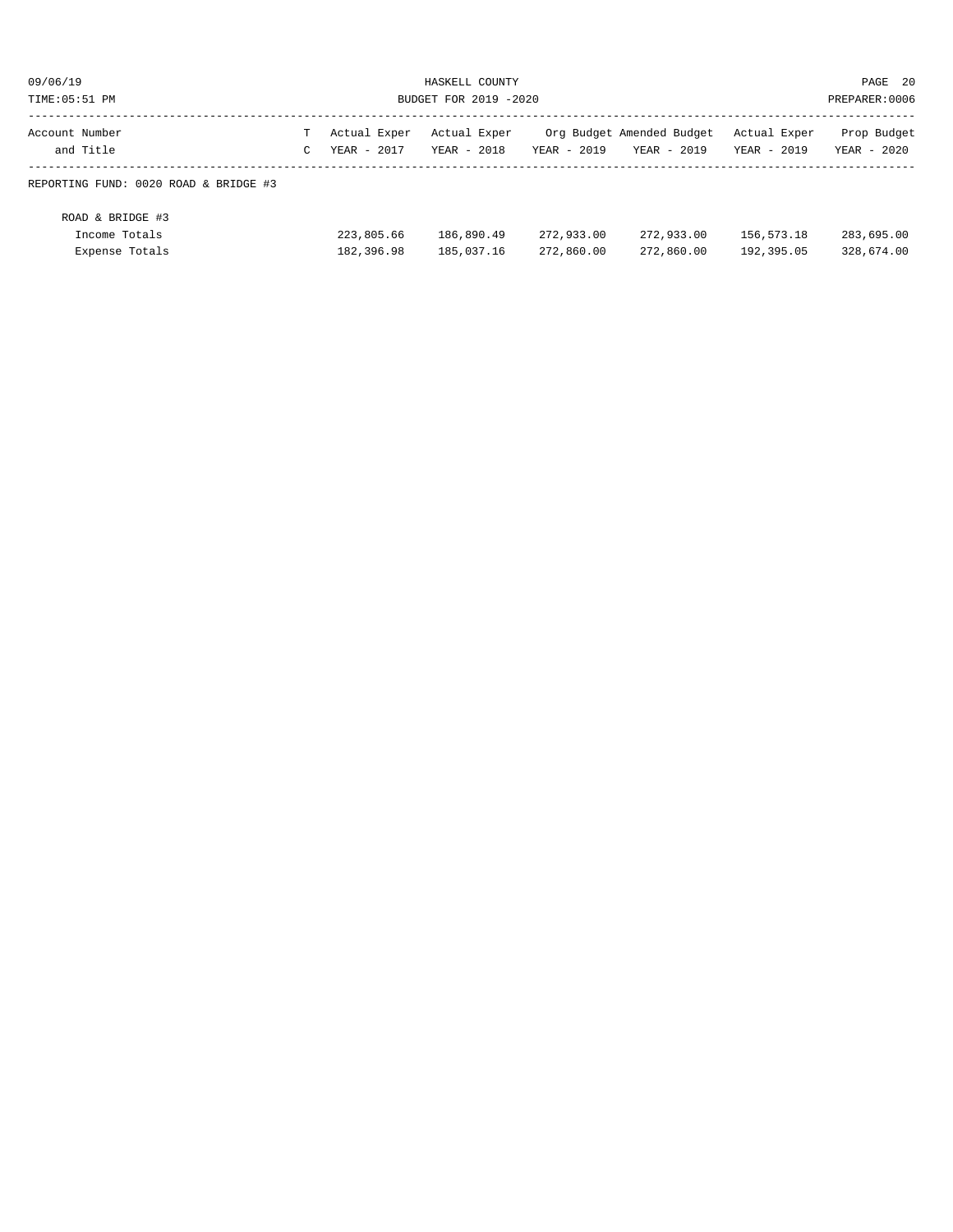| 09/06/19                                              |               |                  | HASKELL COUNTY        |                    |                                                                                   |                  | PAGE 21                    |
|-------------------------------------------------------|---------------|------------------|-----------------------|--------------------|-----------------------------------------------------------------------------------|------------------|----------------------------|
| TIME: 05:51 PM                                        |               |                  | BUDGET FOR 2019 -2020 |                    |                                                                                   |                  | PREPARER: 0006             |
| Account Number<br>and Title                           | C             | YEAR - 2017      | YEAR - 2018           | YEAR - 2019        | T Actual Exper Actual Exper Org Budget Amended Budget Actual Exper<br>YEAR - 2019 | YEAR - 2019      | Prop Budget<br>YEAR - 2020 |
| REPORTING FUND: 0021 ROAD & BRIDGE #4                 |               |                  |                       |                    |                                                                                   |                  |                            |
| 0100 R & B #4 REVENUES                                |               |                  |                       |                    |                                                                                   |                  |                            |
| 0100 AD VALOREM TAXES                                 | Ι.            | 69,208.45        | 74,230.15             | 74,733.00          | 74,733.00                                                                         | 56,875.61        | 55,495.00                  |
| 0105 FUND BALANCE                                     | Ι.            | 0.00             | 0.00                  | 60,000.00          | 60,000.00                                                                         | 0.00             | 60,000.00                  |
| 0120 SALES                                            | $\mathbf I$   | 1.00             | 0.00                  | 0.00               | 0.00                                                                              | 0.00             |                            |
| 0125 MTR VEHICLE REGISTRATION                         | I.            | 85,757.16        | 84,945.29             | 79,000.00          | 79,000.00                                                                         | 81,843.76        | 79,000.00                  |
| 0181 STATE COMPTROLLER                                | Ι.            | 12,551.67        | 14,526.59             | 7,500.00           | 7,500.00                                                                          | 14,755.80        | 7,500.00                   |
| 0206 GRANT FUNDING                                    | Ι.            | 0.00             | 0.00                  | 0.00               | 0.00                                                                              | 0.00             |                            |
| 0250 TIME WARRANTS                                    | I             | 0.00             | 0.00                  | 0.00               | 0.00                                                                              | 0.00             |                            |
| 0260 BUY BACK ON EQUIPMENT                            | I             | 0.00             | 0.00                  | 0.00               | 0.00                                                                              | 0.00             |                            |
| 0268 C D CASHED                                       | I             | 0.00             | 0.00                  | 0.00               | 0.00                                                                              | 0.00             |                            |
| 0270 R&B 4 INTEREST                                   | $\mathbbm{I}$ | 634.74           | 552.43                | 600.00             | 600.00                                                                            | 366.27           | 600.00                     |
| 0280 MISC                                             | I.            | 2,712.00         | 0.00                  | 0.00               | 0.00                                                                              | 0.00             |                            |
| 0380 TRANSFER OF FUNDS                                | I             |                  |                       | 0.00               | 0.00                                                                              | 0.00             | 30,000.00                  |
| R & B #4 REVENUES                                     |               | 170,865.02       | 174,254.46            | 221,833.00         | 221,833.00                                                                        | 153,841.44       | 232,595.00                 |
| 0178 R & B #4 EXPENDITURES                            |               |                  |                       |                    |                                                                                   |                  |                            |
| 0401 SALARY COMMISSIONER                              | Е             | 0.00             | 26,503.92             | 25,604.00          | 25,604.00                                                                         | 24,295.26        | 27,300.00                  |
| 0409 SALARY STEP INCREASE                             | Е             | 5,400.00         | 6,120.00              | 6,840.00           | 6,840.00                                                                          | 6,270.00         | 7,560.00                   |
| 0410 FICA                                             | Е             | 6,940.49         | 9,077.30              | 10,231.00          | 10,231.00                                                                         | 8,654.46         | 8,879.00                   |
| 0411 LIABILITY INSURANCE                              | Е             | 0.00             | 0.00                  | 0.00               | 0.00                                                                              | 0.00             |                            |
| 0412 RETIREMENT                                       | E             | 11,870.73        | 15, 411.39            | 17,387.00          | 17,387.00                                                                         | 14,303.86        | 15,088.00                  |
| 0414 ROAD OVERSEER                                    | Е             | 1,200.00         | 1,200.00              | 1,200.00           | 1,200.00                                                                          | 1,100.00         | 1,200.00                   |
| 0416 SALARY ROAD HAND                                 | Е             | 72,757.44        | 73, 221.44            | 88,400.00          | 88,400.00                                                                         | 70,605.81        | 80,000.00                  |
| 0419 INSURANCE                                        | Е             | 30, 413.13       | 42,131.64             | 36,000.00          | 36,000.00                                                                         | 31,234.12        | 36,000.00                  |
| 0433 GRANT EXPENSE                                    | E             | 0.00             | 0.00                  | 0.00               | 0.00                                                                              | 0.00             |                            |
| 0445 PREC 4 TRAVEL EXPENSE                            | Е             | 10,800.00        | 10,800.00             | 10,800.00          | 10,800.00                                                                         | 9,900.00         | 10,800.00                  |
| 0481 PREC 4 FUEL                                      | Е             | 0.00             | 78.80                 | 7,000.00           | 7,000.00                                                                          | 0.00             | 7,000.00                   |
| 0482 PREC 4 TIRES & TUBES                             | Е             | 0.00             | 0.00                  | 0.00               | 0.00                                                                              | 0.00             |                            |
| 0483 PREC 4 PARTS & REPAIRS<br>0495 PREC 4 UTILIITIES | Е<br>F.       | 1,661.94<br>0.00 | 2,315.36<br>0.00      | 2,500.00<br>250.00 | 2,500.00<br>250.00                                                                | 575.56<br>200.00 | 2,500.00<br>250.00         |
| 0500 PREC.4-RD.MACH&EQUIP.PAY.                        | Е             | 30,400.00        | 0.00                  | 0.00               | 0.00                                                                              | 0.00             |                            |
| 0505 PREC 4 INTEREST                                  | Е             | 5,709.39         | 0.00                  | 0.00               | 0.00                                                                              | 0.00             |                            |
| 0585 PREC 4 MATERIAL & SUPPLIE                        | Е             | 0.00             | 0.00                  | 1,000.00           | 1,000.00                                                                          | 0.00             | 1,000.00                   |
| 0590 PREC 4 POSTS & FENCES                            | Е             | 0.00             | 0.00                  | 0.00               | 0.00                                                                              | 0.00             |                            |
| 0595 PREC 4 CULVERTS & BRIDGES                        | Ε             | 0.00             | 0.00                  | 2,000.00           | 2,000.00                                                                          | 0.00             | 2,000.00                   |
| 0600 PREC 4 GRAVEL & CALICHE                          | Ε             | 0.00             | 0.00                  | 1,500.00           | 1,500.00                                                                          | 0.00             | 1,500.00                   |
| 0601 HOT MIX & SEAL COATING                           | E             | 0.00             | 0.00                  | 100.00             | 100.00                                                                            | 0.00             | 100.00                     |
| 0610 PREC 4 LABOR                                     | Ε             | 0.00             | 0.00                  | 0.00               | 0.00                                                                              | 0.00             |                            |
| 0615 PREC 4 MACHINE HIRE                              | Е             | 0.00             | 0.00                  | 0.00               | 0.00                                                                              | 0.00             |                            |
| 0625 PREC 4 EQUIPMENT RENTAL                          | Е             | 0.00             | 0.00                  | 0.00               | 0.00                                                                              | 0.00             |                            |
| 0630 PREC 4 EQUIPMENT PURCHASE                        | Ε             | 0.00             | 0.00                  | 0.00               | 0.00                                                                              | 0.00             |                            |
| 0631 GRADER BLADES                                    | Ε             | 0.00             | 0.00                  | 0.00               | 0.00                                                                              | 0.00             |                            |
| 0635 PREC 4 TOOLS                                     | E             | 0.00             | 0.00                  | 0.00               | 0.00                                                                              | 0.00             |                            |
| 0640 TRANSFER OF FUNDS                                | Е             | 0.00             | 0.00                  | 0.00               | 0.00                                                                              | 0.00             |                            |
| 0641 CERTIFICATE OF DEPOSIT                           | Е             | 0.00             | 0.00                  | 0.00               | 0.00                                                                              | 0.00             |                            |
| 0645 PREC 4 MISC EXPENSE                              | Ε             | 0.00             | 0.00                  | 500.00             | 500.00                                                                            | 0.00             | 500.00<br>-----------      |
| R & B #4 EXPENDITURES                                 |               | 177,153.12       | 186,859.85            | 211,312.00         | 211,312.00                                                                        | 167,139.07       | 201,677.00                 |
| ROAD & BRIDGE #4                                      |               |                  |                       |                    |                                                                                   |                  |                            |
| Income Totals                                         |               | 170,865.02       | 174,254.46            | 221,833.00         | 221,833.00                                                                        | 153,841.44       | 232,595.00                 |
| Expense Totals                                        |               | 177,153.12       | 186,859.85            | 211,312.00         | 211,312.00                                                                        | 167,139.07       | 201,677.00                 |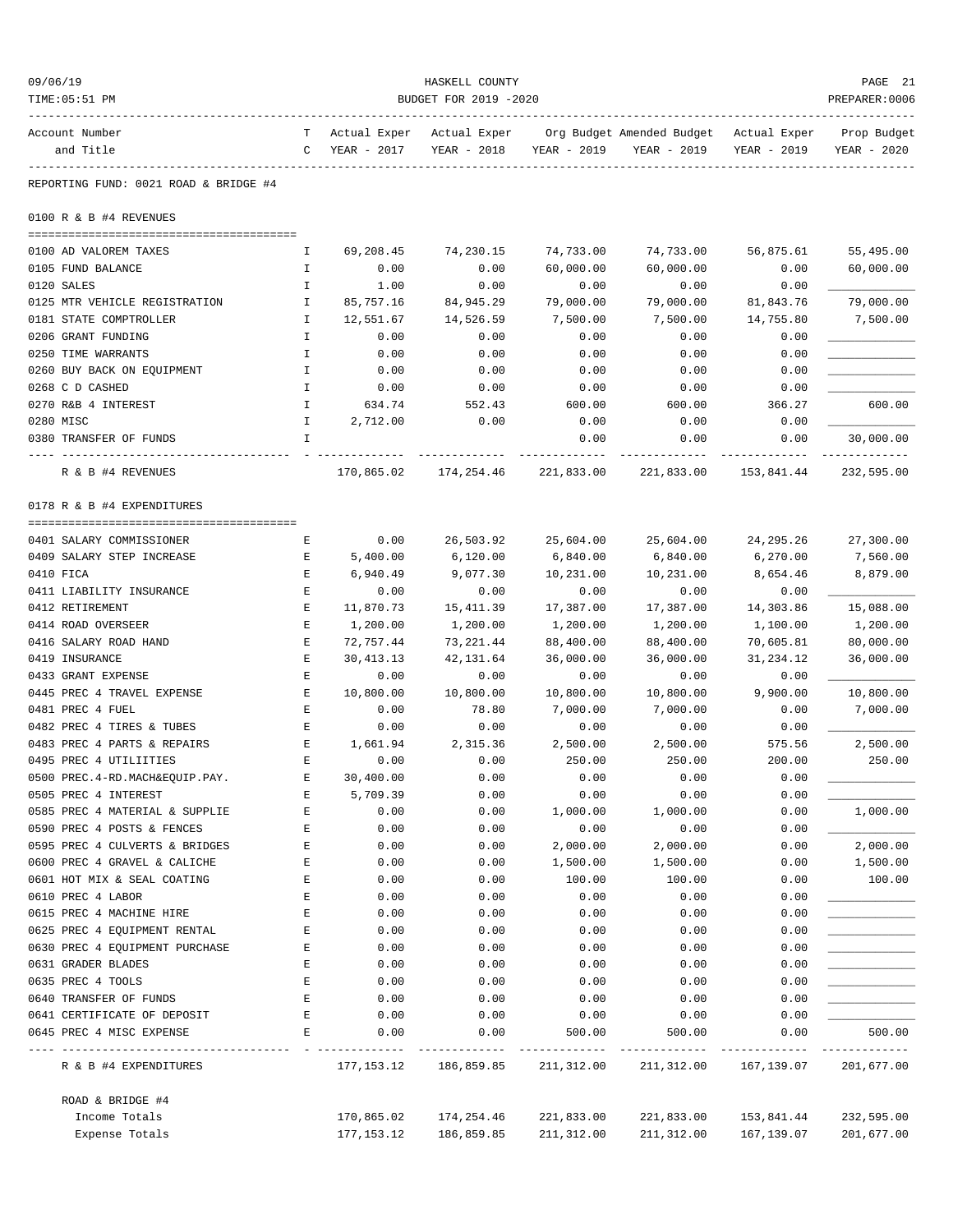| 09/06/19<br>TIME: 05:51 PM     | HASKELL COUNTY<br>BUDGET FOR 2019 -2020<br>PREPARER: 0006 |             |             |             |                                                                                   |             |                            |
|--------------------------------|-----------------------------------------------------------|-------------|-------------|-------------|-----------------------------------------------------------------------------------|-------------|----------------------------|
| Account Number<br>and Title    | $\mathbb{C}$                                              | YEAR - 2017 | YEAR - 2018 | YEAR - 2019 | T Actual Exper Actual Exper Org Budget Amended Budget Actual Exper<br>YEAR - 2019 | YEAR - 2019 | Prop Budget<br>YEAR - 2020 |
| REPORTING FUND: 0022 FML #1    |                                                           |             |             |             |                                                                                   |             |                            |
| 0100 FML #1 REVENUES           |                                                           |             |             |             |                                                                                   |             |                            |
| 0100 AD VALOREM TAXES          | I.                                                        | 198,002.79  | 217,228.94  | 213,601.00  | 213,601.00                                                                        | 164,993.78  | 161,154.00                 |
| 0105 FUND BALANCE              | Ι.                                                        | 0.00        | 0.00        | 25,000.00   | 25,000.00                                                                         | 0.00        | 25,000.00                  |
| 0120 SALES                     | I.                                                        | 0.00        | 0.00        | 0.00        | 0.00                                                                              | 0.00        |                            |
| 0206 GRANT FUNDING             | $\mathbbm{I}$                                             | 0.00        | 0.00        | 0.00        | 0.00                                                                              | 0.00        | 40,000.00                  |
| 0250 TIME WARRANTS             | I.                                                        | 0.00        | 0.00        | 0.00        | 0.00                                                                              | 0.00        |                            |
| 0270 FML 1 INTEREST            | Ι.                                                        | 1,016.14    | 959.28      | 1,000.00    | 1,000.00                                                                          | 876.74      | 1,000.00                   |
| 0280 MISC                      | I.                                                        | 141.00      | 37.73       | 0.00        | 0.00                                                                              | 28.76       |                            |
| 0380 TRANSFER OF FUNDS         | I.                                                        |             |             | 0.00        | 0.00                                                                              | 0.00        | 10,000.00                  |
| 0690 INSURANCE PROCEEDS        | I.                                                        | 0.00        | 0.00        | 0.00        | 0.00                                                                              | 0.00        |                            |
| FML #1 REVENUES                |                                                           | 199,159.93  | 218,225.95  | 239,601.00  | 239,601.00                                                                        | 165,899.28  | 237,154.00                 |
| 0179 FML #1 EXPENDITURES       |                                                           |             |             |             |                                                                                   |             |                            |
| 0433 GRANT EXPENSE             | Е                                                         | 0.00        | 0.00        | 1.00        | 1.00                                                                              | 0.00        | 1.00                       |
| 0481 PREC 1 FUEL               | Е                                                         | 39,886.88   | 47,603.63   | 50,000.00   | 50,000.00                                                                         | 43,510.78   | 45,000.00                  |
| 0482 PREC 1 TIRES & TUBES      | E                                                         | 9,481.44    | 8,275.85    | 8,000.00    | 8,000.00                                                                          | 20,925.85   | 18,000.00                  |
| 0483 PREC 1 PARTS & REPAIRS    | E                                                         | 47,844.48   | 70,624.18   | 90,000.00   | 89,500.00                                                                         | 59,391.81   | 50,000.00                  |
| 0495 PREC 1 UTILITIES          | Е                                                         | 4,545.37    | 4,559.09    | 4,000.00    | 4,000.00                                                                          | 4,333.42    | 4,000.00                   |
| 0500 FML 1-RD & MACH. PAY.     | Е                                                         | 51,150.00   | 51,150.00   | 34,200.00   | 34,200.00                                                                         | 34,200.00   | 34,200.00                  |
| 0505 INTEREST                  | E                                                         | 4,057.78    | 5,260.16    | 7,500.00    | 7,500.00                                                                          | 2,636.02    | 7,500.00                   |
| 0585 PREC 1 MATERIAL & SUPPLIE | Е                                                         | 8,164.76    | 7,471.28    | 8,500.00    | 8,500.00                                                                          | 12,884.48   | 10,000.00                  |
| 0590 PREC 1 POSTS & FENCES     | Е                                                         | 0.00        | 0.00        | 100.00      | 100.00                                                                            | 0.00        | 100.00                     |
| 0595 PREC 1 CULVERTS & BRIDGES | Е                                                         | 0.00        | 653.97      | 2,000.00    | 2,000.00                                                                          | 654.00      | 2,000.00                   |
| 0600 PREC 1 GRAVEL & CALICHE   | Е                                                         | 3,709.93    | 5,840.40    | 10,000.00   | 10,000.00                                                                         | 16,805.60   | 10,000.00                  |
| 0601 HOT MIX & SEAL COATING    | Е                                                         | 0.00        | 0.00        | 2,000.00    | 2,000.00                                                                          | 0.00        | 2,000.00                   |
| 0610 PREC 1 LABOR              | E                                                         | 0.00        | 0.00        | 1,000.00    | 1,000.00                                                                          | 0.00        | 1,000.00                   |
| 0615 PREC 1 MACHINE HIRE       | Е                                                         | 0.00        | 0.00        | 1,500.00    | 1,500.00                                                                          | 0.00        | 1,500.00                   |
| 0625 PREC 1 EQUIPMENT RENTAL   | E                                                         | 0.00        | 5,917.50    | 6,000.00    | 0.00                                                                              | 0.00        |                            |
| 0628 MOVE UTILITY POLES        | $\mathbf{E}$                                              | 0.00        | 0.00        | 1.00        | 1.00                                                                              | 0.00        | 1.00                       |
| 0630 PREC 1 EOUIPMENT PURCHASE | Е                                                         | 1,906.00    | 4,200.00    | 0.00        | 6,500.00                                                                          | 6,500.00    | 6,500.00                   |
| 0631 GRADER BLADES             | Ε                                                         | 0.00        | 1,959.00    | 2,500.00    | 2,500.00                                                                          | 0.00        | 2,500.00                   |
| 0632 PREC#1 RPRS/MAINT         | Ε                                                         | 0.00        | 0.00        | 0.00        | 0.00                                                                              | 0.00        |                            |
| 0635 PREC 1 TOOLS              | E                                                         | 3,390.24    | 2,136.14    | 1,000.00    | 1,000.00                                                                          | 500.06      | 1,000.00                   |
| 0640 TRANSFER OF FUNDS         | Ε                                                         | 0.00        | 0.00        | 1.00        | 1.00                                                                              | 0.00        | 1.00                       |
| 0645 PREC 1 MISC EXPENSE       | E                                                         | 141.14      | 996.16      | 1,000.00    | 1,000.00                                                                          | 1,257.90    | 1,000.00                   |
| FML #1 EXPENDITURES            |                                                           | 174,278.02  | 216,647.36  | 229,303.00  | 229,303.00                                                                        | 203,599.92  | 196,303.00                 |
| FML #1                         |                                                           |             |             |             |                                                                                   |             |                            |
| Income Totals                  |                                                           | 199,159.93  | 218,225.95  | 239,601.00  | 239,601.00                                                                        | 165,899.28  | 237,154.00                 |
| Expense Totals                 |                                                           | 174,278.02  | 216,647.36  | 229,303.00  | 229,303.00                                                                        | 203,599.92  | 196,303.00                 |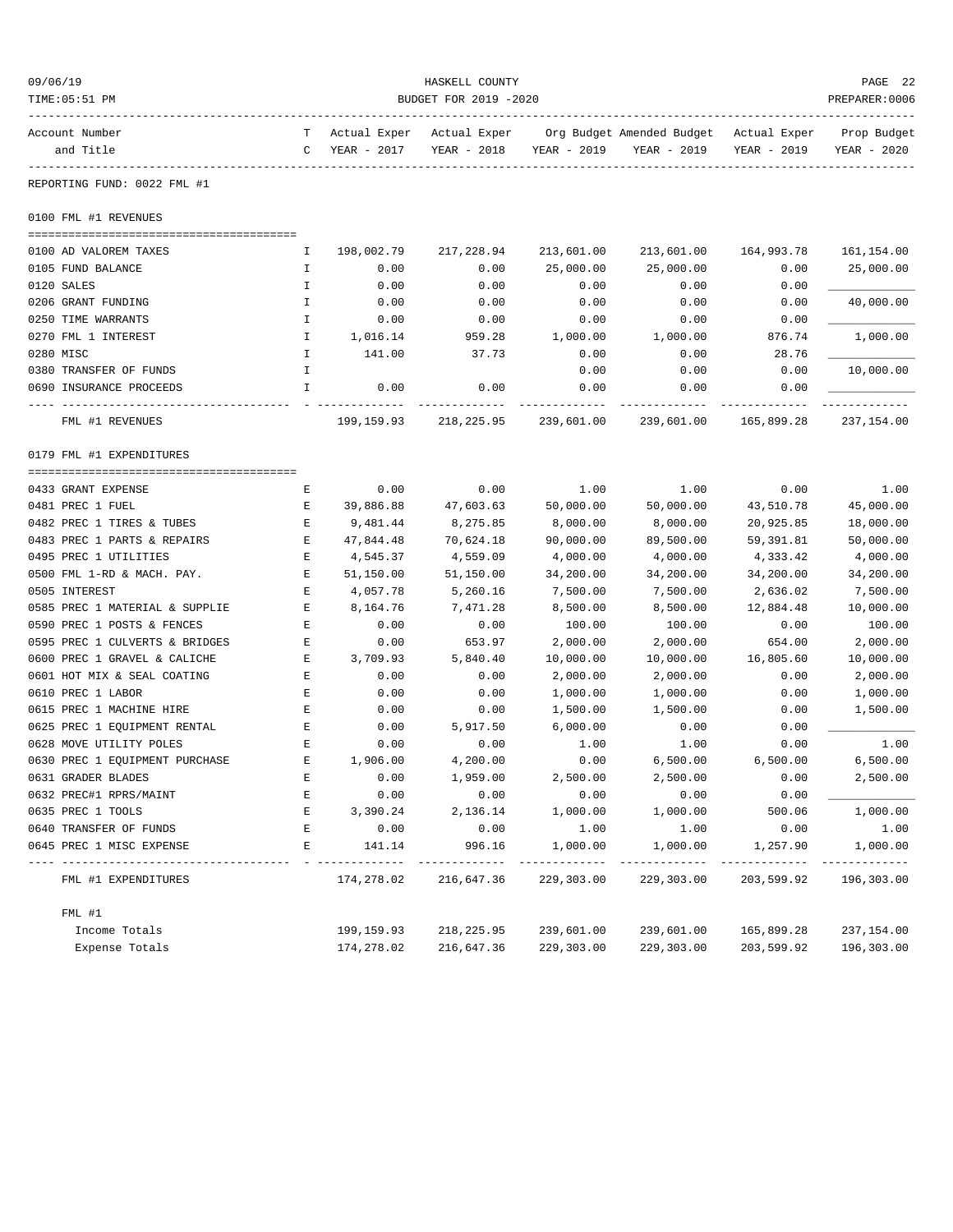| 09/06/19<br>TIME: 05:51 PM     |               | HASKELL COUNTY<br>BUDGET FOR 2019 -2020    |             |                   |                                                         |             |                            |  |
|--------------------------------|---------------|--------------------------------------------|-------------|-------------------|---------------------------------------------------------|-------------|----------------------------|--|
| Account Number<br>and Title    | $\mathsf{C}$  | T Actual Exper Actual Exper<br>YEAR - 2017 | YEAR - 2018 | YEAR - 2019       | Org Budget Amended Budget - Actual Exper<br>YEAR - 2019 | YEAR - 2019 | Prop Budget<br>YEAR - 2020 |  |
| REPORTING FUND: 0023 FML #2    |               |                                            |             |                   |                                                         |             |                            |  |
| 0100 FML #2 REVENUES           |               |                                            |             |                   |                                                         |             |                            |  |
|                                |               |                                            |             |                   |                                                         |             |                            |  |
| 0100 AD VALOREM TAXES          | I.            | 122,520.59                                 | 134,468.29  | 132,249.00        | 132,249.00                                              | 102,140.64  | 100,000.00                 |  |
| 0105 FUND BALANCE              | I.            | 0.00                                       | 0.00        | 70,000.00         | 70,000.00                                               | 0.00        | 70,000.00                  |  |
| 0120 SALES                     | Ι.            | 1,485.00                                   | 0.00        | 300.00            | 300.00                                                  | 0.00        | 300.00                     |  |
| 0206 GRANT FUNDING             | $\mathbbm{I}$ | 0.00                                       | 0.00        | 0.00              | 0.00                                                    | 0.00        | 40,000.00                  |  |
| 0250 TIME WARRANTS             | I.            | 0.00                                       | 0.00        | 20,000.00         | 20,000.00                                               | 0.00        | 20,000.00                  |  |
| 0270 FML 2 INTEREST            | Ι.            | 2,043.15                                   | 1,721.66    | 1,100.00          | 1,100.00                                                | 1,536.57    | 1,100.00                   |  |
| 0280 MISC                      | I.            | 141.00                                     | 0.00        | 0.00              | 0.00                                                    | 0.00        |                            |  |
| 0380 TRANSFER OF FUNDS         | I.            |                                            |             | 0.00              | 0.00                                                    | 0.00        | 10,000.00                  |  |
| 0690 INSURANCE PROCEEDS        | $\mathbf{I}$  | 0.00                                       | 0.00        | 0.00<br>--------- | 0.00                                                    | 0.00        |                            |  |
| FML #2 REVENUES                |               | 126,189.74                                 | 136,189.95  | 223,649.00        | 223,649.00                                              | 103,677.21  | 241,400.00                 |  |
| 0180 FML #2 EXPENDITURES       |               |                                            |             |                   |                                                         |             |                            |  |
| 0433 GRANT EXPENSE             | Е             | 0.00                                       | 0.00        | 0.00              | 0.00                                                    | 0.00        |                            |  |
| 0481 PREC 2 FUEL               | Е             | 8,079.87                                   | 28,860.56   | 60,000.00         | 60,000.00                                               | 30,208.54   | 60,000.00                  |  |
| 0482 PREC 2 TIRES & TUBES      | E             | 11,982.39                                  | 11,552.07   | 27,000.00         | 27,000.00                                               | 3,090.48    | 27,000.00                  |  |
| 0483 PREC 2 PARTS & REPAIRS    | E             | 50,383.53                                  | 26,613.47   | 28,000.00         | 28,000.00                                               | 20,861.99   | 28,000.00                  |  |
| 0495 PREC 2 UTILITIES          | E             | 3,878.31                                   | 3,542.47    | 4,700.00          | 4,700.00                                                | 3,197.36    | 4,700.00                   |  |
| 0500 PREC 2 RD. MACH&EQUIP PAY | Е             | 13,600.13                                  | 13,600.13   | 13,600.14         | 13,600.14                                               | 13,600.14   | 13,600.14                  |  |
| 0505 PREC 2 INTEREST           | E             | 0.00                                       | 0.00        | 0.00              | 0.00                                                    | 0.00        |                            |  |
| 0585 PREC 2 MATERIAL & SUPPLIE | Е             | 4,386.43                                   | 3,241.30    | 3,500.00          | 3,500.00                                                | 4,064.73    | 3,500.00                   |  |
| 0590 PREC 2 POSTS & FENCES     | Е             | 0.00                                       | 0.00        | 100.00            | 100.00                                                  | 0.00        | 100.00                     |  |
| 0595 PREC 2 CULVERTS & BRIDGES | Е             | 8,150.58                                   | 0.00        | 5,000.00          | 5,000.00                                                | 0.00        | 5,000.00                   |  |
| 0600 PREC 2 GRAVEL & CALICHE   | Е             | 1,168.37                                   | 4,186.00    | 7,000.00          | 7,000.00                                                | 0.00        | 7,000.00                   |  |
| 0601 HOT MIX & SEAL COATING    | E             | 0.00                                       | 42,541.00   | 16,000.00         | 16,000.00                                               | 1,000.00    | 16,000.00                  |  |
| 0610 PREC 2 LABOR              | $\mathbf E$   | 0.00                                       | 0.00        | 100.00            | 100.00                                                  | 0.00        | 100.00                     |  |
| 0615 PREC 2 MACHINE HIRE       | E             | 6,431.55                                   | 0.00        | 7,000.00          | 7,000.00                                                | 2,065.00    | 7,000.00                   |  |
| 0625 PREC 2 EQUIPMENT RENTAL   | E             | 1,458.69                                   | 0.00        | 2,500.00          | 2,500.00                                                | 0.00        | 2,500.00                   |  |
| 0627 CHEMICAL EXPENSE          | E             | 60.00                                      | 242.00      | 3,000.00          | 3,000.00                                                | 0.00        | 3,000.00                   |  |
| 0630 PREC 2 EOUIPMENT PURCHASE | E             | 24,700.00                                  | 16,403.33   | 24,000.00         | 24,000.00                                               | 13,436.49   | 24,000.00                  |  |
| 0631 GRADER BLADES             | Ε             | 0.00                                       | 0.00        | 100.00            | 100.00                                                  | 0.00        | 100.00                     |  |
| 0632 PREC#2 RPRS/MAINT         | Ε             | 0.00                                       | 0.00        | 0.00              | 0.00                                                    | 0.00        |                            |  |
| 0635 PREC 2 TOOLS              | Ε             | 837.52                                     | 560.16      | 1,500.00          | 1,500.00                                                | 288.98      | 1,500.00                   |  |
| 0640 TRANSFER OF FUNDS         | Ε             | 0.00                                       | 0.00        | 0.00              | 0.00                                                    | 0.00        |                            |  |
| 0645 PREC 2 MISC EXPENSE       | Ε             | 141.13                                     | 223.48      | 2,700.00          | 2,700.00                                                | 933.40      | 2,700.00                   |  |
| FML #2 EXPENDITURES            |               | 135,258.50                                 | 151,565.97  | 205,800.14        | 205,800.14                                              | 92,747.11   | 205,800.14                 |  |
| FML #2                         |               |                                            |             |                   |                                                         |             |                            |  |
| Income Totals                  |               | 126,189.74                                 | 136,189.95  | 223,649.00        | 223,649.00                                              | 103,677.21  | 241,400.00                 |  |
| Expense Totals                 |               | 135,258.50                                 | 151,565.97  | 205,800.14        | 205,800.14                                              | 92,747.11   | 205,800.14                 |  |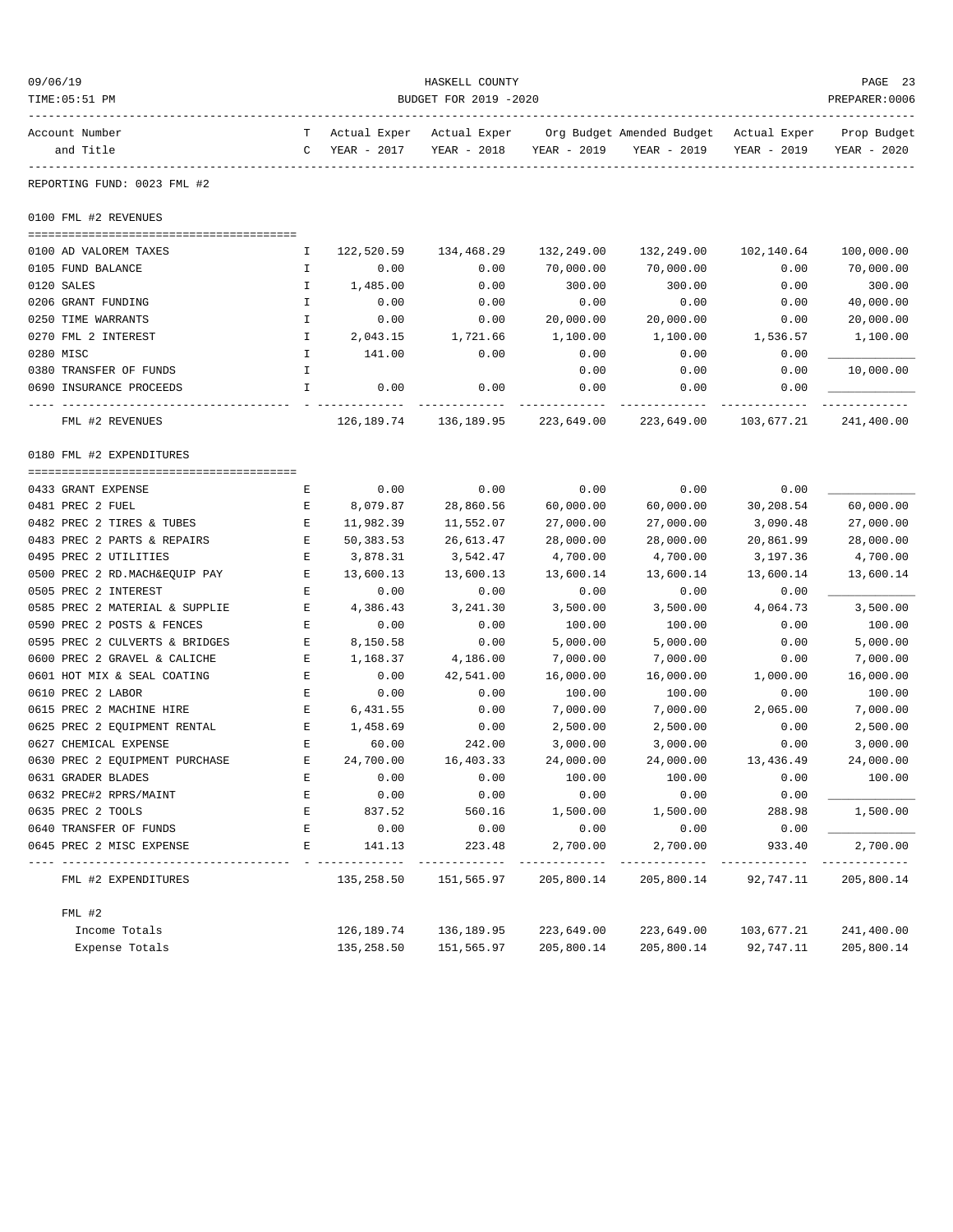| 09/06/19<br>HASKELL COUNTY<br>TIME: 05:51 PM<br>BUDGET FOR 2019 -2020 |    |              |              |                       |                           |              | PAGE 24<br>PREPARER: 0006 |
|-----------------------------------------------------------------------|----|--------------|--------------|-----------------------|---------------------------|--------------|---------------------------|
| Account Number                                                        | T. | Actual Exper | Actual Exper |                       | Org Budget Amended Budget | Actual Exper | Prop Budget               |
| and Title                                                             | C  | YEAR - 2017  | YEAR - 2018  | YEAR - 2019           | YEAR - 2019               | YEAR - 2019  | YEAR - 2020               |
| REPORTING FUND: 0024 FML #3                                           |    |              |              |                       |                           |              |                           |
| 0100 FML #3 REVENUES                                                  |    |              |              |                       |                           |              |                           |
| 0100 AD VALOREM TAXES                                                 | Ι. | 122,517.69   | 134,472.76   | 132,249.00            | 132,249.00                | 102,147.61   | 100,000.00                |
| 0105 FUND BALANCE                                                     | Ι. | 0.00         | 0.00         | 60,000.00             | 60,000.00                 | 0.00         | 60,000.00                 |
| 0110 HOUSING AUTHORITY                                                | I  | 0.00         | 0.00         | 0.00                  | 0.00                      | 0.00         |                           |
| 0120 SALES                                                            | I  | 0.00         | 0.00         | 0.00                  | 0.00                      | 0.00         |                           |
| 0206 GRANT FUNDING                                                    | I  | 0.00         | 0.00         | 0.00                  | 0.00                      | 0.00         | 20,000.00                 |
| 0250 TIME WARRANTS                                                    | I  | 0.00         | 0.00         | 0.00                  | 0.00                      | 0.00         |                           |
| 0270 FML 3 INTEREST                                                   | I  | 1,228.46     | 1,035.30     | 700.00                | 700.00                    | 1,205.20     | 700.00                    |
| 0280 MISC                                                             | I  | 142.00       | 0.00         | 0.00                  | 0.00                      | 28.96        |                           |
| 0380 TRANSFER OF FUNDS                                                | I  |              |              | 0.00                  | 0.00                      | 0.00         | 10,000.00                 |
| 0690 INSURANCE PROCEEDS                                               | I  | 0.00         | 0.00         | 0.00                  | 0.00                      | 0.00         |                           |
| FML #3 REVENUES                                                       |    | 123,888.15   | 135,508.06   | 192,949.00            | 192,949.00                | 103,381.77   | 190,700.00                |
| 0181 FML #3 EXPENDITURES                                              |    |              |              |                       |                           |              |                           |
|                                                                       |    |              |              |                       |                           |              |                           |
| 0433 GRANT EXPENSE                                                    | Е  | 0.00         | 0.00         | 0.00                  | 0.00                      | 0.00         |                           |
| 0481 PREC 3 FUEL                                                      | Е  | 17,480.45    | 23,392.52    | 35,000.00             | 35,000.00                 | 20,637.71    | 35,000.00                 |
| 0482 PREC 3 TIRES & TUBES                                             | Ε  | 9,294.85     | 6,630.38     | 9,000.00              | 9,000.00                  | 4,959.91     | 9,000.00                  |
| 0483 PREC 3 PARTS & REPAIRS                                           | Е  | 15,541.03    | 17,594.24    | 20,000.00             | 20,000.00                 | 22, 425.88   | 20,000.00                 |
| 0495 PREC 3 UTILITIES                                                 | Ε  | 2,617.14     | 2,697.09     | 4,000.00              | 4,000.00                  | 2,646.12     | 4,000.00                  |
| 0500 EQUIPMENT PAYMENT                                                | Ε  | 5,401.18     | 0.00         | 5,500.00              | 5,500.00                  | 0.00         | 5,500.00                  |
| 0505 INTEREST                                                         | E  | 1,011.59     | 0.00         | 2,000.00              | 2,000.00                  | 0.00         | 2,000.00                  |
| 0585 PREC 3 MATERIAL & SUPPLIE                                        | Е  | 6,748.16     | 6,329.56     | 4,000.00              | 4,000.00                  | 4,844.48     | 4,000.00                  |
| 0590 PREC 3 POSTS & FENCES                                            | Ε  | 0.00         | 0.00         | 100.00                | 100.00                    | 0.00         | 100.00                    |
| 0595 PREC 3 CULVERTS & BRIDGES                                        | Ε  | 0.00         | 5,000.00     | 5,000.00              | 5,000.00                  | 4,591.34     | 5,000.00                  |
| 0600 PREC 3 GRAVEL & CALICHE                                          | Ε  | 3,555.79     | 2,772.00     | 25,000.00             | 25,000.00                 | 15,539.31    | 25,000.00                 |
| 0601 HOT MIX & SEAL COATING                                           | Е  | 60,111.00    | 48,259.00    | 60,000.00             | 60,000.00                 | 0.00         | 60,000.00                 |
| 0610 PREC 3 LABOR                                                     | E  | 0.00         | 0.00         | 100.00                | 100.00                    | 0.00         | 100.00                    |
| 0615 PREC 3 MACHINE HIRE                                              | Е  | 0.00         | 0.00         | 2,500.00              | 2,500.00                  | 2,065.00     | 2,500.00                  |
| 0625 PREC 3 EQUIPMENT RENTAL                                          | Ε  | 0.00         | 0.00         | 500.00                | 500.00                    | 0.00         | 500.00                    |
| 0630 PREC 3 EQUIPMENT PURCHASE                                        | E  | $0.01 -$     | 0.00         | 17,500.00             | 17,500.00                 | 13,217.50    | 17,500.00                 |
| 0631 GRADER BLADES                                                    | Ε  | 144.40-      | 0.00         | 1,500.00              | 1,500.00                  | 0.00         | 1,500.00                  |
| 0632 PREC#3 RPRS/MAINT                                                | Ε  | 0.00         | 0.00         | 0.00                  | 0.00                      | 0.00         |                           |
| 0635 PREC 3 TOOLS                                                     | E  | 258.65       | 148.69       | 500.00                | 500.00                    | 53.03        | 500.00                    |
| 0640 TRANSFER OF FUNDS                                                | Е  | 0.00         | 0.00         | 100.00                | 100.00                    | 0.00         | 100.00                    |
| 0645 PREC 3 MISC EXPENSE<br>--------------                            | E  | 141.14       | 223.48       | 500.00<br>----------- | 500.00                    | 1,616.05     | 500.00                    |
| FML #3 EXPENDITURES                                                   |    | 122,016.57   | 113,046.96   | 192,800.00            | 192,800.00                | 92,596.33    | 192,800.00                |
| $FML$ #3                                                              |    |              |              |                       |                           |              |                           |
| Income Totals                                                         |    | 123,888.15   | 135,508.06   | 192,949.00            | 192,949.00                | 103,381.77   | 190,700.00                |
| Expense Totals                                                        |    | 122,016.57   | 113,046.96   | 192,800.00            | 192,800.00                | 92,596.33    | 192,800.00                |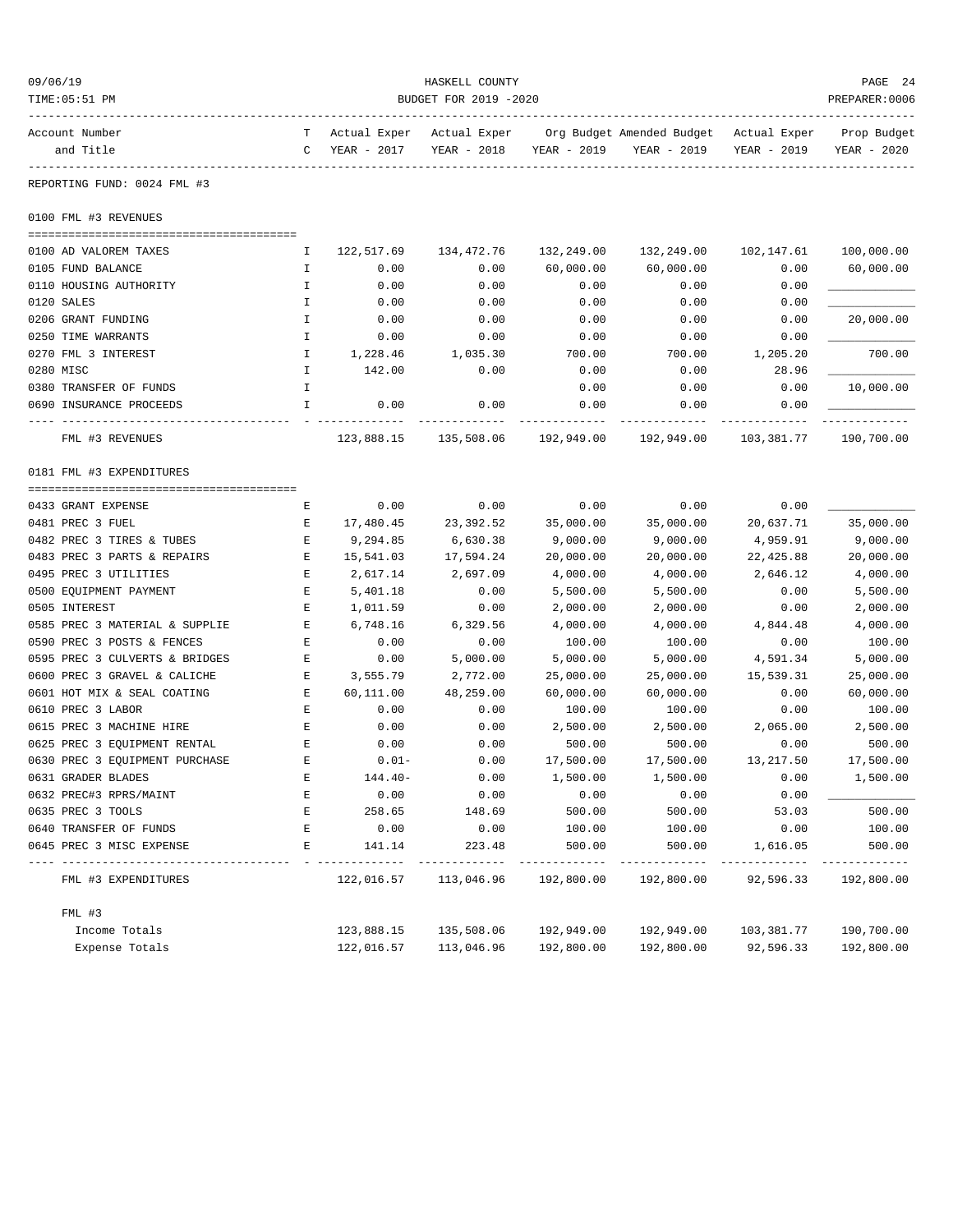| 09/06/19<br>TIME: 05:51 PM     |              |                             | HASKELL COUNTY<br>BUDGET FOR 2019 -2020 |              |                                          |                             | PAGE 25<br>PREPARER: 0006  |  |
|--------------------------------|--------------|-----------------------------|-----------------------------------------|--------------|------------------------------------------|-----------------------------|----------------------------|--|
|                                |              |                             |                                         |              |                                          |                             |                            |  |
| Account Number<br>and Title    | T.<br>C      | Actual Exper<br>YEAR - 2017 | Actual Exper<br>YEAR - 2018             | YEAR - 2019  | Org Budget Amended Budget<br>YEAR - 2019 | Actual Exper<br>YEAR - 2019 | Prop Budget<br>YEAR - 2020 |  |
| REPORTING FUND: 0025 FML #4    |              |                             |                                         |              |                                          |                             |                            |  |
| 0100 FML #4 REVENUES           |              |                             |                                         |              |                                          |                             |                            |  |
|                                |              |                             |                                         |              |                                          |                             |                            |  |
| 0100 AD VALOREM TAXES          | I.           | 122,519.25                  | 134,484.22                              | 132,249.00   | 132,249.00                               | 102, 128.76                 | 100,000.00                 |  |
| 0105 FUND BALANCE              | $\mathbf{I}$ | 0.00                        | 0.00                                    | 35,000.00    | 35,000.00                                | 0.00                        | 35,000.00                  |  |
| 0120 SALES                     | I            | 41,500.00                   | 0.00                                    | 0.00         | 0.00                                     | 0.00                        |                            |  |
| 0206 GRANT FUNDING             | $\mathbf I$  | 0.00                        | 0.00                                    | 0.00         | 0.00                                     | 0.00                        | 40,000.00                  |  |
| 0217 RESTITUTION               | I            | 0.00                        | 0.00                                    | 0.00         | 0.00                                     | 0.00                        |                            |  |
| 0250 TIME WARRANTS             | I            | 0.00                        | 0.00                                    | 0.00         | 0.00                                     | 0.00                        |                            |  |
| 0270 FML 4 INTEREST            | I.           | 1,473.94                    | 1,360.64                                | 1,500.00     | 1,500.00                                 | 1,420.50                    | 1,500.00                   |  |
|                                | $\mathbf{I}$ |                             |                                         |              |                                          |                             |                            |  |
| 0280 MISC                      | I            | 142.00                      | 16.21                                   | 0.00<br>0.00 | 0.00                                     | 0.00<br>0.00                | 10,000.00                  |  |
| 0380 TRANSFER OF FUNDS         |              |                             |                                         |              | 0.00                                     |                             |                            |  |
| FML #4 REVENUES                |              | 165,635.19                  | 135,861.07                              | 168,749.00   | 168,749.00                               | 103,549.26                  | 186,500.00                 |  |
| 0182 FML #4 EXPENDITURES       |              |                             |                                         |              |                                          |                             |                            |  |
|                                |              |                             |                                         |              |                                          |                             |                            |  |
| 0433 GRANT EXPENSE             | Е            | 0.00                        | 0.00                                    | 0.00         | 0.00                                     | 0.00                        |                            |  |
| 0481 PREC 4 FUEL               | Ε            | 29,078.75                   | 33,967.74                               | 35,000.00    | 35,000.00                                | 39,026.66                   | 35,000.00                  |  |
| 0482 PREC 4 TIRES & TUBES      | Ε            | 11,986.54                   | 5,244.08                                | 10,000.00    | 10,000.00                                | 6,679.43                    | 10,000.00                  |  |
| 0483 PREC 4 PARTS & REPAIRS    | Ε            | 17,816.88                   | 14,429.48                               | 15,000.00    | 15,000.00                                | 15,495.67                   | 15,000.00                  |  |
| 0495 PREC 4 UTILITIES          | Ε            | 3,647.95                    | 2,040.20                                | 3,500.00     | 3,500.00                                 | 1,736.48                    | 3,500.00                   |  |
| 0500 EQUIPMENT PAYMENT         | $\mathbf E$  | 18,800.00                   | 46,053.21                               | 27, 253.31   | 27, 253.31                               | 27, 253.41                  | 27, 253.31                 |  |
| 0505 INTEREST                  | Ε            | 2,825.78                    | 3,526.92                                | 0.00         | 0.00                                     | 0.00                        |                            |  |
| 0585 PREC 4 MATERIAL & SUPPLIE | Е            | 3,281.34                    | 1,788.46                                | 2,500.00     | 2,500.00                                 | 8,631.06                    | 2,500.00                   |  |
| 0590 PREC 4 POSTS & FENCES     | Ε            | 0.00                        | 0.00                                    | 0.00         | 0.00                                     | 0.00                        |                            |  |
| 0595 PREC 4 CULVERTS & BRIDGES | Е            | 10,746.78                   | 3,683.00                                | 4,000.00     | 4,000.00                                 | 2,050.14                    | 4,000.00                   |  |
| 0600 PREC 4 GRAVEL & CALICHE   | E            | 4,763.13                    | 5,843.94                                | 25,000.00    | 25,000.00                                | 6,450.00                    | 25,000.00                  |  |
| 0601 HOT MIX & SEAL COATING    | $\mathbf E$  | 0.00                        | 0.00                                    | 100.00       | 100.00                                   | 0.00                        | 100.00                     |  |
| 0610 PREC 4 LABOR              | Ε            | 0.00                        | 0.00                                    | 0.00         | 0.00                                     | 0.00                        |                            |  |
| 0615 PREC 4 MACHINE HIRE       | Ε            | 0.00                        | 0.00                                    | 0.00         | 0.00                                     | 0.00                        |                            |  |
| 0625 PREC 4 EQUIPMENT RENTAL   | Ε            | 0.00                        | 0.00                                    | 0.00         | 0.00                                     | 0.00                        |                            |  |
| 0630 PREC 4 EQUIPMENT PURCHASE | Е            | 168,000.00                  | 0.00                                    | 5,000.00     | 5,000.00                                 | 0.00                        | 5,000.00                   |  |
| 0631 GRADER BLADES             | E            | 2,166.00                    | 2,767.70                                | 4,000.00     | 4,000.00                                 | 0.00                        | 4,000.00                   |  |
| 0632 PREC#4 RPRS/MAINT         | Е            | 0.00                        | 0.00                                    | 0.00         | 0.00                                     | 0.00                        |                            |  |
| 0635 PREC 4 TOOLS              | Ε            | 416.44                      | 91.95                                   | 1,000.00     | 1,000.00                                 | 79.97                       | 1,000.00                   |  |
| 0640 TRANSFER OF FUNDS         | Ε            | 0.00                        | 0.00                                    | 0.00         | 0.00                                     | 0.00                        |                            |  |
| 0645 PREC 4 MISC EXPENSE       | Ε            | 588.14                      | 851.48                                  | 1,000.00     | 1,000.00                                 | 1,217.72                    | 1,000.00                   |  |
| FML #4 EXPENDITURES            |              | 274,117.73                  | 120,288.16                              | 133,353.31   | 133,353.31                               | 108,620.54                  | 133,353.31                 |  |
| FML #4                         |              |                             |                                         |              |                                          |                             |                            |  |
| Income Totals                  |              | 165,635.19                  | 135,861.07                              | 168,749.00   | 168,749.00                               | 103,549.26                  | 186,500.00                 |  |
| Expense Totals                 |              | 274,117.73                  | 120,288.16                              | 133, 353. 31 | 133, 353. 31                             | 108,620.54                  | 133, 353. 31               |  |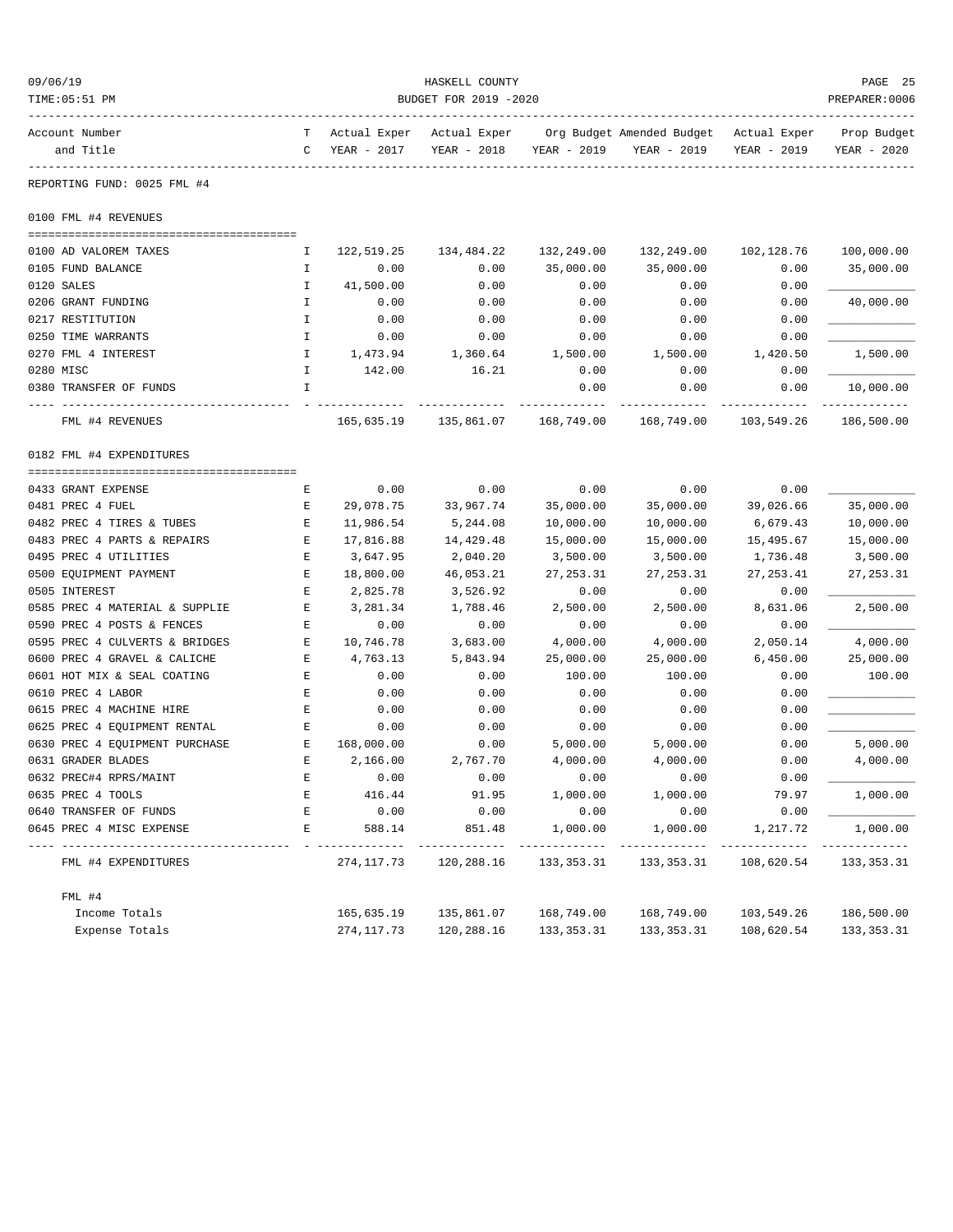| 09/06/19<br>TIME: 05:51 PM            | HASKELL COUNTY<br>PREPARER: 0006<br>BUDGET FOR 2019 -2020 |                               |                             |             |                                          |                             |                            |  |
|---------------------------------------|-----------------------------------------------------------|-------------------------------|-----------------------------|-------------|------------------------------------------|-----------------------------|----------------------------|--|
| Account Number<br>and Title           | T –                                                       | Actual Exper<br>C YEAR - 2017 | Actual Exper<br>YEAR - 2018 | YEAR - 2019 | Org Budget Amended Budget<br>YEAR - 2019 | Actual Exper<br>YEAR - 2019 | Prop Budget<br>YEAR - 2020 |  |
| REPORTING FUND: 0026 CRIMINAL JUSTICE |                                                           |                               |                             |             |                                          |                             |                            |  |
| 0100 CRIM JUSTICE REVENUES            |                                                           |                               |                             |             |                                          |                             |                            |  |
| 0105 FUND BALANCE                     | Ι.                                                        | 0.00                          | 0.00                        | 151,260.00  | 151,260.00                               | 0.00                        | 151,260.00                 |  |
| 0185 SHERIFF'S BAIL BOND FEE          | I.                                                        | 945.00                        | 60.00                       | 1,800.00    | 1,800.00                                 | 30.00                       | 1,800.00                   |  |
| 0190 J.P. ST CT COST & FEES           | $\mathbf{I}$                                              | 22,886.95                     | 27,018.08                   | 20,000.00   | 20,000.00                                | 25,545.04                   | 20,000.00                  |  |
| 0203 VIC OF CRIME-DONATIONS           | Ι.                                                        | 18.00                         | 30.00                       | 0.00        | 0.00                                     | 24.00                       |                            |  |
| 0213 JP-TIME PAYMT                    | I.                                                        | 80.56                         | 173.13                      | 115.00      | 115.00                                   | 161.11                      | 115.00                     |  |
| 0214 CO CLK-TIME PAYMT                | Ι.                                                        | 440.18                        | 295.83                      | 590.00      | 590.00                                   | 289.37                      | 590.00                     |  |
| 0215 CO CLERK                         | Ι.                                                        | 3,024.04                      | 2,544.19                    | 3,500.00    | 3,500.00                                 | 2,918.28                    | 3,500.00                   |  |
| 0218 DIST CLK-TIME PAYMT              | $\mathbf I$                                               | 413.56                        | 432.10                      | 715.00      | 715.00                                   | 312.81                      | 715.00                     |  |
| 0219 SBIF                             | $\mathbf I$                                               | 2,661.23                      | 2,666.06                    | 2,500.00    | 2,500.00                                 | 2,799.20                    | 2,500.00                   |  |
| 0220 D CLERK CRIMINAL JUSTICE         | I                                                         | 2,487.44                      | 2,750.11                    | 4,500.00    | 4,500.00                                 | 1,954.58                    | 4,500.00                   |  |
| 0224 SAFETY BELT FINE                 | Ι.                                                        | 1,381.95                      | 491.60                      | 388.00      | 388.00                                   | 310.75                      | 388.00                     |  |
| 0234 STATE TRAFFIC FEE                | Ι.                                                        | 10,747.45                     | 12,440.94                   | 10,700.00   | 10,700.00                                | 11,531.65                   | 10,700.00                  |  |
| 0237 APPELLATE FEES                   | E                                                         | 405.00-                       | 380.00-                     | 0.00        | 0.00                                     | 430.00-                     |                            |  |
| 0241 JUDICIAL SUPPORT FEE             | $\mathbf I$                                               | 7,123.60                      | 7,586.30                    | 7,000.00    | 7,000.00                                 | 7,638.96                    | 7,000.00                   |  |
| 0270 STATE AGENCY INTEREST            | $\mathbf{I}$                                              | 1,860.85                      | 2,346.62                    | 1,800.00    | 1,800.00                                 | 3,208.18                    | 1,800.00                   |  |
| 0271 BIRTH CERTIFICATES               | Ι.                                                        | 424.80                        | 457.20                      | 175.00      | 175.00                                   | 790.20                      | 175.00                     |  |
| 0272 MARRIAGE LICENSES                | I.                                                        | 960.00                        | 1,110.00                    | 800.00      | 800.00                                   | 895.00                      | 800.00                     |  |
| 0273 CIVIL JUD FUND FILING FEE        | Ι.                                                        | 1,680.00                      | 1,600.00                    | 1,400.00    | 1,400.00                                 | 1,615.22                    | 1,400.00                   |  |
| 0274 CRIM JUD FUND FILING FEE         | I.                                                        | 399.09                        | 327.51                      | 500.00      | 500.00                                   | 545.40                      | 500.00                     |  |
| 0276 DIST CLK FAMILY LAW(STATE)       | Ι.                                                        | 844.00                        | 675.00                      | 900.00      | 900.00                                   | 990.00                      | 900.00                     |  |
| 0277 DIST CLK CIVIL(STATE)            | $\mathbf{I}$                                              | 1,340.00                      | 1,580.00                    | 1,500.00    | 1,500.00                                 | 1,400.00                    | 1,500.00                   |  |
| 0278 DIST CLK DEL TAX(STATE)          | Ι.                                                        | 0.00                          | 0.00                        | 0.00        | 0.00                                     | 0.00                        |                            |  |
| 0280 CRIMINAL JUSTICE MISC.           | Ι.                                                        | 0.00                          | 0.00                        | 0.00        | 0.00                                     | 0.00                        |                            |  |
| 0375 COLLECTION FEES                  | I.                                                        | 1,485.60                      | 2,568.89                    | 3,035.00    | 3,035.00                                 | 2,290.60                    | 3,035.00                   |  |
| 0386 DRUG COURT PROGRAM               | $\mathbf{I}$                                              | 926.66                        | 729.66                      | 1,500.00    | 1,500.00                                 | 893.91                      | 1,500.00                   |  |
| 0387 ELECTRONIC FILING FEES-CRIM      | $\mathbf{I}$ and $\mathbf{I}$                             | 192.55                        | 176.95                      | 240.00      | 240.00                                   | 174.43                      | 240.00                     |  |
| 0388 ELECTRONIC FILING FEES-CIVIL     | Ι.                                                        | 3,091.00                      | 2,959.71                    | 2,800.00    | 2,800.00                                 | 3,362.00                    | 2,800.00                   |  |
| CRIM JUSTICE REVENUES                 |                                                           |                               | 65,009.51 70,639.88         | 217,718.00  | 217,718.00                               | 69,250.69                   | 217,718.00                 |  |
| 0184 CRIM JUST EXPENDITURES           |                                                           |                               |                             |             |                                          |                             |                            |  |
|                                       |                                                           |                               |                             |             |                                          |                             |                            |  |
| 0510 STATE PAYMENT                    | Ε                                                         | 56,408.36                     | 61,018.33                   | 95,000.00   | 95,000.00                                | 67,779.72                   | 95,000.00                  |  |
| 0511 JUROR DONATIONS                  | Ε                                                         | 0.00                          | 0.00                        | 0.00        | 0.00                                     | 0.00                        |                            |  |
| 0635 APPELLATE FEES                   | $\mathbf E$                                               | 435.00                        | 345.00                      | 400.00      | 400.00                                   | 420.00                      | 400.00                     |  |
| 0640 TRANSFER OF FUNDS                | Ε                                                         | 0.00                          | 0.00                        | 100,000.00  | 100,000.00                               | 0.00                        | 100,000.00                 |  |
| 0645 MISC                             | Ε                                                         | 1,485.60                      | 2,467.18                    | 22, 310.38  | 22, 310.38                               | 1,693.60                    | 22,310.38                  |  |
| CRIM JUST EXPENDITURES                |                                                           | 58,328.96                     | 63,830.51                   | 217,710.38  | 217,710.38                               | 69,893.32                   | 217,710.38                 |  |
| CRIMINAL JUSTICE                      |                                                           |                               |                             |             |                                          |                             |                            |  |
| Income Totals                         |                                                           | 65, 414.51                    | 71,019.88                   | 217,718.00  | 217,718.00                               | 69,680.69                   | 217,718.00                 |  |
| Expense Totals                        |                                                           | 57,923.96                     | 63,450.51                   | 217,710.38  | 217,710.38                               | 69, 463.32                  | 217,710.38                 |  |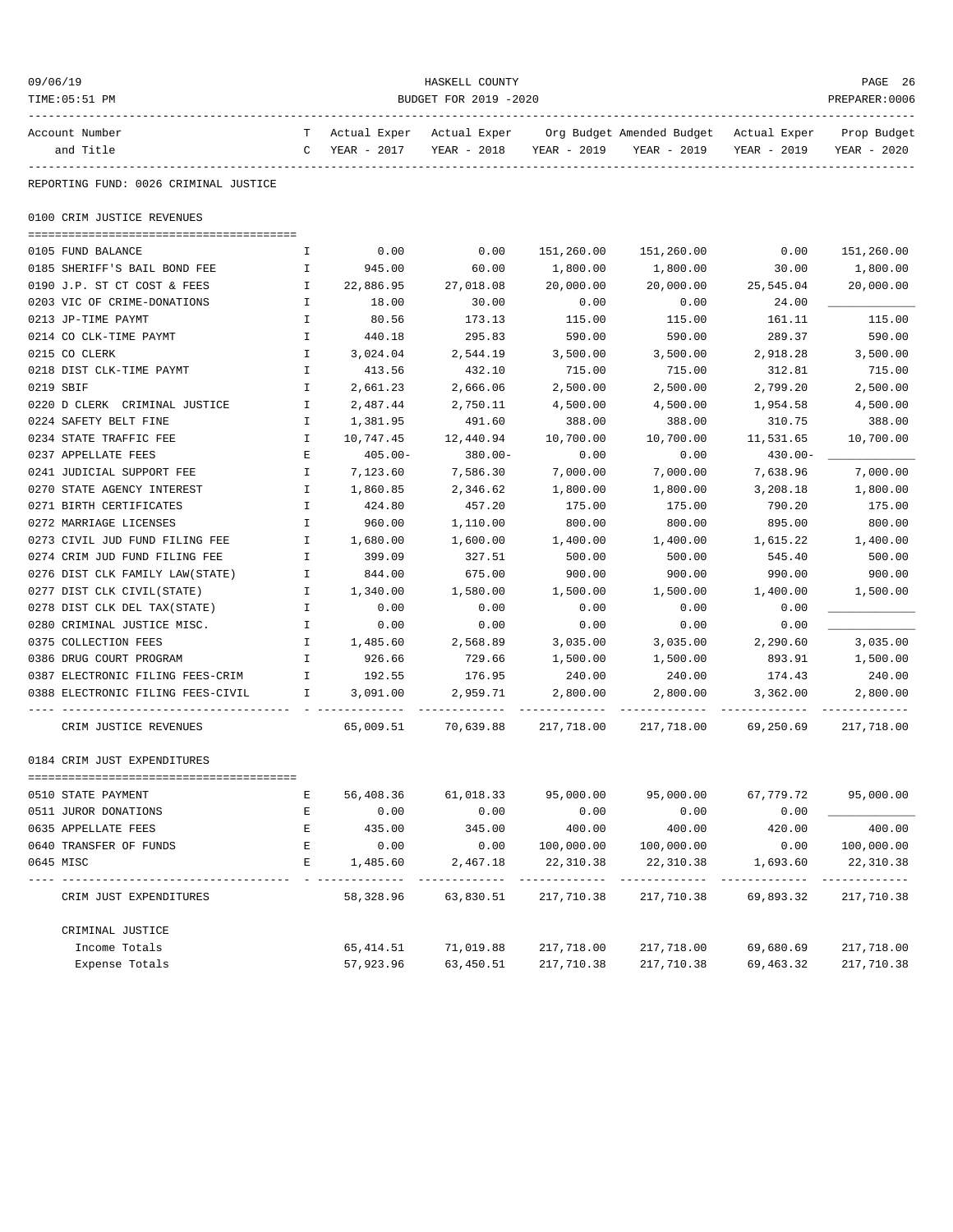| 09/06/19  |                                  |                       |               | HASKELL COUNTY |           |                                                                                |           | PAGE 27                 |  |
|-----------|----------------------------------|-----------------------|---------------|----------------|-----------|--------------------------------------------------------------------------------|-----------|-------------------------|--|
|           | TIME: 05:51 PM                   | BUDGET FOR 2019 -2020 |               |                |           |                                                                                |           |                         |  |
|           | Account Number                   |                       |               |                |           | T Actual Exper Actual Exper Org Budget Amended Budget Actual Exper Prop Budget |           |                         |  |
|           | and Title                        |                       | C YEAR - 2017 |                |           | YEAR - 2018 YEAR - 2019 YEAR - 2019                                            |           | YEAR - 2019 YEAR - 2020 |  |
|           | REPORTING FUND: 0029 ARREST FEES |                       |               |                |           |                                                                                |           |                         |  |
|           | 0100 ARREST FEES REVENUES        |                       |               |                |           |                                                                                |           |                         |  |
|           | 0105 FUND BALANCE                | <b>I</b>              | 0.00          | 0.00           | 65,795.00 | 65,795.00                                                                      | 0.00      | 65,795.00               |  |
|           | 0184 JP GROSS WEIGHT FINE        | $\mathbf{I}$          | 0.00          | 7,700.00       | 0.00      | 0.00                                                                           | 13,995.00 |                         |  |
|           | 0185 J.P. (COUNTY)               | $\mathbf{I}$          | 3,245.63      | 3,753.18       | 3,000.00  | 3,000.00                                                                       | 3,654.05  | 3,000.00                |  |
|           | 0186 J.P. (P & W) COUNTY         | $\mathbf{I}$          | 0.00          | 0.00           | 0.00      | 0.00                                                                           | 0.00      |                         |  |
|           | 0187 J.P.-OCL                    | $\mathbf{I}$          | 0.00          | 0.00           | 0.00      | 0.00                                                                           | 0.00      |                         |  |
|           | $0188$ J.P. (STATE)              | I                     | 872.16        | 916.41         | 740.00    | 740.00                                                                         | 857.66    | 740.00                  |  |
|           | 0189 J.P. (P & W) STATE          | $\mathbf{I}$          | 0.00          | 0.00           | 0.00      | 0.00                                                                           | 0.00      |                         |  |
|           | 0215 COUNTY CLERK (COUNTY)       | $\mathbf{I}$          | 133.04        | 99.17          | 165.00    | 165.00                                                                         | 120.22    | 165.00                  |  |
|           | 0217 COUNTY CLERK (STATE)        | $\mathbf{I}$          | 0.00          | 0.00           | 0.00      | 0.00                                                                           | 0.00      |                         |  |
|           | 0220 DIST CLERK (COUNTY)         | $\mathbf{I}$          | 95.01         | 93.78          | 180.00    | 180.00                                                                         | 64.48     | 180.00                  |  |
|           | 0221 DIST CLERK (STATE)          | $\mathbf{I}$          | 2.10          | 3.01           | 2.00      | 2.00                                                                           | 0.34      | 2.00                    |  |
|           | 0270 INTEREST                    | $\mathbf{I}$          |               | 573.65         | 0.00      | 0.00                                                                           | 1,249.36  |                         |  |
| 0280 MISC |                                  | $\mathbb{T}$          | 0.00          | 0.00           | 0.00      | 0.00                                                                           | 0.00      |                         |  |
|           | ARREST FEES REVENUES             |                       |               |                |           | $4,347.94$ 13,139.20 69,882.00 69,882.00 19,941.11                             |           | 69,882.00               |  |
|           | 0187 ARREST FEES EXPENDITURES    |                       |               |                |           |                                                                                |           |                         |  |
|           | 0510 STATE PAYMENT               | Е                     | 825.39        |                |           | $900.94$ $950.00$ $950.00$ $2,010.49$ $950.00$                                 |           |                         |  |
|           | 0640 TRANSFER OF FUNDS           | E                     | 0.00          | 0.00           | 65,000.00 | 65,000.00                                                                      | 0.00      | 65,000.00               |  |
|           | ARREST FEES EXPENDITURES         |                       | 825.39        |                |           | 900.94 65,950.00 65,950.00                                                     | 2,010.49  | 65,950.00               |  |
|           | ARREST FEES                      |                       |               |                |           |                                                                                |           |                         |  |
|           | Income Totals                    |                       |               |                |           | $4,347.94$ 13,139.20 69,882.00 69,882.00 19,941.11 69,882.00                   |           |                         |  |
|           | Expense Totals                   |                       | 825.39        | 900.94         | 65,950.00 | 65,950.00                                                                      | 2,010.49  | 65,950.00               |  |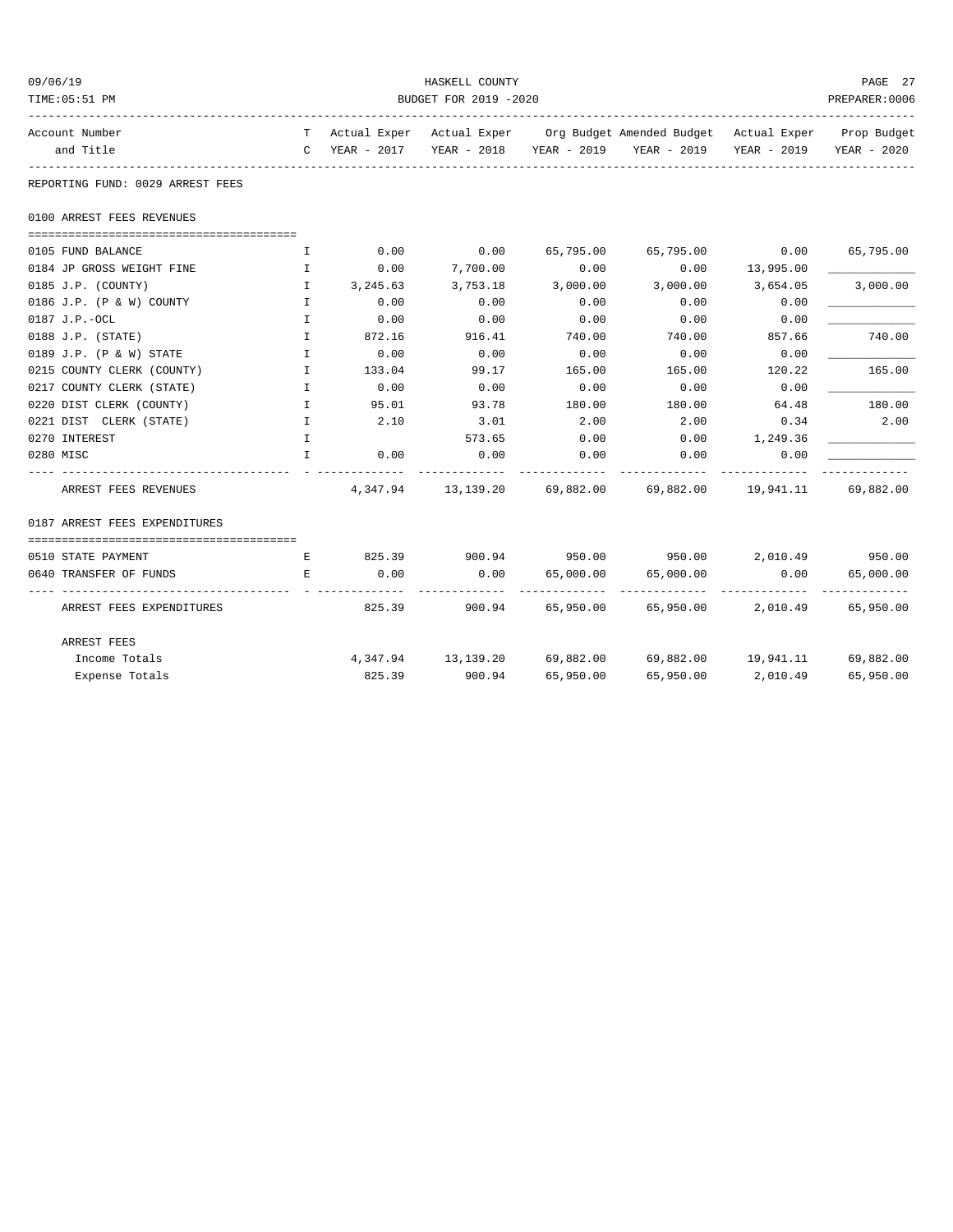| 09/06/19                                                                           | HASKELL COUNTY                |                |                            |               |                                                                                |            |          |  |
|------------------------------------------------------------------------------------|-------------------------------|----------------|----------------------------|---------------|--------------------------------------------------------------------------------|------------|----------|--|
| TIME: 05:51 PM                                                                     | BUDGET FOR 2019 -2020         |                |                            |               |                                                                                |            |          |  |
| Account Number                                                                     |                               |                |                            |               | T Actual Exper Actual Exper Org Budget Amended Budget Actual Exper Prop Budget |            |          |  |
| and Title                                                                          |                               |                |                            |               | C YEAR - 2017 YEAR - 2018 YEAR - 2019 YEAR - 2019 YEAR - 2019 YEAR - 2020      |            |          |  |
| REPORTING FUND: 0034 CONST CO JUDGE EXCESS CONT                                    |                               |                |                            |               |                                                                                |            |          |  |
| 0100 EXCESS CONT. REVENUES                                                         |                               |                |                            |               |                                                                                |            |          |  |
|                                                                                    |                               |                |                            |               |                                                                                |            |          |  |
| 0105 EXCESS CONT. FUND BALANCE                                                     | $\mathbf{I}$ and $\mathbf{I}$ | 0.00           |                            |               | $0.00$ 1,563.00 1,563.00 0.00 1,563.00                                         |            |          |  |
| 0181 STATE COMPTROLLER<br>$\mathbf{I}$ . The contract of the contract $\mathbf{I}$ |                               | 93.33          | 73.31                      | 0.00          | 0.00                                                                           | 0.00       |          |  |
| $\mathbf{r}$ and $\mathbf{r}$ and $\mathbf{r}$<br>0280 EXCESS FUNDS MISC           |                               | 0.00<br>------ | 0.00                       | 0.00          | 0.00                                                                           | $299.89 -$ |          |  |
| EXCESS CONT.REVENUES                                                               |                               | 93.33          | 73.31                      | ------------- | 1,563.00    1,563.00    299.89-    1,563.00                                    |            |          |  |
| 0193 EXCESS CONT. EXPENSE                                                          |                               |                |                            |               |                                                                                |            |          |  |
|                                                                                    |                               |                |                            |               |                                                                                |            |          |  |
| 0280 EXCESS CONT.MISC                                                              | E                             |                |                            |               | $0.00$ $0.00$ $0.00$ $0.00$ $0.00$                                             | 0.00       |          |  |
| 0652 COMPUTER EXP<br>------------------------------                                | E.                            | 0.00           | ----------- -------------- |               | $0.00$ 1,563.04 1,563.04                                                       | 0.00       | 1,563.04 |  |
| EXCESS CONT. EXPENSE                                                               |                               | 0.00           | 0.00                       |               | 1,563.04 1,563.04                                                              | 0.00       | 1,563.04 |  |
| CONST CO JUDGE EXCESS CONT                                                         |                               |                |                            |               |                                                                                |            |          |  |
| Income Totals                                                                      |                               |                |                            |               | 93.33 73.31 1,563.00 1,563.00 299.89- 1,563.00                                 |            |          |  |
| Expense Totals                                                                     |                               | 0.00           | 0.00                       |               | 1,563.04 1,563.04                                                              | 0.00       | 1,563.04 |  |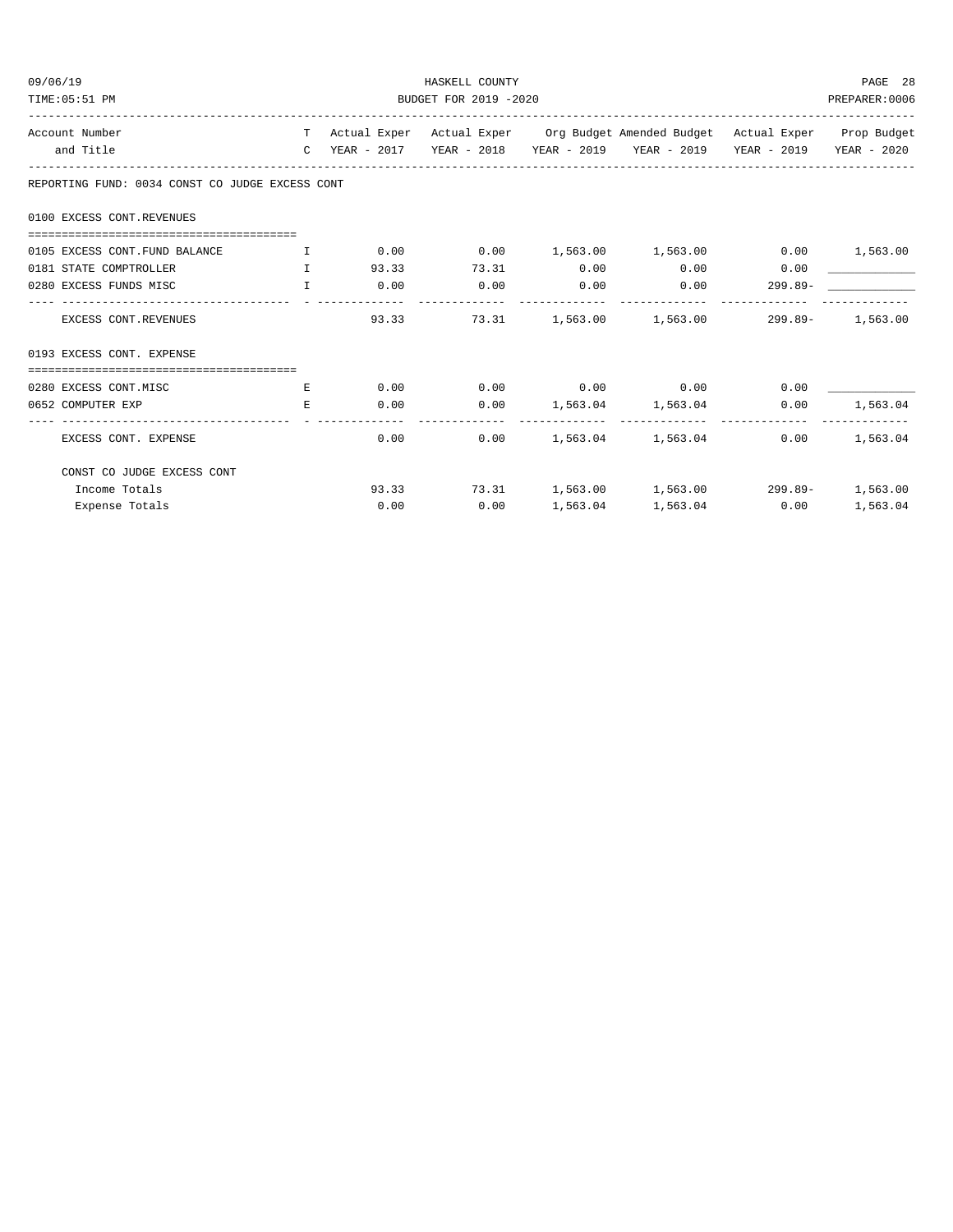| 09/06/19<br>TIME: 05:51 PM                                                       | HASKELL COUNTY<br>BUDGET FOR 2019 -2020<br>PREPARER: 0006 |             |                   |                        |                                                                                          |      |          |  |  |
|----------------------------------------------------------------------------------|-----------------------------------------------------------|-------------|-------------------|------------------------|------------------------------------------------------------------------------------------|------|----------|--|--|
| Account Number                                                                   |                                                           |             |                   |                        | T Actual Exper Actual Exper Org Budget Amended Budget Actual Exper Prop Budget           |      |          |  |  |
| and Title                                                                        |                                                           |             |                   |                        | C YEAR - 2017    YEAR - 2018    YEAR - 2019    YEAR - 2019    YEAR - 2019    YEAR - 2020 |      |          |  |  |
| REPORTING FUND: 0035 DIST CLK ARCHIVE FUND                                       |                                                           |             |                   |                        |                                                                                          |      |          |  |  |
| 0100 D CLK ARCHIVE REVENUES                                                      |                                                           |             |                   |                        |                                                                                          |      |          |  |  |
| 0105 D CLK ARCHIVE FUND BALANCE T 0.00 0.00 0.00 2,454.00 2,454.00 0.00 2,454.00 |                                                           |             |                   |                        |                                                                                          |      |          |  |  |
| $\mathbf{I}$ and $\mathbf{I}$ and $\mathbf{I}$<br>0220 D CLK ARCHIVE FEES        |                                                           |             |                   |                        | $435.00$ $390.00$ $660.00$ $660.00$ $450.00$ $660.00$                                    |      |          |  |  |
| 0270 D CLK ARCHIVE INTEREST I                                                    |                                                           | $0.00$ 0.00 |                   | 0.00<br>-------------  | $0.00$ 0.00<br>-------------                                                             |      |          |  |  |
| D CLK ARCHIVE REVENUES                                                           |                                                           |             |                   |                        | 435.00 390.00 3.114.00 3.114.00 450.00                                                   |      | 3,114.00 |  |  |
| 0194 D CLK ARCHIVE EXPENSE                                                       |                                                           |             |                   |                        |                                                                                          |      |          |  |  |
| 0280 D CLK ARCHIVE MISC                                                          | E                                                         |             | 0.00              |                        | $0.00$ 1,557.00 1,557.00 0.00 1,557.00                                                   |      |          |  |  |
| 0432 ARCHIVE RESTORATION/PRESV E                                                 |                                                           | 0.00        | 0.00              |                        | 1,557.00 1,557.00                                                                        | 0.00 | 1,557.00 |  |  |
| 0652 COMPUTER EXP                                                                | E.                                                        |             | 0.00<br>0.00      | 0.00<br>-------------- | 0.00                                                                                     | 0.00 |          |  |  |
| D CLK ARCHIVE EXPENSE                                                            |                                                           |             | $0.00$ and $0.00$ |                        | $0.00$ $3,114.00$ $3,114.00$                                                             | 0.00 | 3,114.00 |  |  |
| DIST CLK ARCHIVE FUND                                                            |                                                           |             |                   |                        |                                                                                          |      |          |  |  |
| Income Totals                                                                    |                                                           |             |                   |                        | $435.00$ $390.00$ $3,114.00$ $3,114.00$ $450.00$                                         |      | 3,114.00 |  |  |
| Expense Totals                                                                   |                                                           | 0.00        | 0.00              | 3,114.00               | 3,114.00 0.00                                                                            |      | 3,114.00 |  |  |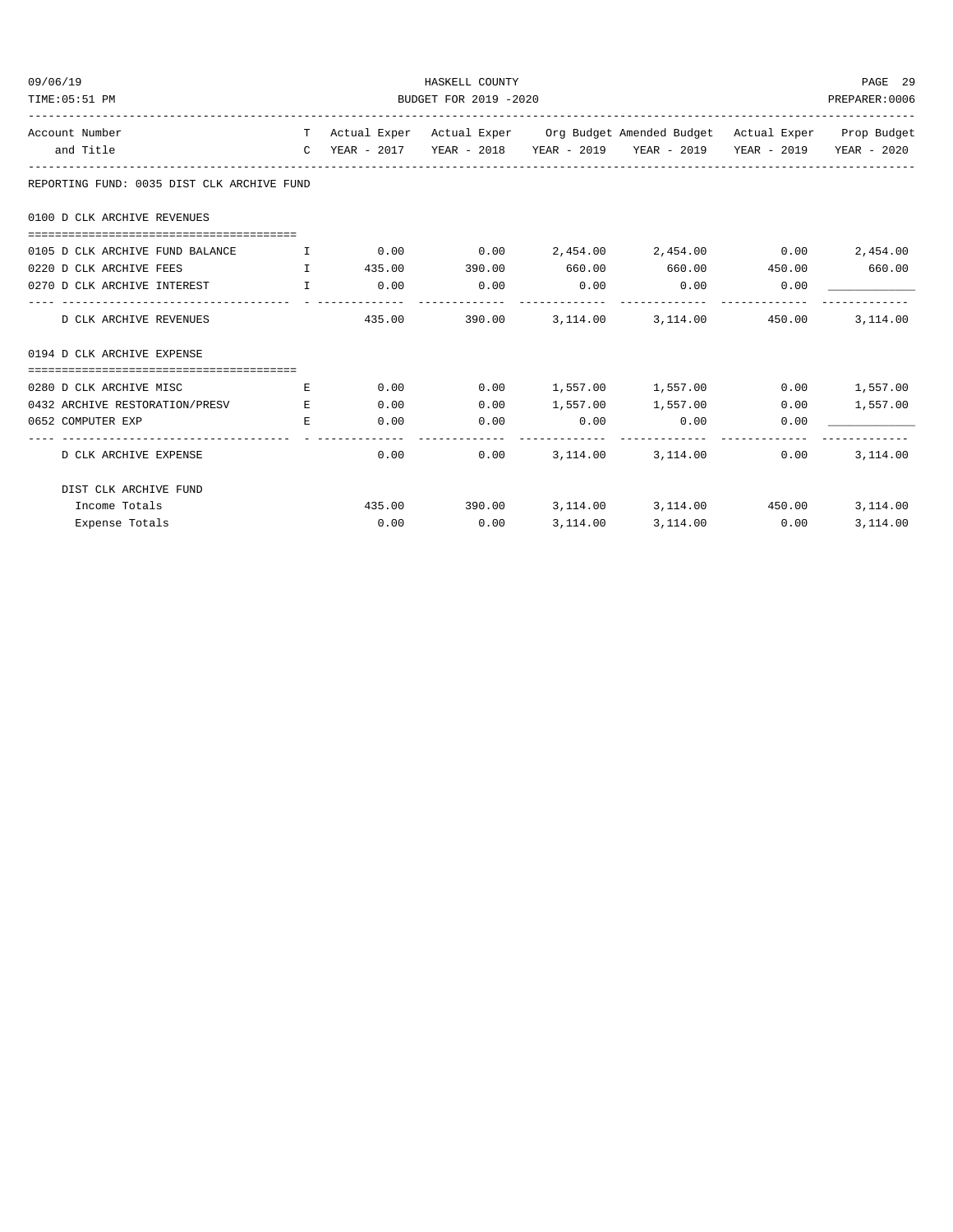| 09/06/19<br>HASKELL COUNTY<br>BUDGET FOR 2019 -2020<br>TIME: 05:51 PM                           |                                                                                |          |  |  |                                                                                                     |  | PAGE 30<br>PREPARER:0006 |  |
|-------------------------------------------------------------------------------------------------|--------------------------------------------------------------------------------|----------|--|--|-----------------------------------------------------------------------------------------------------|--|--------------------------|--|
| Account Number                                                                                  | T Actual Exper Actual Exper Org Budget Amended Budget Actual Exper Prop Budget |          |  |  |                                                                                                     |  |                          |  |
| and Title                                                                                       |                                                                                |          |  |  | C YEAR - 2017 YEAR - 2018 YEAR - 2019 YEAR - 2019 YEAR - 2019 YEAR - 2020                           |  |                          |  |
| REPORTING FUND: 0036 JUSTICE CT TECHNOLOGY                                                      |                                                                                |          |  |  |                                                                                                     |  |                          |  |
| 0100 JUSTICE CT TECH REVENUES                                                                   |                                                                                |          |  |  |                                                                                                     |  |                          |  |
|                                                                                                 |                                                                                |          |  |  |                                                                                                     |  |                          |  |
| 0105 FUND BALANCE                                                                               |                                                                                |          |  |  |                                                                                                     |  |                          |  |
| 0185 JUSTICE OF PEACE FEES                                                                      |                                                                                |          |  |  | $1 \qquad 2,165.72 \qquad 2,571.12 \qquad 2,500.00 \qquad 2,500.00 \qquad 2,427.48 \qquad 2,500.00$ |  |                          |  |
| 0270 INTEREST                                                                                   |                                                                                |          |  |  | $\mathbf{I}$ 147.58 110.78 110.00 110.00 106.05 110.00                                              |  |                          |  |
| JUSTICE CT TECH REVENUES                                                                        |                                                                                |          |  |  | $2,313.30$ $2,681.90$ $17,285.00$ $17,285.00$ $2,533.53$ $17,285.00$                                |  |                          |  |
| 0195 JUSTICE CT TECH EXPENSES                                                                   |                                                                                |          |  |  |                                                                                                     |  |                          |  |
| 0280 JUST CT TECH MISC. THE R SET A 266.67 4, 148.56 17, 285.00 17, 285.00 3, 573.71 17, 285.00 |                                                                                |          |  |  |                                                                                                     |  |                          |  |
| JUSTICE CT TECH EXPENSES                                                                        |                                                                                |          |  |  | $4,266.67$ $4,148.56$ $17,285.00$ $17,285.00$ $3,573.71$ $17,285.00$                                |  |                          |  |
| JUSTICE CT TECHNOLOGY                                                                           |                                                                                |          |  |  |                                                                                                     |  |                          |  |
| Income Totals                                                                                   |                                                                                |          |  |  | $2,313.30$ $2,681.90$ $17,285.00$ $17,285.00$ $2,533.53$ $17,285.00$                                |  |                          |  |
| Expense Totals                                                                                  |                                                                                | 4,266.67 |  |  | 4, 148.56 17, 285.00 17, 285.00                                                                     |  | 3,573.71 17,285.00       |  |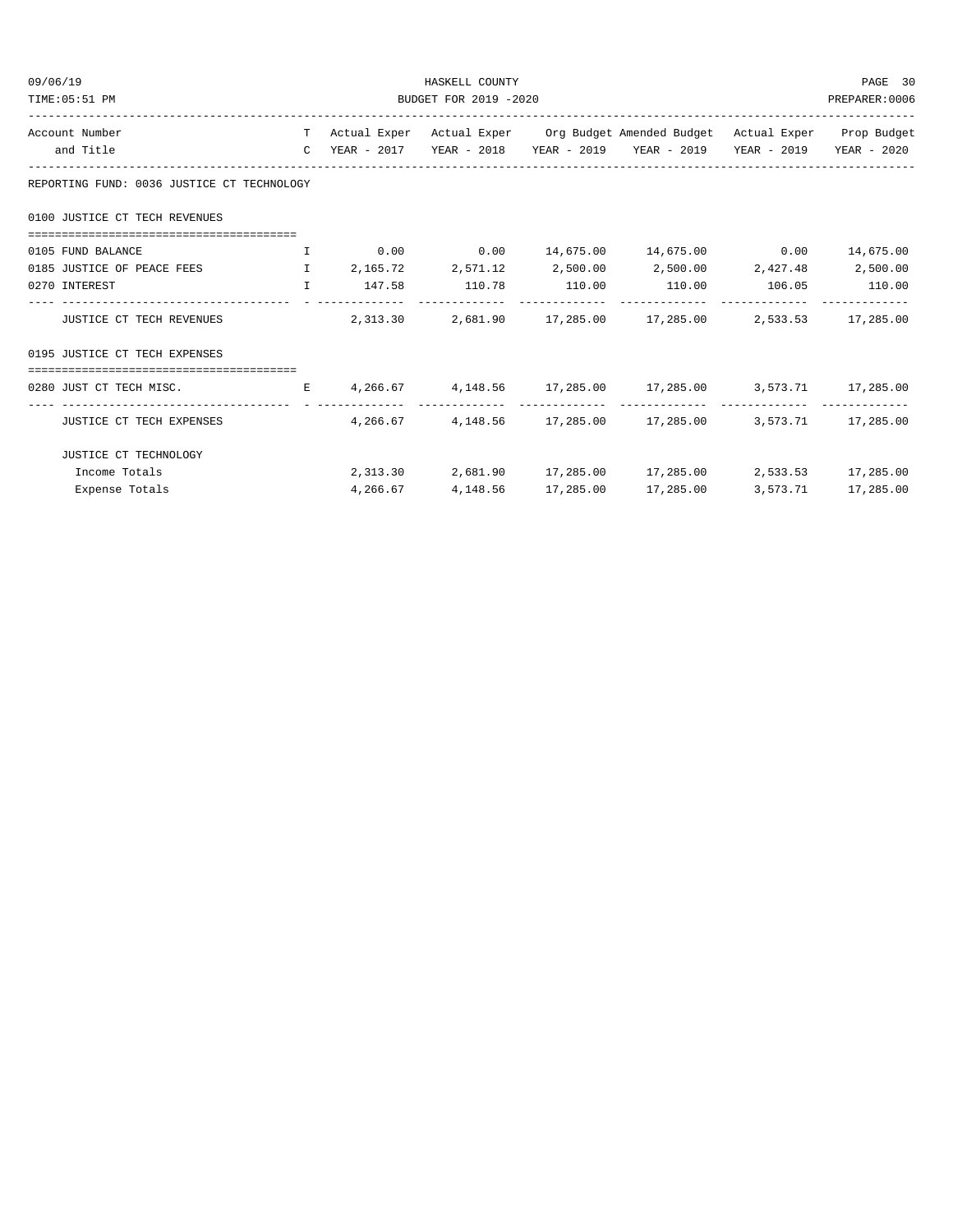| 09/06/19<br>TIME: 05:51 PM |                                                                                             | HASKELL COUNTY<br>BUDGET FOR 2019 -2020<br>PREPARER:0006 |             |             |      |                                                                                |      |            |  |
|----------------------------|---------------------------------------------------------------------------------------------|----------------------------------------------------------|-------------|-------------|------|--------------------------------------------------------------------------------|------|------------|--|
| Account Number             |                                                                                             |                                                          |             |             |      | T Actual Exper Actual Exper Org Budget Amended Budget Actual Exper Prop Budget |      |            |  |
| and Title                  |                                                                                             |                                                          |             |             |      | C YEAR - 2017 YEAR - 2018 YEAR - 2019 YEAR - 2019 YEAR - 2019 YEAR - 2020      |      |            |  |
|                            | REPORTING FUND: 0037 CO.CLERK ARCHIVE FUND                                                  |                                                          |             |             |      |                                                                                |      |            |  |
|                            | 0100 CO. CLERK ARCHIVES REV.                                                                |                                                          |             |             |      |                                                                                |      |            |  |
|                            | 0105 ARCHIVES FUND BALANCE                                                                  | $\mathbf{I}$ and $\mathbf{I}$ .                          |             | $0.00$ 0.00 |      | 95,512.00 95,512.00 0.00 95,512.00                                             |      |            |  |
|                            | 0215 CO CLK TECH FEES                                                                       | $\mathbf{I}$ and $\mathbf{I}$                            | 0.00        | 0.00        |      | $0.00$ 0.00                                                                    | 0.00 |            |  |
|                            | 0242 CO.CLERK ARCHIVES FEES THE 15,180.00 16,795.00 16,000.00 16,000.00 15,700.00 16,000.00 |                                                          |             |             |      |                                                                                |      |            |  |
|                            | 0270 CO CLK INTEREST<br>. The contraction of the contract of $\mathbf{I}$                   |                                                          | $0.00$ 0.00 |             | 0.00 | 0.00                                                                           | 0.00 |            |  |
|                            | CO.CLERK ARCHIVES REV.                                                                      |                                                          |             |             |      | $15,180.00$ $16,795.00$ $111,512.00$ $111,512.00$ $15,700.00$ $111,512.00$     |      |            |  |
|                            | 0197 CO.CLERK ARCHIVES EXP.                                                                 |                                                          |             |             |      |                                                                                |      |            |  |
|                            |                                                                                             |                                                          |             |             |      |                                                                                |      |            |  |
|                            | 0280 CO CLK TECH MISC                                                                       | E.                                                       |             |             |      | $0.00$ $0.00$ $0.00$ $0.00$ $0.00$ $0.00$ $0.00$                               |      |            |  |
|                            | 0432 ARCH.RESTORATION & PRESV.                                                              | E                                                        | 0.00        |             |      | $0.00$ $81,472.00$ $81,472.00$ $14,976.00$ $81,472.00$                         |      |            |  |
| 0652 COMPUTER EXP          |                                                                                             | E.                                                       | 0.00        | 0.00        |      | 30,000.00 30,000.00                                                            | 0.00 | 30,000.00  |  |
|                            | CO.CLERK ARCHIVES EXP.                                                                      |                                                          |             | 0.00        |      | $0.00$ 111,472.00 111,472.00 14,976.00 111,472.00                              |      |            |  |
|                            | CO. CLERK ARCHIVE FUND                                                                      |                                                          |             |             |      |                                                                                |      |            |  |
|                            | Income Totals                                                                               |                                                          |             |             |      | 15,180.00  16,795.00  111,512.00  111,512.00  15,700.00  111,512.00            |      |            |  |
|                            | Expense Totals                                                                              |                                                          |             | $0.00$ 0.00 |      | 111,472.00 111,472.00 14,976.00                                                |      | 111,472.00 |  |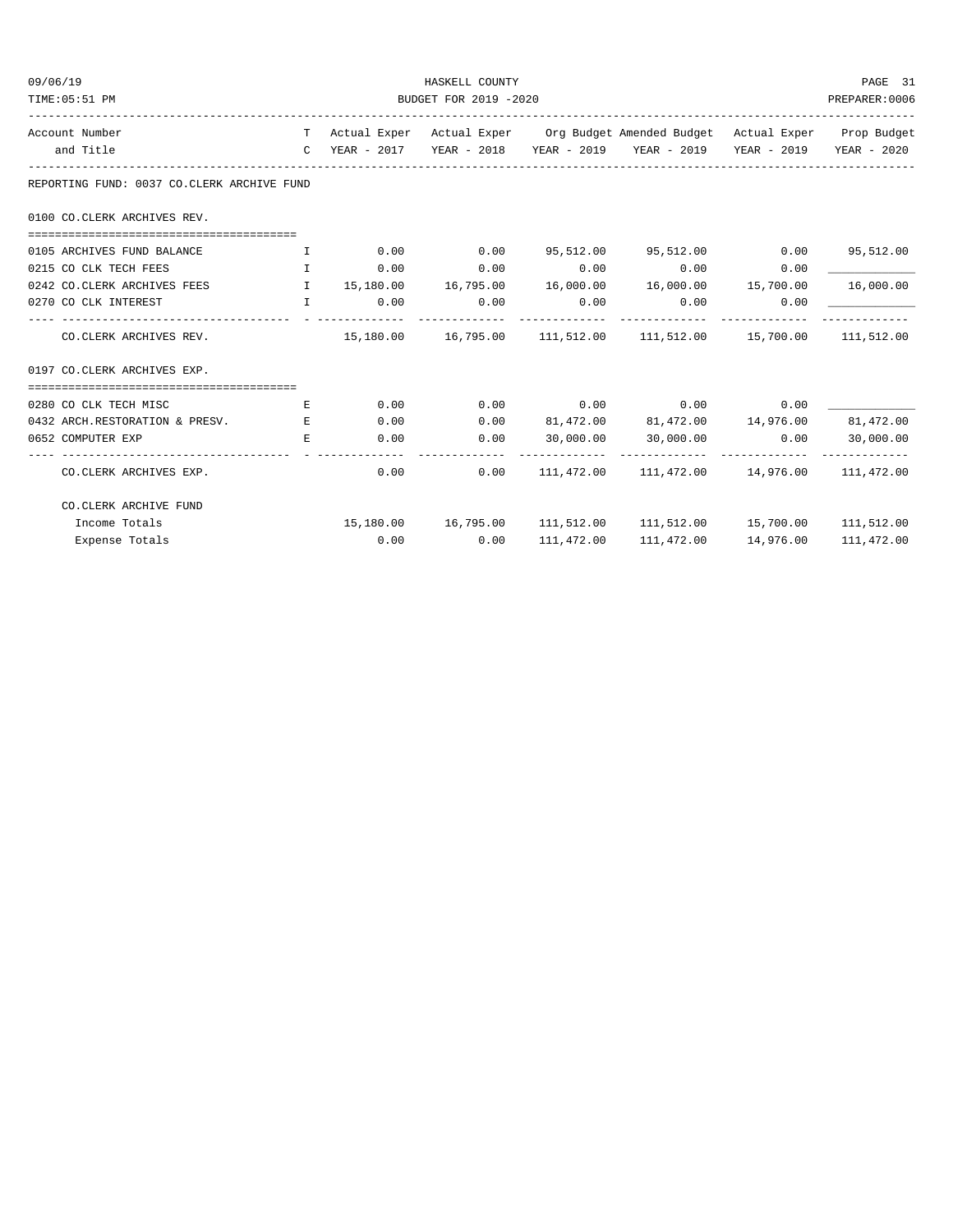| 09/06/19                                                                                     |    | HASKELL COUNTY        |                  |  |                                                                                |      |          |  |  |
|----------------------------------------------------------------------------------------------|----|-----------------------|------------------|--|--------------------------------------------------------------------------------|------|----------|--|--|
| TIME: 05:51 PM                                                                               |    | BUDGET FOR 2019 -2020 |                  |  |                                                                                |      |          |  |  |
| Account Number                                                                               |    |                       |                  |  | T Actual Exper Actual Exper Org Budget Amended Budget Actual Exper Prop Budget |      |          |  |  |
| and Title                                                                                    |    |                       |                  |  | C YEAR - 2017 YEAR - 2018 YEAR - 2019 YEAR - 2019 YEAR - 2019 YEAR - 2020      |      |          |  |  |
| REPORTING FUND: 0038 CO CLERK VITAL STATISTICS                                               |    |                       |                  |  |                                                                                |      |          |  |  |
| 0100 CO.CLK VITAL STATISTICS REVENUE                                                         |    |                       |                  |  |                                                                                |      |          |  |  |
| 0105 VITAL STATISTICS FUND BAL. $\qquad \qquad$ 1 0.00 0.00 0.00 625.00 625.00 0.00 625.00   |    |                       |                  |  |                                                                                |      |          |  |  |
| 0215 CO.CLK VITAL STATISTICS 1 387.00 355.00 388.00 388.00 630.00 388.00                     |    |                       |                  |  |                                                                                |      |          |  |  |
|                                                                                              |    |                       |                  |  |                                                                                |      |          |  |  |
| CO.CLK VITAL STATISTICS REVENUE                                                              |    |                       |                  |  | $387.00$ $355.00$ $1.013.00$ $1.013.00$ $630.00$ $1.013.00$                    |      |          |  |  |
| 0199 CO CLK VITAL STATISTICS EXPENDITURE                                                     |    |                       |                  |  |                                                                                |      |          |  |  |
|                                                                                              |    |                       |                  |  |                                                                                |      |          |  |  |
| 0432 VITAL STATISTICS RECORDS B 1,174.52 309.27 1,013.00 1,013.00 1,405.46 1,013.00          |    |                       |                  |  |                                                                                |      |          |  |  |
| 0652 COMPUTER EXP                                                                            | E. |                       |                  |  | $0.00$ $0.00$ $0.00$ $0.00$ $0.00$                                             | 0.00 |          |  |  |
| CO CLK VITAL STATISTICS EXPENDITURE 1, 174.52 309.27 1, 013.00 1, 013.00 1, 405.46 1, 013.00 |    |                       |                  |  |                                                                                |      |          |  |  |
| CO CLERK VITAL STATISTICS                                                                    |    |                       |                  |  |                                                                                |      |          |  |  |
| Income Totals                                                                                |    |                       |                  |  | $387.00$ $355.00$ $1,013.00$ $1,013.00$ $630.00$                               |      | 1,013.00 |  |  |
| Expense Totals                                                                               |    |                       | 1, 174.52 309.27 |  | 1,013.00    1,013.00    1,405.46                                               |      | 1,013.00 |  |  |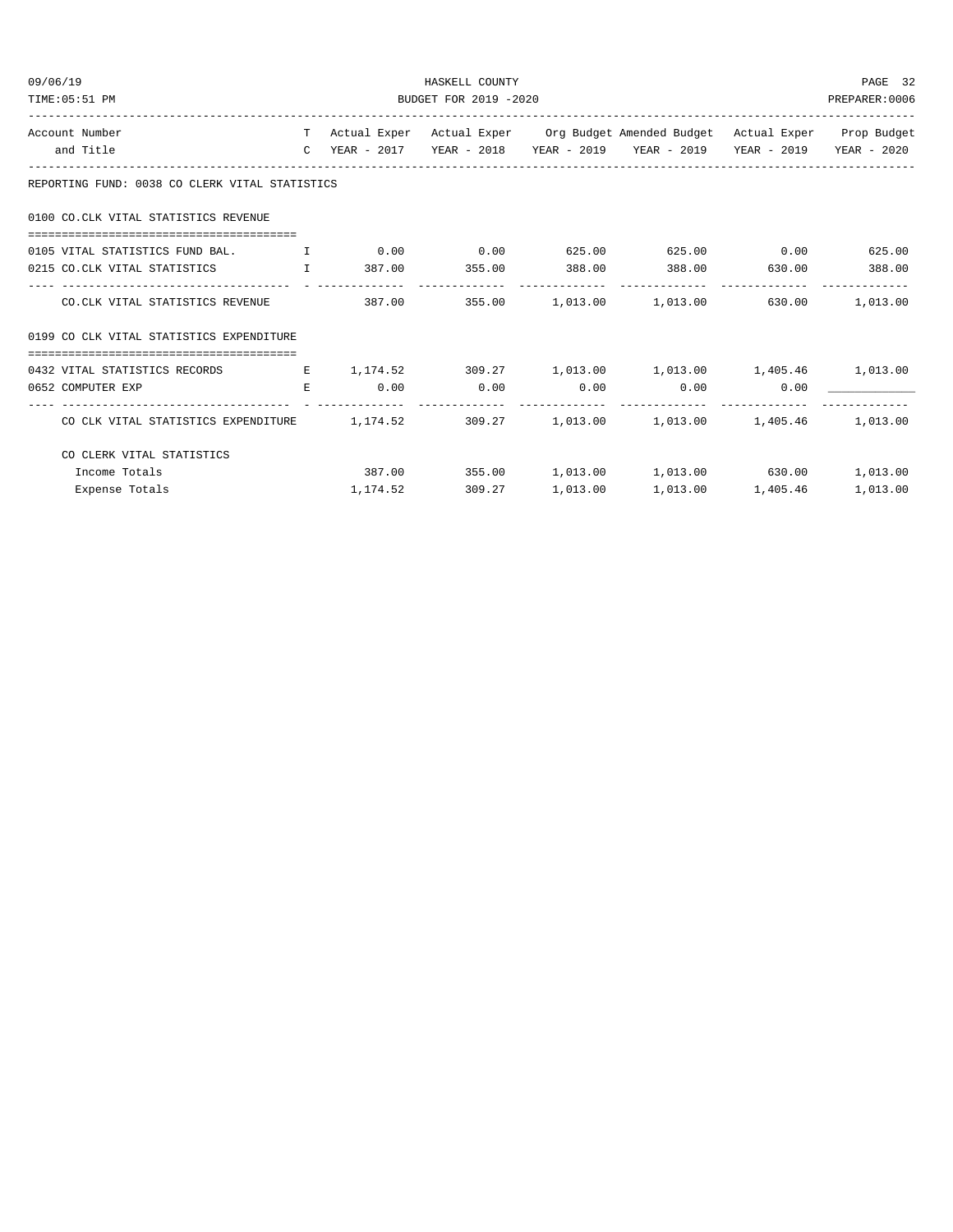| 09/06/19<br>TIME: 05:51 PM             | HASKELL COUNTY<br>BUDGET FOR 2019 -2020 |      |                       |      |                                                                                |      |      |  |
|----------------------------------------|-----------------------------------------|------|-----------------------|------|--------------------------------------------------------------------------------|------|------|--|
| Account Number                         |                                         |      |                       |      | T Actual Exper Actual Exper Org Budget Amended Budget Actual Exper Prop Budget |      |      |  |
| and Title                              |                                         |      |                       |      | C YEAR - 2017 YEAR - 2018 YEAR - 2019 YEAR - 2019 YEAR - 2019 YEAR - 2020      |      |      |  |
| REPORTING FUND: 0039 VOTER REGISRATION |                                         |      |                       |      |                                                                                |      |      |  |
| 0100 VOTER REGISTRATION REVENUE        |                                         |      |                       |      |                                                                                |      |      |  |
|                                        |                                         |      |                       |      |                                                                                |      |      |  |
| 0105 FUND BALANCE                      | $\top$                                  | 0.00 | 0.00                  | 8.11 | 8.11                                                                           | 0.00 | 8.11 |  |
| 0181 STATE COMPTROLLER                 | $\mathbf{T}$                            | 0.00 | 255.00                | 0.00 | 0.00                                                                           | 0.00 |      |  |
| 0280 MISC                              | T                                       | 0.12 | 0.10                  | 0.11 | 0.11                                                                           | 0.09 | 0.11 |  |
| VOTER REGISTRATION REVENUE             |                                         | 0.12 | 255.10                | 8.22 | 8.22                                                                           | 0.09 | 8.22 |  |
| 0200 VOTER REGISRATION EXPENSE         |                                         |      |                       |      |                                                                                |      |      |  |
|                                        |                                         |      |                       |      |                                                                                |      |      |  |
| 0425 SUPPLIES                          | E                                       |      | $0.00$ 255.00 0.00    |      | 0.00                                                                           | 0.00 |      |  |
| 0476 SHOOL EXP                         | E.                                      | 0.00 | 0.00<br>------------- | 0.00 | 0.00                                                                           | 0.00 |      |  |
| VOTER REGISRATION EXPENSE              |                                         | 0.00 | 255.00                | 0.00 | 0.00                                                                           | 0.00 | 0.00 |  |
| VOTER REGISRATION                      |                                         |      |                       |      |                                                                                |      |      |  |
| Income Totals                          |                                         | 0.12 | 255.10                | 8.22 | 8.22                                                                           | 0.09 | 8.22 |  |
| Expense Totals                         |                                         | 0.00 | 255.00                | 0.00 | 0.00                                                                           | 0.00 | 0.00 |  |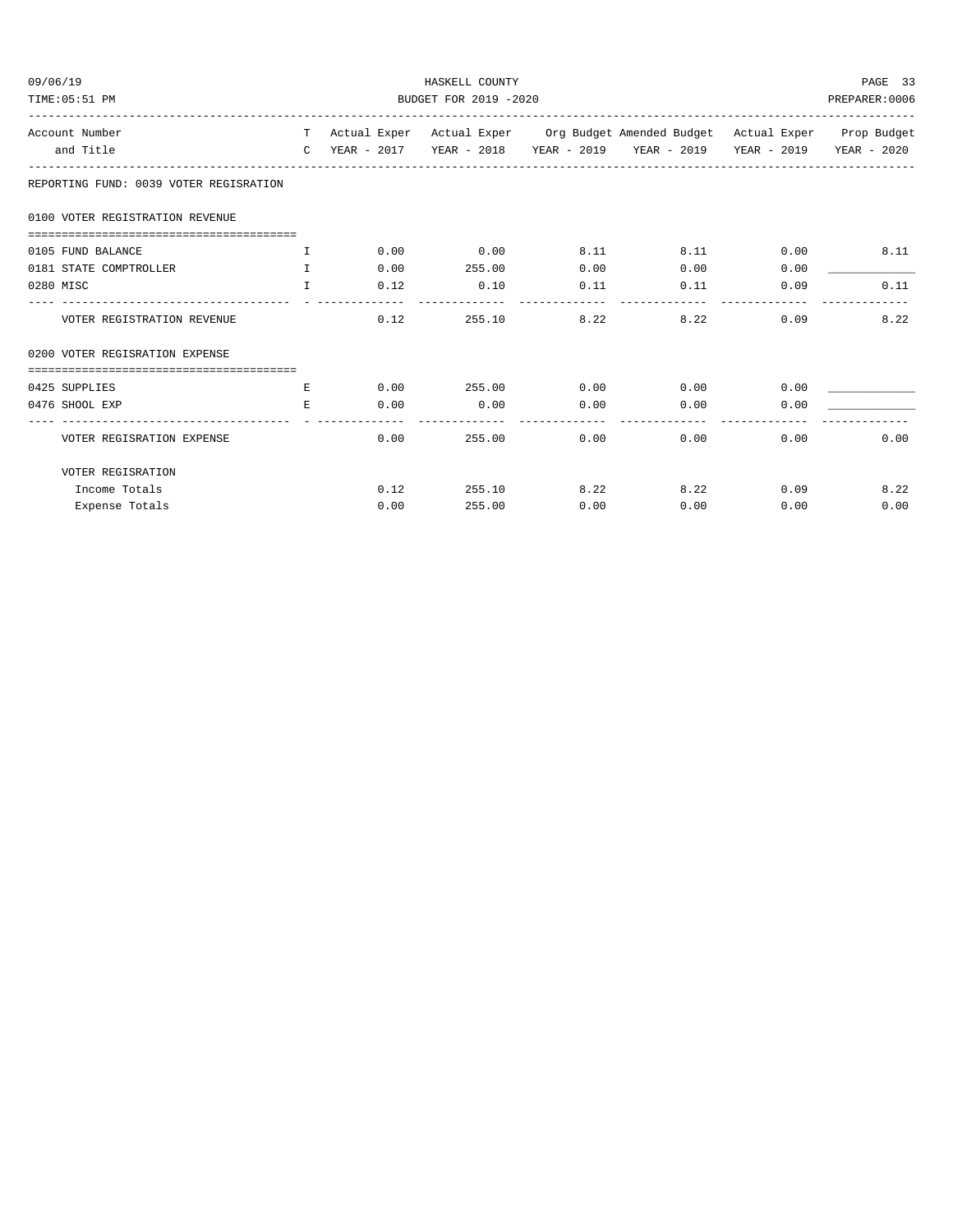| 09/06/19                           | HASKELL COUNTY                        |                      |                      |             |                                                                                         |                   |               |  |
|------------------------------------|---------------------------------------|----------------------|----------------------|-------------|-----------------------------------------------------------------------------------------|-------------------|---------------|--|
| TIME: 05:51 PM                     | BUDGET FOR 2019 -2020                 |                      |                      |             |                                                                                         |                   |               |  |
| Account Number                     |                                       |                      |                      |             | T Actual Exper Actual Exper Org Budget Amended Budget Actual Exper Prop Budget          |                   |               |  |
| and Title                          |                                       |                      |                      |             | C YEAR - 2017 YEAR - 2018 YEAR - 2019 YEAR - 2019 YEAR - 2019 YEAR - 2020               |                   |               |  |
| REPORTING FUND: 0042 SECURITY FUND |                                       |                      |                      |             |                                                                                         |                   |               |  |
| 0100 SECURITY FUND REVENUES        |                                       |                      |                      |             |                                                                                         |                   |               |  |
|                                    |                                       |                      |                      |             |                                                                                         |                   |               |  |
| 0105 FUND BALANCE                  | I.                                    |                      | $0.00$ 0.00          |             | 19,318.00  19,318.00  0.00  19,318.00                                                   |                   |               |  |
| 0185 J.P. SECURITY FUND            | $\mathbf{I}$                          | 2,174.72             | 2,571.12             | 1,800.00    | 1,800.00 2,430.48                                                                       |                   | 1,800.00      |  |
| 0215 CO CLERK SECURITY FUND I      |                                       | 1,786.82             | 1,909.47             | 1,800.00    | 1,800.00                                                                                | 1,825.13 1,800.00 |               |  |
| 0220 DIST CLERK SECURITY FUND      | $\mathbf{I}$ . The state $\mathbf{I}$ | 307.95 311.88        |                      | 400.00      | 400.00                                                                                  | 293.47            | 400.00        |  |
| 0270 SECURITY FUND INTEREST        | $\mathbb{I}$                          | 203.73               | 105.34               | 100.00      | 100.00                                                                                  | 89.80             | 100.00        |  |
| 0280 MISC                          | $\mathbf{I}$                          | 0.00<br>------------ | 0.00                 | 0.00        | 0.00                                                                                    | 0.00              |               |  |
| SECURITY FUND REVENUES             |                                       |                      |                      |             | $4,473.22$ $4,897.81$ $23,418.00$ $23,418.00$ $4,638.88$                                |                   | 23,418.00     |  |
| 0194 SECURITY FUND EXPENDITURE     |                                       |                      |                      |             |                                                                                         |                   |               |  |
| 0410 FICA                          | E                                     |                      | 669.34 531.70 995.00 |             | 995.00 348.08 995.00                                                                    |                   |               |  |
| 0412 RETIREMENT                    | Е                                     | 1, 137.62 903.54     |                      | 1,690.00    | 1,690.00                                                                                | 591.50            | 1,690.00      |  |
| 0610 BAILIFF-HAZARDOUS DUTY PA     | E                                     | 8,750.00 6,950.00    |                      | 13,000.00   | 13,000.00  4,550.00  13,000.00                                                          |                   |               |  |
| 0632 SECURITY EQUIP. PURCHASE      | <b>Experience State</b>               | 0.25                 | 0.00                 | 7,318.00    | 7,318.00                                                                                | 0.00              | 7,318.00      |  |
| 0640 TRANSFER OF FUNDS             | E                                     | 0.00                 | 0.00                 | 0.00        | 0.00                                                                                    | 0.00              |               |  |
| 0645 MISC                          | Е                                     | 3,155.08             | 0.00                 | 385.00      | 385.00                                                                                  | 128.00            | 385.00        |  |
| SECURITY FUND EXPENDITURE          |                                       |                      |                      | ----------- | --------------<br>$13,712.29$ $8,385.24$ $23,388.00$ $23,388.00$ $5,617.58$ $23,388.00$ |                   | ------------- |  |
| SECURITY FUND                      |                                       |                      |                      |             |                                                                                         |                   |               |  |
| Income Totals                      |                                       |                      |                      |             | $4,473.22$ $4,897.81$ $23,418.00$ $23,418.00$ $4,638.88$ $23,418.00$                    |                   |               |  |
| Expense Totals                     |                                       | 13,712.29            | 8,385.24             | 23,388.00   | 23,388.00                                                                               | 5,617.58          | 23,388.00     |  |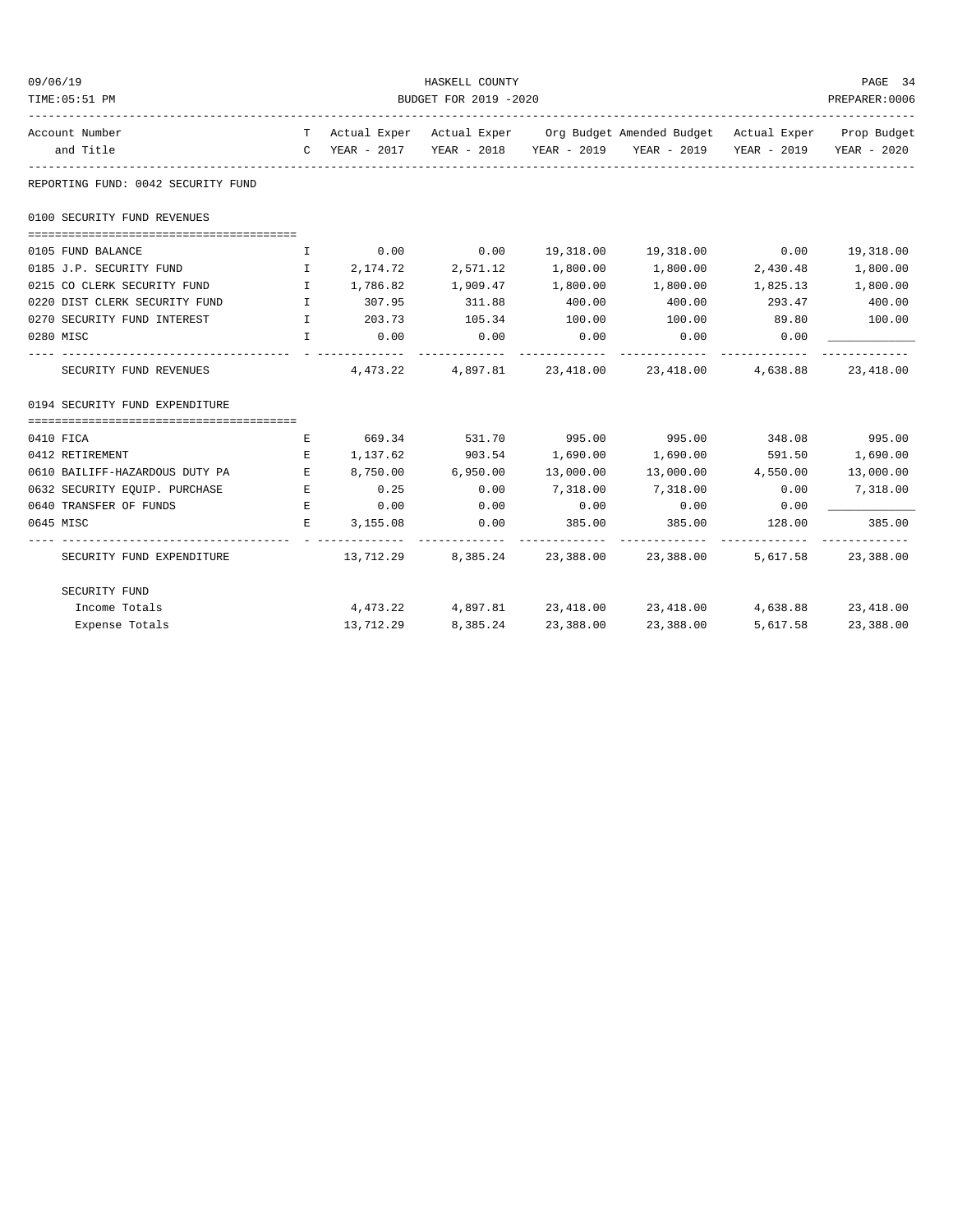| 09/06/19<br>TIME: 05:51 PM                                            | HASKELL COUNTY<br>BUDGET FOR 2019 -2020 |        |                      |          |                                                                                |        |          |  |
|-----------------------------------------------------------------------|-----------------------------------------|--------|----------------------|----------|--------------------------------------------------------------------------------|--------|----------|--|
| Account Number                                                        |                                         |        |                      |          | T Actual Exper Actual Exper Org Budget Amended Budget Actual Exper Prop Budget |        |          |  |
| and Title                                                             |                                         |        |                      |          | C YEAR - 2017 YEAR - 2018 YEAR - 2019 YEAR - 2019 YEAR - 2019 YEAR - 2020      |        |          |  |
| REPORTING FUND: 0043 RECORDS MGMT DISTRICT                            |                                         |        |                      |          |                                                                                |        |          |  |
| 0100 RECORDS MGMT DIST REVENUES                                       |                                         |        |                      |          |                                                                                |        |          |  |
|                                                                       |                                         |        |                      |          |                                                                                |        |          |  |
| 0105 FUND BALANCE                                                     | $\top$                                  |        |                      |          | $0.00$ $0.00$ $5,900.00$ $5,900.00$ $0.00$                                     |        | 5,900.00 |  |
| 0220 DIST CLK REC MGMT FEES THE THE                                   |                                         |        | 703.25 308.71 308.00 |          | 308.00 294.02 308.00                                                           |        |          |  |
| $\mathbf{I}$ . The set of $\mathbf{I}$<br>0270 REC MGMT DIST INTEREST |                                         |        | 50.67 44.00 40.00    |          | 40.00   46.77   40.00                                                          |        |          |  |
| RECORDS MGMT DIST REVENUES                                            |                                         |        |                      |          | 753.92 352.71 6,248.00 6,248.00 340.79                                         |        | 6,248.00 |  |
| 0195 RECORDS MGMT DIST EXPENDITURES                                   |                                         |        |                      |          |                                                                                |        |          |  |
|                                                                       |                                         |        |                      |          |                                                                                |        |          |  |
| 0425 OFFICE SUPPLIES                                                  | E                                       |        |                      |          | $446.19$ 0.00 1,500.00 1,500.00 615.76 1,500.00                                |        |          |  |
| 0652 DIST CLK COMPUTER EXP E                                          |                                         |        |                      |          | $0.00$ $0.00$ $4,576.00$ $4,576.00$ $0.00$                                     |        | 4,576.00 |  |
| RECORDS MGMT DIST EXPENDITURES                                        |                                         | 446.19 |                      |          | $0.00$ 6,076.00 6,076.00 615.76                                                |        | 6.076.00 |  |
| RECORDS MGMT DISTRICT                                                 |                                         |        |                      |          |                                                                                |        |          |  |
| Income Totals                                                         |                                         |        |                      |          | 753.92 352.71 6,248.00 6,248.00 340.79                                         |        | 6,248.00 |  |
| Expense Totals                                                        |                                         |        | 446.19 0.00          | 6,076.00 | 6,076.00                                                                       | 615.76 | 6,076.00 |  |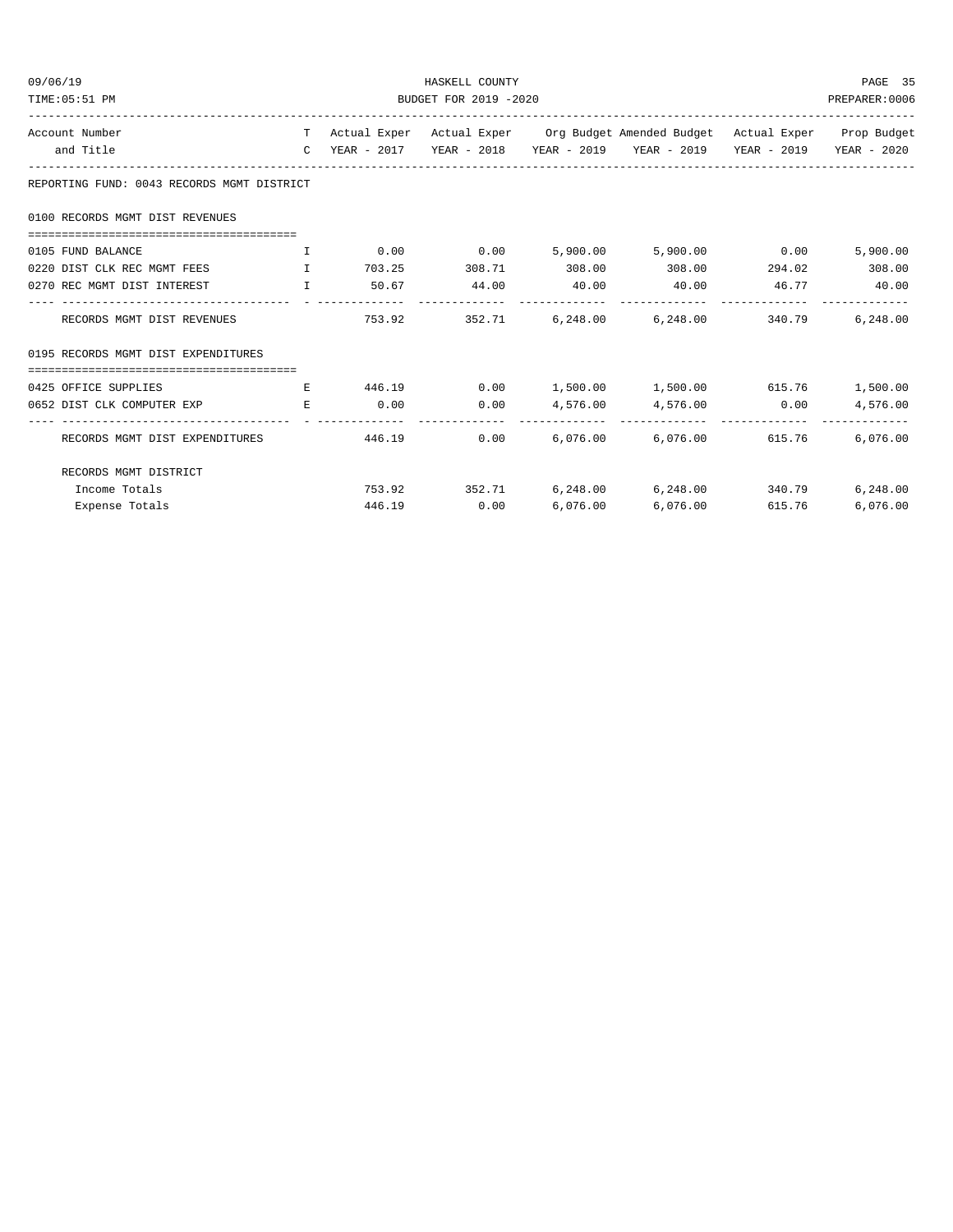| 09/06/19                                       |                                                                                                                 |                       | HASKELL COUNTY        |             |                                                                                |           | PAGE 36                   |  |  |
|------------------------------------------------|-----------------------------------------------------------------------------------------------------------------|-----------------------|-----------------------|-------------|--------------------------------------------------------------------------------|-----------|---------------------------|--|--|
| TIME: 05:51 PM                                 |                                                                                                                 | BUDGET FOR 2019 -2020 |                       |             |                                                                                |           |                           |  |  |
| Account Number                                 |                                                                                                                 |                       |                       |             | T Actual Exper Actual Exper Org Budget Amended Budget Actual Exper Prop Budget |           |                           |  |  |
| and Title                                      |                                                                                                                 |                       |                       |             | C YEAR - 2017 YEAR - 2018 YEAR - 2019 YEAR - 2019 YEAR - 2019 YEAR - 2020      |           |                           |  |  |
| REPORTING FUND: 0044 RECORDS MANAGEMENT COUNTY |                                                                                                                 |                       |                       |             |                                                                                |           |                           |  |  |
| 0100 RECORDS MGMT C REVENUES                   |                                                                                                                 |                       |                       |             |                                                                                |           |                           |  |  |
| 0105 FUND BALANCE                              | I.                                                                                                              | 0.00                  | 0.00                  |             | $6,932.00$ $6,932.00$ $0.00$ $6,932.00$                                        |           |                           |  |  |
| 0215 CO CLERK RECORDS MGMT                     | and the state of the state of the state of the state of the state of the state of the state of the state of the |                       | 16,680.51 16,905.60   |             | 16,900.00    16,900.00    17,269.10                                            |           | 16,900.00                 |  |  |
| 0270 RECORDS MGMT INTEREST                     |                                                                                                                 | I 129.91              | 72.26                 | 72.00       | 72.00 41.68                                                                    |           | 72.00                     |  |  |
| 0280 MISC                                      | $\mathbf{T}$                                                                                                    | 0.00                  | 0.00                  | 0.00        | 0.00<br>.                                                                      | 0.00      |                           |  |  |
| RECORDS MGMT C REVENUES                        |                                                                                                                 |                       |                       | ----------- | 16,810.42  16,977.86  23,904.00  23,904.00  17,310.78  23,904.00               |           |                           |  |  |
| 0196 RECORDS MGMT C EXPENDITUR                 |                                                                                                                 |                       |                       |             |                                                                                |           |                           |  |  |
|                                                |                                                                                                                 |                       |                       |             |                                                                                |           |                           |  |  |
| 0410 FICA                                      | Е                                                                                                               |                       | 505.13 485.62         | 400.00      | 400.00                                                                         |           | 369.50 400.00             |  |  |
| 0412 RETIREMENT                                | Е                                                                                                               | 858.07                | 825.07                | 650.00      | 650.00                                                                         | 627.86    | 650.00                    |  |  |
| 0419 INSURANCE                                 | E                                                                                                               | 0.00                  | 0.00                  | 0.00        | 0.00                                                                           | 0.00      |                           |  |  |
| 0425 OFFICE SUPPLIES/EQUIPMENT                 | E                                                                                                               |                       | 4,992.21 4,341.53     | 3,700.00    | 3,700.00                                                                       | 4,824.53  | 3,700.00                  |  |  |
| 0432 BOOK RESTORATION                          | $\mathbf E$                                                                                                     | 0.00                  | 0.00                  | 7,300.00    | 7,300.00                                                                       | 0.00      | 7,300.00                  |  |  |
| 0610 LABOR                                     | E.                                                                                                              | 6,600.74              | 6,346.83              | 6,000.00    | 6,000.00                                                                       | 4,829.89  | 6,000.00                  |  |  |
| 0640 TRANSFER OF FUNDS                         | E                                                                                                               | 0.00                  | 0.00                  | 0.00        | 0.00                                                                           | 0.00      |                           |  |  |
| 0645 MISC                                      | E                                                                                                               | 0.00                  | 0.00                  | 0.00        | 0.00                                                                           | 0.00      |                           |  |  |
| 0652 CO CLERK COMPUTER EXPENSE                 | <b>Barbara Barbara</b>                                                                                          | 9,300.00              | 9,525.00              | 5,800.00    | 5,800.00                                                                       | 8,525.00  | 5,800.00<br>_____________ |  |  |
| RECORDS MGMT C EXPENDITUR                      |                                                                                                                 |                       | 22, 256.15 21, 524.05 |             | 23,850.00 23,850.00 19,176.78 23,850.00                                        |           |                           |  |  |
| RECORDS MANAGEMENT COUNTY                      |                                                                                                                 |                       |                       |             |                                                                                |           |                           |  |  |
| Income Totals                                  |                                                                                                                 |                       | 16,810.42 16,977.86   |             | 23,904.00 23,904.00 17,310.78 23,904.00                                        |           |                           |  |  |
| Expense Totals                                 |                                                                                                                 | 22, 256. 15           | 21,524.05             | 23,850.00   | 23,850.00                                                                      | 19,176.78 | 23,850.00                 |  |  |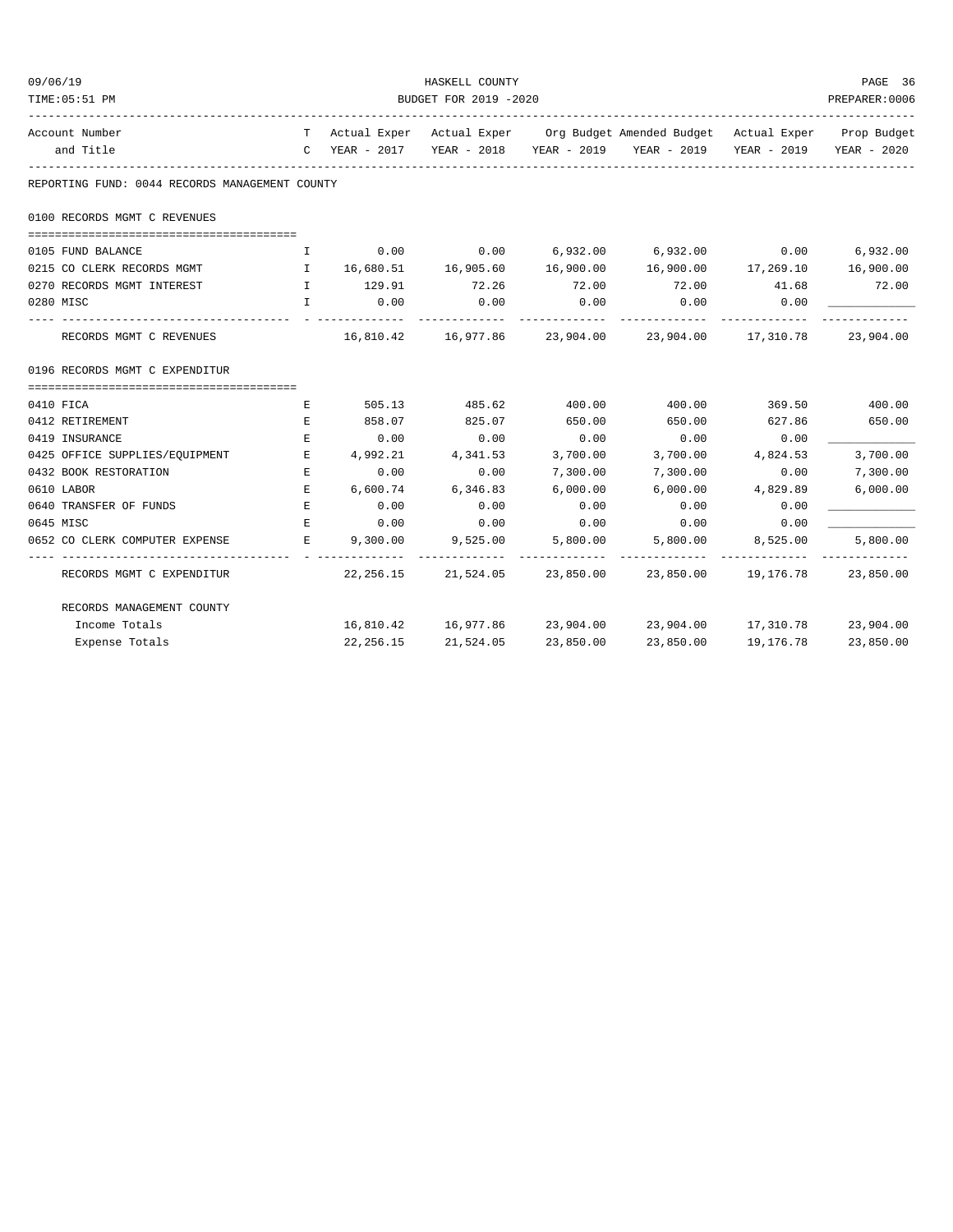| 09/06/19                                     | HASKELL COUNTY                                                                                                                                                                                                                                                                                   |          |             |           |                                                                                |                    |                                          |  |
|----------------------------------------------|--------------------------------------------------------------------------------------------------------------------------------------------------------------------------------------------------------------------------------------------------------------------------------------------------|----------|-------------|-----------|--------------------------------------------------------------------------------|--------------------|------------------------------------------|--|
| TIME: 05:51 PM                               | BUDGET FOR 2019 -2020                                                                                                                                                                                                                                                                            |          |             |           |                                                                                |                    |                                          |  |
| Account Number                               |                                                                                                                                                                                                                                                                                                  |          |             |           | T Actual Exper Actual Exper Org Budget Amended Budget Actual Exper Prop Budget |                    |                                          |  |
| and Title                                    |                                                                                                                                                                                                                                                                                                  |          |             |           | C YEAR - 2017 YEAR - 2018 YEAR - 2019 YEAR - 2019 YEAR - 2019 YEAR - 2020      |                    |                                          |  |
| REPORTING FUND: 0045 MANAGEMENT PRESERVATION |                                                                                                                                                                                                                                                                                                  |          |             |           |                                                                                |                    |                                          |  |
| 0100 MGMT PRESERVATION REVENUE               |                                                                                                                                                                                                                                                                                                  |          |             |           |                                                                                |                    |                                          |  |
| 0105 FUND BALANCE                            | $\mathbf{I}$ and $\mathbf{I}$ and $\mathbf{I}$ and $\mathbf{I}$ and $\mathbf{I}$ and $\mathbf{I}$ and $\mathbf{I}$ and $\mathbf{I}$ and $\mathbf{I}$ and $\mathbf{I}$ and $\mathbf{I}$ and $\mathbf{I}$ and $\mathbf{I}$ and $\mathbf{I}$ and $\mathbf{I}$ and $\mathbf{I}$ and $\mathbf{I}$ and |          | $0.00$ 0.00 |           | 21,674.00 21,674.00 0.00                                                       |                    | 21,674.00                                |  |
| 0215 CO CLK MGMT PERSERVATION I              |                                                                                                                                                                                                                                                                                                  | 652.66   | 491.26      | 490.00    | 490.00                                                                         | 540.94             | 490.00                                   |  |
| 0220 DST CLK MGMT PERSERVATION               | $\mathbb{I}$ and $\mathbb{I}$ and $\mathbb{I}$ and $\mathbb{I}$ and $\mathbb{I}$ and $\mathbb{I}$ and $\mathbb{I}$ and $\mathbb{I}$ and $\mathbb{I}$ and $\mathbb{I}$ and $\mathbb{I}$ and $\mathbb{I}$ and $\mathbb{I}$ and $\mathbb{I}$ and $\mathbb{I}$ and $\mathbb{I}$ and $\mathbb{I}$ and | 650.58   | 664.96      | 665.00    | 665.00                                                                         | 568.01             | 665.00                                   |  |
| 0270 MGMT PRESERV. INTEREST                  |                                                                                                                                                                                                                                                                                                  | I 171.40 | 157.94      | 157.00    | 157.00                                                                         | 161.50             | 157.00                                   |  |
| 0280 MISC                                    | T                                                                                                                                                                                                                                                                                                | 0.00     | 0.00        | 0.00      | 0.00                                                                           | 0.00               |                                          |  |
| MGMT PRESERVATION REVENUE                    |                                                                                                                                                                                                                                                                                                  |          |             |           | $1,474.64$ $1,314.16$ $22,986.00$ $22,986.00$ $1,270.45$ $22,986.00$           |                    |                                          |  |
| 0198 MGMT PRESERV EXPENDITURES               |                                                                                                                                                                                                                                                                                                  |          |             |           |                                                                                |                    |                                          |  |
| 0410 FICA                                    | E                                                                                                                                                                                                                                                                                                | 0.00     | 0.00        | 0.00      | 0.00                                                                           | 0.00               |                                          |  |
| 0610 LABOR                                   | E                                                                                                                                                                                                                                                                                                | 0.00     | 0.00        | 0.00      | 0.00                                                                           | 0.00               |                                          |  |
| 0640 TRANSFER OF FUNDS                       | E                                                                                                                                                                                                                                                                                                | 0.00     | 0.00        | 0.00      | 0.00                                                                           | 0.00               |                                          |  |
| 0644 MICROFILMING & SUPPLIES                 | E                                                                                                                                                                                                                                                                                                | 0.00     | 0.00        |           | 6,095.00 6,095.00                                                              | 0.00               | 6,095.00                                 |  |
| 0645 MISC                                    | E.                                                                                                                                                                                                                                                                                               | 0.00     | 0.00        |           | 4,520.00 4,520.00                                                              |                    | $0.00$ 4,520.00                          |  |
| 0652 COMPUTER EXPENSE                        | E                                                                                                                                                                                                                                                                                                | 0.00     | 0.00        | 12,000.00 |                                                                                | 12,000.00 3,261.42 | 12,000.00                                |  |
| MGMT PRESERV EXPENDITURES                    |                                                                                                                                                                                                                                                                                                  | 0.00     | 0.00        |           | 22,615.00 22,615.00                                                            |                    | --------------<br>3, 261, 42 22, 615, 00 |  |
| MANAGEMENT PRESERVATION                      |                                                                                                                                                                                                                                                                                                  |          |             |           |                                                                                |                    |                                          |  |
| Income Totals                                |                                                                                                                                                                                                                                                                                                  |          |             |           | $1,474.64$ $1,314.16$ $22,986.00$ $22,986.00$ $1,270.45$ $22,986.00$           |                    |                                          |  |
| Expense Totals                               |                                                                                                                                                                                                                                                                                                  | 0.00     | 0.00        | 22,615.00 | 22,615.00                                                                      | 3,261.42           | 22,615.00                                |  |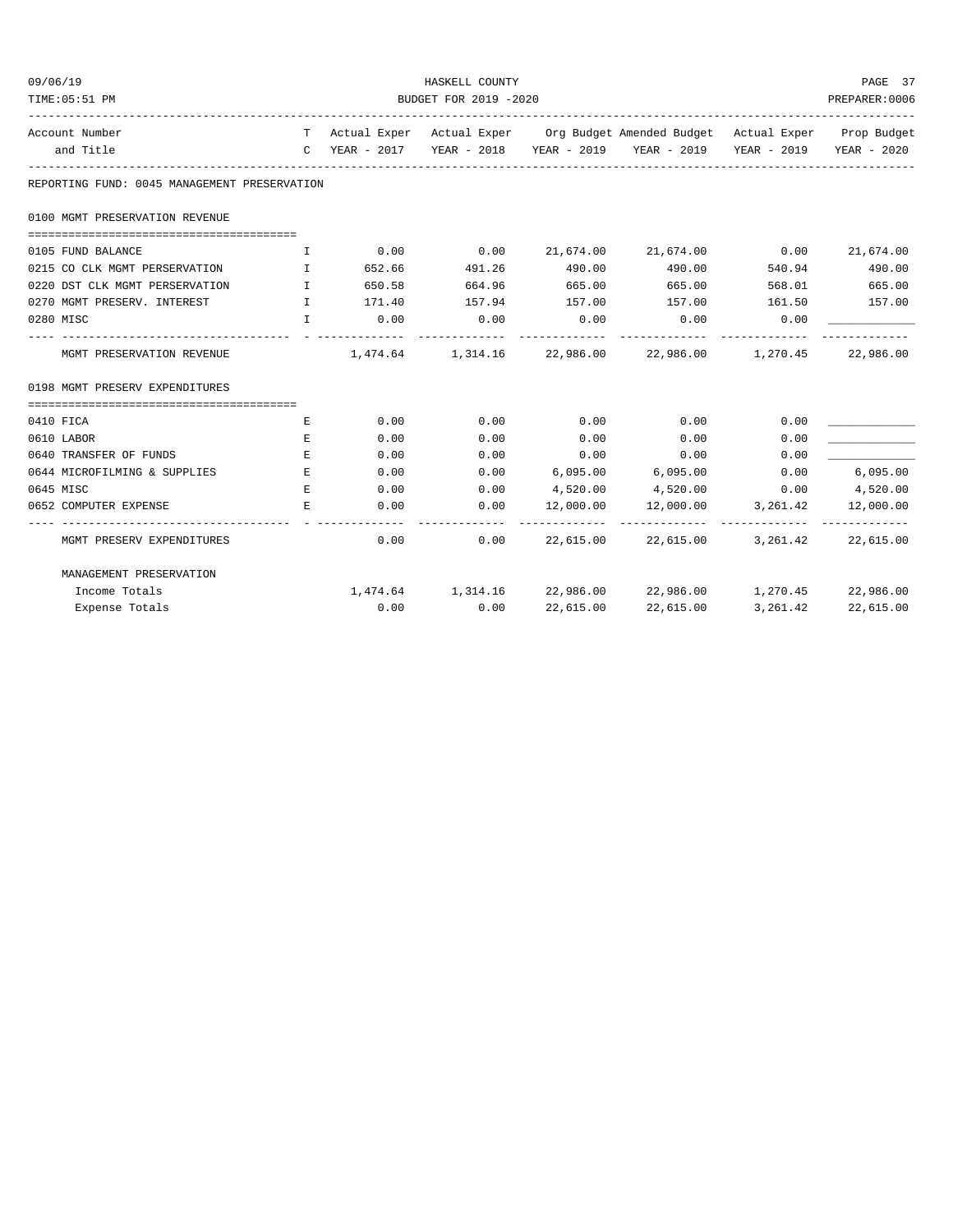| 09/06/19                                    |                               |                       | HASKELL COUNTY |          |                                                                                |       | PAGE 38                 |  |  |
|---------------------------------------------|-------------------------------|-----------------------|----------------|----------|--------------------------------------------------------------------------------|-------|-------------------------|--|--|
| TIME: 05:51 PM                              |                               | BUDGET FOR 2019 -2020 |                |          |                                                                                |       |                         |  |  |
| Account Number                              |                               |                       |                |          | T Actual Exper Actual Exper Org Budget Amended Budget Actual Exper Prop Budget |       |                         |  |  |
| and Title                                   |                               |                       |                |          | C YEAR - 2017 YEAR - 2018 YEAR - 2019 YEAR - 2019 YEAR - 2019 YEAR - 2020      |       |                         |  |  |
| REPORTING FUND: 0046 MOTOR VEH INV TAX ACCT |                               |                       |                |          |                                                                                |       |                         |  |  |
| 0100 MOTOR VEH INV TAX REVENUES             |                               |                       |                |          |                                                                                |       |                         |  |  |
| 0105 FUND BALANCE                           | I.                            | 0.00                  |                |          | $0.00$ $5,548.00$ $5,548.00$ $0.00$                                            |       | 5,548.00                |  |  |
| $0205$ TAX A/C                              | $\mathbf{I}$                  | 0.00                  | 0.00           | 0.00     | 0.00                                                                           | 0.00  |                         |  |  |
| 0270 MOTOR VEH INV INTEREST                 | and the contract of the Table | 49.09                 | 41.78          | 45.00    | 45.00                                                                          | 43.73 | 45.00                   |  |  |
| 0280 MISC                                   | $\mathbf{T}$                  | 0.00                  | 0.00           |          | 185.00 185.00 0.00                                                             |       | 185.00                  |  |  |
| MOTOR VEH INV TAX REVENUES                  |                               |                       | 49.09          |          | 41.78 5,778.00 5,778.00 43.73                                                  |       | 5,778.00                |  |  |
| 0203 MOTOR VEH INV TAX EXPENDITURES         |                               |                       |                |          |                                                                                |       |                         |  |  |
| 0410 FICA                                   | Е                             | 0.00                  | 0.00           | 345.00   | 345.00                                                                         | 0.00  | 345.00                  |  |  |
| 0412 RETIREMENT                             | Е                             | 0.00                  | 0.00           | 495.00   | 495.00                                                                         | 0.00  | 495.00                  |  |  |
| 0425 MVIT OFFICE SUPPLIES                   | E.                            | 0.00                  | 0.00           | 100.00   | 100.00                                                                         | 0.00  | 100.00                  |  |  |
| 0445 TRAVEL EXPENSE                         | E                             | 0.00                  | 0.00           | 100.00   | 100.00                                                                         | 0.00  | 100.00                  |  |  |
| 0610 LABOR                                  | E                             | 0.00                  | 0.00           |          | 4,250.00 4,250.00                                                              | 0.00  | 4,250.00                |  |  |
| 0645 MOTOR VEH. INV. TAX MISC               | $\mathbf{E}$                  | 0.00                  | 0.00           | 488.00   | 488.00<br>------------- --------------                                         | 0.00  | 488.00<br>------------- |  |  |
| MOTOR VEH INV TAX EXPENDITURES              |                               | 0.00                  |                |          | $0.00$ $5.778.00$ $5.778.00$                                                   | 0.00  | 5,778.00                |  |  |
| MOTOR VEH INV TAX ACCT                      |                               |                       |                |          |                                                                                |       |                         |  |  |
| Income Totals                               |                               |                       |                |          | $49.09$ $41.78$ $5,778.00$ $5,778.00$ $43.73$                                  |       | 5,778.00                |  |  |
| Expense Totals                              |                               | 0.00                  | 0.00           | 5,778.00 | 5,778.00                                                                       | 0.00  | 5,778.00                |  |  |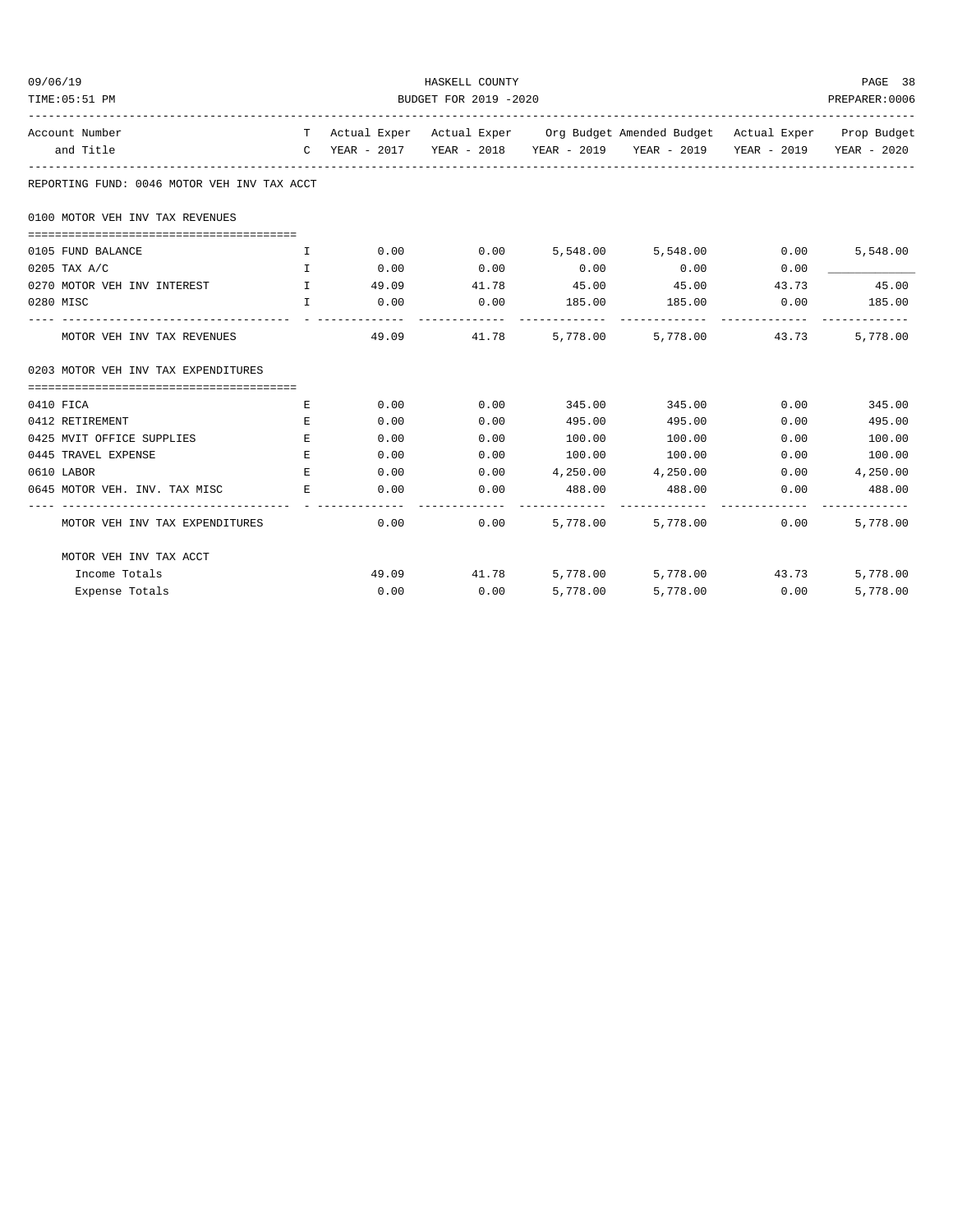| 09/06/19                                                                          |                                       |  | HASKELL COUNTY              |           |                                                                                          |                     | PAGE 39   |  |  |
|-----------------------------------------------------------------------------------|---------------------------------------|--|-----------------------------|-----------|------------------------------------------------------------------------------------------|---------------------|-----------|--|--|
| TIME: 05:51 PM                                                                    | BUDGET FOR 2019 -2020                 |  |                             |           |                                                                                          |                     |           |  |  |
| Account Number                                                                    |                                       |  |                             |           | T Actual Exper Actual Exper Org Budget Amended Budget Actual Exper Prop Budget           |                     |           |  |  |
| and Title                                                                         |                                       |  |                             |           | C YEAR - 2017    YEAR - 2018    YEAR - 2019    YEAR - 2019    YEAR - 2019    YEAR - 2020 |                     |           |  |  |
| REPORTING FUND: 0052 PERMANENT SCHOOL FUND                                        |                                       |  |                             |           |                                                                                          |                     |           |  |  |
| 0100 PERM SCHOOL FUND REVENUES                                                    |                                       |  |                             |           |                                                                                          |                     |           |  |  |
| 0105 FUND BALANCE                                                                 |                                       |  |                             |           |                                                                                          |                     |           |  |  |
| $I$ 9,637.59 12,650.32 18,500.00 18,500.00 8,511.69 18,500.00<br>0250 OIL REVENUE |                                       |  |                             |           |                                                                                          |                     |           |  |  |
| 0270 PERM SCHOOL INTEREST                                                         |                                       |  |                             |           | $1$ 53.84 76.77 285.00 285.00 67.94 285.00                                               |                     |           |  |  |
| 0280 MISC                                                                         | <b>The Community of The Theory II</b> |  | $0.00$ $0.00$ $0.00$ $0.00$ |           | $0.00$ 0.00                                                                              |                     |           |  |  |
| PERM SCHOOL FUND REVENUES                                                         |                                       |  |                             |           | 9,691.43 12,727.09 18,785.00 18,785.00 8,579.63 18,785.00                                |                     |           |  |  |
| 0215 PERM SCHOOL EXPENDITURES                                                     |                                       |  |                             |           |                                                                                          |                     |           |  |  |
|                                                                                   |                                       |  |                             |           |                                                                                          |                     |           |  |  |
| 0640 TRANSFER OF FUNDS                                                            |                                       |  |                             |           | $E$ 0.00 0.00 0.00 0.00 0.00 0.00                                                        |                     |           |  |  |
| 0646 ANNUAL DISBURSEMENT                                                          |                                       |  |                             |           | E 7,763.69 9,691.43 18,785.00 18,785.00 12,727.09 18,785.00                              |                     |           |  |  |
| PERM SCHOOL EXPENDITURES                                                          |                                       |  |                             |           | 7,763.69 9,691.43 18,785.00 18,785.00 12,727.09 18,785.00                                |                     |           |  |  |
| PERMANENT SCHOOL FUND                                                             |                                       |  |                             |           |                                                                                          |                     |           |  |  |
| Income Totals                                                                     |                                       |  |                             |           | 9,691.43 12,727.09 18,785.00 18,785.00 8,579.63 18,785.00                                |                     |           |  |  |
| Expense Totals                                                                    |                                       |  | 7,763.69 9,691.43           | 18,785.00 |                                                                                          | 18,785.00 12,727.09 | 18,785.00 |  |  |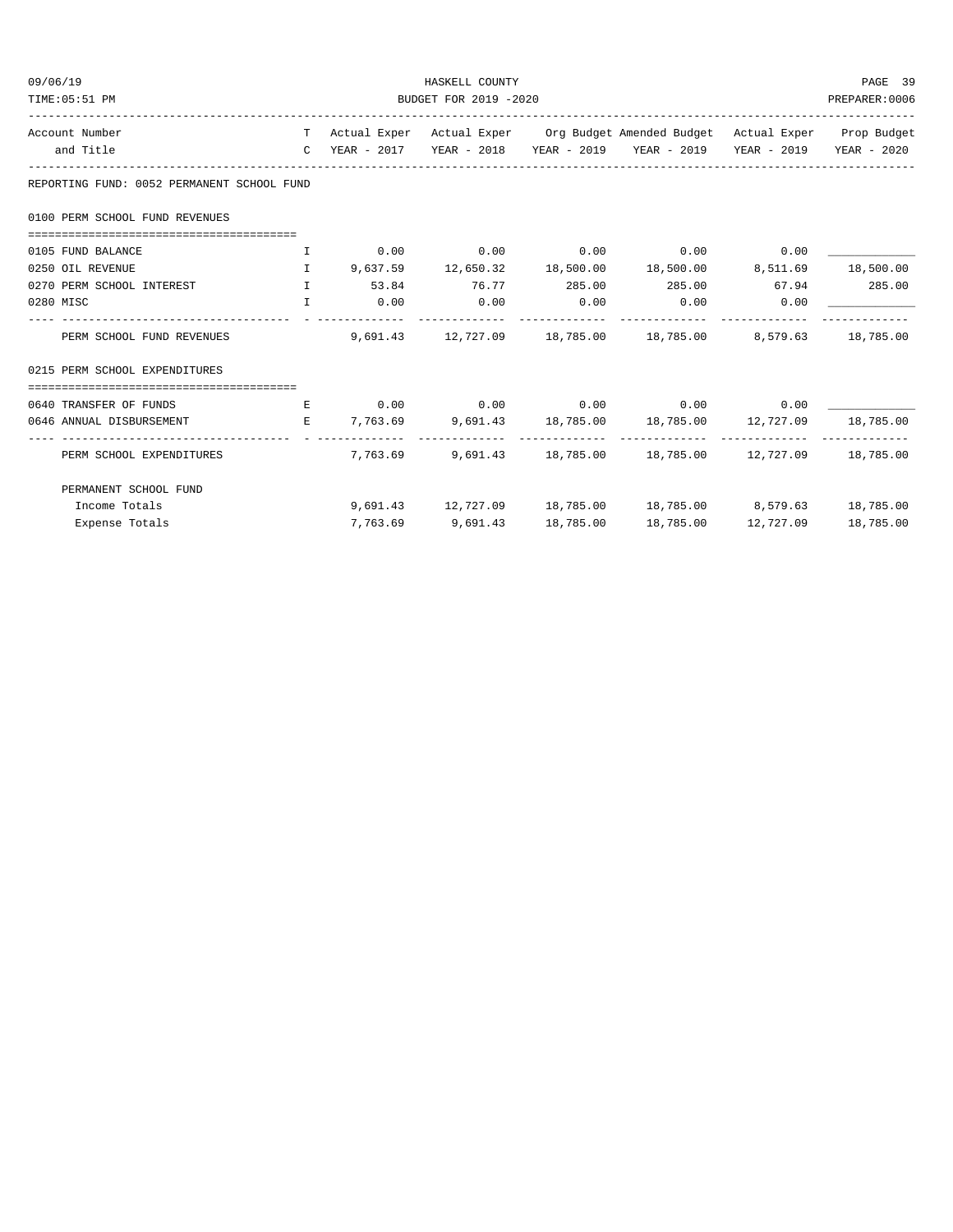| 09/06/19                                    |                       |              | HASKELL COUNTY |             |                           |              | PAGE 40     |  |  |
|---------------------------------------------|-----------------------|--------------|----------------|-------------|---------------------------|--------------|-------------|--|--|
| TIME: 05:51 PM                              | BUDGET FOR 2019 -2020 |              |                |             |                           |              |             |  |  |
| Account Number                              | T                     | Actual Exper | Actual Exper   |             | Org Budget Amended Budget | Actual Exper | Prop Budget |  |  |
| and Title                                   | C                     | YEAR - 2017  | YEAR - 2018    | YEAR - 2019 | YEAR - 2019               | YEAR - 2019  | YEAR - 2020 |  |  |
| REPORTING FUND: 0053 COUNTY LIBRARY SPECIAL |                       |              |                |             |                           |              |             |  |  |
| 0100 CO LIB SPEC REVENUES                   |                       |              |                |             |                           |              |             |  |  |
| 0105 FUND BALANCE                           | I.                    | 0.00         | 0.00           | 4,000.00    | 4,000.00                  | 0.00         | 4,000.00    |  |  |
| 0201 BOOK SALES                             | I                     | 0.00         | 40.00          | 0.00        | 0.00                      | 0.00         |             |  |  |
| 0202 BOOK FINES                             | $\mathbb{T}$          | 395.70       | 351.50         | 300.00      | 300.00                    | 247.25       | 300.00      |  |  |
| 0203 DONATIONS                              | $\mathbf I$           | 590.00       | 160.00         | 125.00      | 125.00                    | 1,270.00     | 125.00      |  |  |
| 0204 POSTAGE RECOVERY                       | $\mathbf I$           | 35.82        | 48.77          | 48.00       | 48.00                     | 34.25        | 48.00       |  |  |
| 0206 GRANT FUNDING                          | I                     | 0.00         | 0.00           | 0.00        | 0.00                      | 0.00         |             |  |  |
| 0236 ST GRANT FUNDING                       | $\mathbf I$           | 0.00         | 0.00           | 0.00        | 0.00                      | 0.00         |             |  |  |
| 0270 CO LIBRARY INTEREST                    | $\mathbf{I}$          | 25.63        | 27.70          | 27.00       | 27.00                     | 33.85        | 27.00       |  |  |
| 0275 READING PROGRAM                        | I.                    | 0.00         | 0.00           | 0.00        | 0.00                      | 0.00         |             |  |  |
| 0280 MISC                                   | I.                    | 0.00         | 0.00           | 0.00        | 0.00                      | 0.00         |             |  |  |
| CO LIB SPEC REVENUES                        |                       | 1,047.15     | 627.97         | 4,500.00    | 4,500.00                  | 1,585.35     | 4,500.00    |  |  |
| 0217 CO LIB SPEC EXPENDITURES               |                       |              |                |             |                           |              |             |  |  |
| 0403 SALARY ASSISTANT                       | Е                     | 0.00         | 0.00           | 250.00      | 250.00                    | 0.00         | 250.00      |  |  |
| 0410 FICA                                   | Е                     | 0.00         | 0.00           | 25.00       | 25.00                     | 0.00         | 25.00       |  |  |
| 0412 RETIREMENT                             | E                     | 0.00         | 0.00           | 0.00        | 0.00                      | 0.00         |             |  |  |
| 0425 CO LIB. OFFICE SUPPLIES                | E                     | 0.00         | 0.00           | 100.00      | 100.00                    | 0.00         | 100.00      |  |  |
| 0433 GRANT EXPENDITURES                     | Е                     | 0.00         | 0.00           | 0.00        | 0.00                      | 0.00         |             |  |  |
| 0436 ROTARY CLUB GRANT                      | E                     | 0.00         | 0.00           | 0.00        | 0.00                      | 0.00         |             |  |  |
| 0445 TRAVEL EXPENSE                         | Е                     | 0.00         | 0.00           | 0.00        | 0.00                      | 0.00         |             |  |  |
| 0455 BOOKS                                  | Е                     | 0.00         | 0.00           | 540.00      | 540.00                    | 0.00         | 540.00      |  |  |
| 0456 AUDIO CASSETTES                        | Ε                     | 0.00         | 0.00           | 50.00       | 50.00                     | 0.00         | 50.00       |  |  |
| 0457 SUBSCRIPTIONS                          | E                     | 26.00        | 29.00          | 200.00      | 200.00                    | 30.00        | 200.00      |  |  |
| 0500 OFFICE FURNITURE & EQUIPMENT           | Ε                     | 0.00         | 0.00           | 100.00      | 100.00                    | 1,189.00     | 100.00      |  |  |
| 0640 TRANSFER OF FUNDS                      | Е                     | 0.00         | 0.00           | 0.00        | 0.00                      | 0.00         |             |  |  |
| 0642 SUMMER READING PROGRAM                 | Е                     | 0.00         | 0.00           | 25.00       | 25.00                     | 0.00         | 25.00       |  |  |
| 0645 MISC                                   | E                     | 0.00         | 0.00           | 770.00      | 770.00                    | 0.00         | 770.00      |  |  |
| 0652 CO LIBRARY COMP EXP                    | E.                    | 0.00         | 0.00           | 1,837.00    | 1,837.00                  | 0.00         | 1,837.00    |  |  |
| CO LIB SPEC EXPENDITURES                    |                       | 26.00        | 29.00          | 3,897.00    | 3,897.00                  | 1,219.00     | 3,897.00    |  |  |
| COUNTY LIBRARY SPECIAL                      |                       |              |                |             |                           |              |             |  |  |
| Income Totals                               |                       | 1,047.15     | 627.97         | 4,500.00    | 4,500.00                  | 1,585.35     | 4,500.00    |  |  |
| Expense Totals                              |                       | 26.00        | 29.00          | 3,897.00    | 3,897.00                  | 1,219.00     | 3,897.00    |  |  |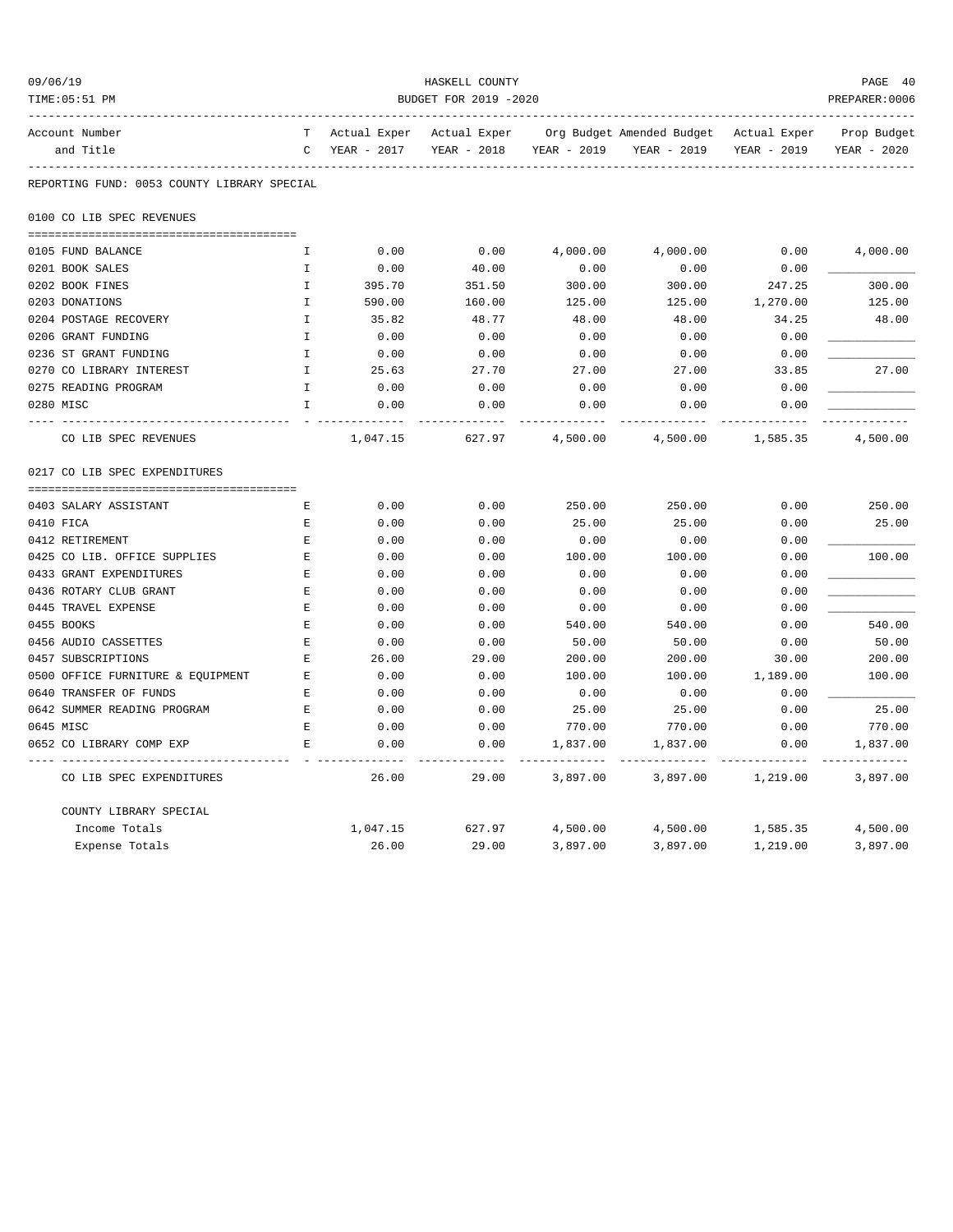| 09/06/19                            |                       |              | HASKELL COUNTY |                     |                                          |                    | PAGE 41             |  |
|-------------------------------------|-----------------------|--------------|----------------|---------------------|------------------------------------------|--------------------|---------------------|--|
| TIME: 05:51 PM                      | BUDGET FOR 2019 -2020 |              |                |                     |                                          |                    |                     |  |
| Account Number                      | T                     | Actual Exper | Actual Exper   |                     | Org Budget Amended Budget - Actual Exper |                    | Prop Budget         |  |
| and Title                           | $\mathbb{C}$          | YEAR - 2017  | YEAR - 2018    | YEAR - 2019         | YEAR - 2019                              | YEAR - 2019        | YEAR - 2020         |  |
| REPORTING FUND: 0054 ECC NUTRITION  |                       |              |                |                     |                                          |                    |                     |  |
| 0100 ECC NUTRITION REVENUES         |                       |              |                |                     |                                          |                    |                     |  |
|                                     |                       |              |                |                     |                                          |                    |                     |  |
| 0105 FUND BALANCE                   | I.                    | 0.00         | 0.00           | 13,593.00           | 13,593.00                                | 0.00               | 13,593.00           |  |
| 0140 TRANSPORTATION                 | Ι.                    | 0.00         | 0.00           | 0.00                | 0.00                                     | 0.00               |                     |  |
| 0141 WEST CENTRAL COUN/GOVER        | $\mathbf{I}$          | 36,975.55    | 31,678.40      | 50,000.00           | 50,000.00                                | 39,661.83          | 50,000.00           |  |
| 0142 ECC CENTER DONATIONS           | $\mathbf{I}$          | 24,402.62    | 22,699.00      | 14,000.00           | 14,000.00                                | 21,785.64          | 14,000.00           |  |
| 0143 DELIVERY DONATIONS             | Ι.                    | 800.00       | 34.00          | 1,100.00            | 1,100.00                                 | 0.00               | 1,100.00            |  |
| 0144 USDA CASH                      | I.<br>$\mathbf{I}$    | 0.00         | 0.00           | 0.00                | 0.00                                     | 0.00               |                     |  |
| 0206 GRANT FUNDING                  |                       | 1,532.43     | 0.00           | 0.00                | 1,517.02                                 | 1,517.02<br>120.29 | 1,517.02<br>200.00  |  |
| 0270 NUTRITION INTEREST             | Ι.<br>I.              | 146.93       | 115.33         | 200.00              | 200.00                                   |                    |                     |  |
| 0280 MISC<br>0380 TRANSFER OF FUNDS | $\mathbf{I}$          | 0.00<br>0.00 | 0.00<br>0.00   | 200.00<br>28,475.00 | 200.00<br>28,475.00                      | 0.00<br>0.00       | 200.00<br>28,475.00 |  |
|                                     |                       |              |                | -----------         | . <u>.</u> .                             | ----------         | -----------         |  |
| ECC NUTRITION REVENUES              |                       | 63,857.53    | 54,526.73      | 107,568.00          | 109,085.02                               | 63,084.78          | 109,085.02          |  |
| 0219 ECC NUTRITION EXPENDITURE      |                       |              |                |                     |                                          |                    |                     |  |
| 0401 SALARY DIRECTOR                | Е                     | 0.00         | 0.00           | 0.00                | 0.00                                     | 0.00               |                     |  |
| 0402 SALARY SECRETARY               | Е                     | 1,840.75     | 2,442.00       | 6,807.00            | 6,807.00                                 | 2,021.26           | 6,807.00            |  |
| 0403 SALARY ASSISTANTS              | Е                     | 27,258.71    | 24,397.28      | 32,000.00           | 32,000.00                                | 23,371.19          | 32,000.00           |  |
| 0405 SALARY DRIVER                  | Е                     | 2,158.00     | 2,037.75       | 2,200.00            | 2,200.00                                 | 924.00             | 2,200.00            |  |
| 0409 SALARY STEP INCREASE           | Е                     | 0.00         | 0.00           | 0.00                | 0.00                                     | 0.00               |                     |  |
| 0410 FICA                           | Е                     | 2,391.24     | 2,209.13       | 2,750.00            | 2,750.00                                 | 2,013.31           | 2,750.00            |  |
| 0412 RETIREMENT                     | Е                     | 2,526.13     | 3,592.44       | 3,928.00            | 3,928.00                                 | 2,242.78           | 3,928.00            |  |
| 0413 WORKERS COMP                   | Ε                     | 0.00         | 0.00           | 0.00                | 0.00                                     | 0.00               |                     |  |
| 0419 INSURANCE                      | E                     | 0.00         | 0.00           | 0.00                | 0.00                                     | 0.00               |                     |  |
| 0424 POSTAGE                        | Е                     | 143.00       | 149.00         | 150.00              | 150.00                                   | 50.00              | 150.00              |  |
| 0425 ECC OFFICE SUPPLIES            | E                     | 689.68       | 663.61         | 425.00              | 425.00                                   | 128.03             | 425.00              |  |
| 0426 CONSUMABLE SUPPLIES            | Е                     | 2,643.39     | 3,186.98       | 3,500.00            | 3,500.00                                 | 2,668.67           | 3,500.00            |  |
| 0433 GRANT EXPENSE                  | E                     | 9.99         | 0.00           | 0.00                | 1,517.02                                 | 1,221.99           | 1,517.02            |  |
| 0440 ECC TELEPHONE                  | Е                     | 1,613.31     | 601.33         | 1,400.00            | 1,400.00                                 | 605.69             | 1,400.00            |  |
| 0445 ECC TRAVEL EXPENSE             | Е                     | 197.46       | 344.92         | 600.00              | 600.00                                   | 138.88             | 600.00              |  |
| 0472 ECC FOOD EXPENSE               | E                     | 19,485.12    | 17,920.62      | 22,693.00           | 22,693.00                                | 15,964.04          | 22,693.00           |  |
| 0480 ECC REPAIRS & REPLACEMENT      | Ε                     | 0.00         | 0.00           | 250.00              | 250.00                                   | 0.00               | 250.00              |  |
| 0481 ECC FUEL (VAN)                 | E                     | 371.45       | 393.30         | 1,000.00            | 1,000.00                                 | 156.68             | 1,000.00            |  |
| 0482 TIRES & TUBES                  | Ε                     | 0.00         | 0.00           | 840.00              | 840.00                                   | 0.00               | 840.00              |  |
| 0483 UPKEEP & MAINT (VAN)           | E                     | 23.99        | 15.00          | 250.00              | 250.00                                   | 14.97              | 250.00              |  |
| 0495 ECC UTILITIES                  | E                     | 0.00         | 0.00           | 0.00                | 0.00                                     | 0.00               |                     |  |
| 0640 TRANSFER OF FUNDS              | E                     | 0.00         | 0.00           | 0.00                | 0.00                                     | 0.00               |                     |  |
| 0645 ECC MISC EXPENSE               | Ε                     | 6.57         | 0.00           | 10.00               | 10.00                                    | 0.00               | 10.00               |  |
| 0650 ECC BONDS                      | Ε                     | 50.00        | 50.00          | 50.00               | 50.00                                    | 50.00              | 50.00               |  |
| 0655 FEES                           | E                     | 25.00        | 25.00          | 25.00               | 25.00                                    | 0.00               | 25.00               |  |
| ECC NUTRITION EXPENDITURE           |                       | 61,433.79    | 58,028.36      | 78,878.00           | 80,395.02                                | 51,571.49          | 80,395.02           |  |
| ECC NUTRITION                       |                       |              |                |                     |                                          |                    |                     |  |
| Income Totals                       |                       | 63,857.53    | 54, 526. 73    | 107,568.00          | 109,085.02                               | 63,084.78          | 109,085.02          |  |
| Expense Totals                      |                       | 61, 433.79   | 58,028.36      | 78,878.00           | 80,395.02                                | 51,571.49          | 80,395.02           |  |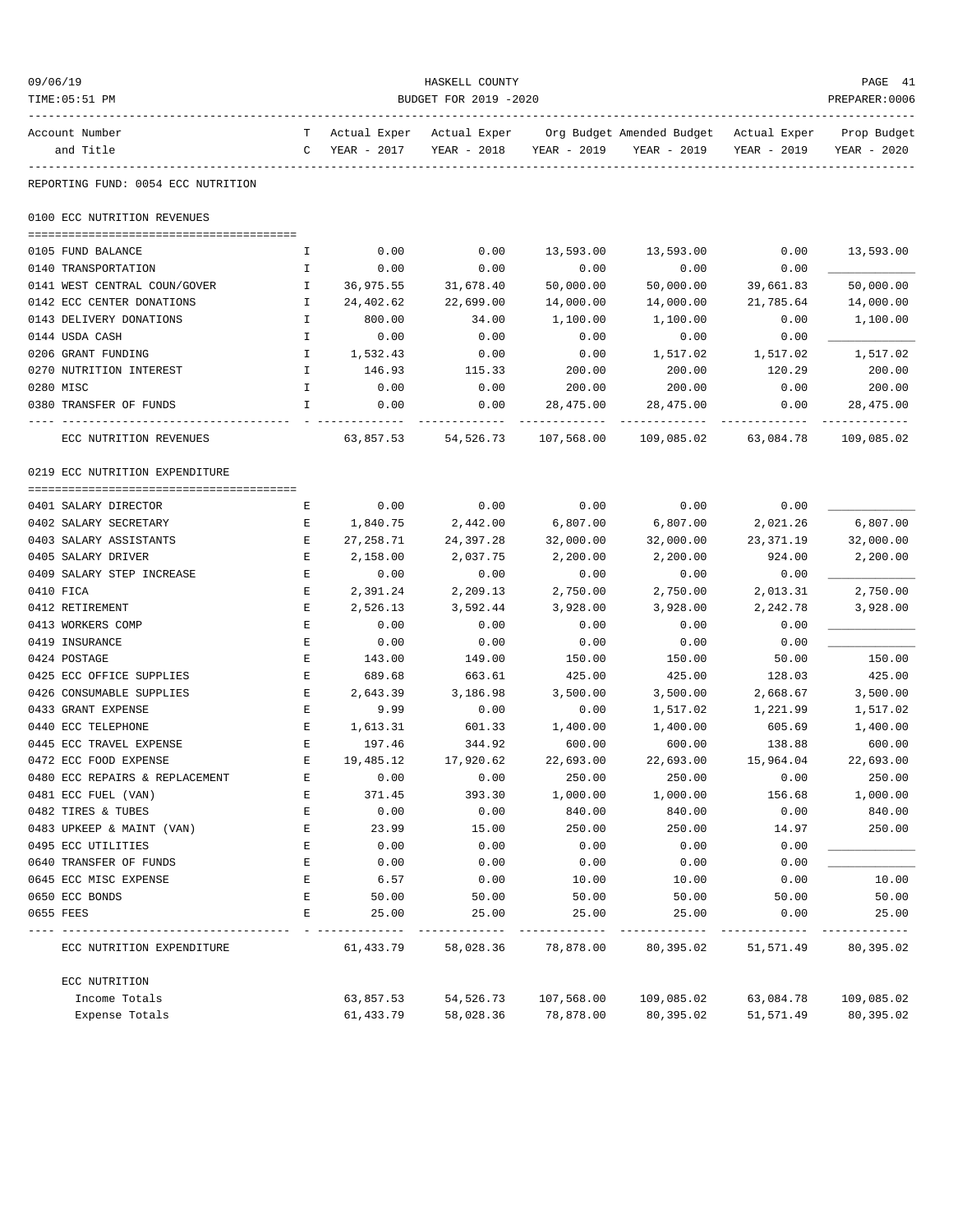| 09/06/19                               | HASKELL COUNTY        |                   |                   |           |                                                                                |                   |                         |  |  |
|----------------------------------------|-----------------------|-------------------|-------------------|-----------|--------------------------------------------------------------------------------|-------------------|-------------------------|--|--|
| TIME: 05:51 PM                         | BUDGET FOR 2019 -2020 |                   |                   |           |                                                                                |                   |                         |  |  |
| Account Number                         |                       |                   |                   |           | T Actual Exper Actual Exper Org Budget Amended Budget Actual Exper Prop Budget |                   |                         |  |  |
| and Title                              |                       |                   |                   |           | C YEAR - 2017 YEAR - 2018 YEAR - 2019 YEAR - 2019                              |                   | YEAR - 2019 YEAR - 2020 |  |  |
| REPORTING FUND: 0055 ECC BUILDING FUND |                       |                   |                   |           |                                                                                |                   |                         |  |  |
| 0100 ECC BUILDING REVENUES             |                       |                   |                   |           |                                                                                |                   |                         |  |  |
| 0105 FUND BALANCE                      | $\mathbf{I}$          | 0.00              | 0.00              |           | 25,539.00 25,539.00 0.00 25,539.00                                             |                   |                         |  |  |
| 0203 DONATIONS                         | $\mathbf{I}$          |                   | 4,002.00 4,652.00 | 2,200.00  | 2,200.00                                                                       | 2,138.81 2,200.00 |                         |  |  |
| 0204 FUND RAISER                       | Ι.                    | 1,510.00          | 2,525.00          | 3,200.00  | 3,200.00                                                                       | 2,338.00          | 3,200.00                |  |  |
| 0206 GRANT FUNDING                     | $\mathbf{T}$          |                   | 256.78            | 0.00      | 0.00                                                                           | 0.00              |                         |  |  |
| 0270 BLDG FUND INTEREST                | $\mathbf{I}$          | 235.29 196.51     |                   | 220.00    | 220.00                                                                         | 207.41            | 220.00                  |  |  |
| 0280 MISC                              | $\mathbf{T}$          | 0.00              | 0.00              | 0.00      | 0.00                                                                           | 0.00              |                         |  |  |
| ECC BUILDING REVENUES                  |                       |                   |                   |           | 5,747.29 7,630.29 31,159.00 31,159.00 4,684.22 31,159.00                       |                   |                         |  |  |
| 0221 ECC BLDG EXPENDITURES             |                       |                   |                   |           |                                                                                |                   |                         |  |  |
| 0433 GRANT EXPENSE                     | Е                     |                   | 0.00              | 0.00      | 0.00                                                                           | 0.00              |                         |  |  |
| 0480 REPAIRS & REPLACEMENTS            | E                     | 7,491.47 4,216.17 |                   | 3,500.00  | 3,500.00                                                                       | 0.00              | 3,500.00                |  |  |
| 0585 SUPPLIES                          | E                     | 0.00              | 0.00              | 50.00     | 50.00                                                                          | 0.00              | 50.00                   |  |  |
| 0630 KITCHEN EQUIPMENT                 | $\mathbf{E}$          | 0.00              | 0.00              | 0.00      | 0.00                                                                           | 0.00              |                         |  |  |
| 0640 TRANSFER OF FUNDS                 | $\mathbf{E}$          | 0.00              | 0.00              |           | 25, 114.00 25, 114.00                                                          | 0.00              | 25, 114.00              |  |  |
| 0645 MISC                              | Е                     | 1,909.11          | 3,202.76          | 2,495.00  | 2,495.00 3,256.84                                                              |                   | 2,495.00                |  |  |
| ECC BLDG EXPENDITURES                  |                       |                   |                   |           | 9,400.58 7,418.93 31,159.00 31,159.00 3,256.84 31,159.00                       |                   | ______________          |  |  |
| ECC BUILDING FUND                      |                       |                   |                   |           |                                                                                |                   |                         |  |  |
| Income Totals                          |                       |                   |                   |           | 5,747.29 7,630.29 31,159.00 31,159.00 4,684.22 31,159.00                       |                   |                         |  |  |
| Expense Totals                         |                       | 9,400.58          | 7,418.93          | 31,159.00 | 31,159.00                                                                      |                   | 3, 256.84 31, 159.00    |  |  |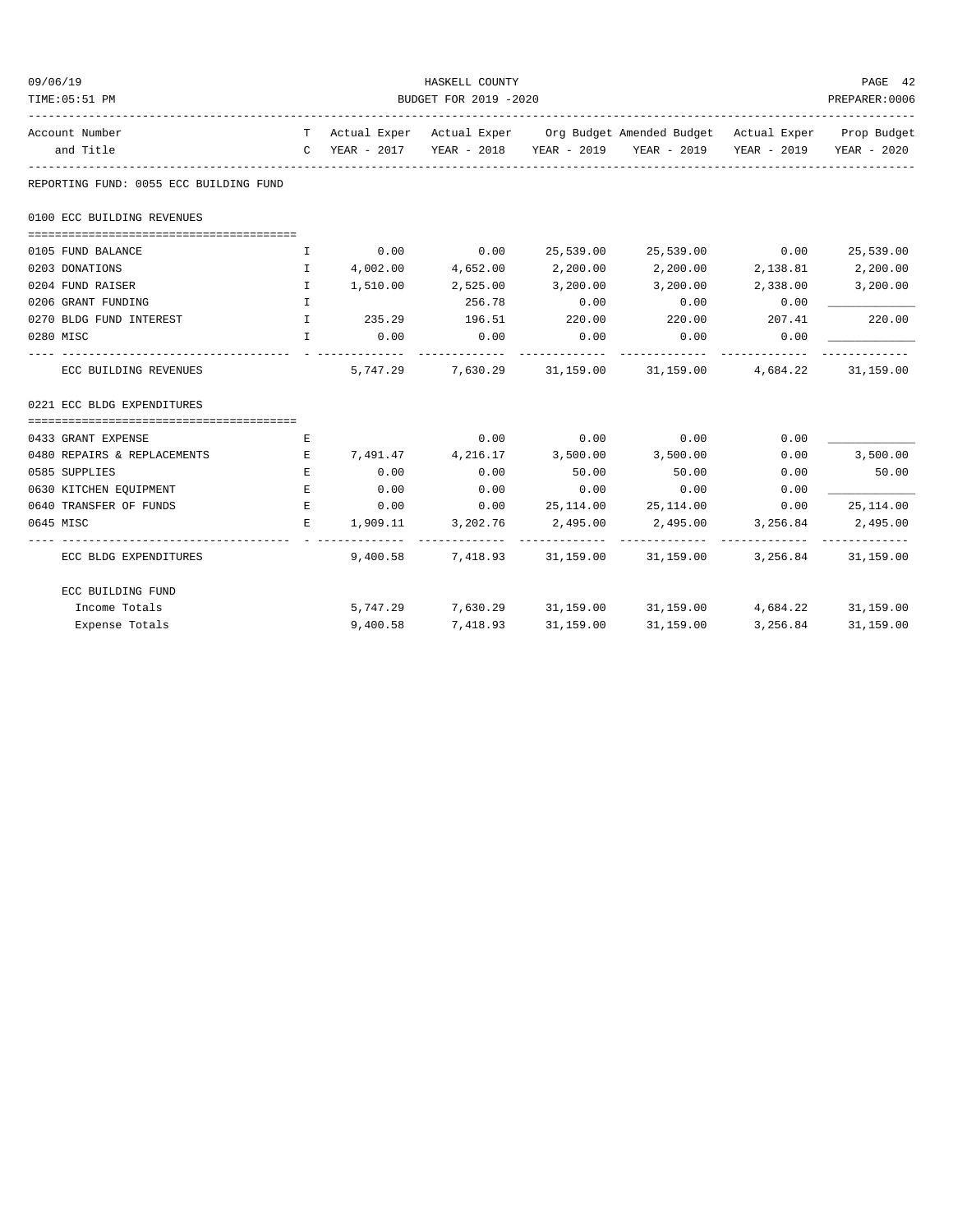| 09/06/19                                                  |                       |              | HASKELL COUNTY |             |                                                                                |          | PAGE 43                 |  |  |
|-----------------------------------------------------------|-----------------------|--------------|----------------|-------------|--------------------------------------------------------------------------------|----------|-------------------------|--|--|
| TIME: 05:51 PM                                            | BUDGET FOR 2019 -2020 |              |                |             |                                                                                |          |                         |  |  |
| Account Number                                            |                       |              |                |             | T Actual Exper Actual Exper Org Budget Amended Budget Actual Exper Prop Budget |          |                         |  |  |
| and Title                                                 |                       |              |                |             | C YEAR - 2017 YEAR - 2018 YEAR - 2019 YEAR - 2019                              |          | YEAR - 2019 YEAR - 2020 |  |  |
| REPORTING FUND: 0058 SEIZURE FUND                         |                       |              |                |             |                                                                                |          |                         |  |  |
| 0100 SEIZURE FUND REVENUES                                |                       |              |                |             |                                                                                |          |                         |  |  |
| 0105 FUND BALANCE                                         | $\mathbf I$           | 0.00         | 0.00           | 16,000.00   | 16,000.00                                                                      | 0.00     | 16,000.00               |  |  |
| 0212 DIST ATTY SEIZURE FUNDS                              | $\mathbf{I}$          | 0.00         | 15.94          | 0.00        | 0.00                                                                           | 0.00     |                         |  |  |
| 0220 DISTRICT CLERK                                       | $\mathbf{I}$          | 0.00         | 0.00           | 0.00        | 0.00                                                                           | 0.00     |                         |  |  |
| 0270 SEIZURE FUND INTEREST                                | $\mathbf{I}$          | 325.54       | 168.52         | 150.00      | 150.00                                                                         | 97.36    | 150.00                  |  |  |
| 0280 MISC                                                 | $\mathbf{I}$          | 0.00         | 0.00           | 0.00        | 0.00                                                                           | 0.00     |                         |  |  |
| 0690 INSURANCE PROCEEDS                                   | $\mathbf{I}$          | 0.00         | 0.00           | 0.00        | 0.00                                                                           | 0.00     |                         |  |  |
| --------------------------------<br>SEIZURE FUND REVENUES |                       |              |                | ----------- | -------------<br>325.54 184.46 16,150.00 16,150.00                             | 97.36    | 16,150.00               |  |  |
| 0230 SEIZURE FUND EXPENDITURES                            |                       |              |                |             |                                                                                |          |                         |  |  |
| 0410 FICA                                                 | Е                     | 14.06        | 10.26          | 30.00       | 30.00                                                                          | 0.00     | 30.00                   |  |  |
| 0412 RETIREMENT                                           | E                     | 23.89        | 17.43          | 0.00        | 0.00                                                                           | 0.00     |                         |  |  |
| 0445 TRAINING/TRAVEL EXP                                  | E                     | 0.00         | 72.50          | 2,000.00    | 2,000.00                                                                       | 101.08   | 2,000.00                |  |  |
| 0585 K-9 SUPPLIES                                         | E                     | 469.10       | 0.00           | 0.00        | 0.00                                                                           | 0.00     |                         |  |  |
| 0630 EQUIPMENT                                            | E.                    | 6,795.73     | 10,672.60      | 10,500.00   | 10,500.00                                                                      | 5,440.12 | 10,500.00               |  |  |
| 0631 EQUIPMENT EXP                                        | Е                     | 11,310.99    | 1,050.00       | 0.00        | 0.00                                                                           | 0.00     |                         |  |  |
| 0640 TRANSFER OF FUNDS                                    | E                     | 0.00         | 0.00           | 0.00        | 0.00                                                                           | 0.00     |                         |  |  |
| 0645 MISC                                                 | $\mathbf{E}$          | 881.71       | 1,253.47       |             | 2,000.00 2,000.00                                                              | 97.80    | 2,000.00                |  |  |
| 0655 INVESTIGATION                                        | E                     | 0.00         | 0.00           | 1,500.00    | 1,500.00                                                                       | 0.00     | 1,500.00                |  |  |
| SEIZURE FUND EXPENDITURES                                 |                       | ------------ | _____________  | ----------  | -------------<br>19,495.48 13,076.26 16,030.00 16,030.00 5,639.00 16,030.00    |          | -------------           |  |  |
| SEIZURE FUND                                              |                       |              |                |             |                                                                                |          |                         |  |  |
| Income Totals                                             |                       |              |                |             | 325.54 184.46 16,150.00 16,150.00 97.36 16,150.00                              |          |                         |  |  |
| Expense Totals                                            |                       | 19,495.48    | 13,076.26      | 16,030.00   | 16,030.00                                                                      | 5,639.00 | 16,030.00               |  |  |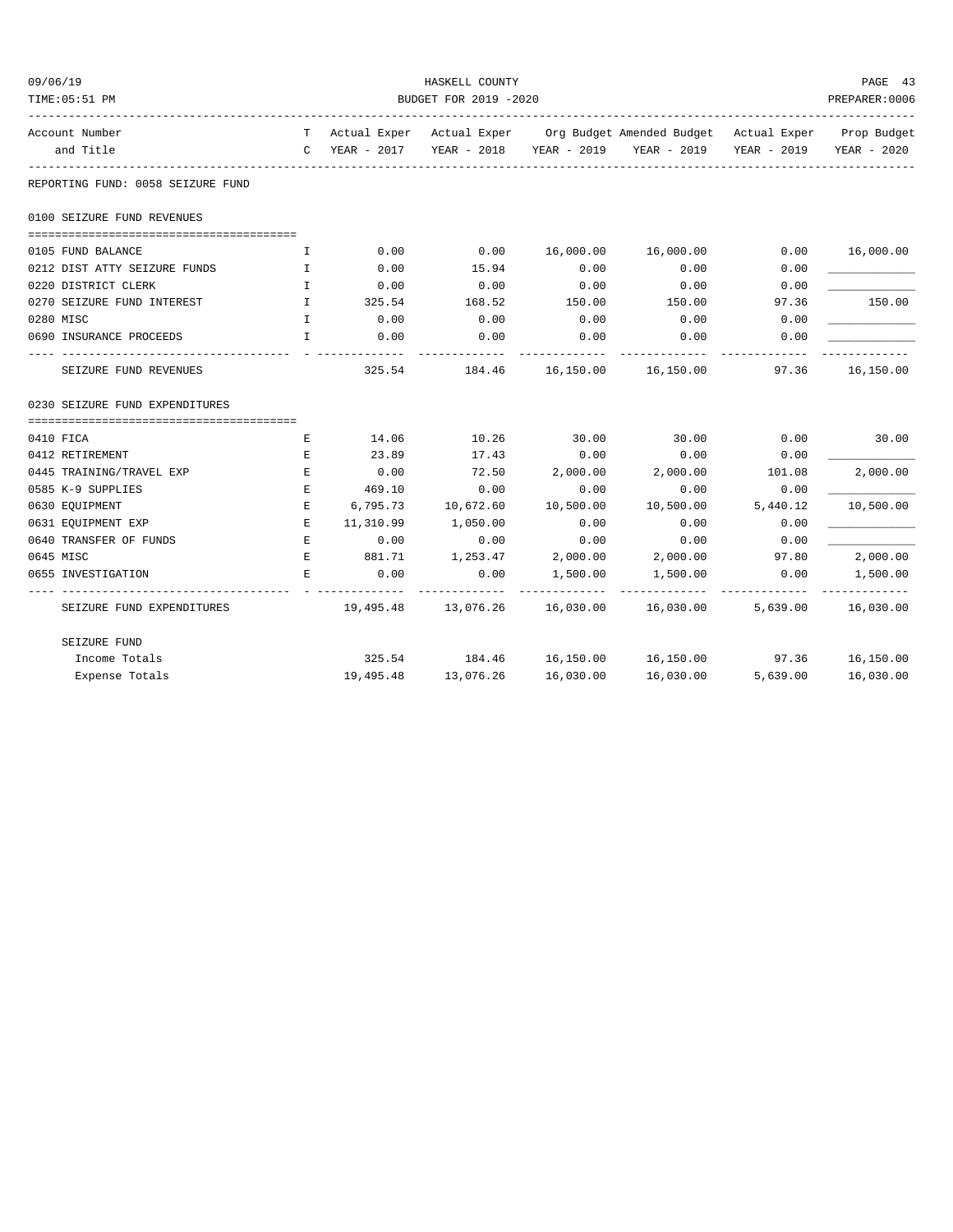| 09/06/19<br>TIME: 05:51 PM                | HASKELL COUNTY<br>BUDGET FOR 2019 -2020 |             |             |               |                                                                                                                                                             |               |          |  |
|-------------------------------------------|-----------------------------------------|-------------|-------------|---------------|-------------------------------------------------------------------------------------------------------------------------------------------------------------|---------------|----------|--|
|                                           |                                         |             |             |               |                                                                                                                                                             |               |          |  |
| Account Number<br>and Title               |                                         |             |             |               | T Actual Exper Actual Exper Org Budget Amended Budget Actual Exper Prop Budget<br>C YEAR - 2017 YEAR - 2018 YEAR - 2019 YEAR - 2019 YEAR - 2019 YEAR - 2020 |               |          |  |
| REPORTING FUND: 0059 ANCHOR PAVILION FUND |                                         |             |             |               |                                                                                                                                                             |               |          |  |
| 0100 PAVILION FUND REVENUES               |                                         |             |             |               |                                                                                                                                                             |               |          |  |
| 0105 FUND BALANCE                         | I.                                      | 0.00        | 0.00        |               | 2,046.00 2,046.00                                                                                                                                           | 0.00          | 2,046.00 |  |
| 0203 DONATIONS                            | $\mathbb{T}$                            | 0.00        | 0.00        | 0.00          | 0.00                                                                                                                                                        | 0.00          |          |  |
| 0204 PAVILION FUND RAISER                 | $\top$                                  | 0.00        | 0.00        | 0.00          | 0.00                                                                                                                                                        | 0.00          |          |  |
| 0270 PAVILION FUND INTEREST               | $\mathbf{I}$ . The state $\mathbf{I}$   | 17.75 15.29 |             | 15.00         | 15.00                                                                                                                                                       | 16.00         | 15.00    |  |
| 0380 TRANSFER OF FUNDS                    | $\mathbb{T}$                            | 0.00        | 0.00        | 0.00          | 0.00                                                                                                                                                        | 0.00          |          |  |
| PAVILION FUND REVENUES                    |                                         |             | 17.75 15.29 | ------------- | -------------<br>2,061.00 2,061.00 16.00                                                                                                                    | ------------- | 2,061.00 |  |
| 0235 PAVILION FUND EXPENDITURES           |                                         |             |             |               |                                                                                                                                                             |               |          |  |
| 0203 FUND RAISER EXPENSE                  | E.                                      |             |             |               | $0.00$ $0.00$ $0.00$ $0.00$ $0.00$                                                                                                                          | 0.00          |          |  |
| 0643 PAVILION CONSTRUCTION                | E.                                      | 0.00        | 0.00        |               | 2,061.00 2,061.00                                                                                                                                           | 0.00          | 2,061.00 |  |
| 0645 PAVILION FUND MISC.                  | E.                                      | 0.00        | 0.00        | 0.00          | 0.00                                                                                                                                                        | 0.00          |          |  |
| PAVILION FUND EXPENDITURES                |                                         | 0.00        | 0.00        | 2,061.00      | 2,061.00                                                                                                                                                    | 0.00          | 2,061.00 |  |
| ANCHOR PAVILION FUND                      |                                         |             |             |               |                                                                                                                                                             |               |          |  |
| Income Totals                             |                                         |             |             |               | $17.75$ $15.29$ $2,061.00$ $2,061.00$ $16.00$                                                                                                               |               | 2,061.00 |  |
| Expense Totals                            |                                         | 0.00        | 0.00        | 2,061.00      | 2,061.00                                                                                                                                                    | 0.00          | 2,061.00 |  |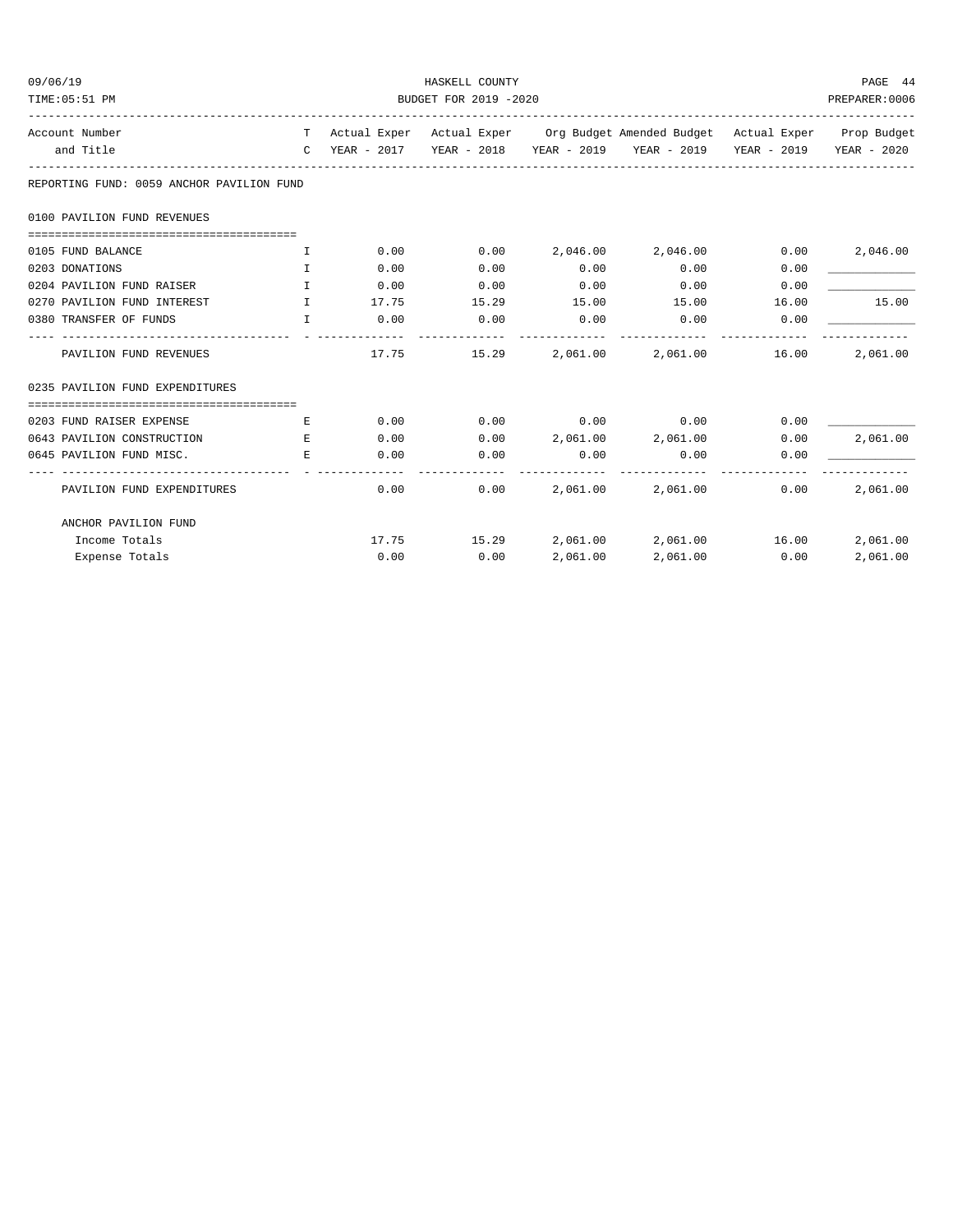| 09/06/19                                                            | HASKELL COUNTY            |      |             |                |                                                                                |      |               |  |
|---------------------------------------------------------------------|---------------------------|------|-------------|----------------|--------------------------------------------------------------------------------|------|---------------|--|
| TIME: 05:51 PM                                                      | BUDGET FOR 2019 -2020     |      |             |                |                                                                                |      |               |  |
| Account Number                                                      |                           |      |             |                | T Actual Exper Actual Exper Org Budget Amended Budget Actual Exper Prop Budget |      |               |  |
| and Title                                                           |                           |      |             |                | C YEAR - 2017 YEAR - 2018 YEAR - 2019 YEAR - 2019 YEAR - 2019 YEAR - 2020      |      |               |  |
| REPORTING FUND: 0061 FAMILY PROTECTION FUND                         |                           |      |             |                |                                                                                |      |               |  |
| 0100 FAMILY PROTECTION REVENUES                                     |                           |      |             |                |                                                                                |      |               |  |
| 0105 FUND BALANCE                                                   | and the first part of the |      |             |                | $0.00$ $0.00$ $0.00$ $0.00$ $0.00$ $0.00$ $0.00$ $0.00$ $0.00$                 |      |               |  |
| 0215 COUNTY CLERK                                                   | $\mathbf{T}$              | 0.00 | 0.00        | 0.00           | 0.00                                                                           | 0.00 |               |  |
| <b>The Community of The Terms</b><br>0220 DIST CLERK                |                           |      |             |                | $26.00$ $32.00$ $46.00$ $46.00$ $32.00$                                        |      | 46.00         |  |
| 0221 CHILD ABUSE PREVENTION 1 15.92 211.56 25.00 25.00 112.26 25.00 |                           |      |             |                |                                                                                |      |               |  |
| FAMILY PROTECTION REVENUES                                          |                           |      |             | -------------- | $41.92$ $243.56$ $871.00$ $871.00$ $144.26$ $871.00$                           |      |               |  |
| 0245 FAMILY PROTECTION EXPENDITURES                                 |                           |      |             |                |                                                                                |      |               |  |
| 0655 SERVICE PROVIDER                                               | E.                        |      |             |                | $0.00$ $0.00$ $871.00$ $871.00$ $0.00$ $871.00$                                |      |               |  |
| FAMILY PROTECTION EXPENDITURES                                      |                           | 0.00 |             |                | $0.00$ 871.00 871.00                                                           |      | $0.00$ 871.00 |  |
| FAMILY PROTECTION FUND                                              |                           |      |             |                |                                                                                |      |               |  |
| Income Totals                                                       |                           |      |             |                | 41.92 243.56 871.00 871.00 144.26 871.00                                       |      |               |  |
| Expense Totals                                                      |                           |      | $0.00$ 0.00 | 871.00         | 871.00                                                                         | 0.00 | 871.00        |  |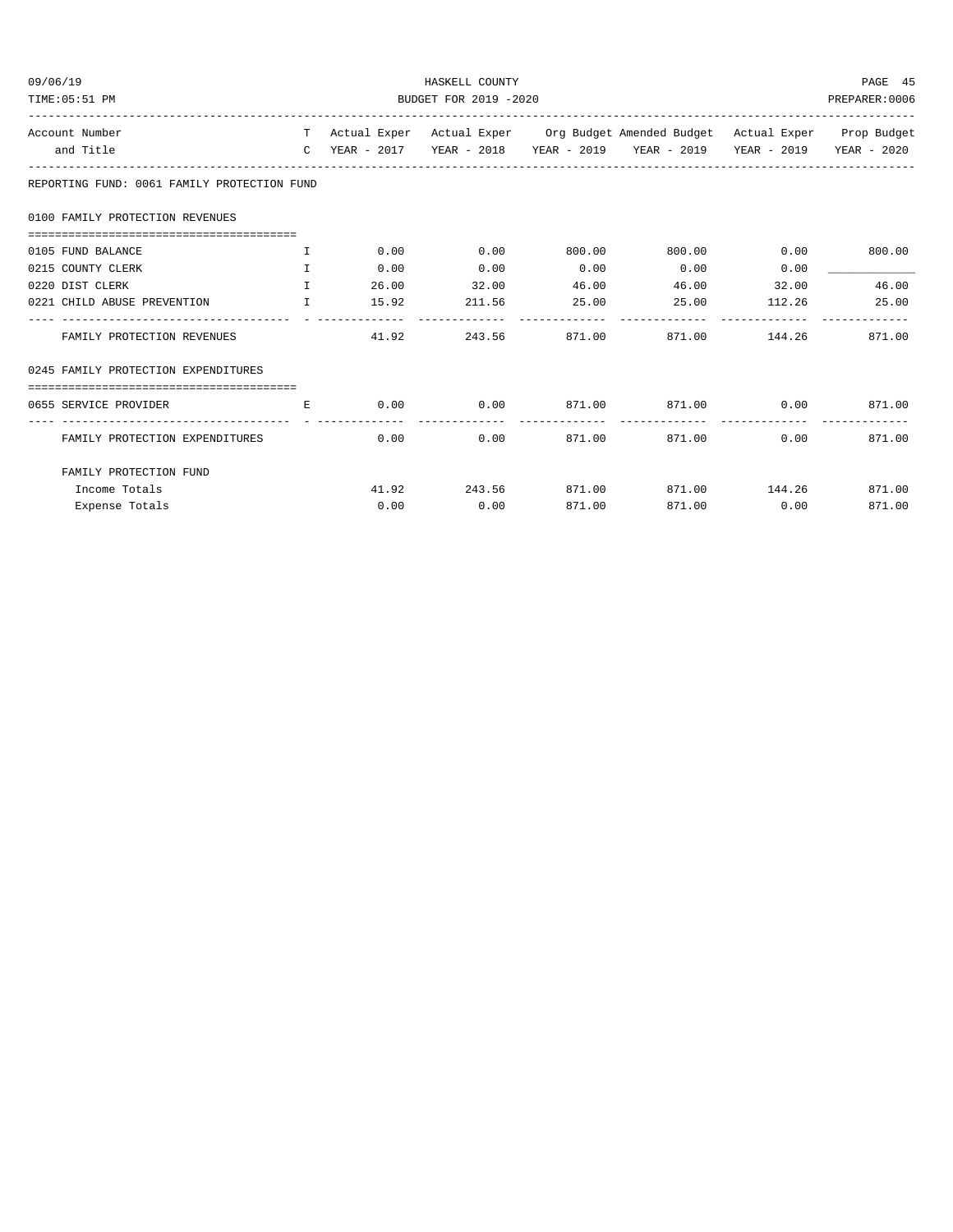| 09/06/19                                                      |                                    | HASKELL COUNTY        |      |      |                                                                                |            |      |  |  |
|---------------------------------------------------------------|------------------------------------|-----------------------|------|------|--------------------------------------------------------------------------------|------------|------|--|--|
| TIME: 05:51 PM                                                |                                    | BUDGET FOR 2019 -2020 |      |      |                                                                                |            |      |  |  |
| Account Number                                                |                                    |                       |      |      | T Actual Exper Actual Exper Org Budget Amended Budget Actual Exper Prop Budget |            |      |  |  |
| and Title                                                     |                                    |                       |      |      | C YEAR - 2017 YEAR - 2018 YEAR - 2019 YEAR - 2019 YEAR - 2019 YEAR - 2020      |            |      |  |  |
| REPORTING FUND: 0062 GRANT MANAGEMENT FUND                    |                                    |                       |      |      |                                                                                |            |      |  |  |
| 0100 EMERGENCY MGMT INCOME                                    |                                    |                       |      |      |                                                                                |            |      |  |  |
|                                                               |                                    |                       |      |      |                                                                                |            |      |  |  |
| 0181 STATE COMPTROLLER T 2,091.71 5,542.46 0.00 0.00 5,337.84 |                                    |                       |      |      |                                                                                |            |      |  |  |
| 0280 MISC                                                     | $\mathbf{T}$                       | 105.00 0.00           |      | 0.00 | $0.00$ 0.00                                                                    |            |      |  |  |
| EMERGENCY MGMT INCOME                                         |                                    | 2,196.71              |      |      | 5,542.46 0.00 0.00                                                             | 5,337.84   | 0.00 |  |  |
| 0246 EMERGENCY MGMT EXPENSE                                   |                                    |                       |      |      |                                                                                |            |      |  |  |
| -------------------------------------                         |                                    |                       |      |      |                                                                                |            |      |  |  |
| 0433 EMERGENCY MGMT EXP REIMB                                 | <b>Example 20 Service Research</b> | $0.00$ 0.00           |      |      | $0.00$ $0.00$ $3,275.76$ $\qquad \qquad$                                       |            |      |  |  |
| EMERGENCY MGMT EXPENSE                                        |                                    | 0.00                  | 0.00 |      | --------------<br>0.00<br>0.00                                                 | 3, 275, 76 | 0.00 |  |  |
| GRANT MANAGEMENT FUND                                         |                                    |                       |      |      |                                                                                |            |      |  |  |
| Income Totals                                                 |                                    |                       |      |      | 2,196.71 5,542.46 0.00 0.00 5,337.84                                           |            | 0.00 |  |  |
| Expense Totals                                                |                                    | 0.00                  | 0.00 | 0.00 | 0.00                                                                           | 3,275.76   | 0.00 |  |  |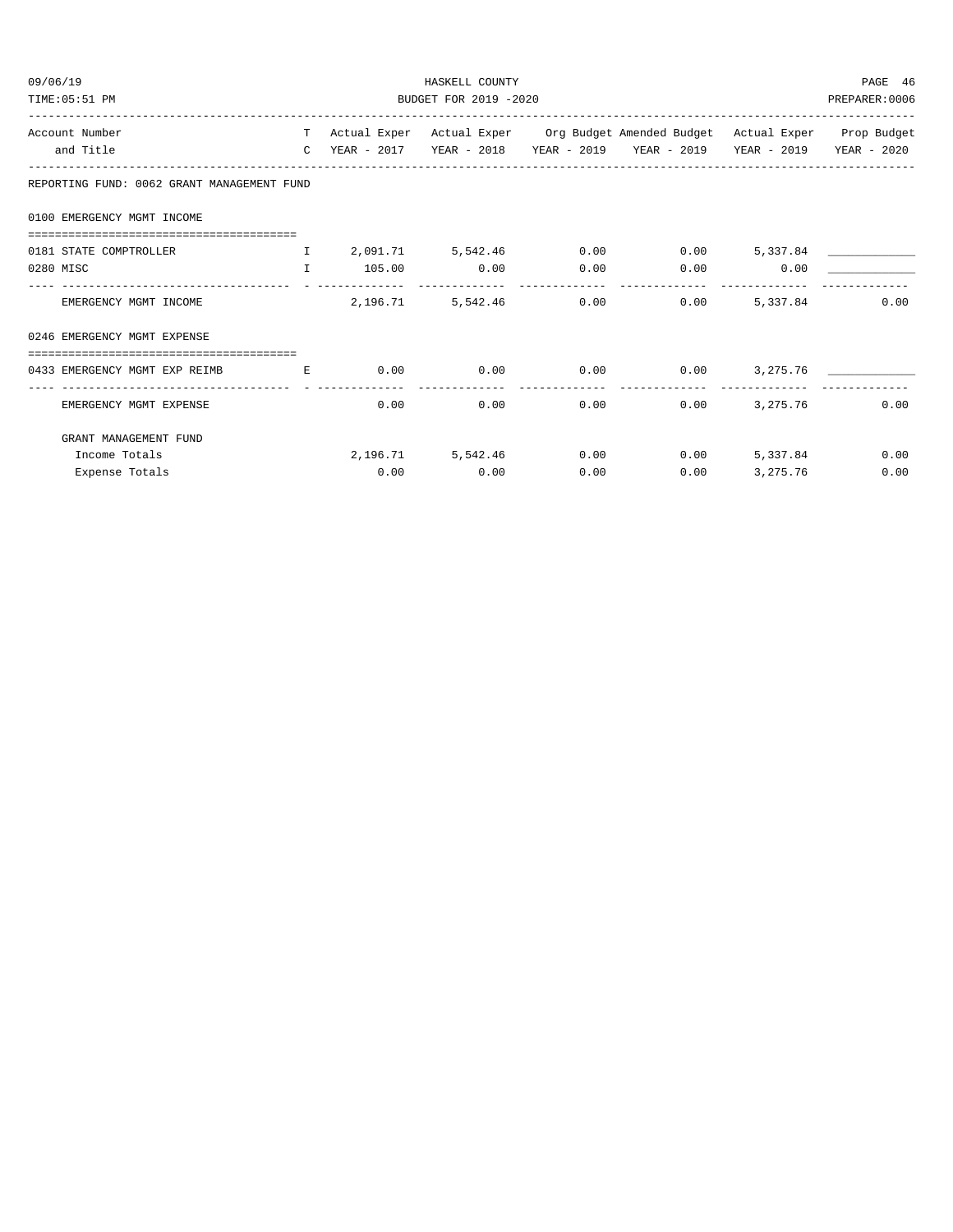| 09/06/19                                |                       |          | HASKELL COUNTY                                                                 |                       |                                                                           |                     | PAGE 47               |  |
|-----------------------------------------|-----------------------|----------|--------------------------------------------------------------------------------|-----------------------|---------------------------------------------------------------------------|---------------------|-----------------------|--|
| TIME: 05:51 PM                          | BUDGET FOR 2019 -2020 |          |                                                                                |                       |                                                                           |                     |                       |  |
| Account Number                          |                       |          | T Actual Exper Actual Exper Org Budget Amended Budget Actual Exper Prop Budget |                       |                                                                           |                     |                       |  |
| and Title                               |                       |          |                                                                                |                       | C YEAR - 2017 YEAR - 2018 YEAR - 2019 YEAR - 2019 YEAR - 2019 YEAR - 2020 |                     |                       |  |
| REPORTING FUND: 0063 COUNTY FEE ACCOUNT |                       |          |                                                                                |                       |                                                                           |                     |                       |  |
| 0100 COUNTY FEE ACCT REVENUES           |                       |          |                                                                                |                       |                                                                           |                     |                       |  |
| 0105 FUND BALANCE                       | $\mathbf{I}$          | 0.00     | 0.00                                                                           |                       | 17,442.00    17,442.00    0.00    17,442.00                               |                     |                       |  |
| 0185 JUSTICE OF PEACE                   | $\mathbb{I}$          | 0.33     | 155,924.35                                                                     | 165,000.00            | 165,000.00                                                                | 154,790.88          | 165,000.00            |  |
| 0215 COUNTY CLERK                       | $\mathbf{I}$          | 0.46     | 119,236.77                                                                     | 140,000.00            | 140,000.00                                                                | 135,327.08          | 140,000.00            |  |
| 0220 DISTRICT CLERK-COST                | $\mathbf{I}$          | $0.46 -$ | 54,564.70                                                                      | 68,000.00             | 68,000.00                                                                 | 51,673.18           | 68,000.00             |  |
| 0221 DIST CLERK-DEL TAX                 | $\mathbb{I}$          | 0.18     | 5,501.64                                                                       | 18,000.00             | 18,000.00                                                                 | 17,135.10           | 18,000.00             |  |
| 0234 RESTITUTION                        | $\mathbf{I}$          | $0.12 -$ | 483.86                                                                         | 0.00                  | 0.00                                                                      | 2,201.50            |                       |  |
| 0270 INTEREST                           | $\mathbf{I}$          | 0.00     | 0.00                                                                           | 0.00                  | 0.00                                                                      | 0.00                |                       |  |
| COUNTY FEE ACCT REVENUES                |                       | 0.39     |                                                                                |                       | 335,711.32 408,442.00 408,442.00 361,127.74 408,442.00                    |                     |                       |  |
| 0247 COUNTY FEE ACCT EXPENSES           |                       |          |                                                                                |                       |                                                                           |                     |                       |  |
|                                         |                       |          |                                                                                |                       |                                                                           |                     |                       |  |
| 0185 JUSTICE OF PEACE                   | Е                     | 0.33     | 155,584.50                                                                     | 165,000.00            | 165,000.00                                                                | 143,719.88          | 165,000.00            |  |
| 0215 CO CLERK                           | Е                     | 0.39     |                                                                                |                       | 150,000.00                                                                | 124,263.46          | 150,000.00            |  |
| 0220 DIST CLERK-COST                    | Е                     |          | $0.41$ $53,113.86$                                                             | 25,000.00             | 25,000.00                                                                 | 50,576.39           | 25,000.00             |  |
| 0221 DIST CLERK-DEL TAX                 | E                     |          | $0.18$ 6,071.64                                                                | 40,000.00             | 40,000.00                                                                 | 17,098.45 40,000.00 |                       |  |
| 0225 DIST CLERK-CRIMINAL                | E                     | $1.44-$  | 195.67                                                                         |                       | 27,442.00 27,442.00                                                       | 278.32 27,442.00    |                       |  |
| COUNTY FEE ACCT EXPENSES                |                       |          |                                                                                |                       | $0.13 - 336,951.16$ $407,442.00$ $407,442.00$ $335,936.50$ $407,442.00$   |                     |                       |  |
| COUNTY FEE ACCOUNT                      |                       |          |                                                                                |                       |                                                                           |                     |                       |  |
| Income Totals                           |                       | 0.39     |                                                                                |                       | $335,711.32$ $408,442.00$ $408,442.00$ $361,127.74$ $408,442.00$          |                     |                       |  |
| Expense Totals                          |                       | $0.13 -$ |                                                                                | 336,951.16 407,442.00 | 407,442.00                                                                |                     | 335,936.50 407,442.00 |  |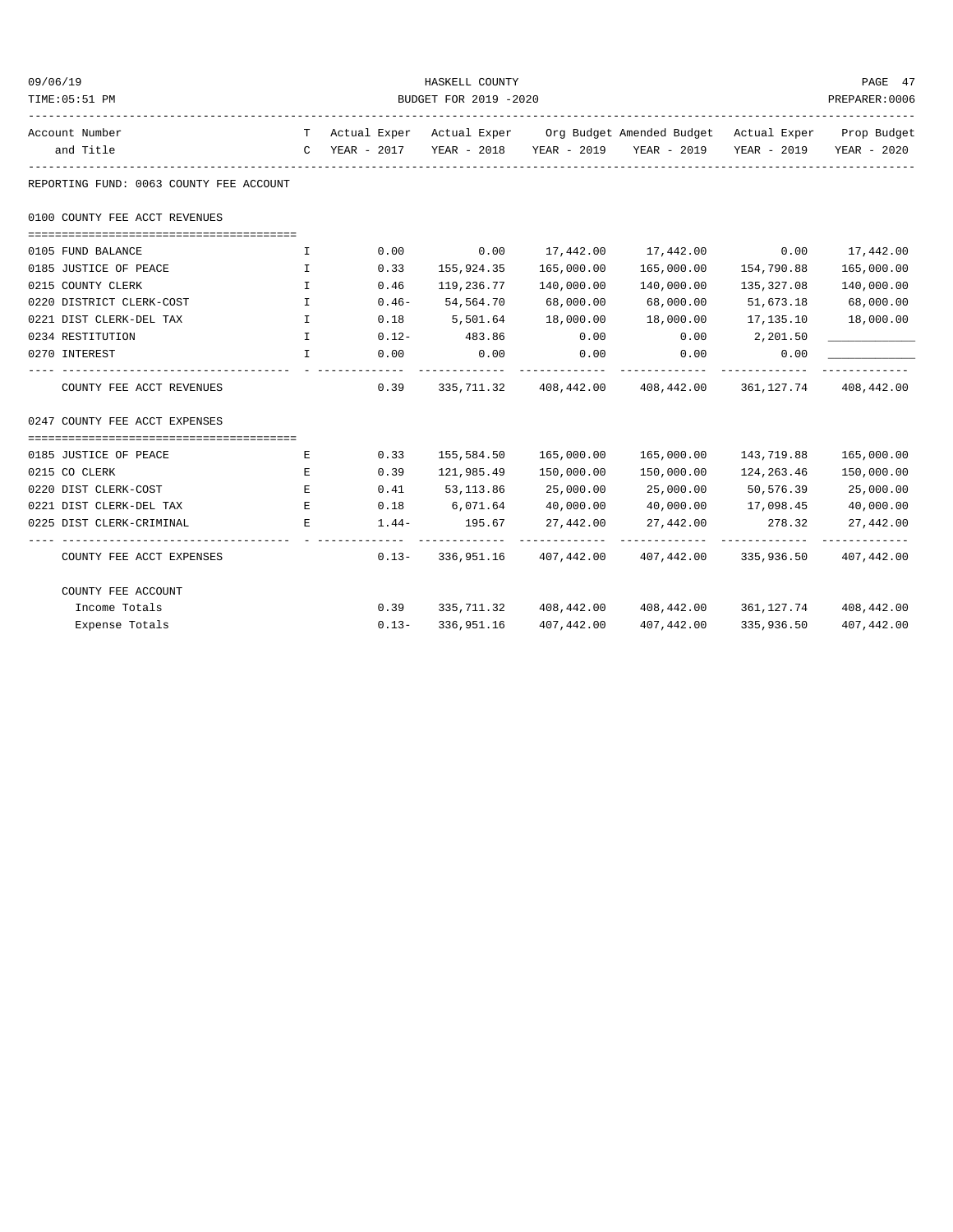| 09/06/19                                | HASKELL COUNTY<br>BUDGET FOR 2019 -2020 |      |                      |  |                                                                                |  |          |  |
|-----------------------------------------|-----------------------------------------|------|----------------------|--|--------------------------------------------------------------------------------|--|----------|--|
| TIME: 05:51 PM                          |                                         |      |                      |  |                                                                                |  |          |  |
| Account Number                          |                                         |      |                      |  | T Actual Exper Actual Exper Org Budget Amended Budget Actual Exper Prop Budget |  |          |  |
| and Title                               |                                         |      |                      |  | C YEAR - 2017 YEAR - 2018 YEAR - 2019 YEAR - 2019 YEAR - 2019 YEAR - 2020      |  |          |  |
| REPORTING FUND: 0064 CO & DIST CLK TECH |                                         |      |                      |  |                                                                                |  |          |  |
| 0100 CO & DIST CLK REVENUES             |                                         |      |                      |  |                                                                                |  |          |  |
| 0105 CO & DIST CLK FUND BALANCE         | and the first part of the               |      |                      |  | $0.00$ $0.00$ $0.142.00$ $0.142.00$ $0.00$                                     |  | 4,142.00 |  |
| 0215 CO CLK TECH FEES<br>$\mathbf{T}$   |                                         |      |                      |  | $110.29$ 87.37 $130.00$ $130.00$ 96.17 $130.00$                                |  |          |  |
| 0220 DIST CLK TECH FEES I               |                                         |      | 193.73 207.26 260.00 |  | 260.00 118.63 260.00                                                           |  |          |  |
| CO & DIST CLK REVENUES                  |                                         |      |                      |  | $304.02$ 294.63 4.532.00 4.532.00 214.80                                       |  | 4,532.00 |  |
| 0248 CO & DIST CLK TECH EXPENSE         |                                         |      |                      |  |                                                                                |  |          |  |
|                                         |                                         |      |                      |  |                                                                                |  |          |  |
| 0215 CO CLK EXP                         | E                                       | 0.00 | 0.00                 |  | $300.00$ $300.00$ $0.00$ $300.00$                                              |  |          |  |
| 0220 DIST CLK EXP                       | E.                                      | 0.00 | 0.00                 |  | 1,000.00    1,000.00    266.86                                                 |  | 1,000.00 |  |
| 0280 MISC                               | E.                                      |      | $0.00$ 0.00          |  | $50.00$ $50.00$ $0.00$ $50.00$                                                 |  |          |  |
| 0652 COMPUTER EXP                       | E.                                      |      |                      |  | $0.00$ 911.05 3,182.00 3,182.00 1,716.00                                       |  | 3,182.00 |  |
| CO & DIST CLK TECH EXPENSE              |                                         |      |                      |  | $0.00$ 911.05 $4,532.00$ $4,532.00$ $1,982.86$                                 |  | 4,532.00 |  |
| CO & DIST CLK TECH                      |                                         |      |                      |  |                                                                                |  |          |  |
| Income Totals                           |                                         |      |                      |  | $304.02$ $294.63$ $4,532.00$ $4,532.00$ $214.80$                               |  | 4,532.00 |  |
| Expense Totals                          |                                         |      | $0.00$ 911.05        |  | 4,532.00 4,532.00 1,982.86                                                     |  | 4,532.00 |  |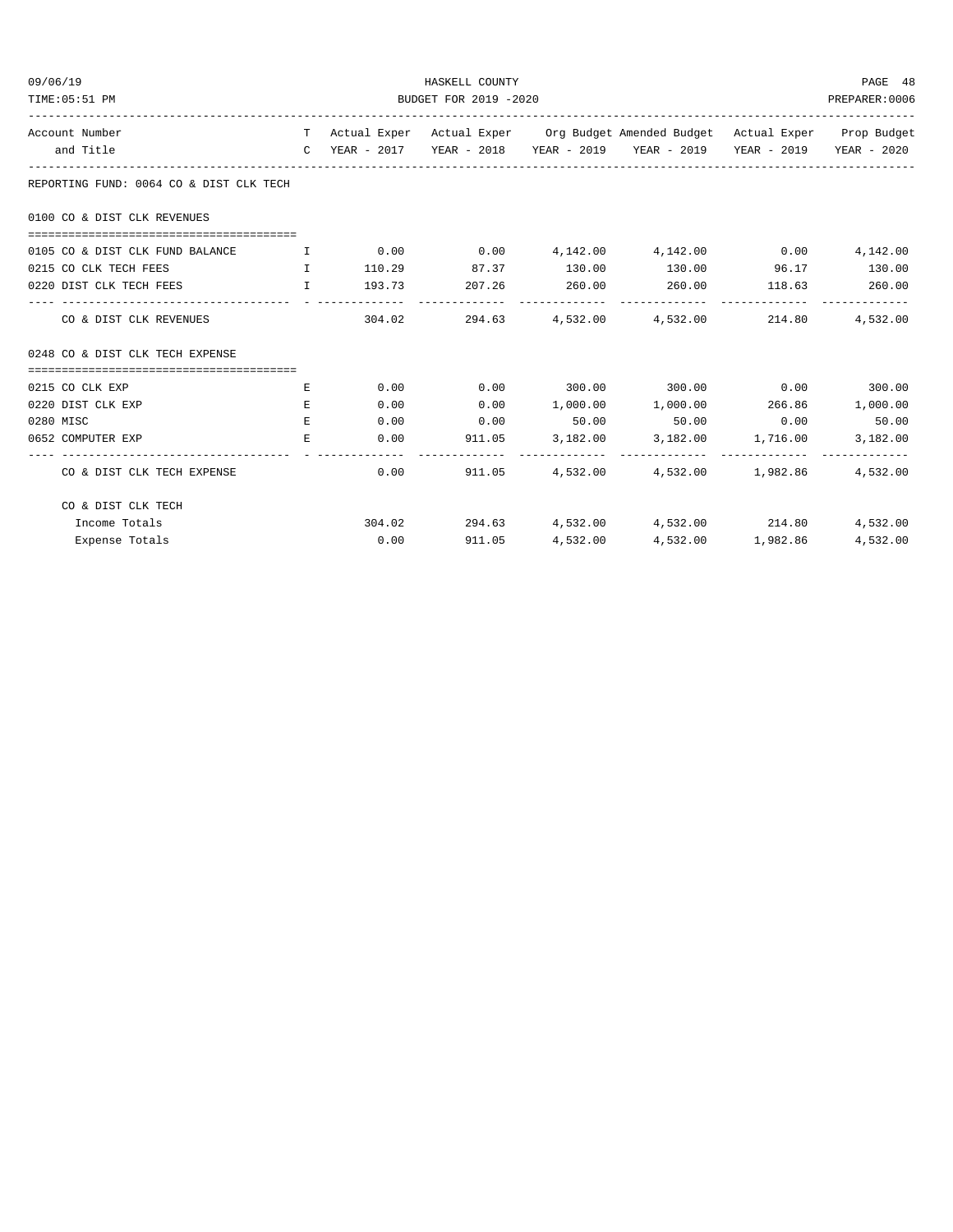| 09/06/19       |                                                                 |                       |      | PAGE 49                           |  |                                                                                |               |                            |
|----------------|-----------------------------------------------------------------|-----------------------|------|-----------------------------------|--|--------------------------------------------------------------------------------|---------------|----------------------------|
| TIME: 05:51 PM |                                                                 | BUDGET FOR 2019 -2020 |      |                                   |  |                                                                                |               |                            |
| Account Number |                                                                 |                       |      |                                   |  | T Actual Exper Actual Exper Org Budget Amended Budget Actual Exper Prop Budget |               |                            |
|                | and Title                                                       |                       |      |                                   |  | C YEAR - 2017 YEAR - 2018 YEAR - 2019 YEAR - 2019 YEAR - 2019 YEAR - 2020      |               |                            |
|                | REPORTING FUND: 0065 CO & DIST CLK CT REC PRES                  |                       |      |                                   |  |                                                                                |               |                            |
|                | 0100 CO & DIST CLK CT REC PRES REVENUES                         |                       |      |                                   |  |                                                                                |               |                            |
|                | 0105 CO & DIST CLK CT REC FUND BALANCE I                        |                       |      |                                   |  | $0.00$ $0.00$ $3,834.00$ $3,834.00$ $0.00$                                     |               | 3,834.00                   |
|                | 0215 CO CLK CT REC PRES<br><b>The Community of The Table 19</b> |                       |      | 420.00 400.00                     |  | $230.00$ $230.00$ $450.00$ $230.00$                                            |               |                            |
|                | 0220 DIST CLK CT REC PRES                                       |                       |      | $\mathbb{I}$ 430.00 430.00 600.00 |  | 600.00                                                                         | 450.00 600.00 |                            |
|                | CO & DIST CLK CT REC PRES REVENUES                              |                       |      |                                   |  | 850.00   830.00   4.664.00   4.664.00   900.00                                 |               | 4,664.00                   |
|                | 0249 CO & DIST CLK CT REC PRES EXPENSE                          |                       |      |                                   |  |                                                                                |               |                            |
|                |                                                                 |                       |      |                                   |  |                                                                                |               |                            |
|                | 0215 CO CLK EXPENSE                                             | Е                     | 0.00 |                                   |  | $0.00$ 1,200.00 1,200.00                                                       | 0.00          | 1,200.00                   |
|                | 0220 DIST CLK EXPENSE                                           | E.                    | 0.00 | 0.00                              |  | 1,200.00 1,200.00                                                              | 0.00          | 1,200.00                   |
|                | 0280 MISC EXPENSE                                               | E.                    | 0.00 | 0.00                              |  | 400.00 400.00                                                                  |               | $0.00$ 400.00              |
|                | 0652 COMPUTER EXPENSE                                           | Е                     |      | 0.00<br>0.00                      |  | 1,864.00 1,864.00                                                              | 0.00          | 1,864.00<br>-------------- |
|                | CO & DIST CLK CT REC PRES EXPENSE                               |                       | 0.00 |                                   |  | $0.00$ 4,664.00 4,664.00                                                       | 0.00          | 4,664.00                   |
|                | CO & DIST CLK CT REC PRES                                       |                       |      |                                   |  |                                                                                |               |                            |
|                | Income Totals                                                   |                       |      |                                   |  | 850.00 830.00 4,664.00 4,664.00 900.00                                         |               | 4,664.00                   |
|                | Expense Totals                                                  |                       |      | $0.00$ 0.00                       |  | 4,664.00 4,664.00 0.00                                                         |               | 4,664.00                   |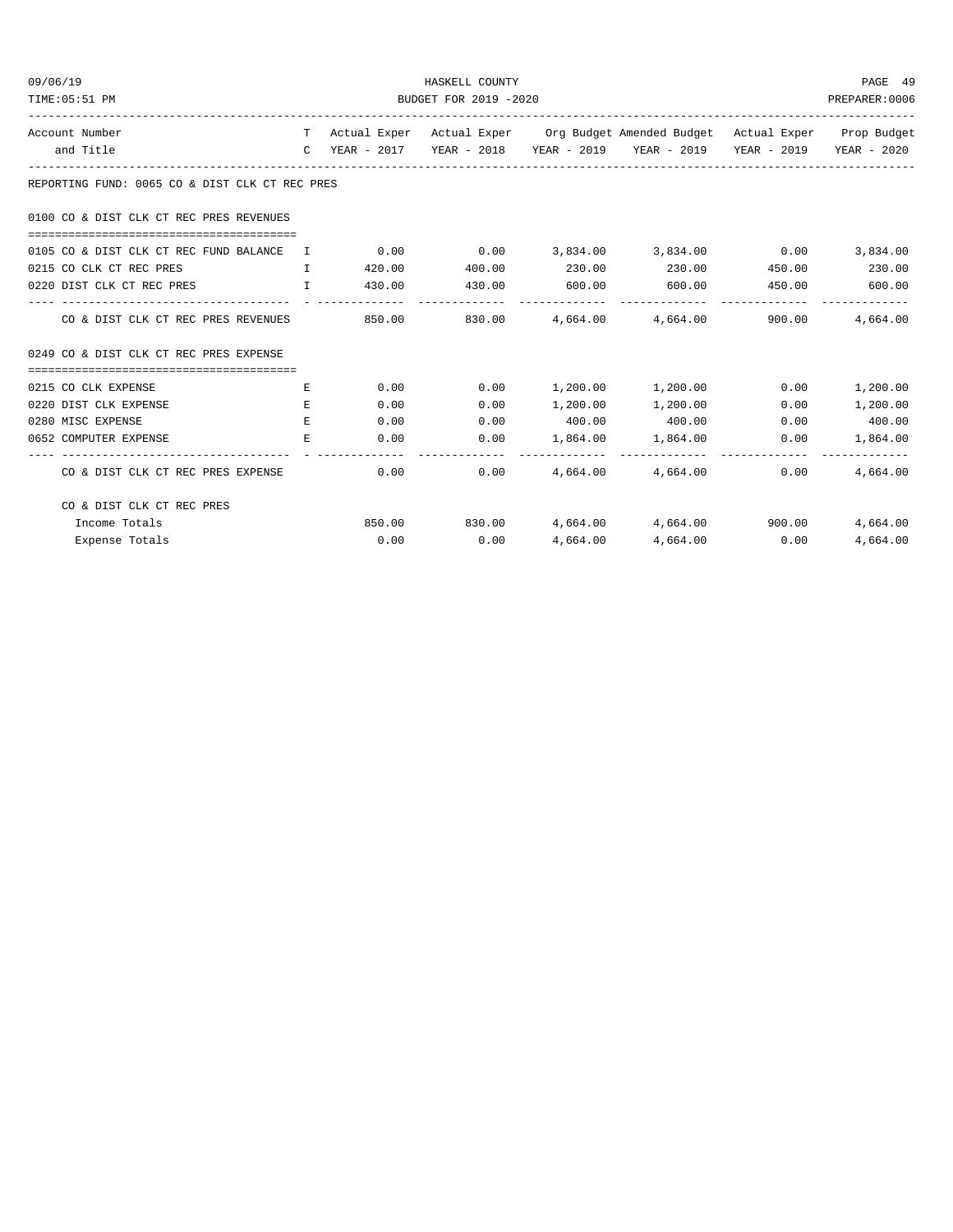| 09/06/19                                     |              | HASKELL COUNTY |                       |                       |                                                                                |             |             |  |
|----------------------------------------------|--------------|----------------|-----------------------|-----------------------|--------------------------------------------------------------------------------|-------------|-------------|--|
| TIME: 05:51 PM                               |              | PREPARER: 0006 |                       |                       |                                                                                |             |             |  |
| Account Number                               |              |                |                       |                       | T Actual Exper Actual Exper Org Budget Amended Budget Actual Exper Prop Budget |             |             |  |
| and Title                                    |              | C YEAR - 2017  |                       |                       | YEAR - 2018 YEAR - 2019 YEAR - 2019                                            | YEAR - 2019 | YEAR - 2020 |  |
| REPORTING FUND: 0067 SHERIFF FEDERAL SEIZURE |              |                |                       |                       |                                                                                |             |             |  |
| 0100 SHERIFF FED. SEIZURE REV.               |              |                |                       |                       |                                                                                |             |             |  |
| 0105 FUND BALANCE                            | Ι.           | 0.00           | 0.00                  | 0.00                  | 0.00                                                                           | 0.00        |             |  |
| 0212 DIST ATTY SEIZURE                       | T            | 0.00           | 0.00                  | 0.00                  | 0.00                                                                           | 0.00        |             |  |
| 0270 INTEREST                                | $\mathbf{I}$ | 0.00           | 0.00                  | 0.00                  | 0.00                                                                           | 0.00        |             |  |
| 0280 MISC                                    | $\mathbf{I}$ | 0.00           | 0.00                  | 0.00                  | 0.00                                                                           | 0.00        |             |  |
| SHERIFF FED. SEIZURE REV.                    |              | 0.00           | ----------<br>0.00    | -------------<br>0.00 | 0.00                                                                           | 0.00        | 0.00        |  |
| 0251 SHERIFF FED. SEIZURE EXPEND.            |              |                |                       |                       |                                                                                |             |             |  |
| 0410 FICA                                    | E            | 0.00           | 0.00                  | 0.00                  | 0.00                                                                           | 0.00        |             |  |
| 0412 RETIREMENT                              | E            | 0.00           | 0.00                  | 0.00                  | 0.00                                                                           | 0.00        |             |  |
| 0417 SALARY SUPPLEMENT                       | E.           | 0.00           | 0.00                  | 0.00                  | 0.00                                                                           | 0.00        |             |  |
| 0445 TRAINING/TRAVEL EXP                     | Е            | 0.00           | 0.00                  | 0.00                  | 0.00                                                                           | 0.00        |             |  |
| 0585 K-9 EXPENSE                             | $\mathbf E$  | 0.00           | 0.00                  | 0.00                  | 0.00                                                                           | 0.00        |             |  |
| 0630 EQUIPMENT                               | E.           | 0.00           | 0.00                  | 0.00                  | 0.00                                                                           | 0.00        |             |  |
| 0645 MISC                                    | E.           | 0.00           | 0.00                  | 0.00                  | 0.00                                                                           | 0.00        |             |  |
| 0652 COMPUTER EXP                            | E            | 0.00           | 0.00                  | 0.00                  | 0.00                                                                           | 0.00        |             |  |
| 0655 INVESTIGATION                           | E            | 0.00           | 0.00<br>$\frac{1}{2}$ | 0.00<br>.             | 0.00                                                                           | 0.00        |             |  |
| SHERIFF FED. SEIZURE EXPEND.                 |              | 0.00           | 0.00                  | 0.00                  | 0.00                                                                           | 0.00        | 0.00        |  |
| SHERIFF FEDERAL SEIZURE                      |              |                |                       |                       |                                                                                |             |             |  |
| Income Totals                                |              | 0.00           | 0.00                  | 0.00                  | 0.00                                                                           | 0.00        | 0.00        |  |
| Expense Totals                               |              | 0.00           | 0.00                  | 0.00                  | 0.00                                                                           | 0.00        | 0.00        |  |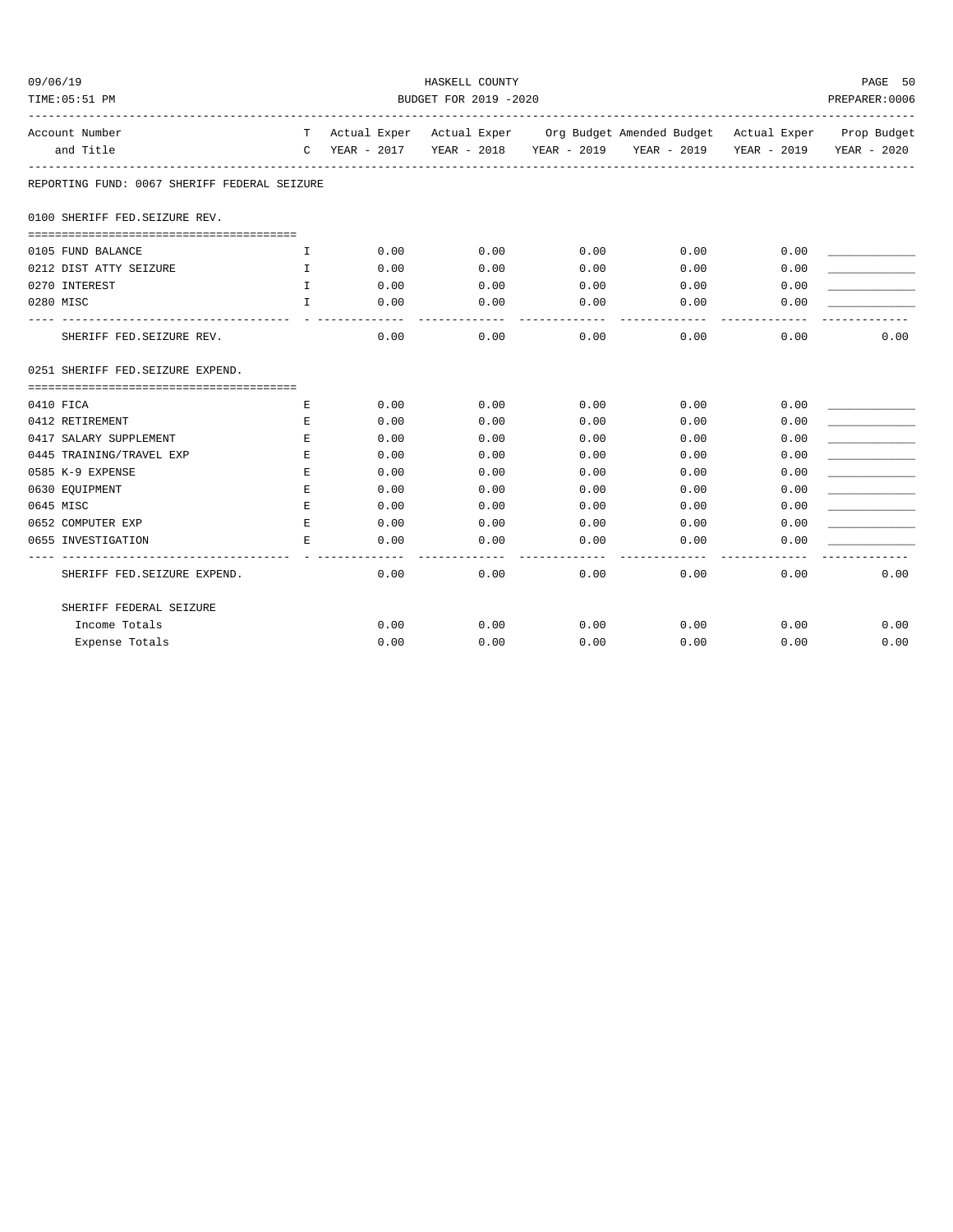| 09/06/19                                 |  |  | PAGE 51<br>PREPARER:0006 |  |                                                                                      |  |          |  |
|------------------------------------------|--|--|--------------------------|--|--------------------------------------------------------------------------------------|--|----------|--|
| BUDGET FOR 2019 -2020<br>TIME: 05:51 PM  |  |  |                          |  |                                                                                      |  |          |  |
| Account Number                           |  |  |                          |  | T Actual Exper Actual Exper Org Budget Amended Budget Actual Exper Prop Budget       |  |          |  |
| and Title                                |  |  |                          |  | C YEAR - 2017 YEAR - 2018 YEAR - 2019 YEAR - 2019 YEAR - 2019 YEAR - 2020            |  |          |  |
| REPORTING FUND: 0068 SHERIFF LEOSE FUNDS |  |  |                          |  |                                                                                      |  |          |  |
| 0100 LEOSE FUND REVENUES                 |  |  |                          |  |                                                                                      |  |          |  |
|                                          |  |  |                          |  |                                                                                      |  |          |  |
| 0105 LEOSE FUND BALANCE                  |  |  |                          |  |                                                                                      |  |          |  |
| 0196 SHERIFF ALLOCATION                  |  |  |                          |  | $\mathbf{I}$ 858.80 $\mathbf{1}$ , 320.28 900.00 900.00 $\mathbf{1}$ , 310.86 900.00 |  |          |  |
| LEOSE FUND REVENUES                      |  |  |                          |  | 858.80 1,320.28 1,611.00 1,611.00 1,310.86 1,611.00                                  |  |          |  |
| 0252 LEOSE EXPENSE                       |  |  |                          |  |                                                                                      |  |          |  |
| ======================================   |  |  |                          |  |                                                                                      |  |          |  |
| 0476 LEOSE TRAVEL/SCHOOL                 |  |  |                          |  | E 1,271.92 1,182.61 1,611.00 1,611.00 79.35 1,611.00                                 |  |          |  |
| LEOSE EXPENSE                            |  |  |                          |  | $1,271.92$ $1,182.61$ $1,611.00$ $1,611.00$ $79.35$                                  |  | 1,611.00 |  |
| SHERIFF LEOSE FUNDS                      |  |  |                          |  |                                                                                      |  |          |  |
| Income Totals                            |  |  |                          |  | 858.80   1,320.28   1,611.00   1,611.00   1,310.86   1,611.00                        |  |          |  |
| Expense Totals                           |  |  | 1,271.92 1,182.61        |  | 1,611.00    1,611.00    79.35                                                        |  | 1,611.00 |  |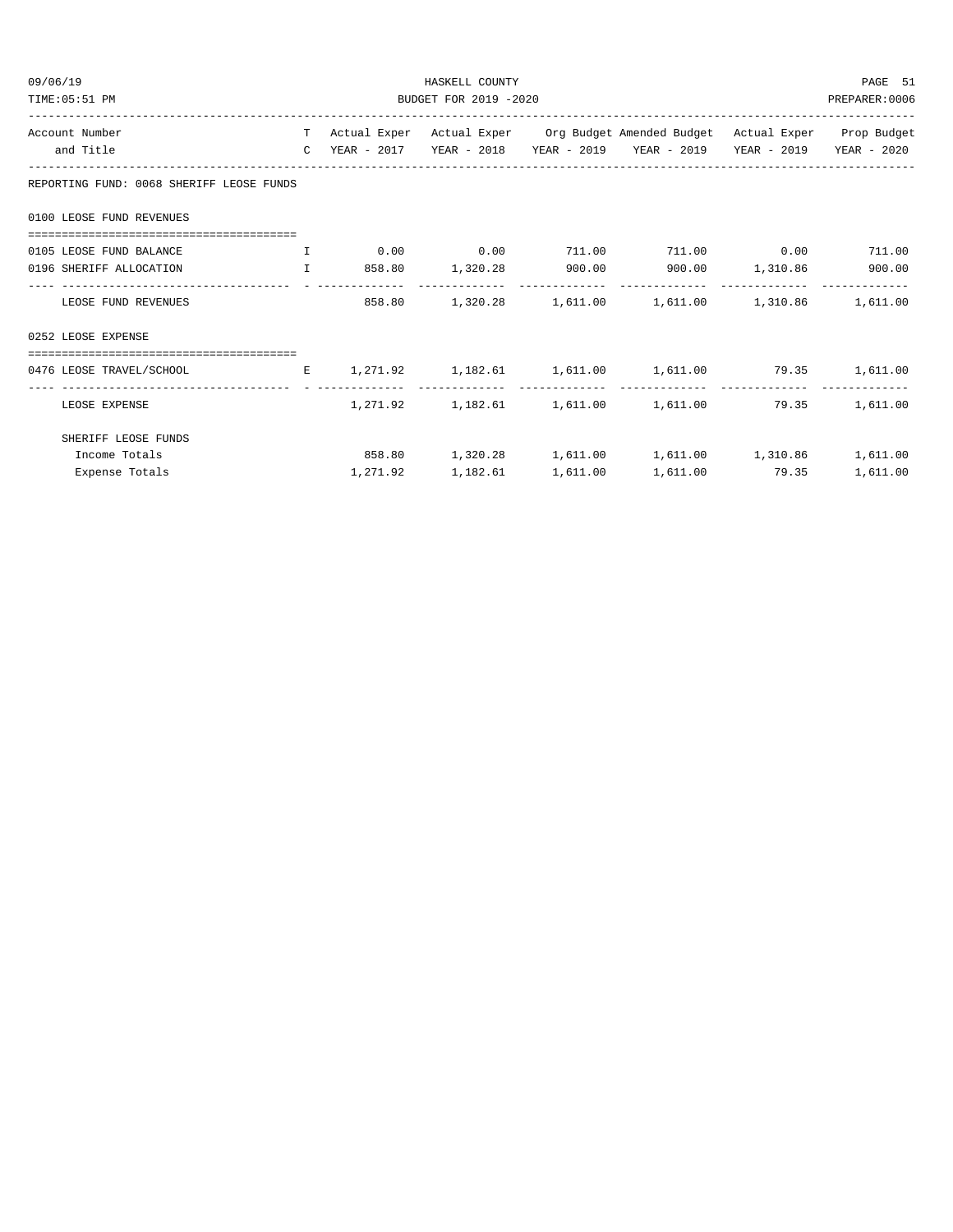| 09/06/19<br>TIME: 05:51 PM                                            |                               |      | HASKELL COUNTY<br>BUDGET FOR 2019 -2020 | PAGE 52<br>PREPARER: 0006 |                                                                                                                                                                                                                                |           |      |
|-----------------------------------------------------------------------|-------------------------------|------|-----------------------------------------|---------------------------|--------------------------------------------------------------------------------------------------------------------------------------------------------------------------------------------------------------------------------|-----------|------|
|                                                                       |                               |      |                                         |                           |                                                                                                                                                                                                                                |           |      |
| Account Number                                                        |                               |      |                                         |                           | T Actual Exper Actual Exper Org Budget Amended Budget Actual Exper Prop Budget                                                                                                                                                 |           |      |
| and Title                                                             |                               |      |                                         |                           | C YEAR - 2017   YEAR - 2018   YEAR - 2019   YEAR - 2019   YEAR - 2019   YEAR - 2020                                                                                                                                            |           |      |
| REPORTING FUND: 0069 HEALTH REIMBURSEMENT ACCT                        |                               |      |                                         |                           |                                                                                                                                                                                                                                |           |      |
| 0100 HEALTH REIMB INCOME                                              |                               |      |                                         |                           |                                                                                                                                                                                                                                |           |      |
|                                                                       |                               |      |                                         |                           |                                                                                                                                                                                                                                |           |      |
| 0419 HEALTH REIMB DEPOSITS                                            | and the contract of the Table |      |                                         |                           | $0.00$ $0.00$ $34,641.91$ $1$                                                                                                                                                                                                  |           |      |
| HEALTH REIMB INCOME                                                   |                               |      | 0.00                                    |                           | $0.00$ $0.00$ $0.00$ $34,641.91$                                                                                                                                                                                               |           | 0.00 |
| 0253 HEALTH REIMB EXPENSE                                             |                               |      |                                         |                           |                                                                                                                                                                                                                                |           |      |
|                                                                       |                               |      |                                         |                           |                                                                                                                                                                                                                                |           |      |
| 0419 HEALTH REIMB EXP<br>the contract of the contract of the Research |                               |      |                                         |                           | $0.00$ $0.00$ $31,861.41$ $\qquad \qquad$                                                                                                                                                                                      |           |      |
| HEALTH REIMB EXPENSE                                                  |                               | 0.00 |                                         |                           | $0.00$ $0.00$ $0.00$ $0.01$ $0.01$ $0.01$ $0.01$ $0.01$ $0.01$ $0.01$ $0.00$ $0.01$ $0.00$ $0.01$ $0.00$ $0.00$ $0.01$ $0.00$ $0.00$ $0.00$ $0.00$ $0.00$ $0.00$ $0.00$ $0.00$ $0.00$ $0.00$ $0.00$ $0.00$ $0.00$ $0.00$ $0.0$ |           | 0.00 |
| HEALTH REIMBURSEMENT ACCT                                             |                               |      |                                         |                           |                                                                                                                                                                                                                                |           |      |
| Income Totals                                                         |                               |      | 0.00                                    |                           | $0.00$ $0.00$ $0.00$ $34,641.91$                                                                                                                                                                                               |           | 0.00 |
| Expense Totals                                                        |                               | 0.00 | 0.00                                    | 0.00                      | 0.00                                                                                                                                                                                                                           | 31,861.41 | 0.00 |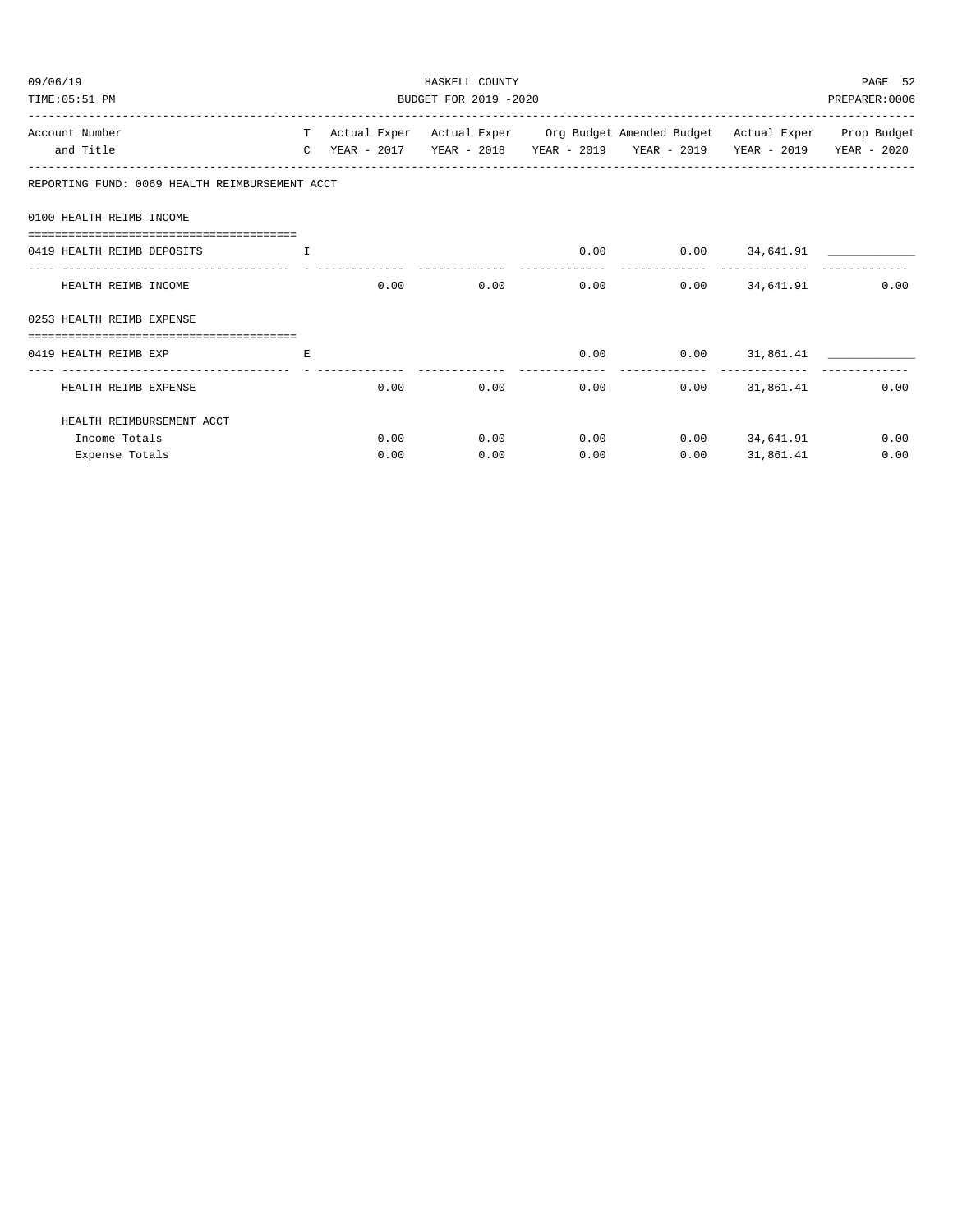| 09/06/19                                              |              | HASKELL COUNTY<br>BUDGET FOR 2019 -2020 |                 |       |                                                                                |       |          |  |  |
|-------------------------------------------------------|--------------|-----------------------------------------|-----------------|-------|--------------------------------------------------------------------------------|-------|----------|--|--|
| TIME: 05:51 PM                                        |              |                                         |                 |       |                                                                                |       |          |  |  |
| Account Number                                        |              |                                         |                 |       | T Actual Exper Actual Exper Org Budget Amended Budget Actual Exper Prop Budget |       |          |  |  |
| and Title                                             |              |                                         |                 |       | C YEAR - 2017 YEAR - 2018 YEAR - 2019 YEAR - 2019 YEAR - 2019 YEAR - 2020      |       |          |  |  |
| REPORTING FUND: 0070 HASKELL C.A.PRETRIAL DIV PROGRAM |              |                                         |                 |       |                                                                                |       |          |  |  |
| 0100 PRETRIAL DIV REVENUES                            |              |                                         |                 |       |                                                                                |       |          |  |  |
|                                                       |              |                                         |                 |       |                                                                                |       |          |  |  |
| 0105 FUND BALANCE                                     | $\mathbf{I}$ |                                         |                 |       | $0.00$ $0.00$ $4.972.00$ $4.972.00$ $0.00$ $4.972.00$                          |       |          |  |  |
| 0205 CO ATTY                                          | $\mathbf{T}$ | 1,175.00 726.00                         |                 | 0.00  | $0.00$ 1,554.00                                                                |       |          |  |  |
| 0270 INTEREST                                         |              | 1 49.47 40.36                           |                 | 50.00 | 50.00 37.33                                                                    |       | 50.00    |  |  |
| 0280 MISC                                             | $\mathbf{I}$ | 0.00                                    | 0.00            | 0.00  | $0.00$ 0.00                                                                    |       |          |  |  |
| PRETRIAL DIV REVENUES                                 |              |                                         |                 |       | $1,224.47$ $766.36$ $5,022.00$ $5,022.00$ $1,591.33$                           |       | 5,022,00 |  |  |
| 0254 PRETRIAL DIV EXPENDITURES                        |              |                                         |                 |       |                                                                                |       |          |  |  |
| 0402 SALARY                                           | Е            |                                         |                 |       | $400.00$ $1,200.00$ $1,200.00$ $1,200.00$ $1,100.00$ $1,200.00$                |       |          |  |  |
| 0410 FICA                                             | $E_{\rm{L}}$ |                                         | 30.56 91.68     | 91.80 | 91.80                                                                          | 84.04 | 91.80    |  |  |
| 0412 RETIREMENT                                       | E.           |                                         |                 |       | $51.92$ $156.00$ $156.00$ $156.00$ $143.00$ $156.00$                           |       |          |  |  |
| 0645 MISC                                             | E            |                                         |                 |       | $25.00 - 0.00$ $3,574.00$ $3,574.00$ $332.00$                                  |       | 3,574.00 |  |  |
| PRETRIAL DIV EXPENDITURES                             |              |                                         |                 |       | 457.48 1,447.68 5,021.80 5,021.80 1,659.04                                     |       | 5,021.80 |  |  |
| HASKELL C.A. PRETRIAL DIV PROGRAM                     |              |                                         |                 |       |                                                                                |       |          |  |  |
| Income Totals                                         |              |                                         |                 |       | $1,224.47$ $766.36$ $5,022.00$ $5,022.00$ $1,591.33$                           |       | 5,022.00 |  |  |
| Expense Totals                                        |              |                                         | 457.48 1,447.68 |       | 5,021.80 5,021.80 1,659.04                                                     |       | 5,021.80 |  |  |
|                                                       |              |                                         |                 |       |                                                                                |       |          |  |  |